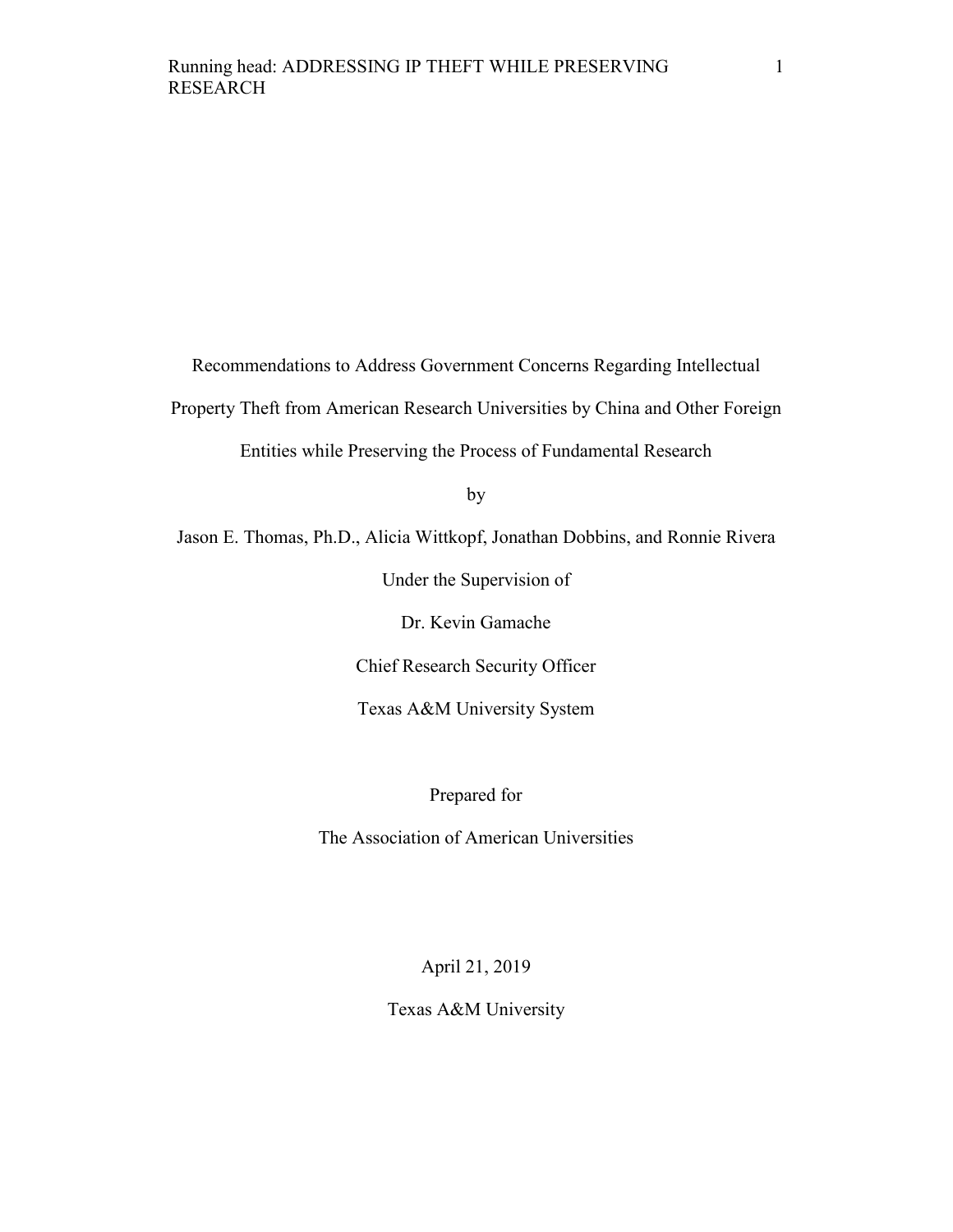# **Table of Contents**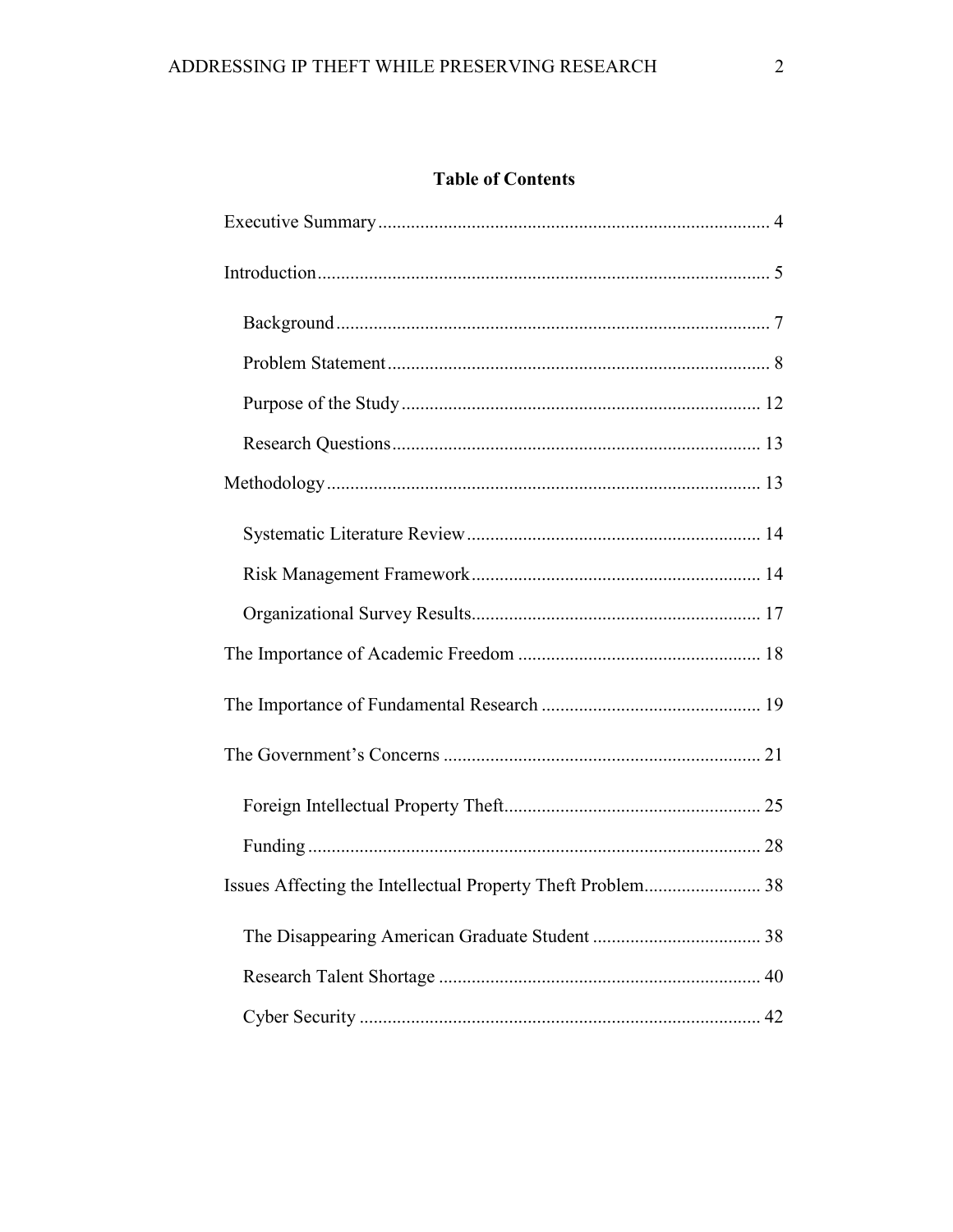| How Intellectual Property Theft Has Been Addressed in the Past  59 |  |
|--------------------------------------------------------------------|--|
|                                                                    |  |
|                                                                    |  |
|                                                                    |  |
|                                                                    |  |
|                                                                    |  |
|                                                                    |  |
| Intellectual Property Theft Versus Intellectual Capital Loss 80    |  |
| Foreign Researcher Issue Versus General Security Issue 81          |  |
| Recommendations to Address Theft and Preserve Academic Freedom 82  |  |
|                                                                    |  |
|                                                                    |  |
| Recommendations Derived from Organizational Member Surveys 90      |  |
|                                                                    |  |
|                                                                    |  |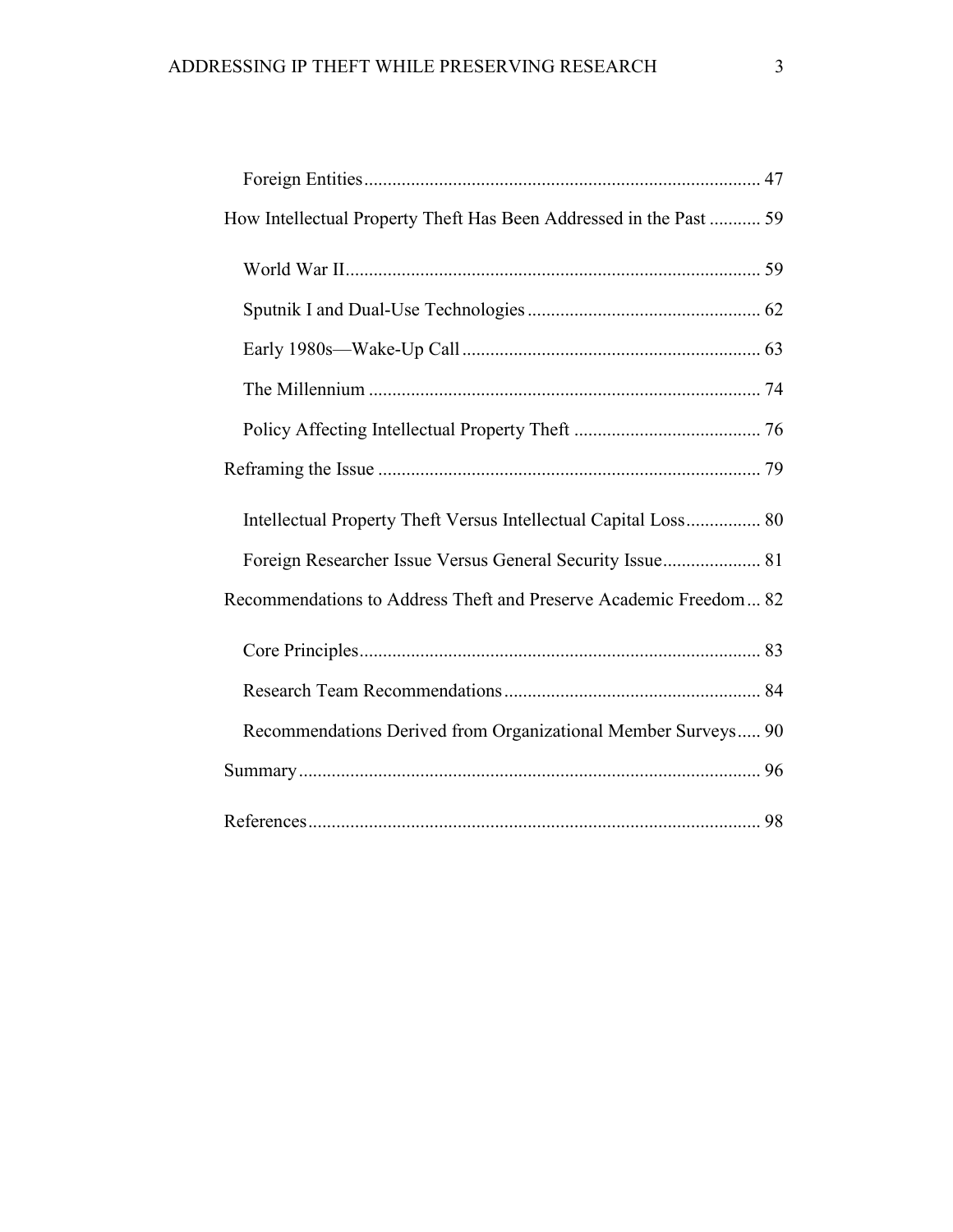#### **Executive Summary**

<span id="page-3-0"></span>The United States government has identified intellectual capital loss and intellectual property theft of United States research universities by foreign entities as a critical problem. The federal government's response has been aggressive and thorough. Recommendations have been made to limit the ability of research teams comprising foreign researchers to work in government-funded research projects, as well as to reduce the budgets of the National Science Foundation and the National Institutes of Health. In addition to causing funding issues that could drive researchers to seek out other sources of research funding such as foreign entities, these recommendations could have lasting effects on an already-strained academic research system suffering from a lack of available research talent.

Currently, research universities depend on foreign graduate students to bolster the work and skill of research teams in the areas of science, technology, engineering, and math. The government recommendations to limit their impact, which are not without stimuli such as a growing number of recent cyber attack and intellectual property theft cases, contribute to the perception that foreign researchers and students are unwelcome in the United States. This perception exacerbates the shortage of science, technology, engineering, and math research talent for university research efforts, especially because of strong demand by the private sector to recruit these students and faculty members.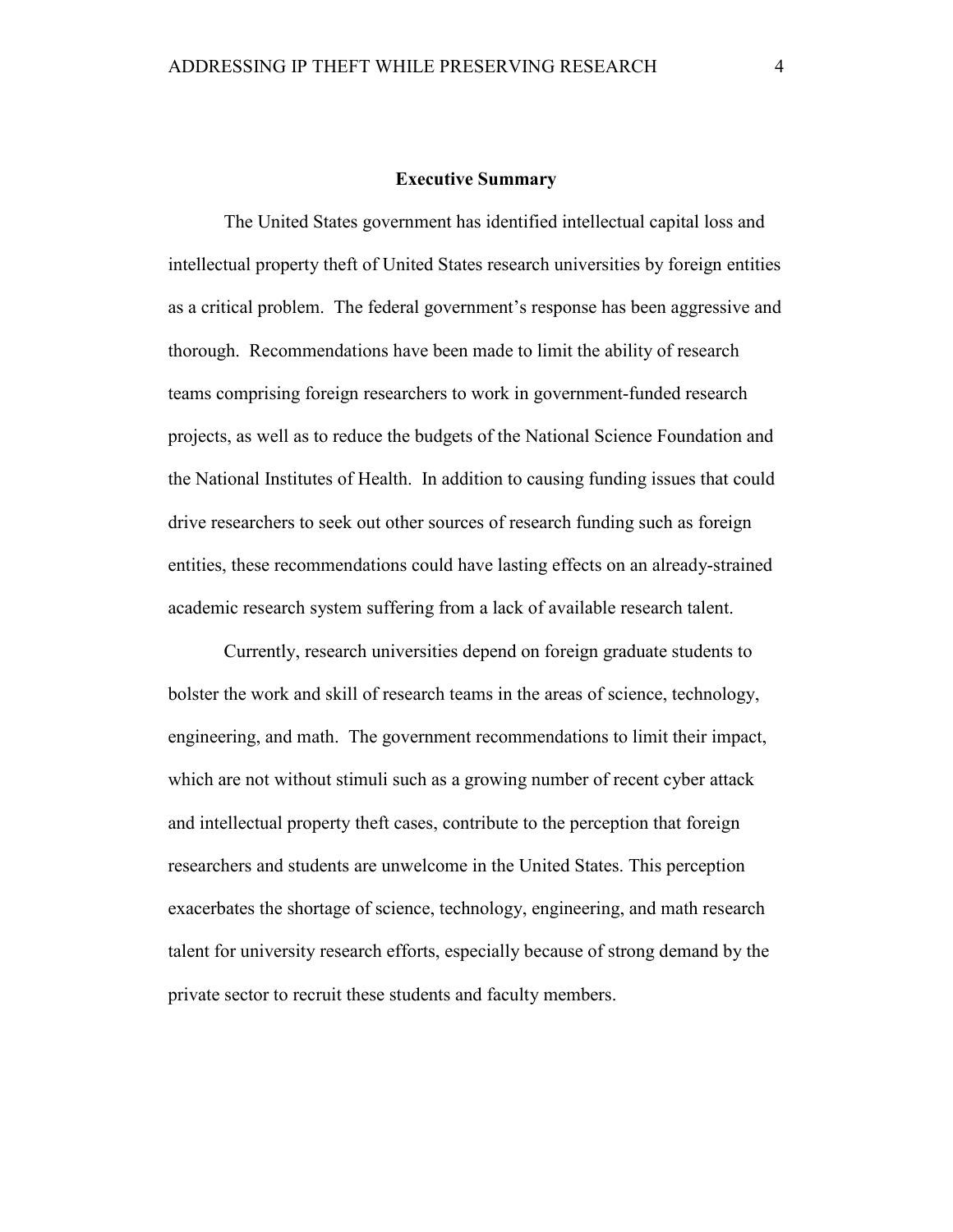This report discusses and examines the factors surrounding this dilemma—government perspective, academic perspective, shortage of graduate research students, foreign entities identified as intellectual property risks, cyber security, funding, legislation, and policy. To create more appropriate and effective solutions, guidance is provided that reframes the issue as a security problem rather than a foreign-entity problem. The report makes 12 recommendations based on a best-practices survey of research teams from 39 premier research institutions to address the issue while preserving the concepts of fundamental research and academic freedom.

## **Introduction**

<span id="page-4-0"></span>The growing global economy is fueled by innovations in technology that depend on the development of intellectual property (IP)—making research, innovation, and the development of intellectual capital some of the most valuable activities in which organizations can invest. The United States (US) historically has been the global leader in innovation and research. However, this position now is being challenged by foreign entities, most notably China (Cimpanu 2018, Department of Defense 2018, Haas 2018, Posen 2018).

Many blame the potential loss of the US's economic position on the theft and loss of IP (Department of Defense 2018, Haas 2018, Halbert 2016). IP theft is a real problem. The US government has estimated that more than \$600 billion in trade secrets was stolen from US organizations by foreign entities in a single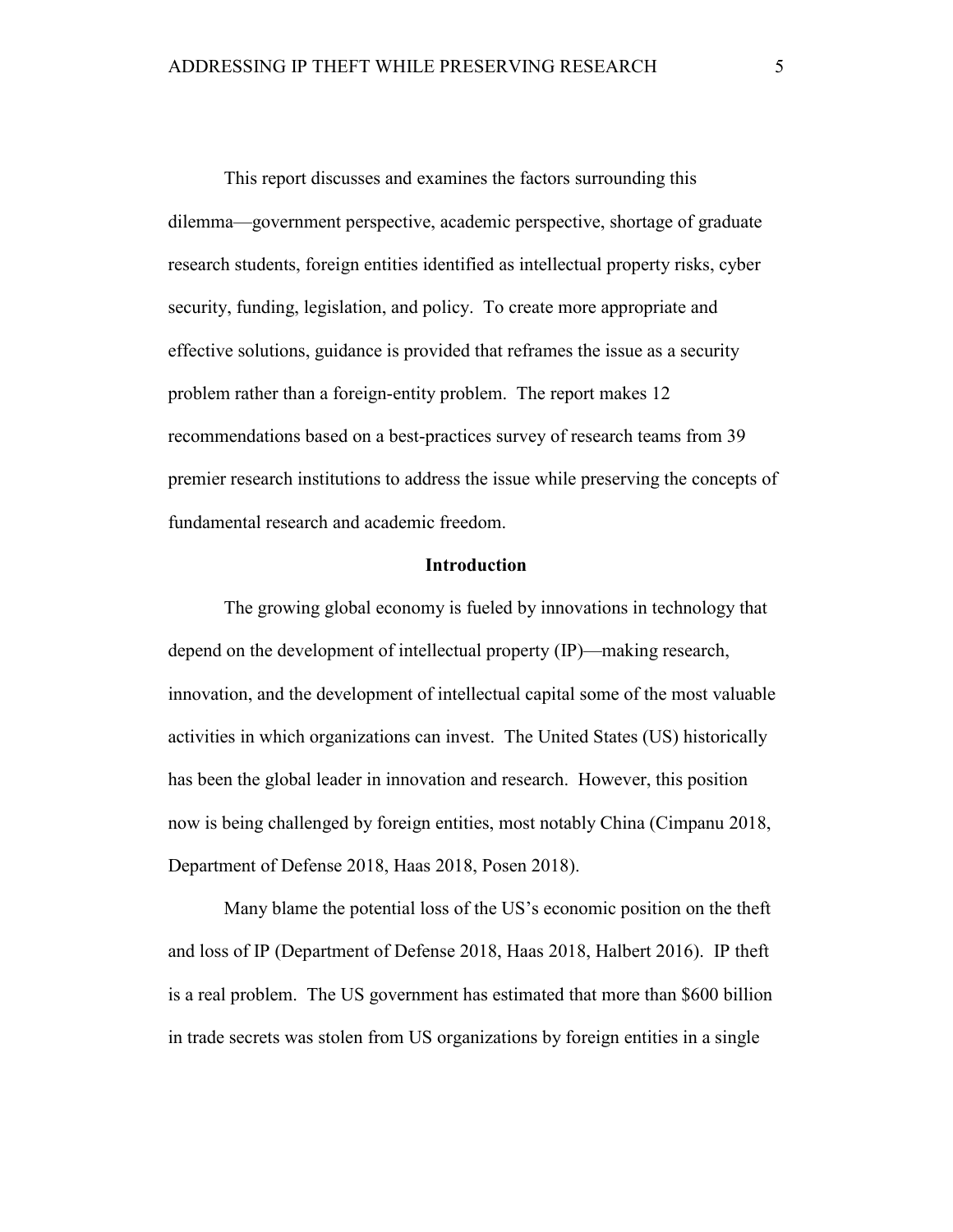year (The National Bureau of Asian Research 2017). Many suggest that China is fostering its mission to become the leading world economic power by IP theft (Cimpanu 2018, Haas 2018). Another component complicating the matter is that other nations (especially China) do not place the same value or emphasis on IP or its protection as does the US (Department of Defense 2018). These factors create a strong motive and vehicle for theft of US IP by other nations.

Government and business leaders have taken notice of these issues and now are calling for restrictions to protect intellectual capital developed in the US (Redden 2018). This reaction seems reasonable given the value and precious nature of these resources. The government's reaction has been firm and farreaching, with calls to restrict government funding for research teams consisting of foreign students (Edwards 2016) and to cut the National Science Foundation's (NSF's) budget by \$1 billion (Elis 2019). Both these actions exacerbate problems plaguing research efforts today—funding and a critical shortage of research talent.

It is important to ensure that actions taken to protect IP do not stifle the ability to share information and further scientific discovery and do not destroy the ability to create intellectual capital (Norris 2003). Put another way, we must ensure that the cure is not worse than the disease. To accomplish this goal, contributors and decision makers must acknowledge the problem and provide a thoughtful response about how to address these government security concerns while maintaining the ability to share information freely. This report explores the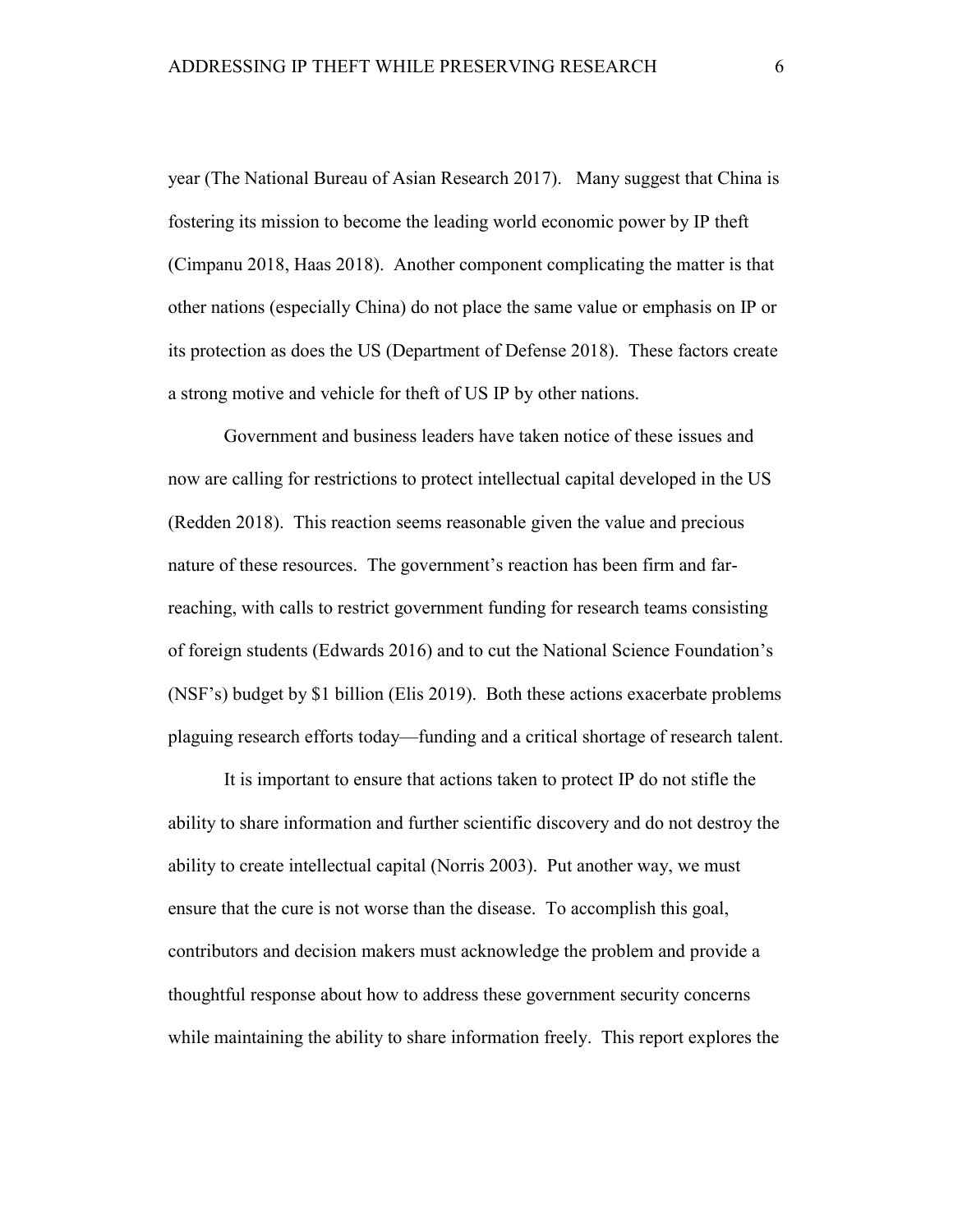issues surrounding this problem and makes practical recommendations to address the government's security concerns while empowering the free exchange of information.

## <span id="page-6-0"></span>**Background**

The current challenge does not represent the first time that US IP has been threatened. During the Cold War, the US and the Soviet Union competed in the Space Race for spaceflight dominance. The Soviet Union took an early lead in this competition by launching Sputnik I and becoming the first country to put an artificial satellite into space. When this occurred, US leaders were shocked into action. The government's response to Sputnik I was to increase research efforts, create programs to increase educational opportunities, and empower Americans all in support of driving scientific discovery (Homer, Smith and McCormick 2008).

Yet for the similar challenge faced currently, the response seems to be to diminish academic freedom and scientific research support rather than strengthen it (National Academies of Sciences, Engineering, and Medicine 2016), partly because of the nature of academia and the drive to share fundamental research. The momentum of knowledge sharing often means that US-based researchers can be ignorant regarding the intentions and reach of foreign challengers. "Many U.S.-based researchers are naïve to the methods and intent our foreign adversaries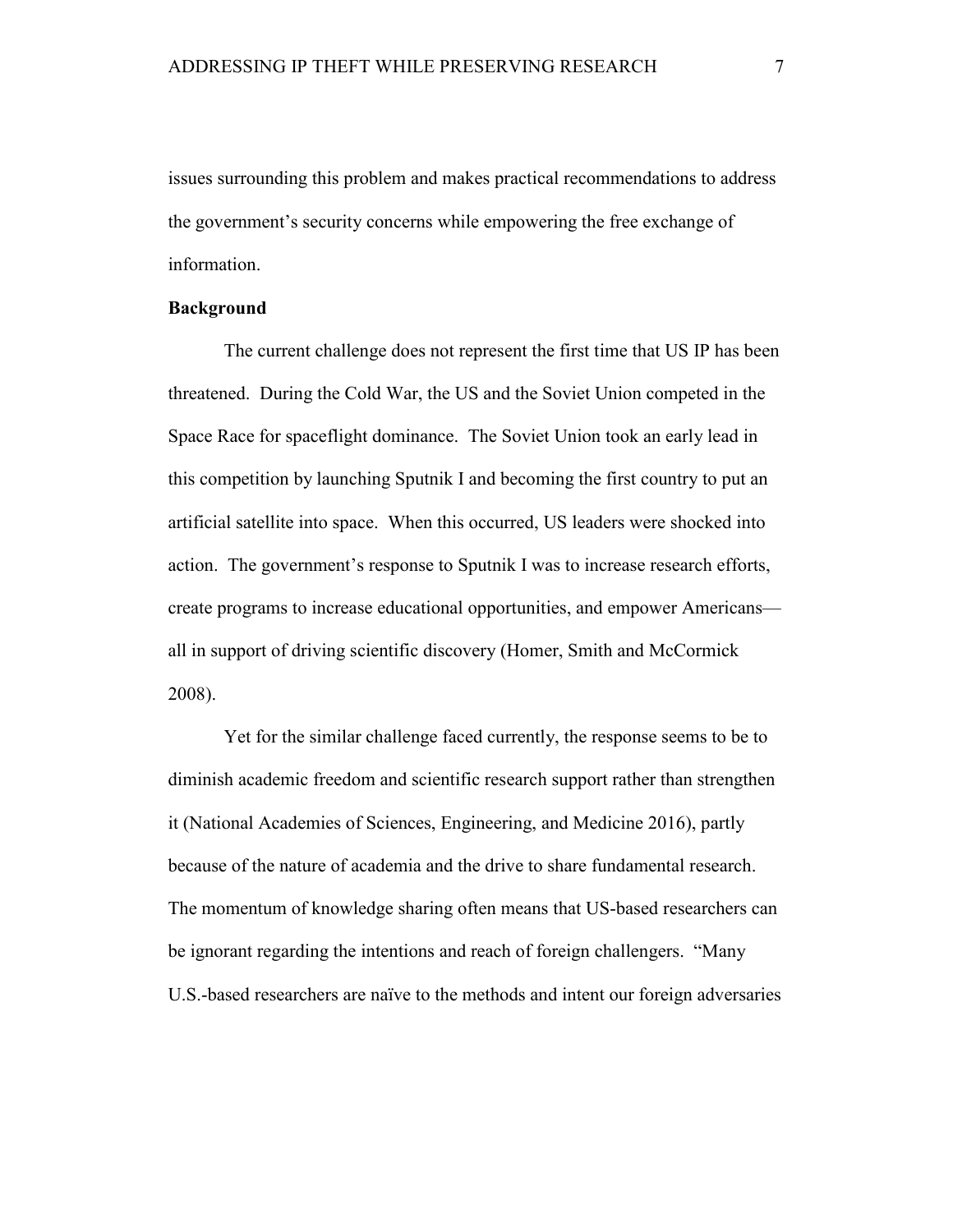are using to gain access to our sensitive technology. The result is that they become unwitting participants in these talent platforms" (Gamache 2018, 1).

This is no longer the Cold War era, and the very nature of the problem is changed. Research and IP drive not only military efforts, but economic prosperity. The US is no longer necessarily the world leader in research and development (R&D); the US benefits from receiving information in collaboration just as much as other nations do. The world is becoming increasingly global, and universities are increasing the international diversity of their student populations. Research institutions engage these foreign students to bolster research teams. Foreign entities increasingly are funding research efforts and campus initiatives, creating a potential conflict of commitment. The issues surrounding this problem are complex, so prescribing a solution to address the problem proves complicated at best.

### <span id="page-7-0"></span>**Problem Statement**

This report addresses the problem of American research university intellectual capital loss and IP theft by foreign entities. The effects of IP theft are staggering. The US has suffered billions of dollars in economic losses due to IP theft, losses that are exacerbated by the specific danger of China surpassing the US as an economic power by growing its intellectual capital stores (Haas 2018). An update to the *IP Commission Report* estimated that losses due to IP theft are more than \$225 billion in pirated software and counterfeit goods and as much as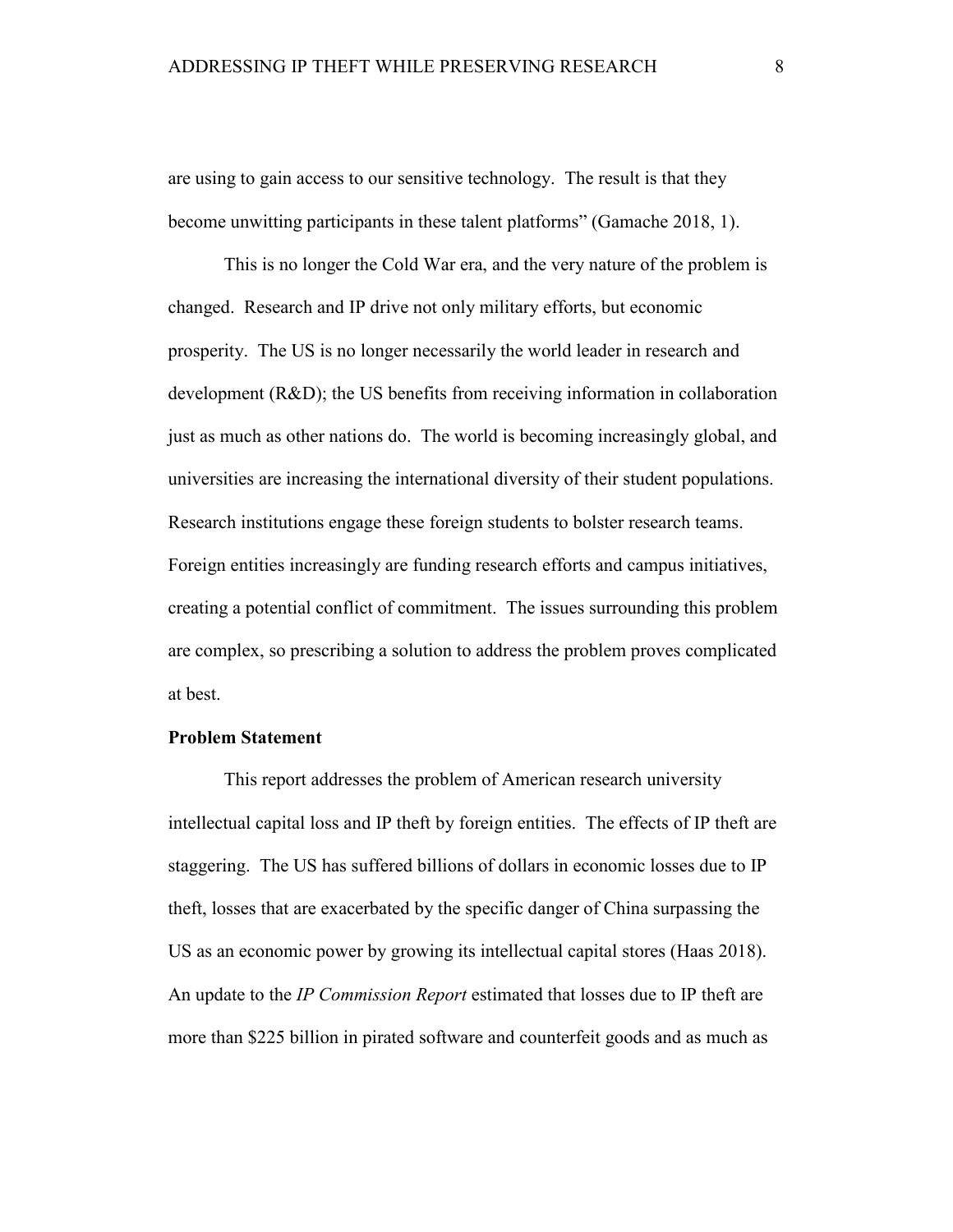\$600 billion in theft of trade secrets (The National Bureau of Asian Research 2017).

The government's response to this problem, though, could have ramifications beyond the damages already suffered from IP theft—long-lasting consequences to academic research and the ability to share information freely, both of which drive innovation and scientific discovery. US lawmakers have identified American research universities as prime targets for IP theft by foreign entities. Several recent events bolster this perception: recent cyber attacks by Iran against 70 universities around the world (Osborne 2018), the National Bureau of Asian Research's report on IP theft designating specific foreign entities as likely cyber aggressors and identifying research institutions as prime targets for attack (The National Bureau of Asian Research 2017), and allegations of theft of US research by foreign entities such as China (Llorente 2019). One such example is that of Dr. Yiheng Percival Zhang, who is accused of fraud, having applied for and received funding in the US for research already conducted in China.

There are many other similar incidents contributing to the perception of significant IP theft and conflict of commitment on the part of foreign researchers. Consequently, the federal government is calling for strong measures to address this problem, such as more stringent screening of foreign students to hinder spies from gaining access to academic research facilities (Ross 2018). Lawmakers and government stakeholders are proposing greater security restrictions be placed on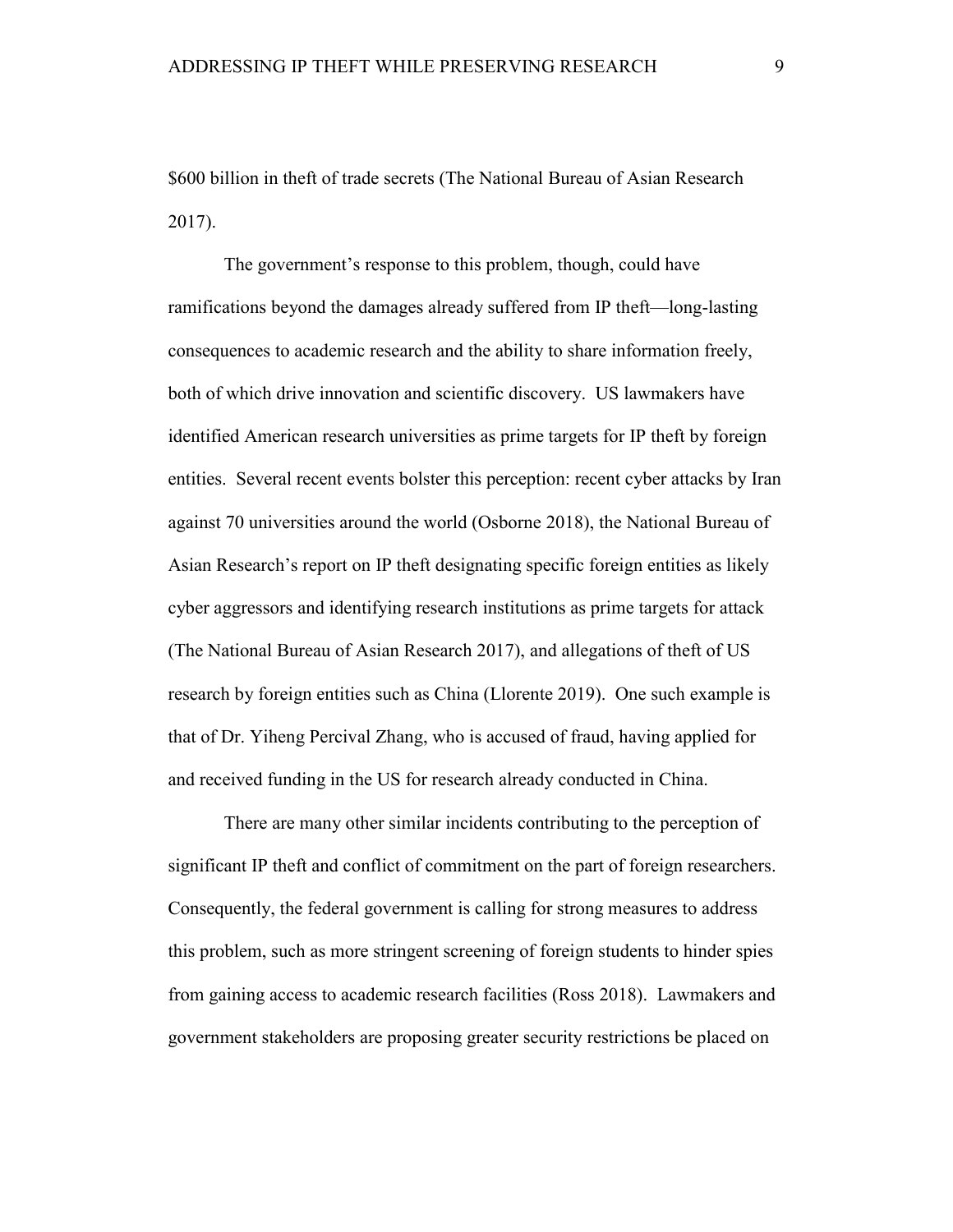federally funded research projects that could be vital to national security (Edwards 2016).

The measures resulting from the government response to this problem could be extremely taxing to research universities, which are struggling on many levels already. If not properly addressed, this issue could have the following negative impacts on research institutions:

- 1. Exacerbation of research talent shortage—Currently, there is a dearth of research talent. US research institutions have sought to fill this void by attracting foreign research talent. Even though the concerns over IP theft are directed at a small percentage of bad actors, the actions and communications around this issue could contribute to the perception that foreign graduate students are no longer welcome in the US. Anecdotally, one major research institution has reported a 50% drop in foreign graduate applications for a hard science program (T. Smith, personal communication, March 7, 2019).
- 2. Reduction in government funding for research—Recently, statements have proposed a 13% budget reduction for the NSF and a 12% budget reduction for the National Institutes of Health (NIH) (Achenbach, et al. 2019), amounting to \$1 billion and \$4.5 billion lost, respectively. Both agencies are major funders of US research, and the effects of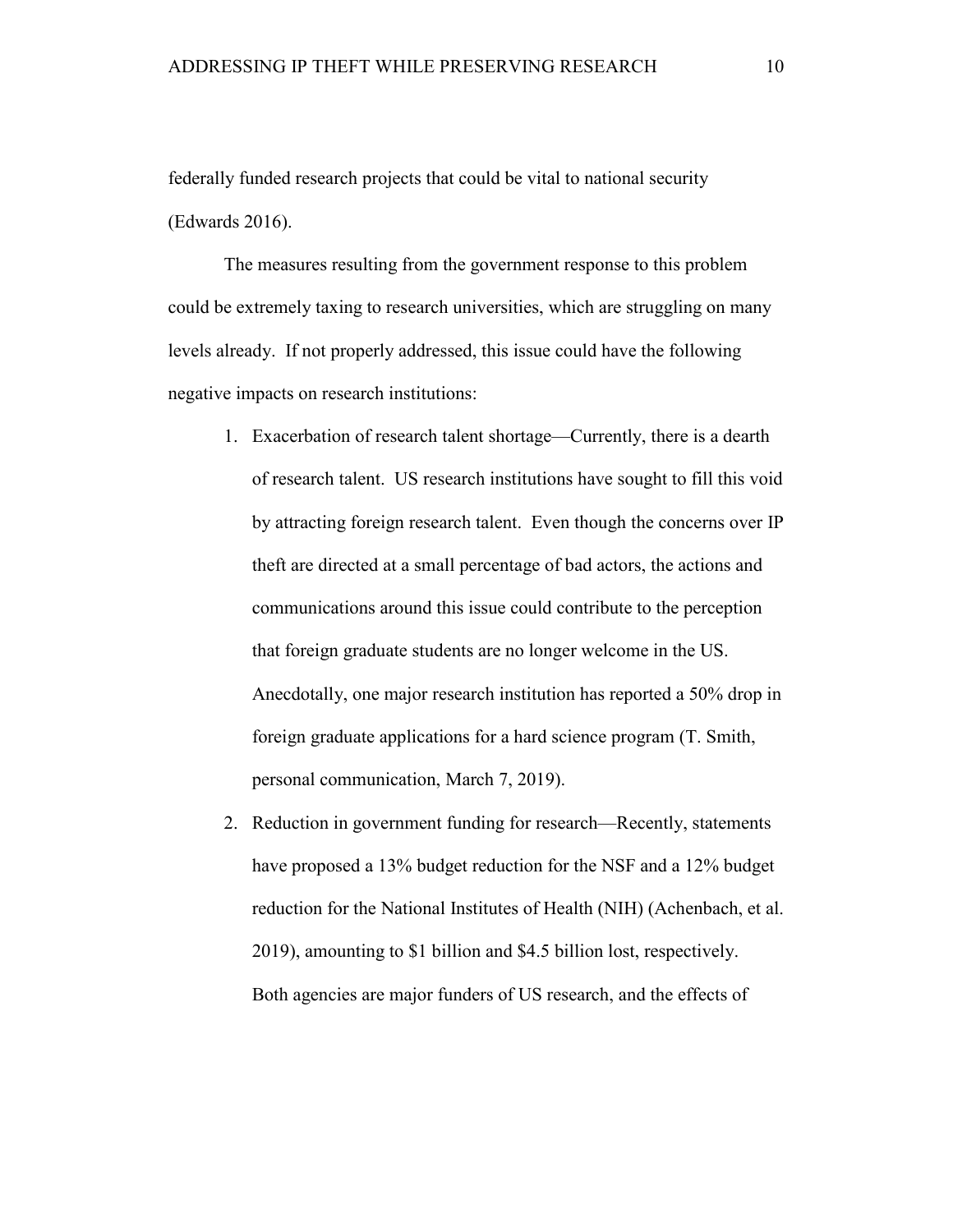these budget cuts could drive US researchers to work with other funding sources such as foreign entities.

- 3. Restrictions on the ability of foreign researchers to participate in government-funded research—Government officials have proposed restricting participation in government research projects based on research team composition (Edwards 2016). This measure could have far-reaching implications. Some universities or researchers might opt out of critical research initiatives, the government might eliminate the ability of some institutions to obtain federal research funding, and the lack of available research talent will be exacerbated further, which could cause the US to miss out on the opportunity to generate significant scientific discoveries.
- 4. Deincentivization of the academic science, technology, engineering, and math (STEM) workforce—Research institutions compete with the private sector for STEM talent, with recent graduates finding few incentives to take on research roles after earning their degrees. STEM graduates command some of the highest salaries in the job market, with starting average salaries ranging from \$62,177 to \$69,188 annually (Ascione 2019). In high-demand areas such as cyber security, first jobs could even earn as much as a six-figure salary. These numbers are contrasted with the choice to go on to graduate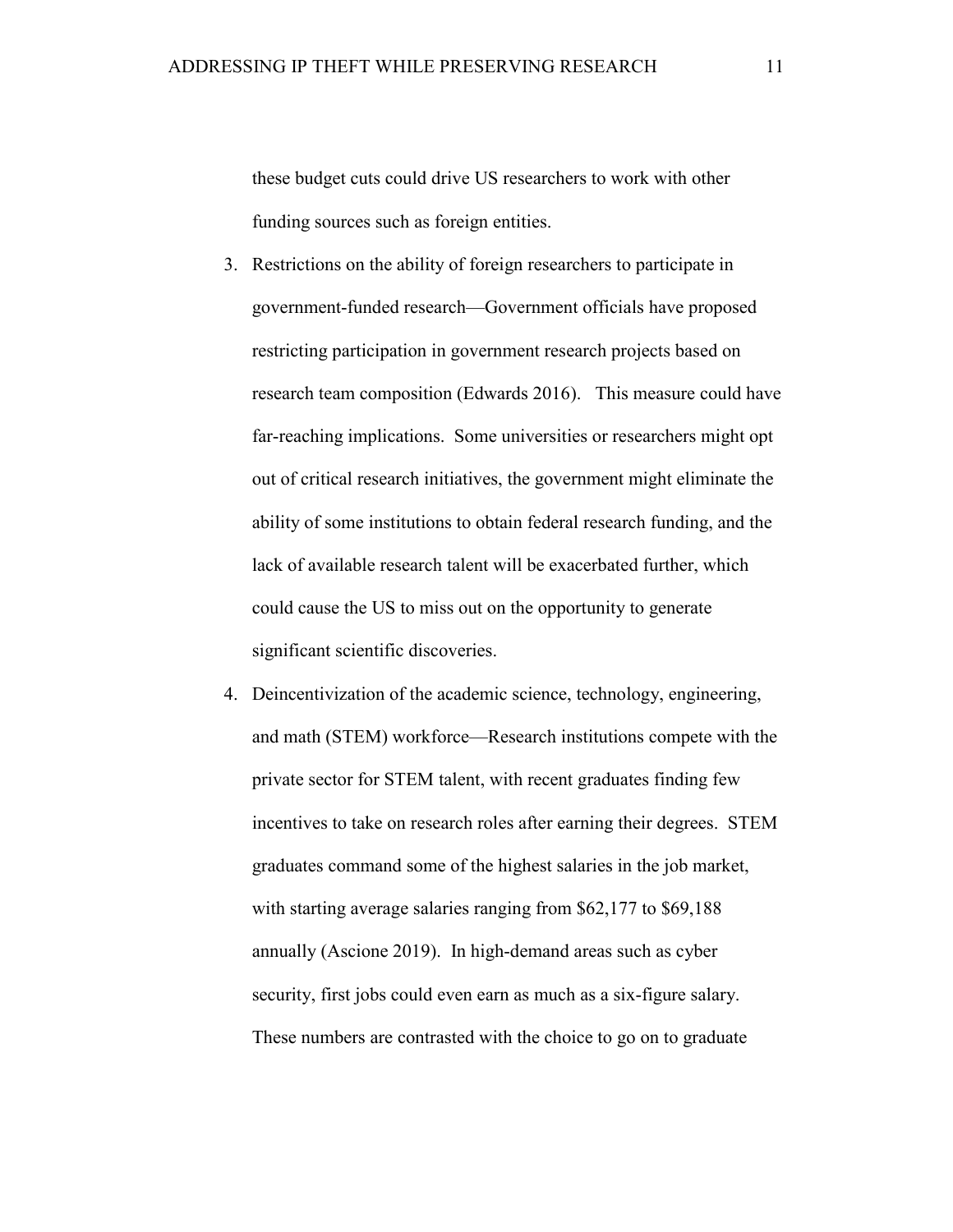studies and contribute to research efforts, which incurs \$50,000 to \$100,000 in additional tuition costs and abandons two years of lost wages and career progression. Many opt to head for the private sector in the first place, and a mismanagement response to IP theft provides even more justification.

The response to this matter may have far-reaching consequences on the ability of US research institutions to conduct research. Fundamental research and the free exchange of information are the primary drivers for educating the workforce and generating scientific discoveries, and the system is already suffering from many challenges—further inhibiting this process could have drastic consequences for science and society (Homer, Smith and McCormick 2008, National Academies of Sciences, Engineering, and Medicine 2016). Accordingly, government concerns regarding this issue must be addressed quickly and comprehensively.

#### <span id="page-11-0"></span>**Purpose of the Study**

The purposes of this study were to examine the potential threat of American intellectual capital loss and IP theft by foreign-entity interactions with American research universities and to provide recommendations to address government concerns. These aims were accomplished by conducting a systematic literature review, applying a risk management framework to examine the problem, and reviewing a survey of best practices for research institutions.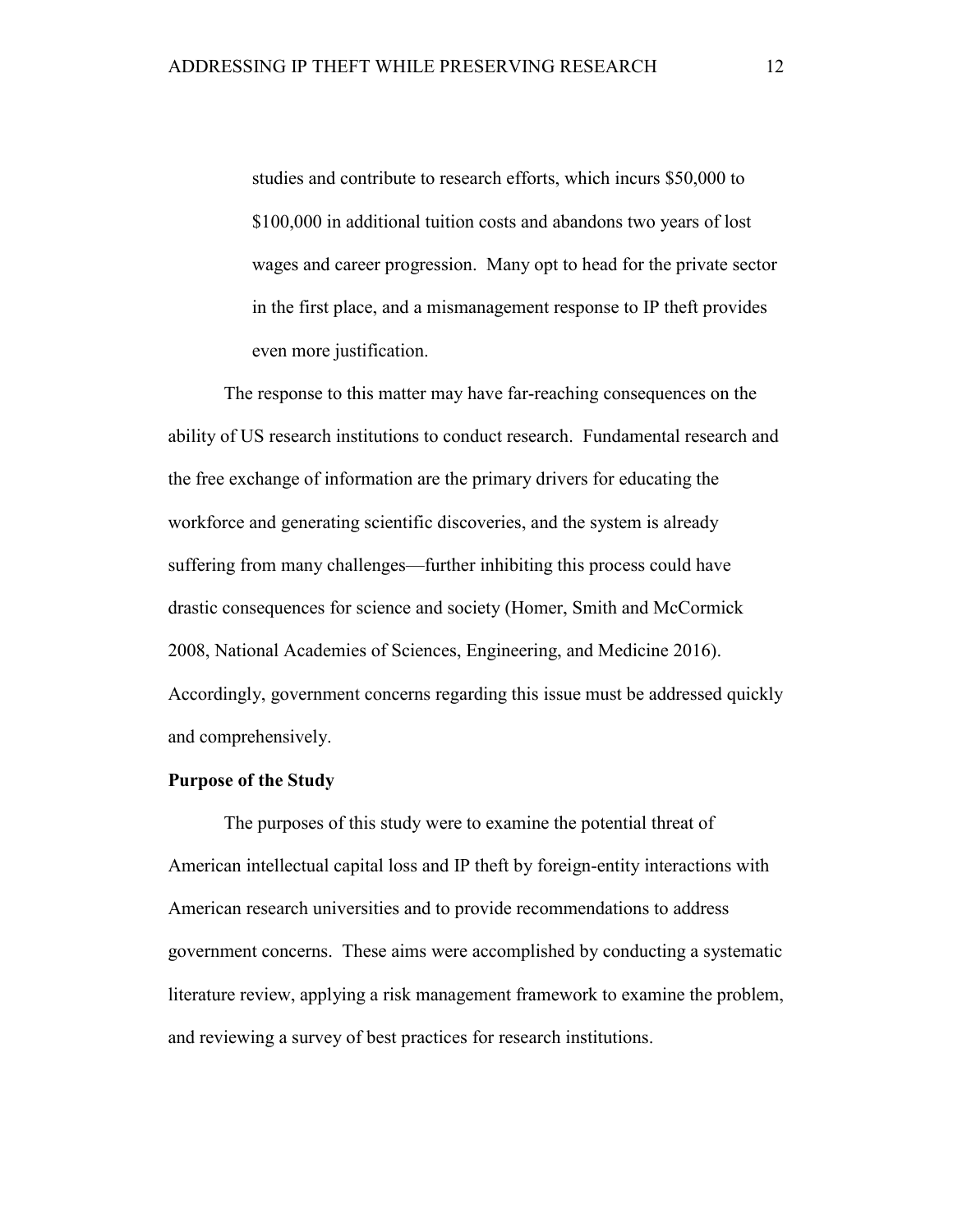The information gathered in this study and the recommendations made in this report can be used by the American Association of Universities (AAU) and its member institutions to prepare responses to address issues regarding the growing threat of IP theft while preserving the principles of academic freedom and fundamental research.

### <span id="page-12-0"></span>**Research Questions**

Research questions for this study include the following:

Q1: How can potential threats to American intellectual capital be properly addressed while preserving the concept of fundamental research?

Q2: What are the inherent risks to academia actively engaging with foreign entities for activities such as recruitment, research, sponsorship, funding, academic collaboration, and student development?

Q3: How has the definition of intellectual capital changed and influenced this issue?

#### **Methodology**

<span id="page-12-1"></span>The methodology used in this study was a systematic literature review, application of a risk management framework to examine the problem, and review of a best-practices survey of member institutions conducted by the AAU and the Association of Public and Land-Grant Universities (APLU).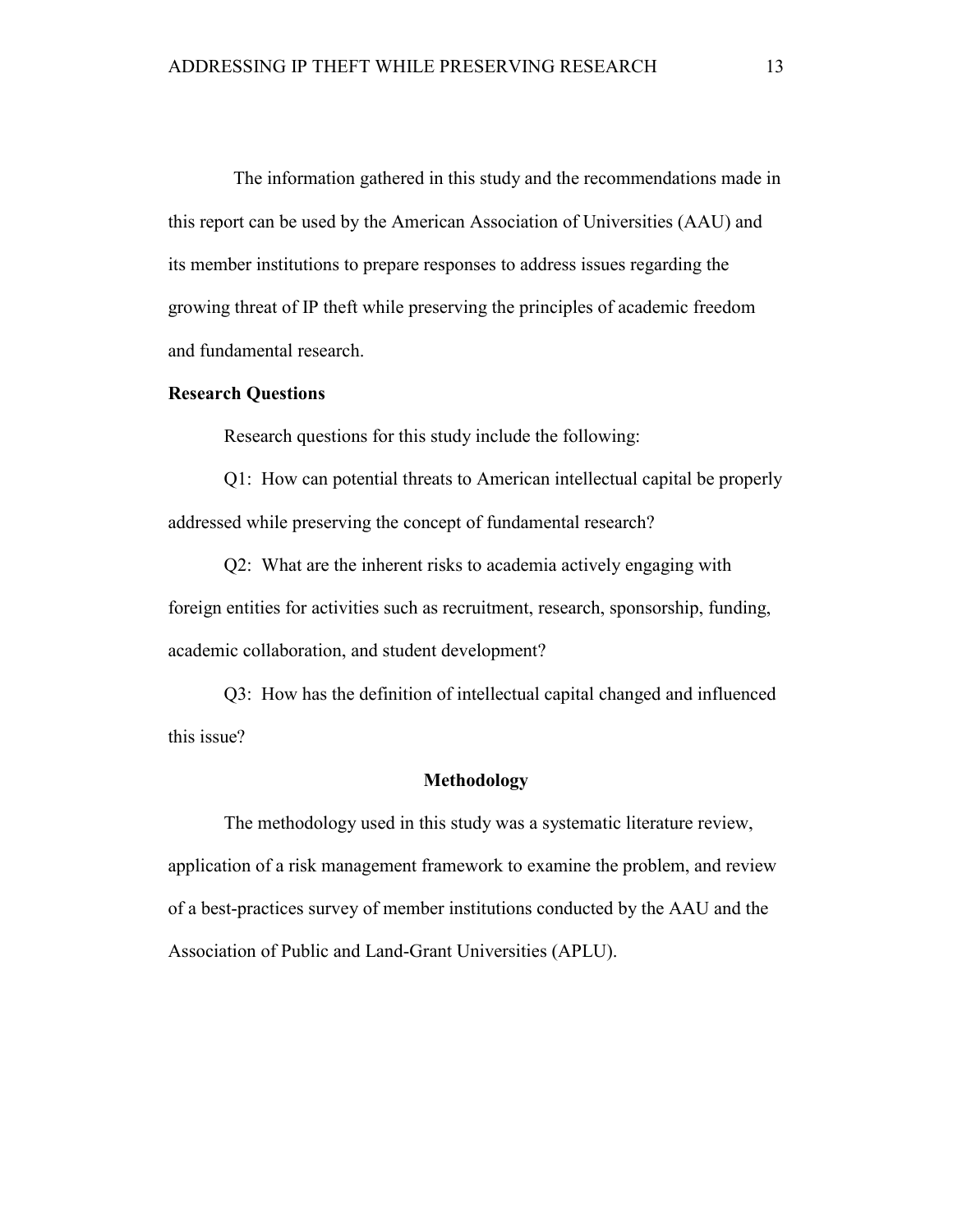### <span id="page-13-0"></span>**Systematic Literature Review**

Systematic literature reviews have been used extensively in social science research such as business, public administration, education, and information systems to gather facts and historical information about problems to be examined (Jesson, Mattheson and Lacey 2011, Kim 2018, Thomas and Hornsey 2014, Thomas 2017). The research team conducted thorough research utilizing university academic libraries, dedicated research tools such as EBSCO and ProQuest databases, and open Internet data sources such as Google Scholar. Keyword searches were used to identify materials of interest and included terms such as IP theft, intellectual capital, China, research university, and various combinations and delineations. This effort enabled the team to identify specific resources from the vast array of data that exist.

#### <span id="page-13-1"></span>**Risk Management Framework**

A risk management framework from the cyber security domain was selected as a way to frame the problem. Cyber security is a growing concern for nearly all organizations (DHS 2015, Morgan 2017, Newman 2018, Thomas 2018). It seems that new stories of security breach resulting in exposure of personal and confidential information appear daily. Consequently, risk management and the ability to recover from cyber attacks are critical to maintaining ongoing operations and protecting vital data and IP (Harnedy 2016, Thomas and Galligher 2018). The recent surge of exposure from cyber attacks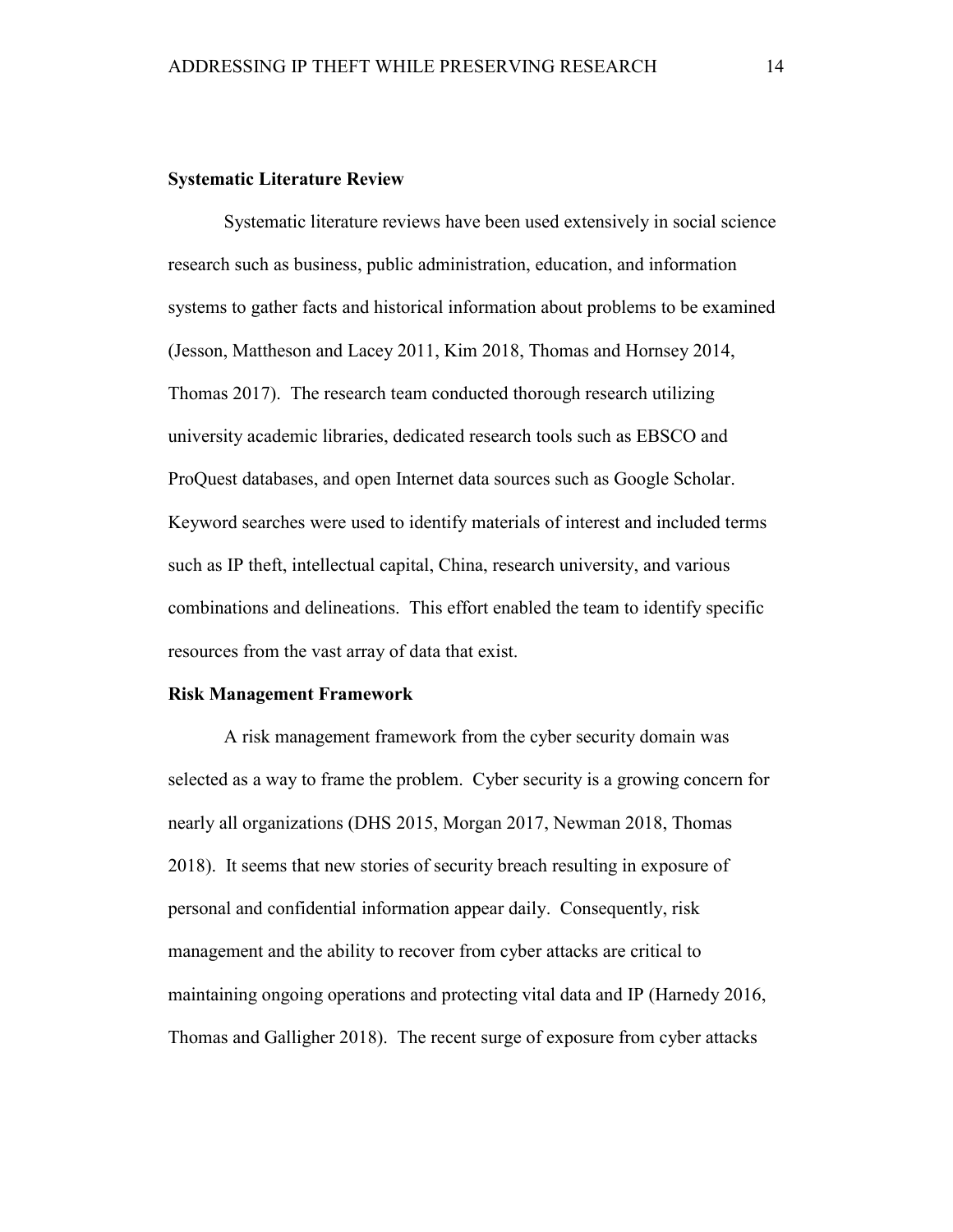has forced many organizations around the world to focus on robust security practices to protect vital IP and intellectual capital.

The risk formula used for this study is as follows (Impe 2018):

 $Risk = Thread \times Valnerability \times Consequence$ 

This basic formula provided an intuitive method to help stakeholders conceptualize this complex problem. In looking at this formula, it became clear that substantial disagreement exists on the consequences of certain actions (limiting the open exchange of information) and the threat posed by the human talent on research teams, particularly those individuals foreign to the US.

ISACA®, a leading cyber security standards and certification organization that, for years, has set the standard for cyber security audits and compliance, recommends the risk management framework shown in Figure 1 to protect data and intellectual property.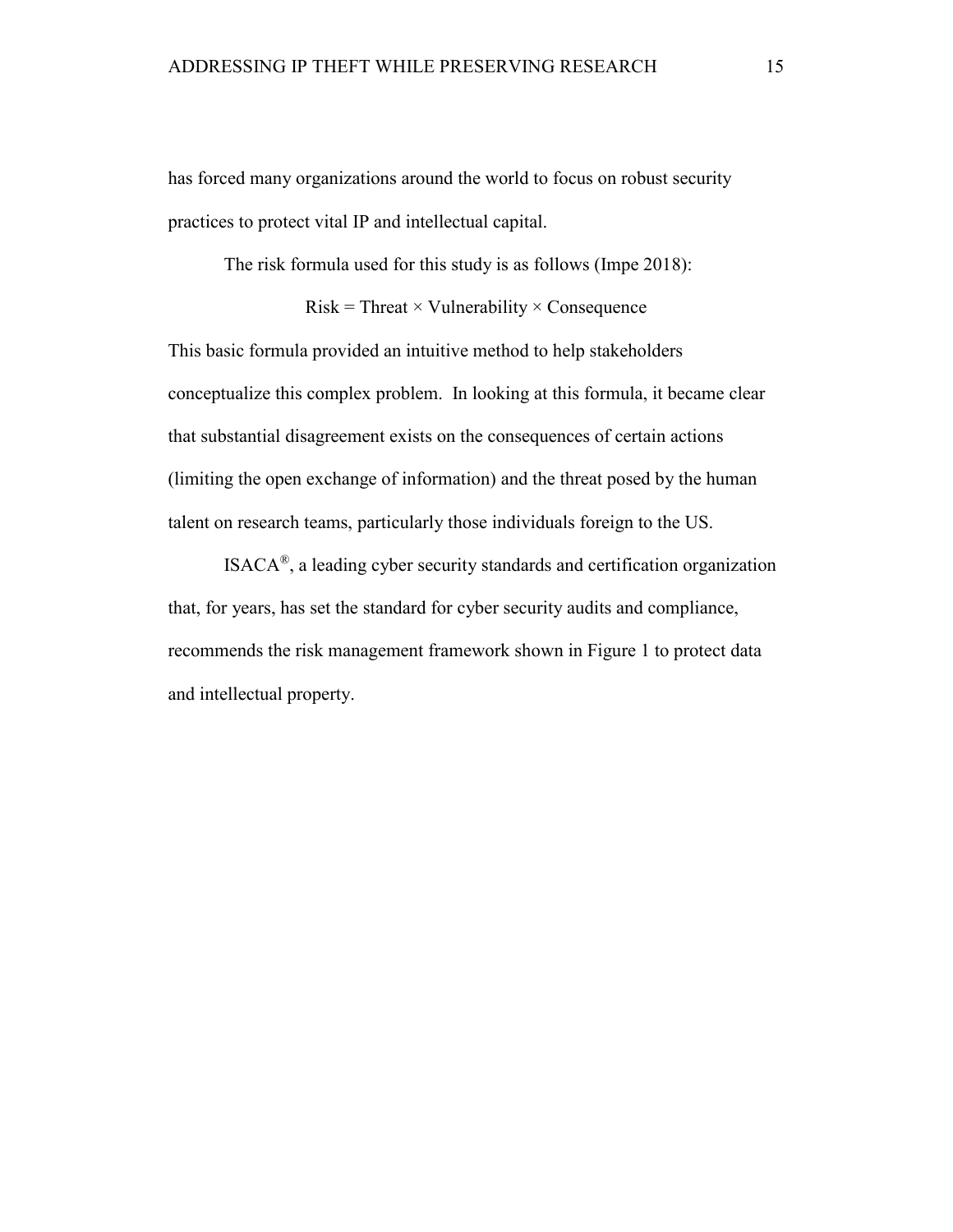

*Figure 1.* Risk assessment framework, adapted from (Gelbstein 2013).

This model was used as a lens through which to view the problem of intellectual capital loss and IP theft of American research universities by foreign entities. In the threat category, force of nature was excluded because it was not found to apply to the research problem. The team focused on human accidental threats and human deliberate threats.

Human accidental threats are those that result from unintentional behaviors such as being tricked to perform an action or being unaware that an action will have negative consequences (Gelbstein 2013). Generally, this type of threat is addressed by user education. For example, phishing is the most common vector for cyber attack (Aguilar 2015, PhishMe 2016, Thomas 2018). Phishing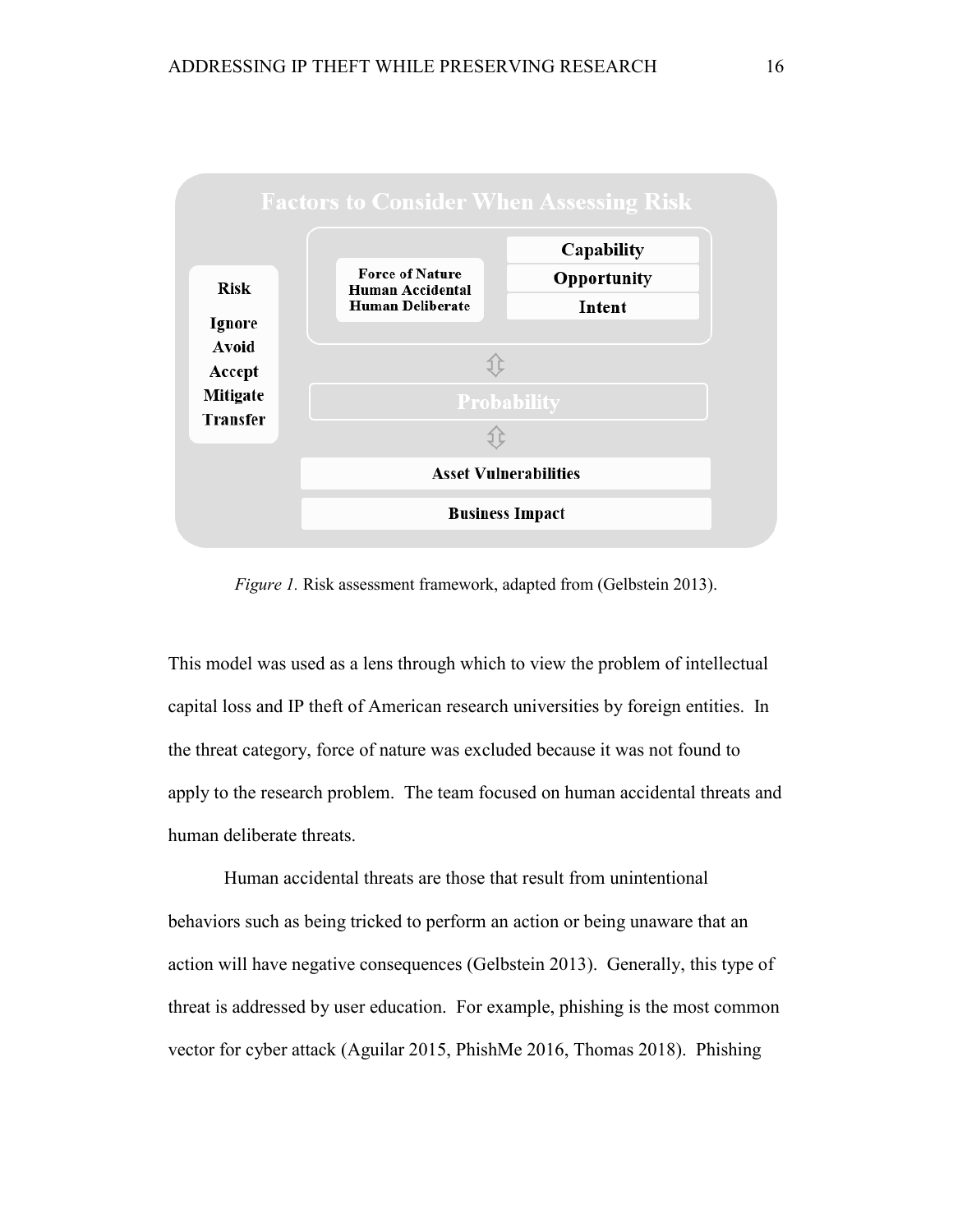occurs when cyber attackers or other ill-meaning actors attempt to target an enduser with information that would lend credibility to the message or the request. An end-user might receive a message containing facts that are familiar to the user, or the sender of the message may be pretending to be a trusted source, such as a bank or organization to which the user belongs.

Human intentional threats refer to deliberate actions by humans to violate established rules and compromise security (Gelbstein 2013). In cyber security, this type is referred to as an "insider threat." Insider threats are particularly dangerous because insiders have unfettered access to systems and information (Elifoglu, Abel and Taşseven 2018). The negative consequences resulting from an insider threat can be the result of a bad actor's purposeful actions or when an insider is placed under duress or undue influence, such as bribery.

Using this risk management framework enabled the team to focus on the pivotal point of the problem—human interaction. As humans are the operative point of these exposures, either inside or outside the organization, it became clear to the research team that this is a security problem hinged on addressing unintentional and intentional human behavior to cause harm to the system or to steal IP.

#### <span id="page-16-0"></span>**Organizational Survey Results**

The AAU and APLU have worked diligently to identify best practices for universities to protect research from threats such as IP theft, academic espionage,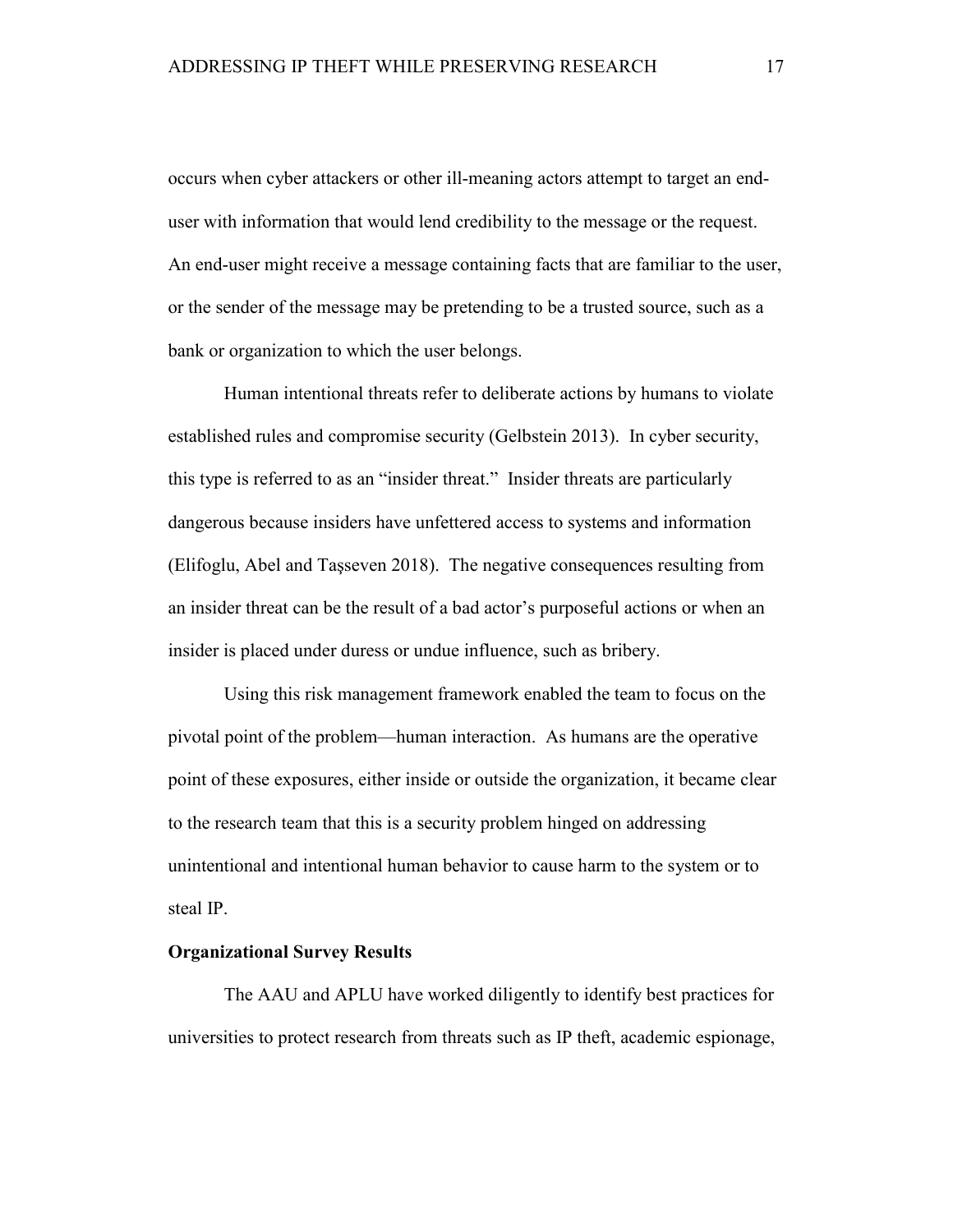and efforts from foreign governments or other entities seeking to have undue influence on research institutions or to subvert the practice of core academic values such as scientific integrity and free speech (AAU & APLU 2019). The associations worked together to conduct the survey to identify effective practices, tools, policies, and resources used by member institutions to address foreign security threats. Data were gathered from 39 member institutions, with more than 140 examples of best practices shared. The research team reviewed a summary of this information, and items from the survey are detailed in the recommendations at the end of the report.

## **The Importance of Academic Freedom**

<span id="page-17-0"></span>The 1940 Statement of Principles on Academic Freedom and Tenure outlines the basic tenets of academic freedom. Among those tenets is the belief that pedagogical research is protected from undue outside influence. Faculty are free to conduct research on any given subject and publish the results without fear of consequence from the university (American Association of University Professors n.d.). This ideal establishes the concept of integrity within the American academic community that publication of the results of academic research is open to not only acclaim and potential use for applied research, but also criticism. One of the shared themes of concern among American research investigators is related to academic freedom abroad. For example, the Chinese government has been known to dictate research for its scientists and restrict the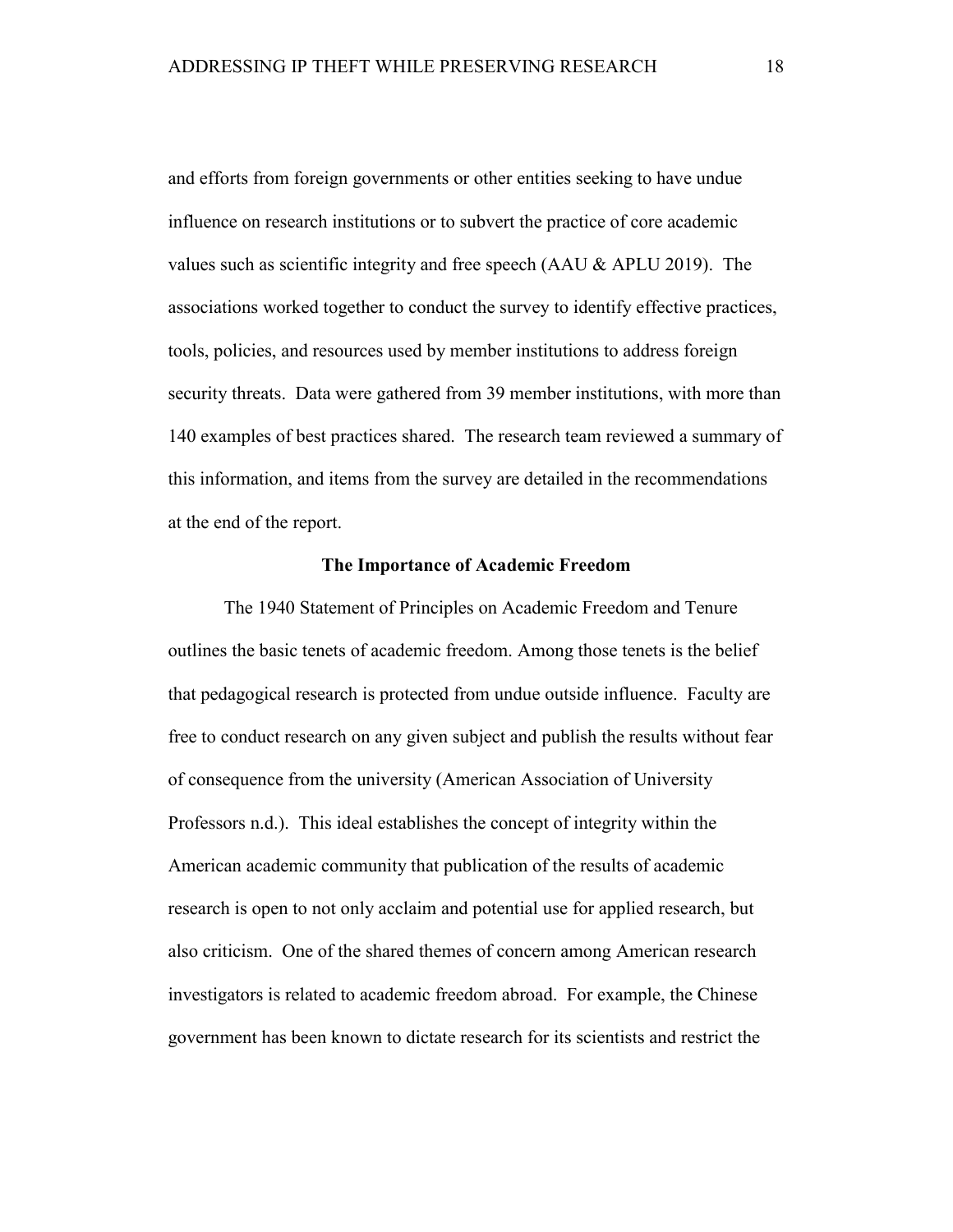opportunity to conduct fundamental research that does not have specific implications for applied research aligned with their governmental goals (Suttmeier, Scientific American 2018). This example serves as just one reason why preserving academic freedom in the US is vital to its continued position as a world leader in scientific research.

#### **The Importance of Fundamental Research**

<span id="page-18-0"></span>Fundamental or basic research is defined in US legal terms as "systematic study directed toward greater knowledge or understanding of the fundamental aspects of phenomena and of observable facts without specific applications towards processes or products in mind" (Cornell Law School n.d.). While the science of discovery is exciting, it also has many challenges. A decrease in funding fundamental research puts America's status as a leader in scientific knowledge at risk because fewer graduates pursue research as a career, and reduced funding makes it difficult to acquire the resources necessary to conduct basic research; yet basic research is necessary to develop new technology that has the potential to impact many sectors like defense, technology, and healthcare (Karagianis 2014).

The speed at which fundamental research can be conducted has continued to improve with the advent of technology. For example, the Internet makes it possible to find basic research that has been conducted on related concepts with a quick search engine inquiry, which can then be downloaded for review just as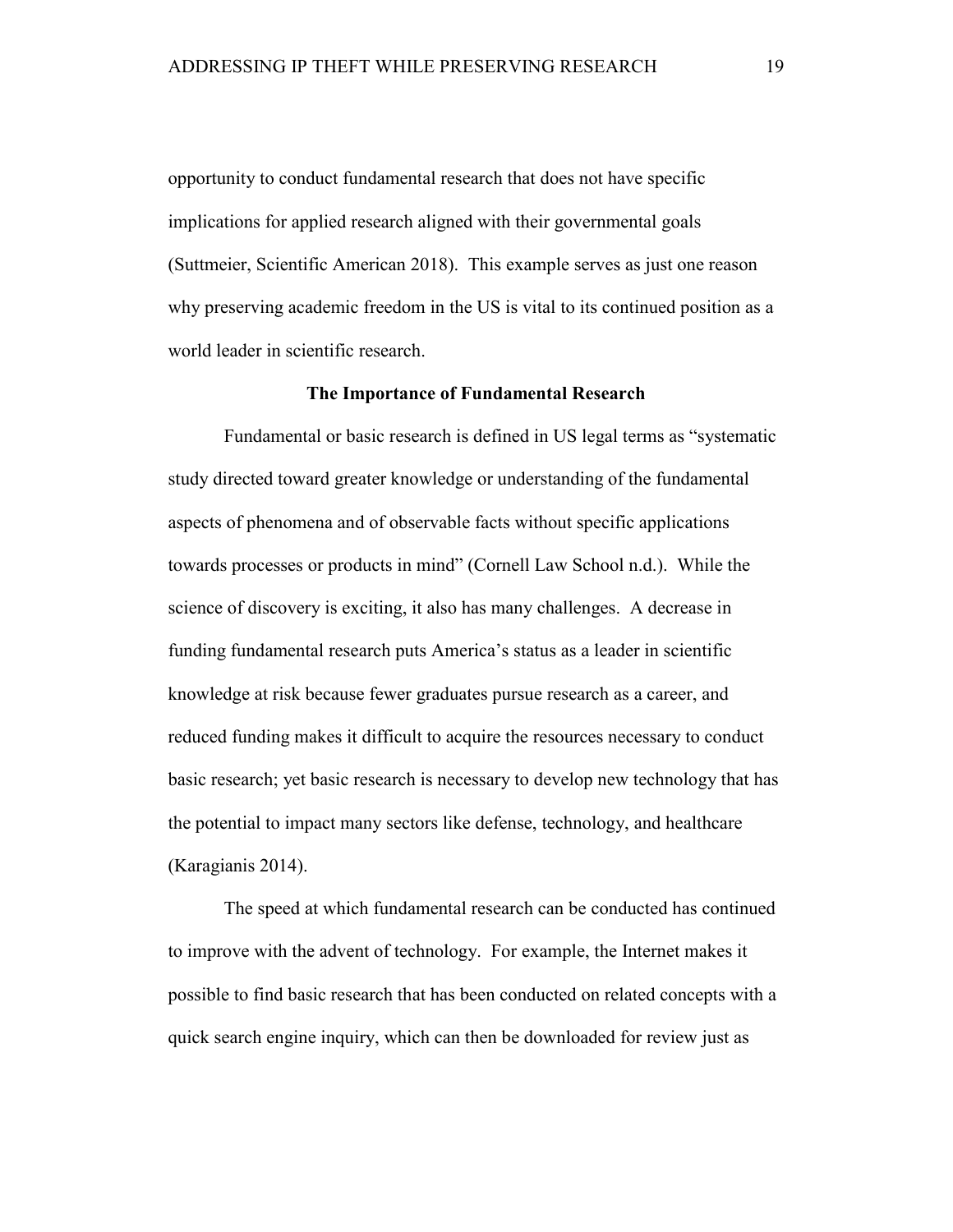quickly. The open environment fosters curiosity and applied development research that seeks to address specific problems, which leads to commercialization opportunities (Remedios 2006). This connection was supported by a review of patents issued from 1976 to 2015 that were crossreferenced with more than 32 million scientific articles published after World War II; the review associated 80% of articles with at least one citation with future patents (Ahmadpoor 2017).

Information sharing is augmented by collaboration as well. Collaboration can resolve funding challenges, and, where geographical distance may have been difficult to overcome before the Internet, it can unite global field experts for the purpose of scientific inquiry without restriction. Significant debate exists on the effect of reduced funding for fundamental research, and what is available, some would argue, is not spread throughout the US in an equitable manner; therefore, state legislators have called for collaborative partnerships with international scientists and funding sources to pursue scientific research (Hoy 2018). These collaborative partnerships are well established in international countries like Japan, where research funding has continued to decline. In an effort to keep pace, Japan has accepted a partnership with China to open up new avenues of research that were not available previously because of budget constraints, as well as to yield higher-quality results from the information exchange between the two countries. Of the nearly 25,000 signed academic partnerships in Japan, 4,500 are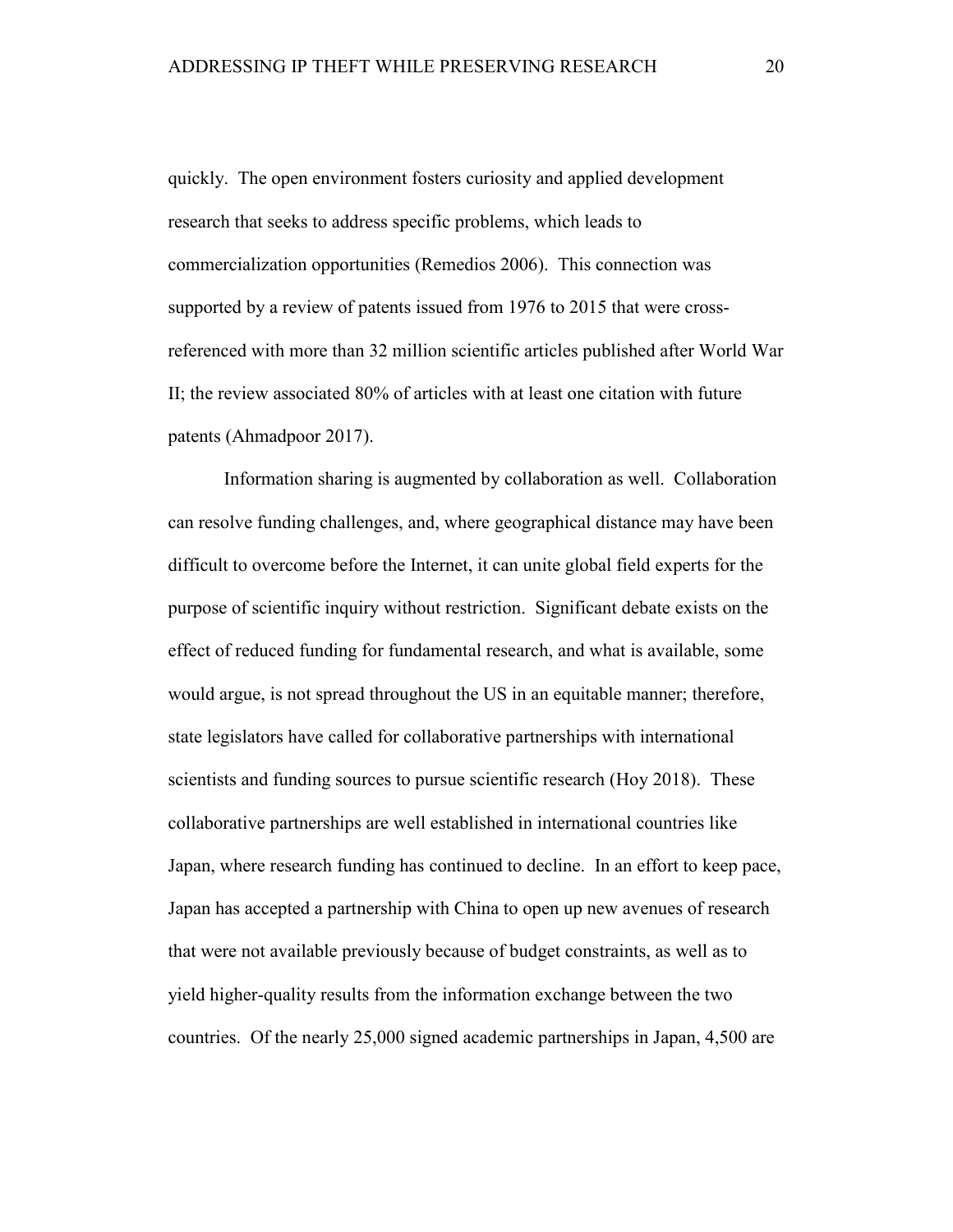with China and 3,187 are with the US (Kakuchi 2018). To understand the rate at which international scientific collaboration is accelerating, an evaluation of published research in six top-tier and four mid-tier journals found that international collaboration increased from 25% in 2000 to nearly 50% in 2015 (University of Michigan 2017).

#### **The Government's Concerns**

<span id="page-20-0"></span>The importance of academic freedom is paramount to the integrity and credibility of US-based research institutions, but to understand the complexity of the problem facing American universities in today's competitive global environment, we also must examine the concerns of the primary funder of sponsored research in the US—the federal government. To put it in perspective, the NIH is a major funding source for university-based research. The research budget for the NIH is more than \$37 billion, of which only 10% is earmarked for NIH research conducted in its own labs. The majority of NIH funding is awarded to more than 2,500 universities and other research facilities via a competitive process; more than 50,000 projects have been awarded (National Institutes of Health 2018). A statement released by the NIH director identified three primary concerns that need to be reinforced to limit vulnerability and susceptibility to theft among US research facilities (Collins 2018). These concerns, while identified specifically by the NIH, apply to all agencies that engage in government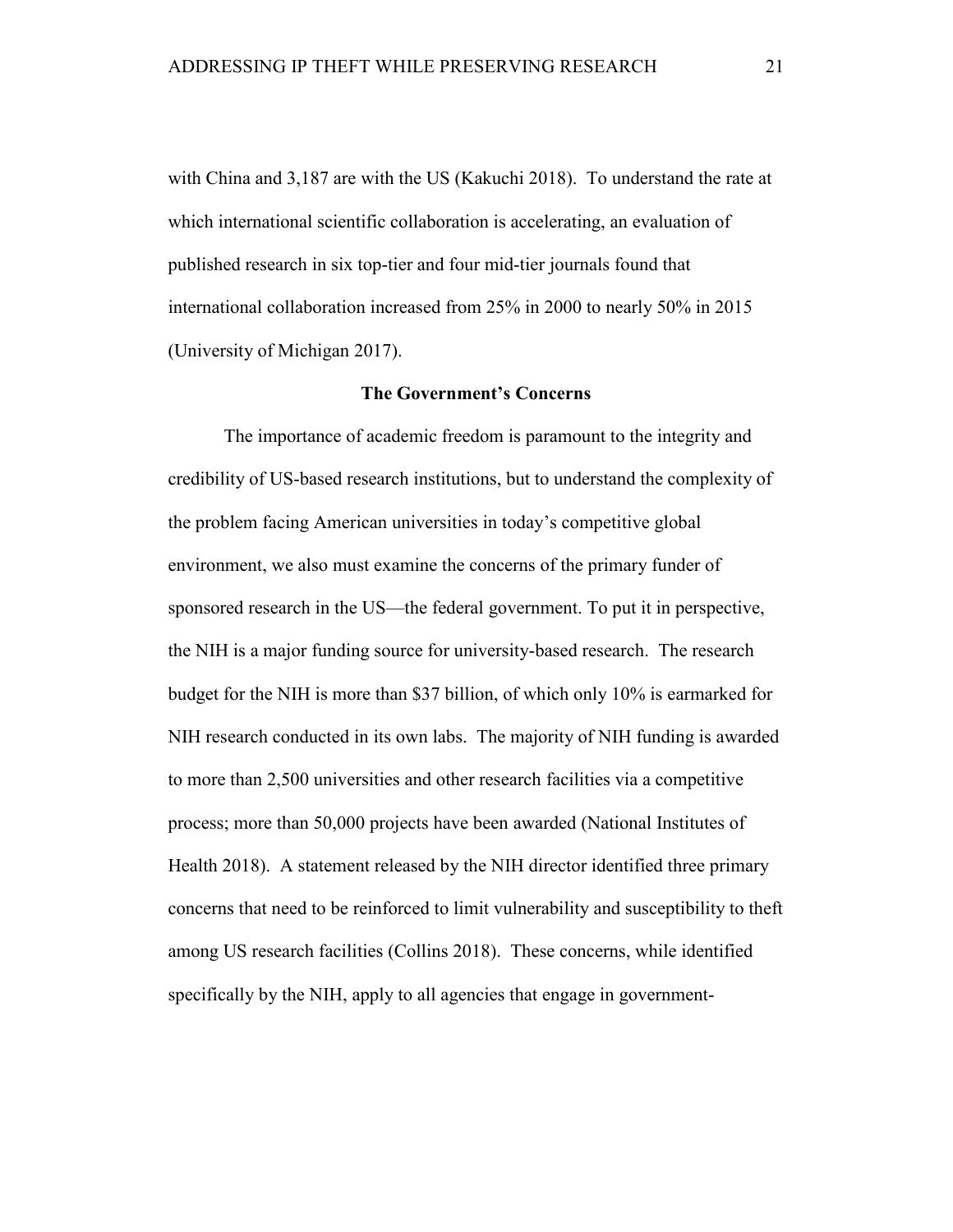sponsored research (NIH Advisory Committee to the Director 2018). The first concern relates to disclosure challenges.

For example, often physicians at academic health centers are on staff or provide consulting services to drug companies. As it currently stands, anyone participating in research sponsored by government funding sources like the NIH is required to disclose their income and stock ownership related to activity like consulting services to pharmaceutical companies to limit conflicts of interest. In a federal investigation, authorities found that principal investigators requesting federal funding were engaged in fraudulent reporting of income or simply were not complying with the Public Health Service regulation that requires them to disclose any income exceeding \$10,000 or 5% ownership (Kaiser 2008).

These disclosures also are required where foreign entities are concerned. Some investigators do not disclose that they receive resources, whether outright financial support for equipment and/or paid faculty and support staff, from foreign sources or entities with competing interests (NIH Advisory Committee to the Director 2018). As the old saying goes, "He who has the gold makes the rules." As such, the government has cause for concern where universities don't fully disclose all of their financial relationships because the integrity of the research could be compromised by outside funding sources causing undue influence. For example, a survey of academic health center faculty concluded that increased pressure on faculty to raise their own money to support additional research,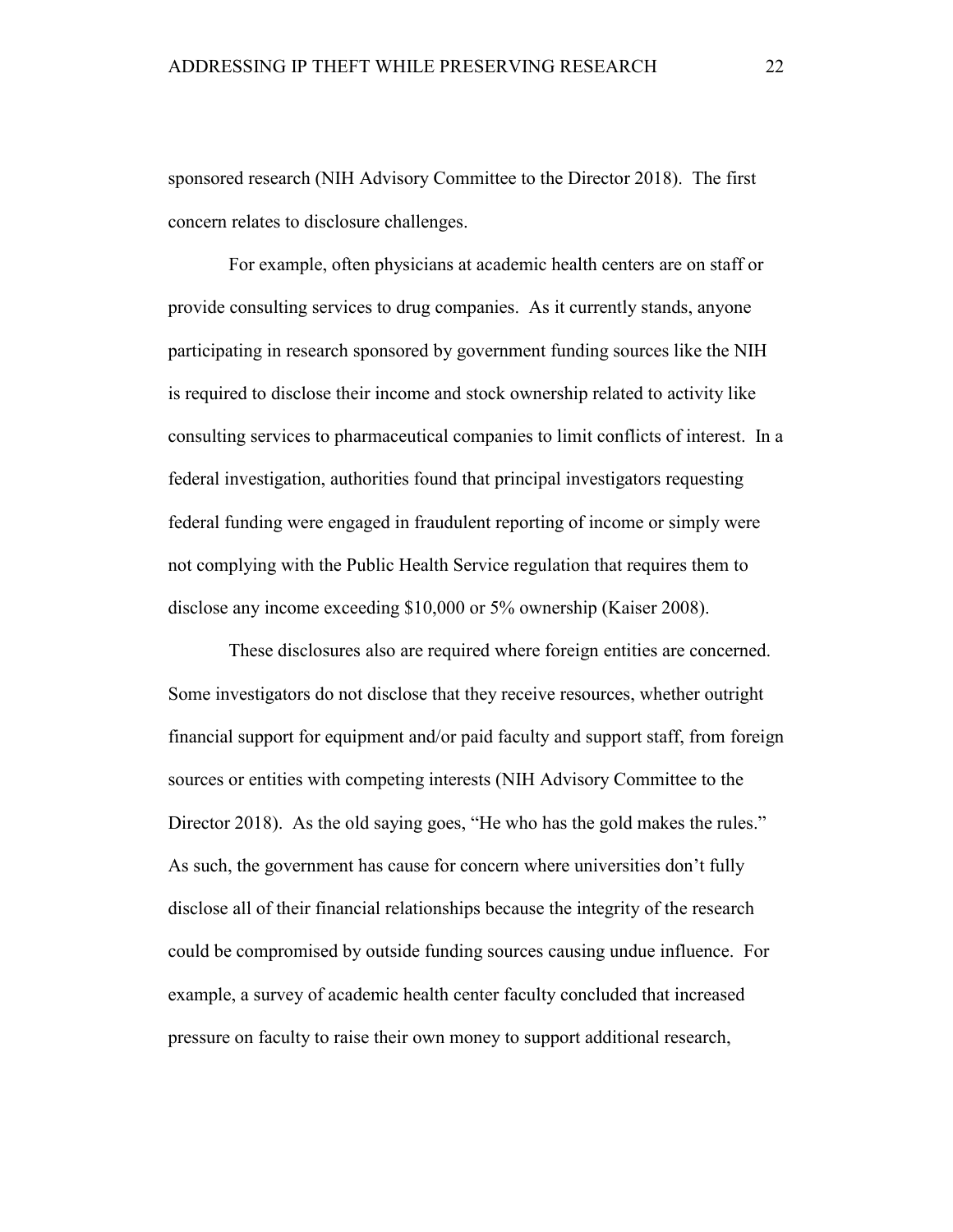salaries, and operations leads to misbehavior. Responses indicated that federally funded researchers are likely to engage in one misbehavior, while privately funded scientists are likely to engage in two or more misbehaviors, with the severity of their offenses being higher. Those whose livelihood or academic survival depends on raising their own capital are more likely to engage in misbehaviors because they have the most to lose (Martinson, et al. 2009). Thus, we can infer that researchers who also are sponsored or employed by foreign entities in some capacity are more likely to be subject to undue influence compared to peers who are not sponsored by foreign sources.

Further, faculty and support staff being funded by outside sources may create security breaches in the IP being funded by US-based governmental agencies (Collins 2018). An example of this is the Chinese talent recruitment program called Thousand Talents. The Chinese government sponsors students who have the ability to attain highly prized US-based research posts for the purpose of acquiring IP that then is disclosed to the Chinese government (Facher 2018). In some cases, the Chinese government also has been known to create shadow labs in China that resemble and work in sync with the information given to them by the Chinese-supported talent pool (Facher 2018).

One well-documented case of this type is that of the "invisibility cloak" led by Duke University principal investigator Dr. David Smith. Smith hired student and Chinese national Liu Ruopeng to work on a project using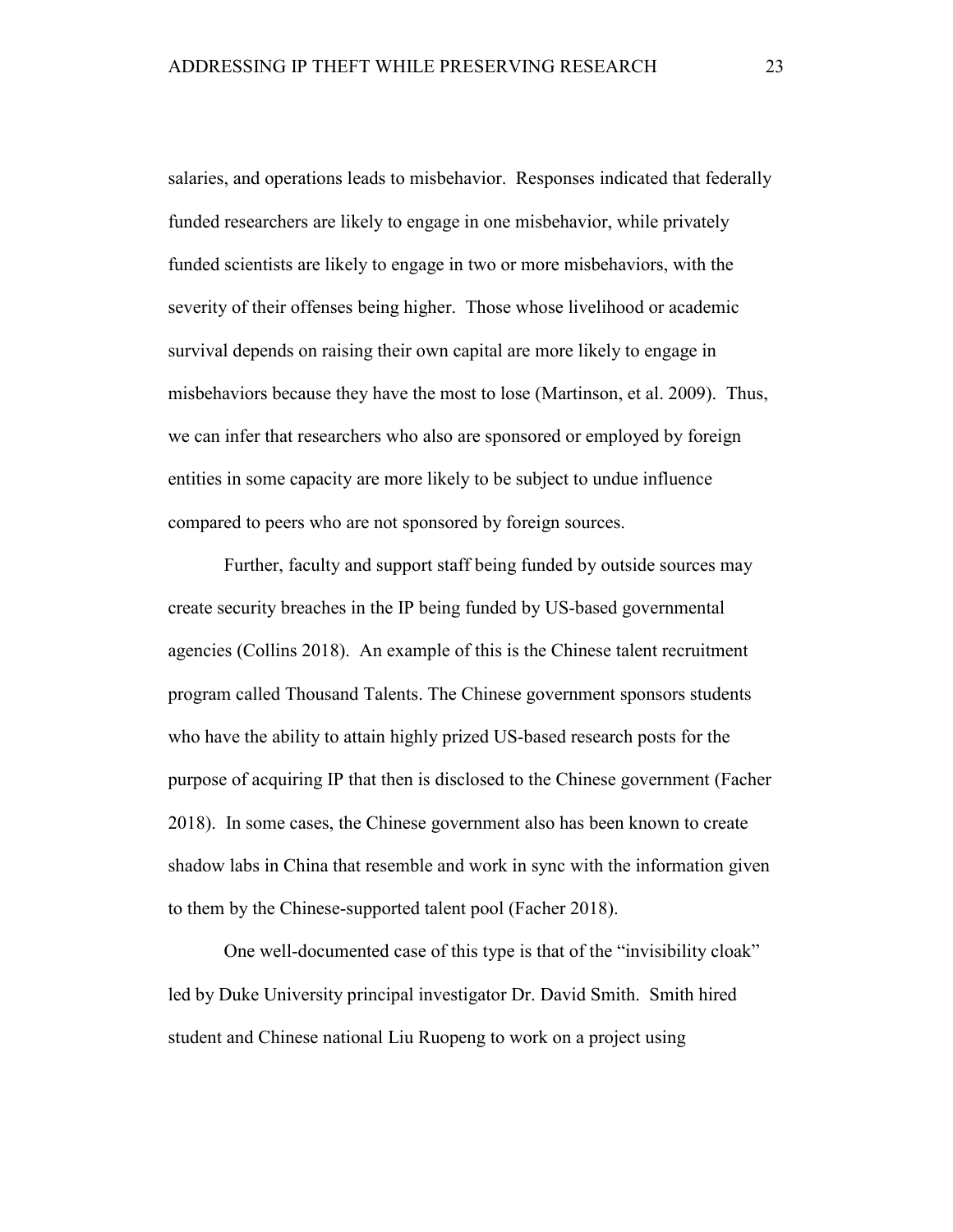metamaterials to make items invisible to object-detecting equipment. Naturally, because of the defensive implications of materials that can go undetected, the Department of Defense was a major sponsor of Smith's work. Later, Dr. Smith learned that Ruopeng's friends took pictures of his lab and recreated the project in their lab in China. Ruopeng marketed the material for monetary gain; he is now worth an estimated \$2.7 billion (McLaughlin 2018, Reisch 2018).

The last concern outlined by the NIH director is the vulnerability of the peer review process (Collins 2018). The NIH and other agencies have learned of several breaches in the peer review process leading to foreign entities obtaining confidential information documented in grant proposals (NIH Advisory Committee to the Director 2018). Those breaches have undermined the peer review process for US funding agencies and needlessly have exposed IP in grant proposals to foreign entities with the intent to exploit it for their gain. While the NIH is leading the charge on addressing these challenges, it is not the only governmental funding source that is subject to these concerns (NIH Advisory Committee to the Director 2018). Moreover, China is not the only foreign entity pursuing IP theft via US-based research. Russia and Iran have been identified as top threats to national security because they have extracted IP from more than 140 US universities (Riggi 2018). They also have hacked the email accounts of approximately 8,000 university personnel across the US, an act that rewarded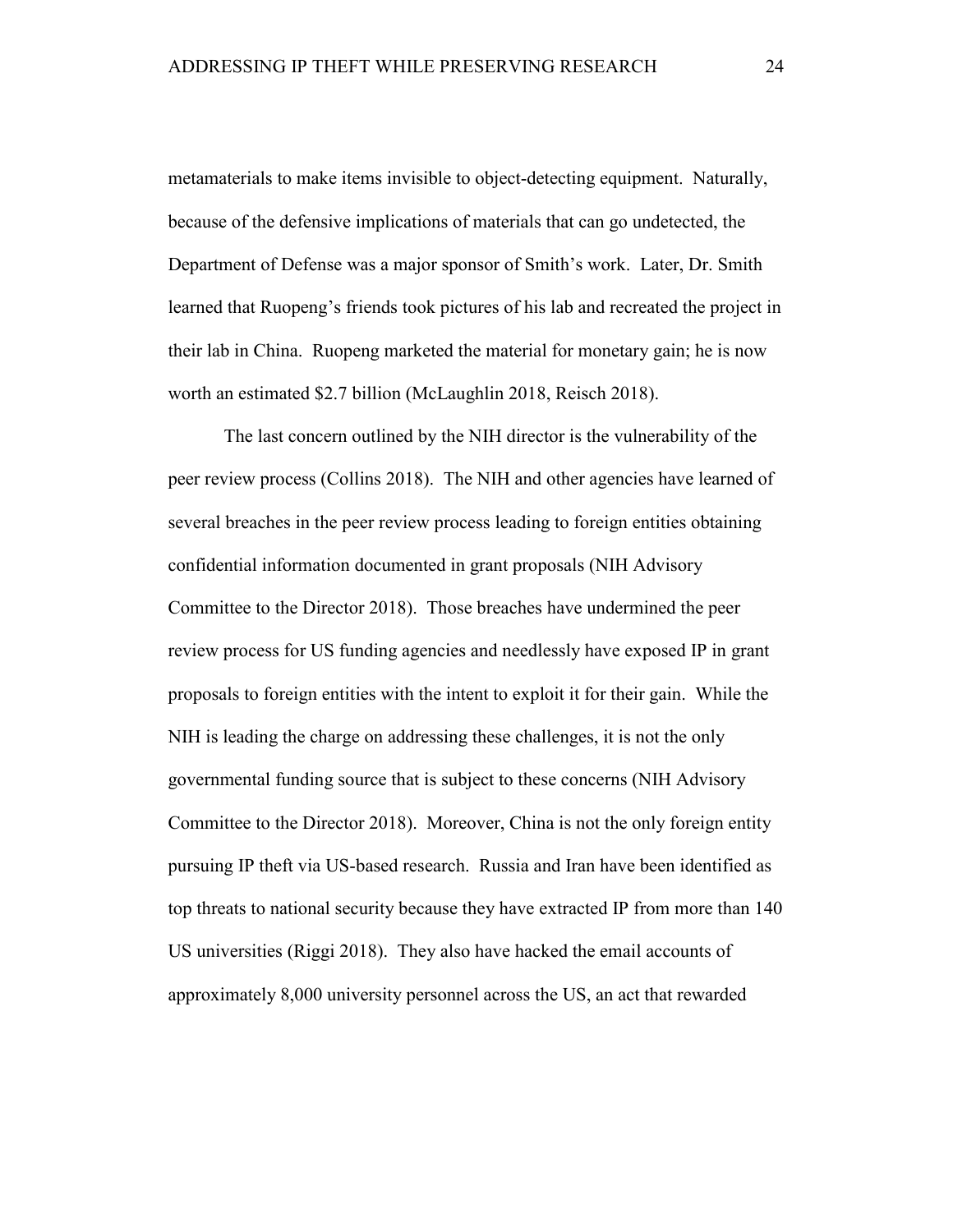them with 35 billion pages of research worth approximately \$3.4 billion (Reisch 2018).

#### <span id="page-24-0"></span>**Foreign Intellectual Property Theft**

IP theft is an expensive problem. In an update to the *IP Commission Report*, it was estimated that losses due to IP theft are more than \$225 billion annually from pirated software and counterfeit goods and as much as \$600 billion annually due to theft of trade secrets (Ackerman 2018, The National Bureau of Asian Research 2017). US lawmakers have identified American universities as prime targets for intellectual capital theft by foreign entities, calling for more stringent screening of foreign students to hinder those with mal intent from gaining access to academic research facilities (Ross 2018); however, there are no specific distinctions within the *IP Commission Report* that specify estimates of loss among sectors, which may indicate some misaligned speculation among legislators in naming higher education as the primary target for IP theft. Yet the Federal Bureau of Investigation (FBI) has warned that foreign spies are already active in American universities in all 50 states and that they have earned the confidence of their colleagues, thereby making them virtually undetectable. At a meeting in Houston, the FBI, along with Texas academic and research institution leaders, discussed the rapidly evolving threat of academic espionage in an effort to collaborate and find solutions that work to enforce the law while preserving the tenets of academic freedom (Ackerman 2018).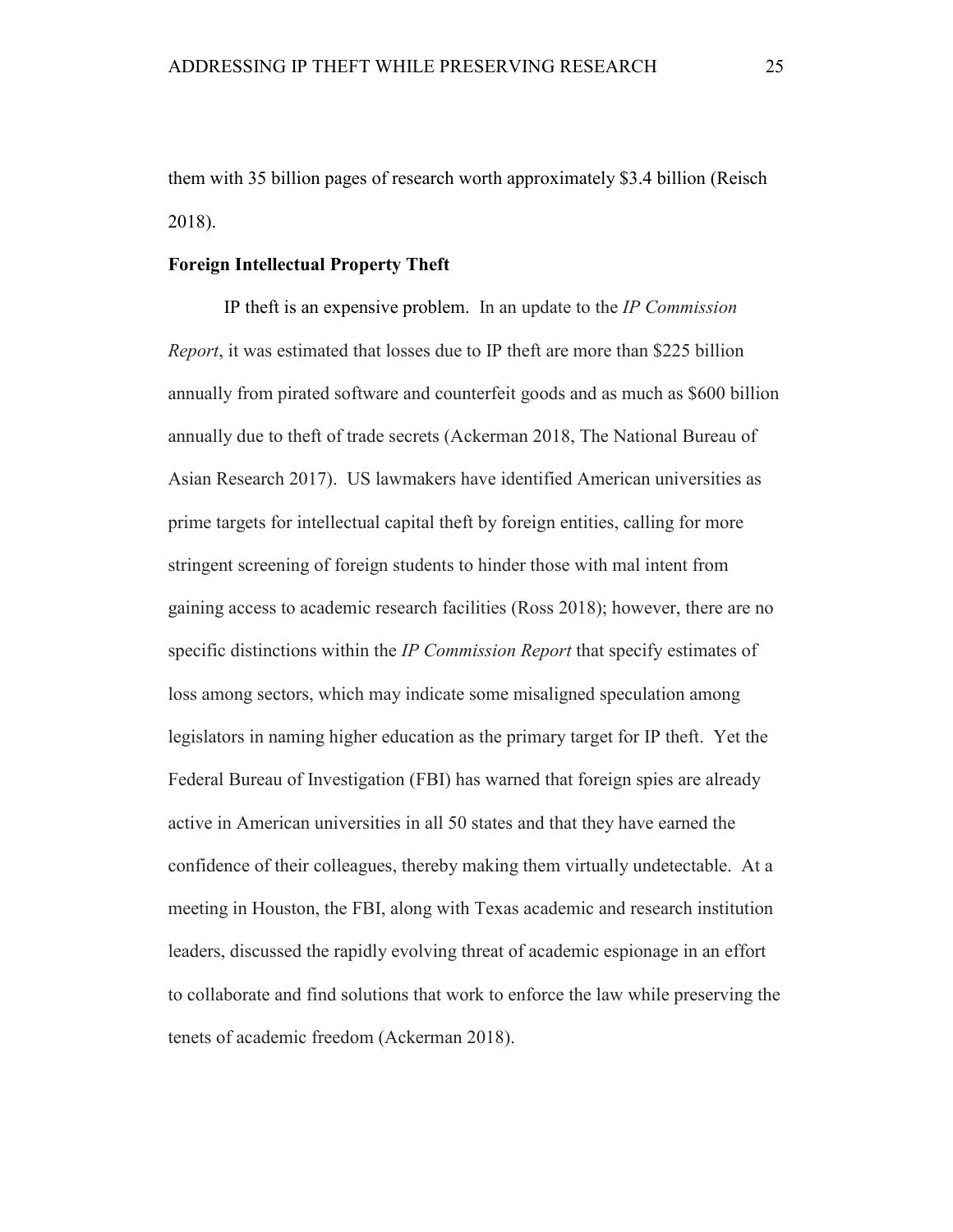While some advocate for limiting the number of international students on campuses because of the risk of theft, this solution comes with a cost, too. Many professors agree that most international students come to the US with good motives and that restricting their admission could have dire consequences on the free exchange of ideas and scientific pursuits (Reisch 2018). Limiting the number of international students on campuses across the US also could have severe financial consequences for universities, their domestic students, and the US economy.

Because international students are not eligible for in-state tuition, their fees subsidize those of their in-state peers. In 2015, foreign students comprised 12% of the student population in public universities; yet 28% of the revenue at those same institutions came from that small population. Seventy-two percent of the international student population pays for tuition with support from one or more of the following sources: university assistance, home country sponsorship, family finances, or personal finances. Further, international student enrollment has been credited with adding \$30 billion to the US economy in the 2015 academic year (Loudenback 2016). If universities were to lose international student revenue, they would be forced to pass on that cost to domestic students.

Another implication of IP theft is the active and ongoing evaluation of academic visas for students. Currently, President Trump is seeking counsel on restricting academic visas specifically for Chinese students in an effort to mitigate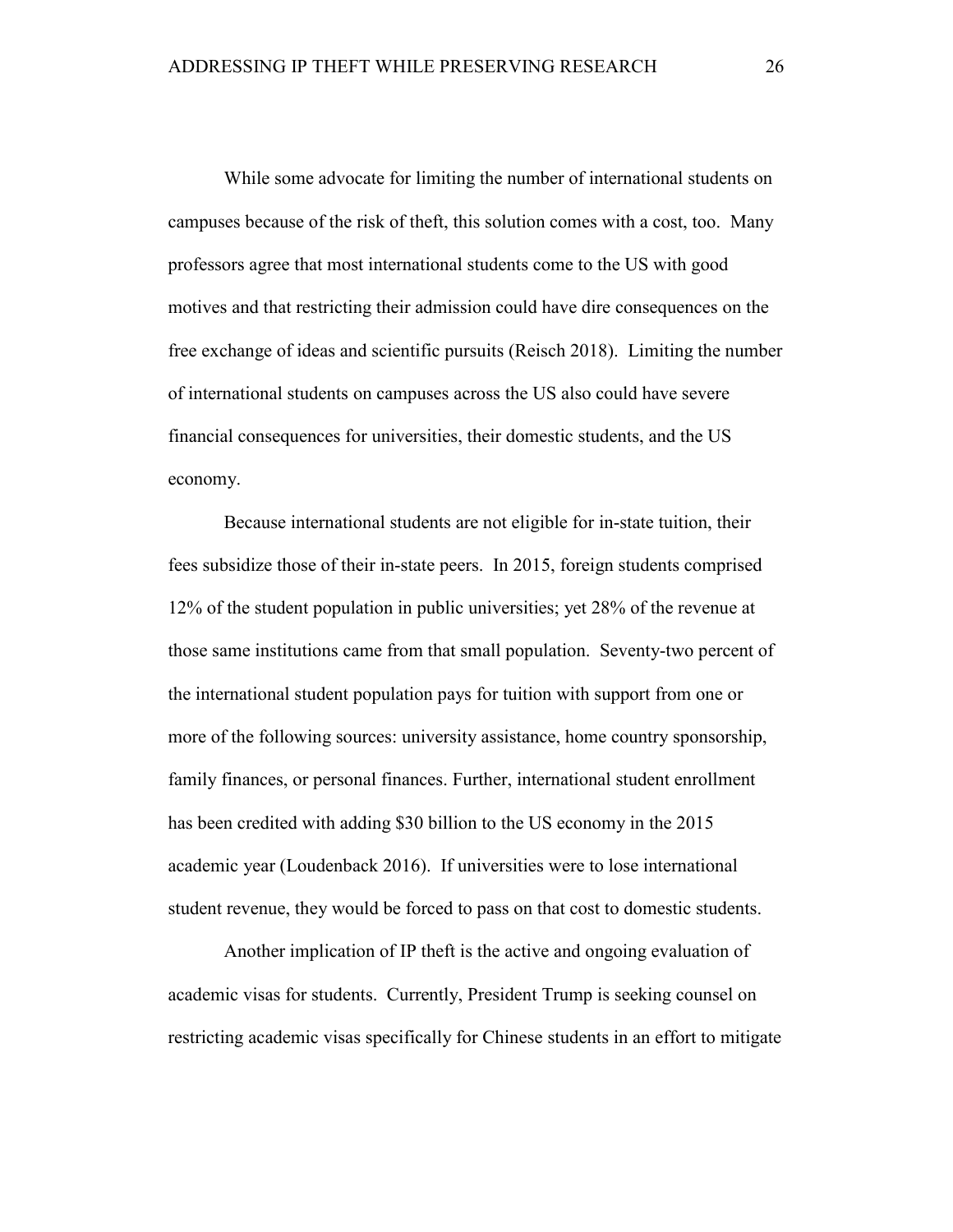academic IP theft (Ambrose 2018). Because China is well known for cyber breaches that have resulted in the theft of IP (Barhat 2018) and because lawmakers and governmental stakeholders are proposing greater security restrictions on federally funded research projects that could be vital to national security, restrictions on academic visas may be closer than anyone realizes.

Currently, the Department of Homeland Security oversees the Student and Exchange Visitor Program (SEVP). The SEVP uses the Student and Exchange Visitor Information System (SEVIS) database to monitor any international student's eligibility to be admitted as a foreign student; data are accessed by universities attended by the student to notify the institution of any restrictions or requirements related to their academic visa (Department of Homeland Security 2018). The F-1 visa, which stipulates that a student must intend to return home upon graduation, is the most widely applied for and issued academic visa. A foreign student applies for an academic visa via the US Embassy in the country of their residence. Upon doing so, the student must provide documentation of finances, family, and prospective job offers that would exist following achievement of their degree (International Student 2019).

According to Dr. Kevin Gamache, Chief Research Security Officer for the Texas A&M University System, visa officers spend approximately three minutes reviewing visa applications and the documentation that accompanies them (K. Gamache, personal communication, March 7, 2019). When an international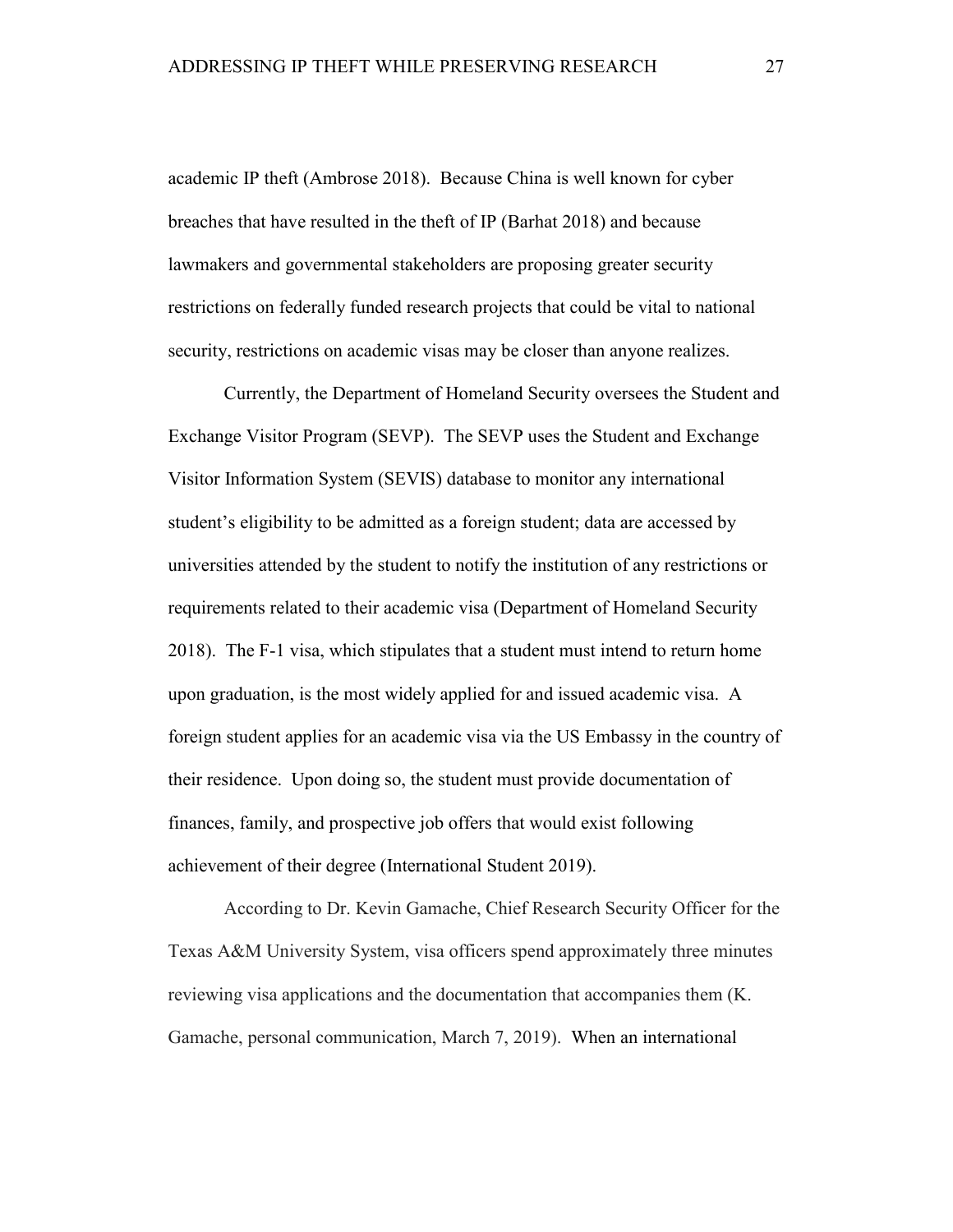student applies for an academic visa, allotting an appropriate amount of time to vet the application thoroughly and trace the financial support of the student can eliminate bad actors before they are admitted to study in the US.

Should the pendulum swing too far and the restrictions on academic visas become too costly or difficult to overcome, combatting the IP theft problem in this manner at research universities would prove challenging because it endangers foundational scholarly precepts such as fundamental research and academic freedom (Edwards 2016), which may affect adversely the willingness of some institutions to participate in government-funded research initiatives.

The relationship between university research programs and the federal government continues to evolve, but it has been based on the tenets of academic freedom. As such, fundamental research has been the primary driver for educating the workforce and generating scientific discoveries; disturbing this relationship, even in the name of national security, could have drastic consequences for science and society (Homer, Smith and McCormick 2008, National Academies of Sciences, Engineering, and Medicine 2016).

#### <span id="page-27-0"></span>**Funding**

Prior to World War II, industry funded most university research (Atkinson 2018). However, during World War II, the US government took strategic interest in funding and supporting scientific research at universities. After the successful Soviet Union launch of Sputnik I, American leadership came to the realization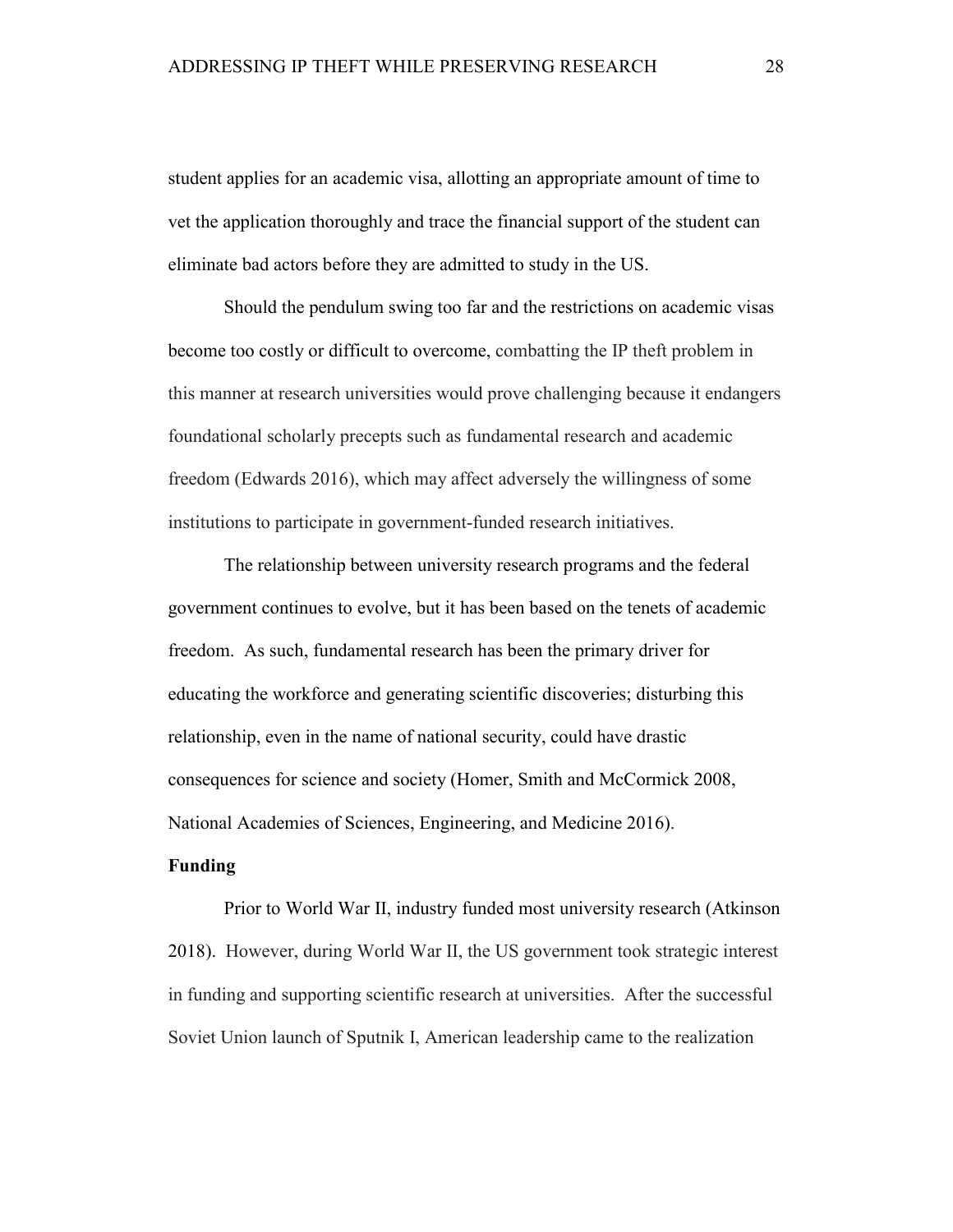that the US was on the verge of being surpassed by its nearest rival and responded by increasing its focus on research universities to maintain its world position as the leader in scientific discovery (Homer, Smith and McCormick 2008).

Basic research accounted for 64% of university research in 2012. Of the \$75 billion in funding for basic research in 2012, the federal government supported 52.6% of those dollars, down from its peak of 70.3% in the 1970s. In 2012, universities performed the largest portion of basic research across all entities at 53.5%. At its peak, the federal government was the largest supporter of basic research at universities in 1965 at 77.3%. In 2012, that share had declined to 60.7%. In the same timeframe, universities bridged the gap in the decline by allocating more of their own budgets to support basic research from 7.1% to 21% (Association of American Universities 2015). Table 1 shows federal funding of basic research by agency.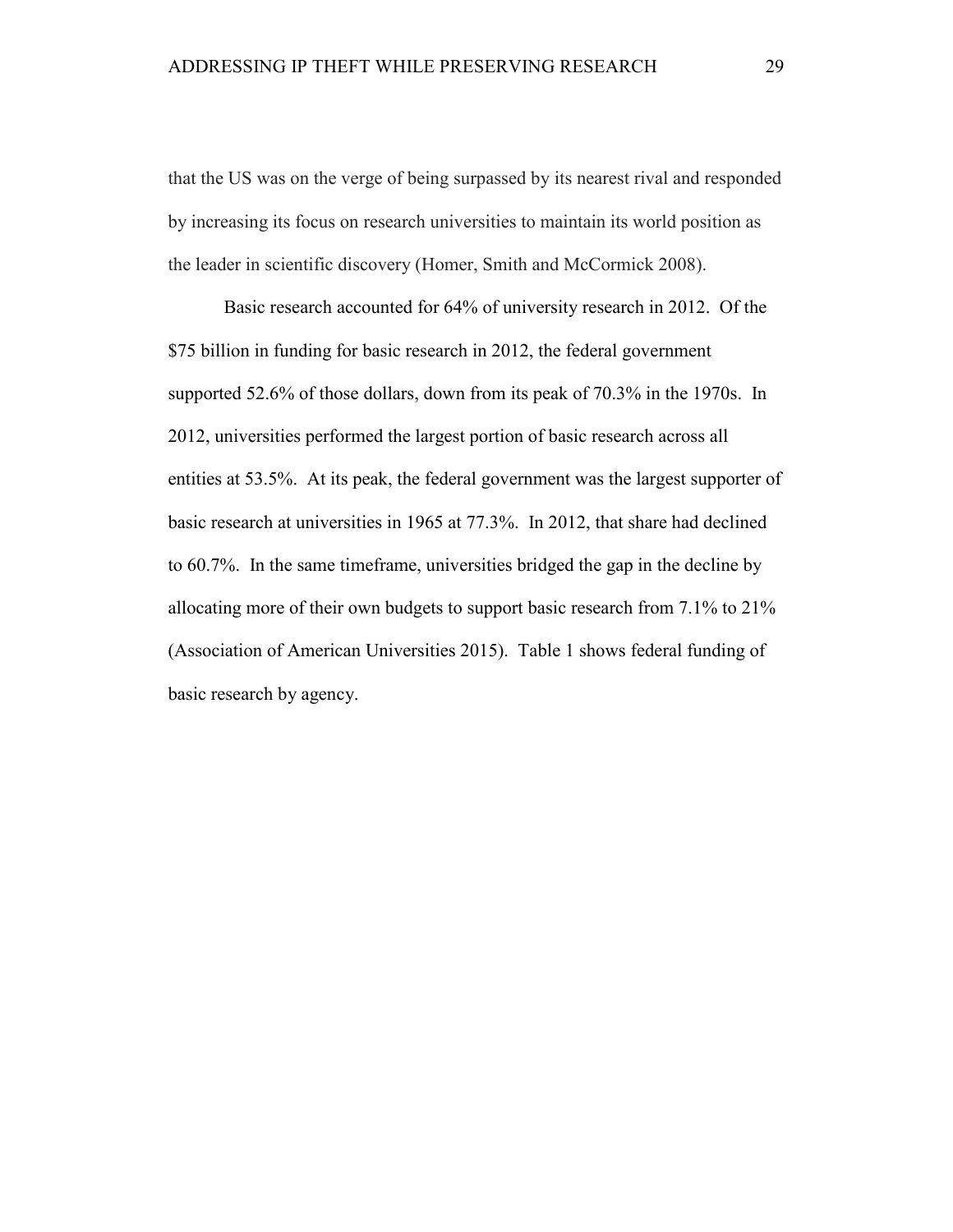## Table 1

## *Federal Research Funding by Agency (from AAU [2015])*

| Agency                                                   | Percentage of<br>total federally-<br>funded<br>university<br>basic research | Percentage of<br>the agency's<br>basic research<br>funding<br>that goes to<br>universities | Percentage of the<br>agency's total R&D<br>funding that goes to<br>universities for basic<br>research |
|----------------------------------------------------------|-----------------------------------------------------------------------------|--------------------------------------------------------------------------------------------|-------------------------------------------------------------------------------------------------------|
| Department of Health and Human<br>Services (largely NIH) | 57.1%                                                                       | 57.5%                                                                                      | 29.5%                                                                                                 |
| <b>National Science Foundation</b>                       | 25.4%                                                                       | 80.8%                                                                                      | 72.2%                                                                                                 |
| Department of Defense                                    | 7.5%                                                                        | 58.0%                                                                                      | 1.9%                                                                                                  |
| Department of Energy                                     | 4.2%                                                                        | 16.5%                                                                                      | 7.1%                                                                                                  |
| <b>NASA</b>                                              | 3.8%                                                                        | 19.2%                                                                                      | 6.5%                                                                                                  |
| Department of Agriculture                                | 1.7%                                                                        | 30.5%                                                                                      | 11.9%                                                                                                 |
| Department of Homeland Security                          | 0.3%                                                                        | 48.4%                                                                                      | 7.0%                                                                                                  |
| TOTAL                                                    | <b>100%</b>                                                                 | 51.3%                                                                                      | 13.0%                                                                                                 |

## TABLE 1 FEDERAL AGENCY (2014)

Federal support for basic research accounted for 63% of the \$71.8 billion spent in 2016 (The National Science Foundation 2018). In 2015, the total spend on all types of research was \$499 billion, of which approximately one-sixth was basic research. The bulk of the spend was \$316 billion for development, mostly performed outside of higher education with private firms looking to increase their bottom line (Mervis 2017).

R&D is big business in the US. As of 2015, the US led the world in expenditures on R&D at nearly \$497 billion, or 2.7% of its gross domestic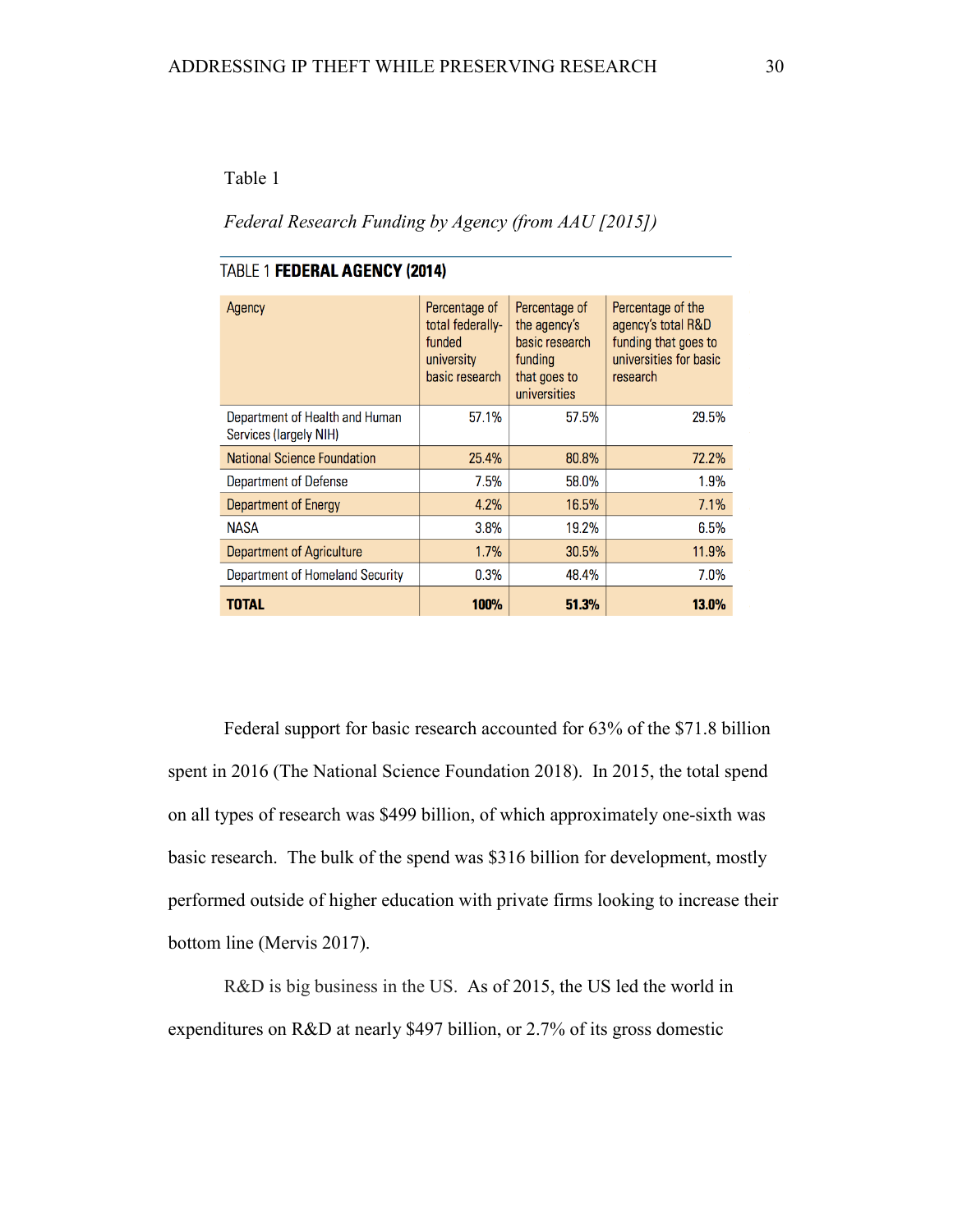product (GDP) (Showstack, EOS Earth & Space Science News 2018). R&D funding for universities peaked at 73% in the late 1960s. Following its peak, it slowly declined and currently hovers near the 60% mark, although funding for higher-education institutional research has remained flat since 2005. The business share of R&D support has increased from 3% to 6% since the 1960s, and universities are increasing their subsidies of R&D as well from 10% to more than 30% in the same timeframe. The NSF has stated that more than \$55 billion in R&D is conducted by colleges and universities annually (American Association for the Advancement of Science n.d.). In 2016, institutions of higher education spent \$71.8 billion on R&D, 94% of which was spent on science and engineering endeavors. University expenditures on each of the NSF classifications of research—basic, applied, and developmental—were 63%, 28%, and 9%, respectively. Approximately 44% of all expenses were attributed to the human capital necessary to conduct research. Direct and indirect costs of conducting research accounted for the other 56%. While federal support has been declining, it is still a primary source of funding for academic research, accounting for about 60% of academic funding, while approximately 25% comes from the institutions themselves. The government spent \$38.8 billion on funding R&D for universities and colleges in 2016; 90% of this funding came from six federal agencies: Department of Health and Human Services (\$53.3 billion), Department of Defense (\$13.7 billion), NSF (\$13.2 billion), Department of Energy (\$4.6 billion),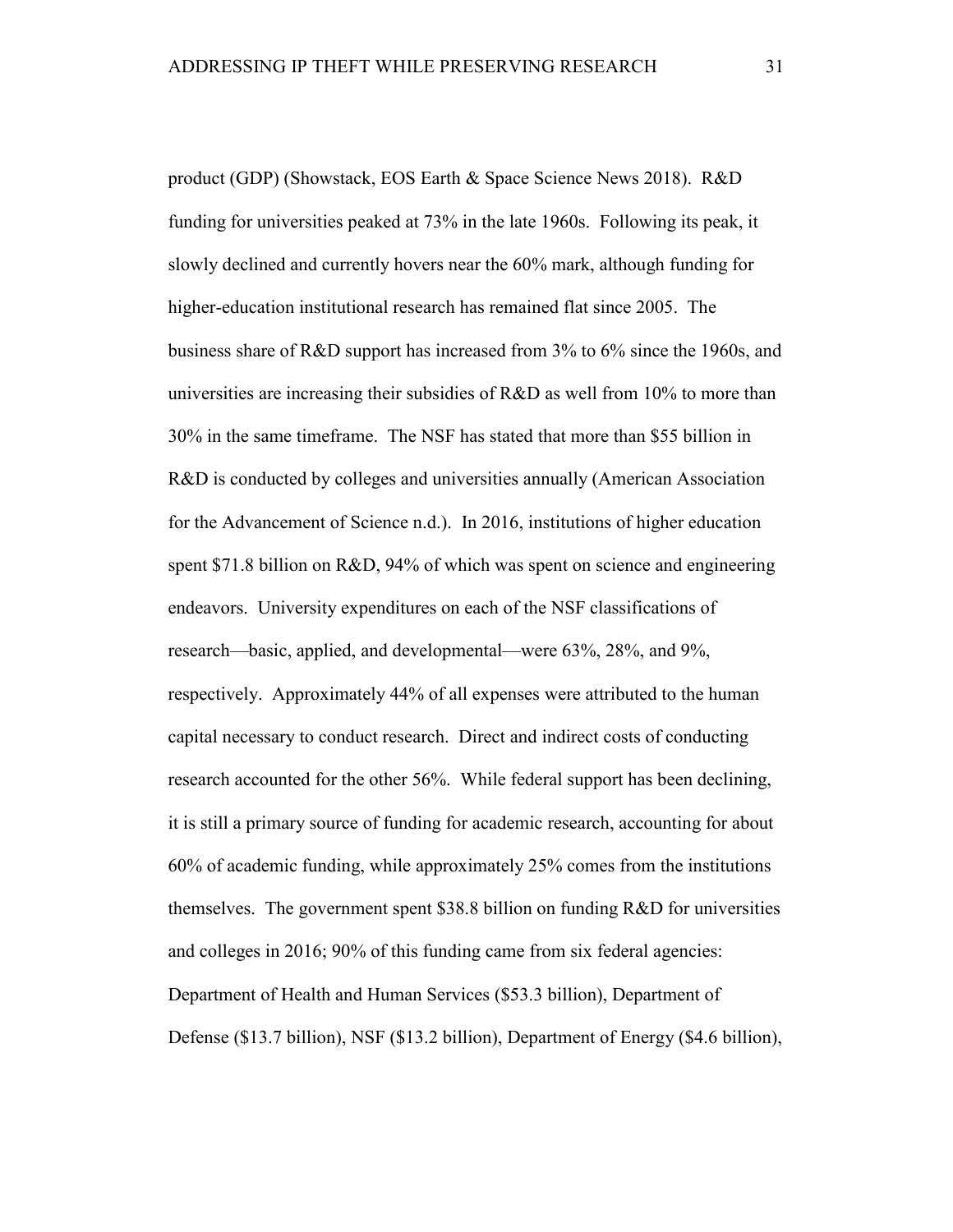National Aeronautics and Space Administration (\$3.8 billion), and Department of Agriculture (\$3.1 billion) (National Science Board 2018).

Following World War II, the US became the world leader in R&D by funding 69% of all R&D worldwide. Since other countries began funding R&D in 1953, the US has accounted for 28% of worldwide R&D funding as recently as 2015. The federal government and business have provided the lion's share (more than 90%) of R&D funding since 1953. In 1964, the federal government was the largest source of subsidy for R&D at 66.8%, and business was the lowest at nearly 31%. Since then, the roles of R&D share have reversed, with business being the primary source of R&D funding at 69.4% and the federal government at 25.1% in 2000. In 2015, the largest portion of funding for basic research, 44.3%, came from the federal government, while business was the largest subsidizer of applied, 53.3%, and developmental, 82.3%, research. Of those funding sources, 49.1% of basic research, 18% of applied research, and 2% of developmental research was performed by institutions of higher education (Sargent Jr. 2018).

While the US has been the world leader in R&D since World War II, there are major issues at play that may unseat America from the top spot. The primary issues threatening to remove the US as the world's research superpower are reductions to the federal budget that underwrite academic research and Chinese policies and investments in strategic initiatives like Thousand Talents, Made in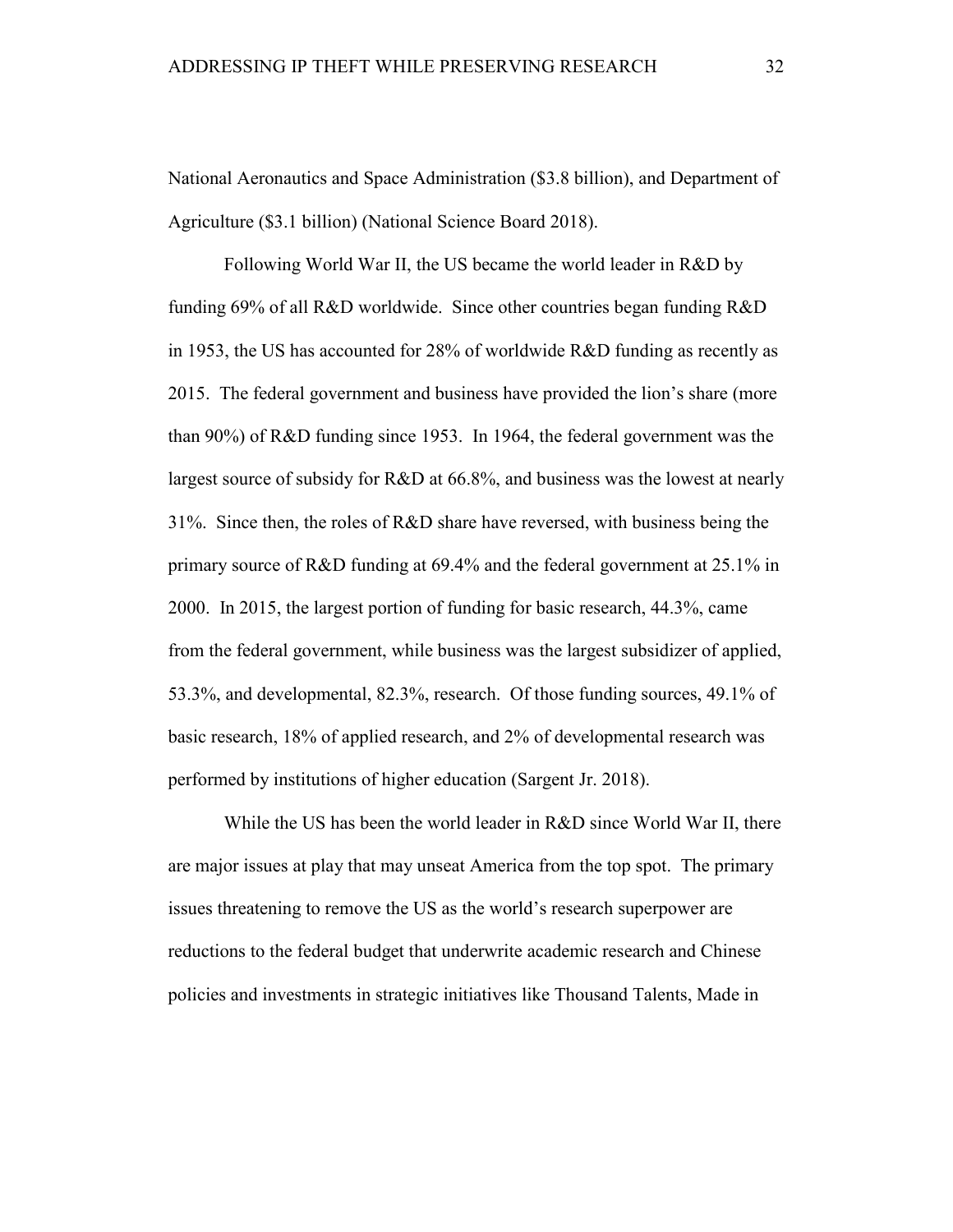China by 2025, and World Leader in Artificial Intelligence by 2030 (Guarino, Rauhala and Wan 2018).

While the 2018 federal budget for the Department of Defense as related to the research component was increased by \$865 million compared to the previous year, the bulk of the increase was earmarked for applied R&D (Hampson 2018). Department of Defense budget requests for 2019 have been met with opposition to increased funding for research, development, testing, and evaluation across all sectors of the armed forces and for the Defense Advanced Research Projects Agency (DARPA). In fact, when compared to the 2018 budget, nearly every major project or initiative, as well as those for each type of research across the spectrum, was assigned significantly less money in the 2019 budget. The single largest reduction was a 31.02% decrease to applied research for the US Army (Association of American Universities 2018). Later budget ratifications did include across-the-board decreases in all Department of Defense sectors except DARPA, which received a small increase in the applied and advanced technology budget for research (Hourihan 2018).

Agencies like the NIH and the NSF fund research out of discretionary budgets. A reduction to those budgets means removing funding from one program to fund research, which seems unlikely given that their budgets are consistently flat or reduced. Researchers have been successful at obtaining funding from the NIH and the NSF slightly less that one out of every five times,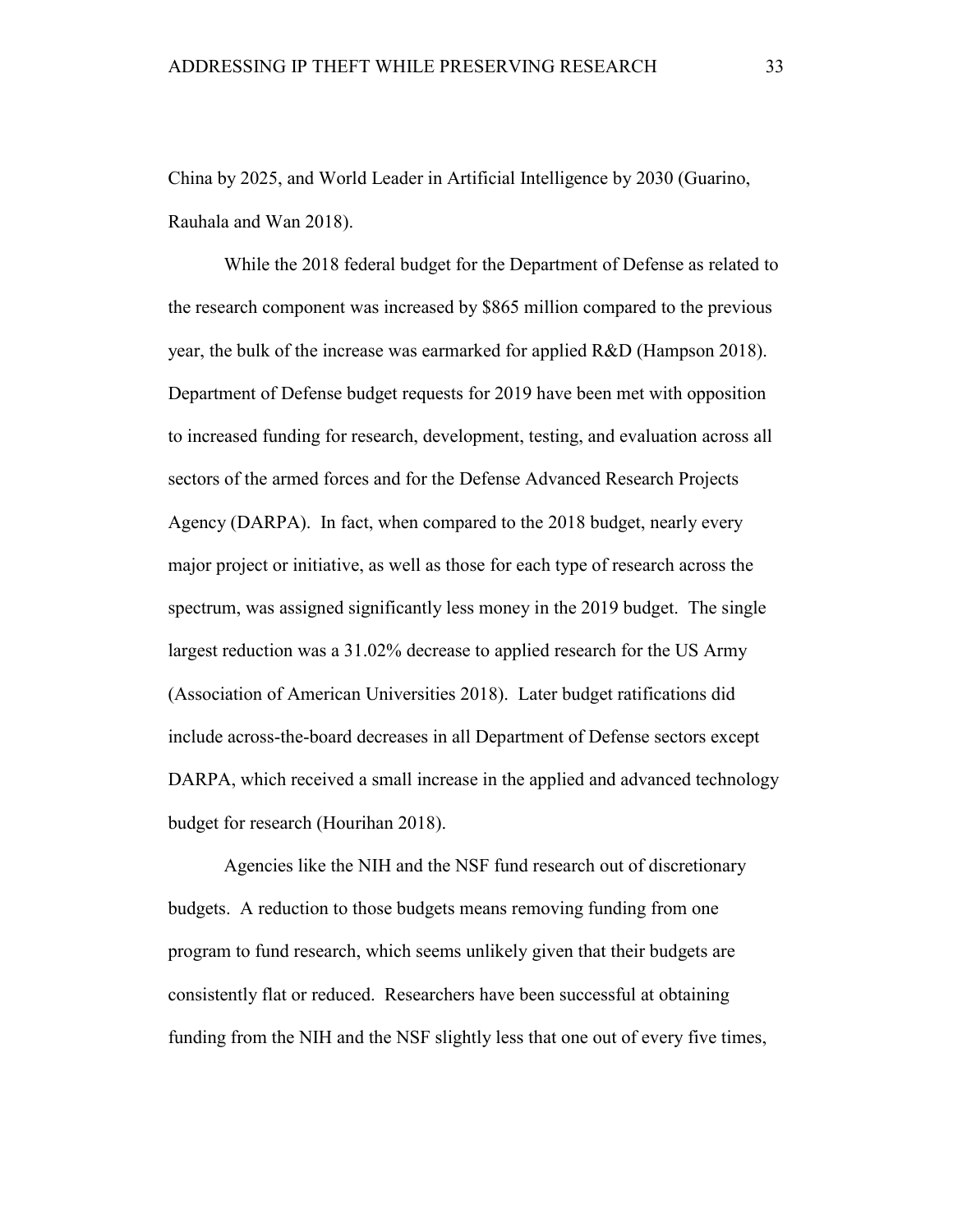meaning that researchers must seek other funding opportunities and that many research projects cannot be maintained, certainly not to the extent and duration required to fund long-term research (Howard 2013).

Further, a proposed 20% cut to the NIH budget could have implications not just for higher-education research, but also for economic development, a conclusion based on a review of more than 365,000 grants awarded by the NIH from 1980 to 2007 that found 8.4% of awards to be directly responsible for US patents and more than 31% of grants to lead to research cited by other patents (Hampson 2018). Reducing the funding dedicated to biomedical research as supported by the NIH is a significant threat to the US position as a leading authority in scientific biomedical research (University of Michigan 2017). The federal budget is not something that is easily agreed upon; therefore, it is imperative that bipartisan support of federally sponsored research is not neglected.

As outlined above, cuts to federal budgets and difficulty obtaining and retaining grant funding for ongoing research proposals create many challenges in American academia because they give China the opportunity to recruit the brightest American minds to study in China, where incentives are many and where ongoing research funding is guaranteed. Highly regarded scientists are moving labs from Ivy League schools to China because of generous sign-on bonuses, high pay, world-class lab facilities, well-trained staff, and guarantees of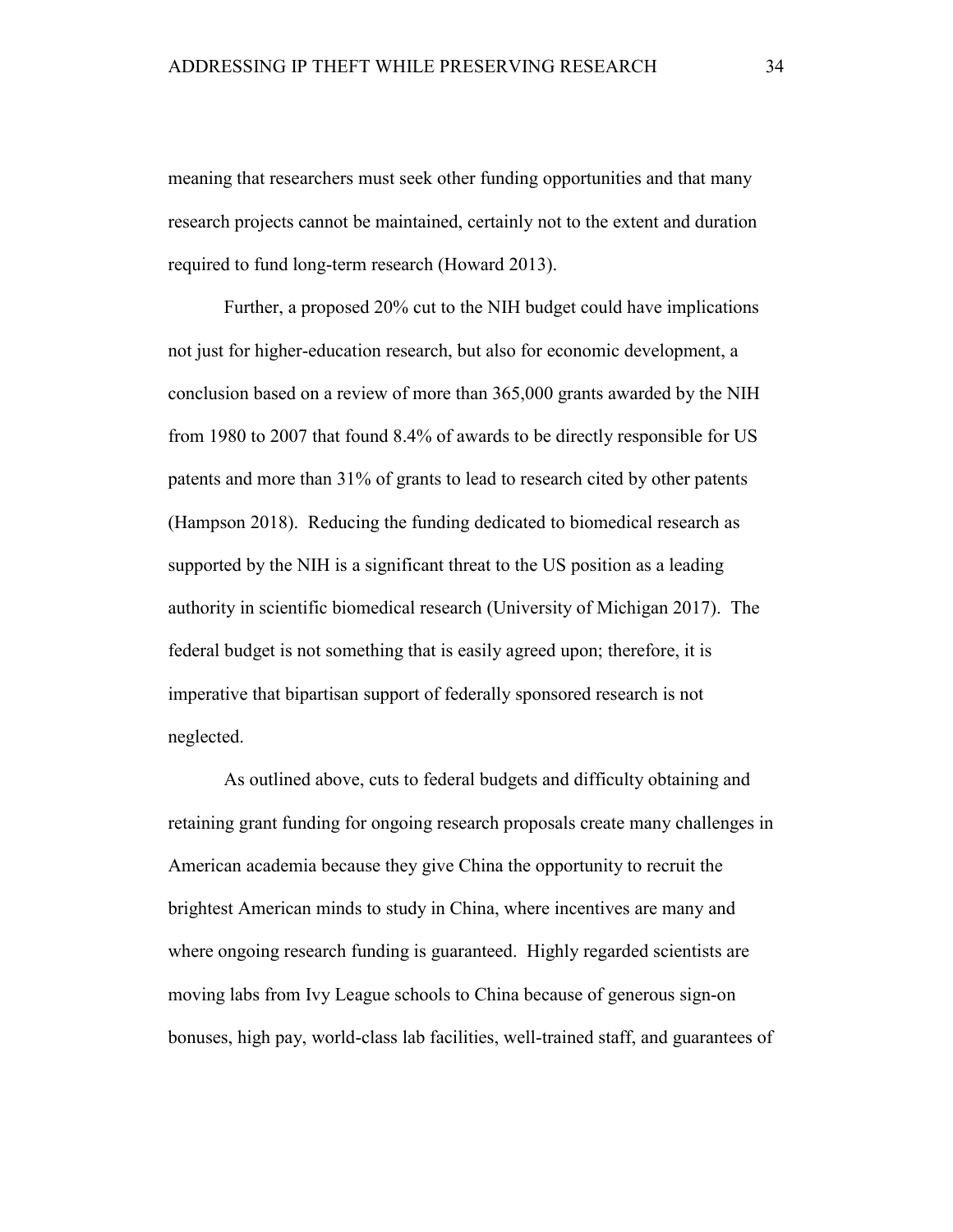continued funding, as well as other fringe benefits for family members (Guarino, Rauhala and Wan 2018).

The Chinese government has had trouble with some of its own laws regarding recruitment of these American researchers. For example, recruiting has been held up in the bureaucratic process until a Chinese-born collaborator has been found to partner with the recruit. As such, the Chinese State Administration of Foreign Experts Affairs (SAFEA) was moved to become a department of the Ministry of Science and Technology (MOST). The theory behind the move was to make it easier for foreign scientists to be granted the right to work in China. The SAFEA department oversees the Foreign Expert Recruitment Scheme, as well as the Thousand Talents program. A Duke University biologist serving as an advisor to the Chinese government for talent initiatives has made it clear that recruitment of foreign scientists to China is possible because funding in the US is on the decline. Moving SAFEA to the oversight of MOST removed some of the barriers preventing recruitment, like partnering with a Chinese-born collaborator. The ministry also is poised better to fast-track foreign experts who can fill highneed positions (Jia 2018, Kenderdine 2017). However, some Chinese researchers are concerned that the reorganization will make governmental initiatives a top priority instead of scientific inquiry leading the process; bureaucracy will and could consequently damage credibility of Chinese-led research. The Chinese government maintains this move as strengthening their position, not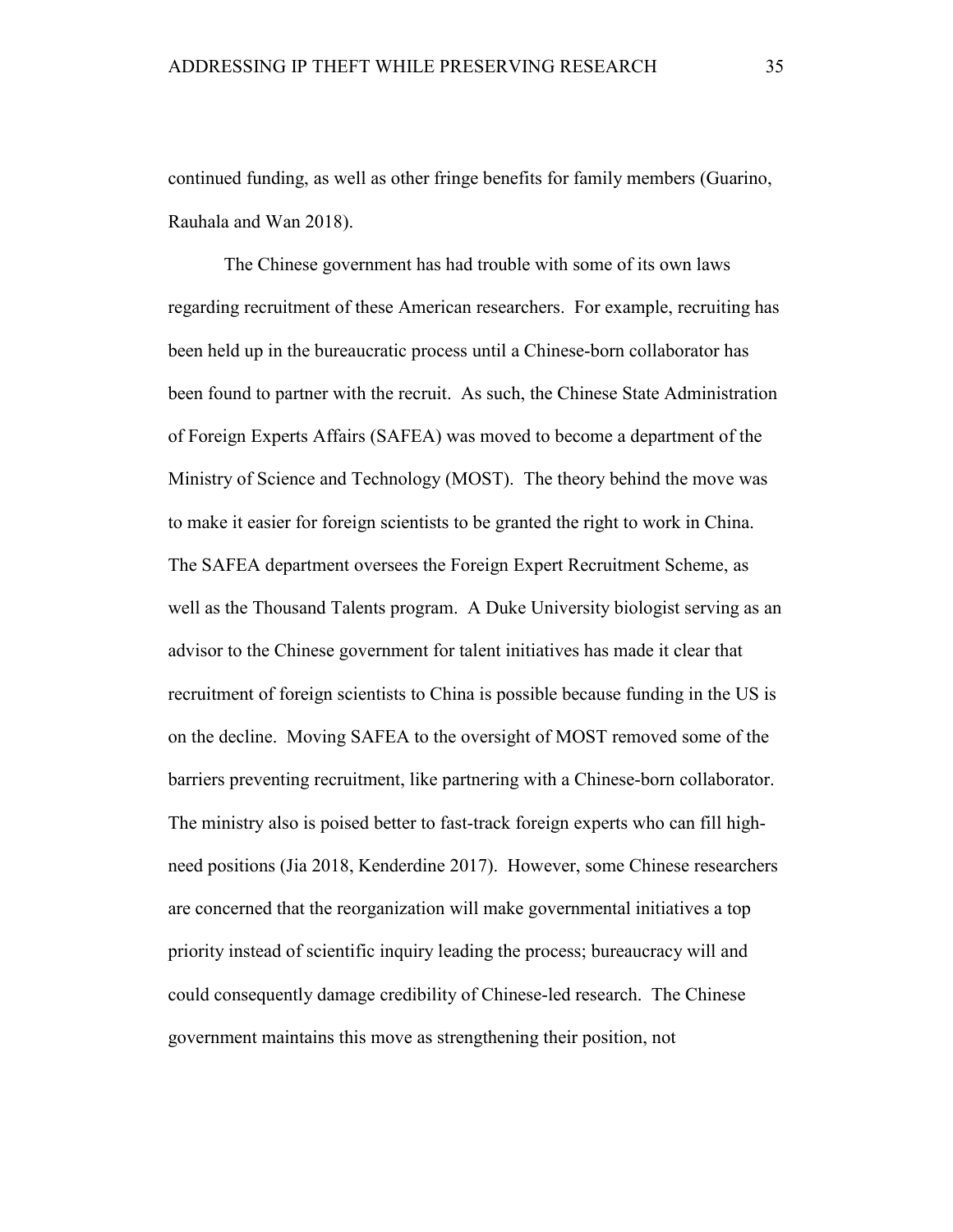compromising it, and they will continue to work to promote international collaboration free from governmental requirements to pursue one type of research over another (Sharma 2018).

China's strong financial commitment to R&D has enabled the country to become a global leader in research (American Association for the Advancement of Science n.d.). China has increased its investment in research as a percentage of its GDP from 0.9% in 2000 to 2.0% in 2015, with a goal of 2.5% by 2020. It is ranked second to the US in R&D expenditures at 20% of the world total. Further, China is now second to the US in the number of doctoral degrees in science and engineering (Gupta and Wang 2016). For comparison, while the US continues to fund R&D and increased its allocations by an average of 4% each year from 2000 to 2015, China has had an average 18% growth year over year in funding R&D (Guarino, Rauhala and Wan 2018).

To date, the US has led the world in R&D expenditures. As much as 37% of global R&D was attributed to the US in 2000, but the number fell to 26% in 2015. China's total increased to 21% in the same timeframe. As of 2015, China became second to the US in R&D expenses, beating out the European Union, which is now third in R&D expenses globally (Showstack, EOS Earth & Space) Science News 2018). While the US is regarded as the global scientific research leader, this regard is not likely to hold, as China is set to outpace the US in R&D expenses by 2022 (University of Michigan 2017).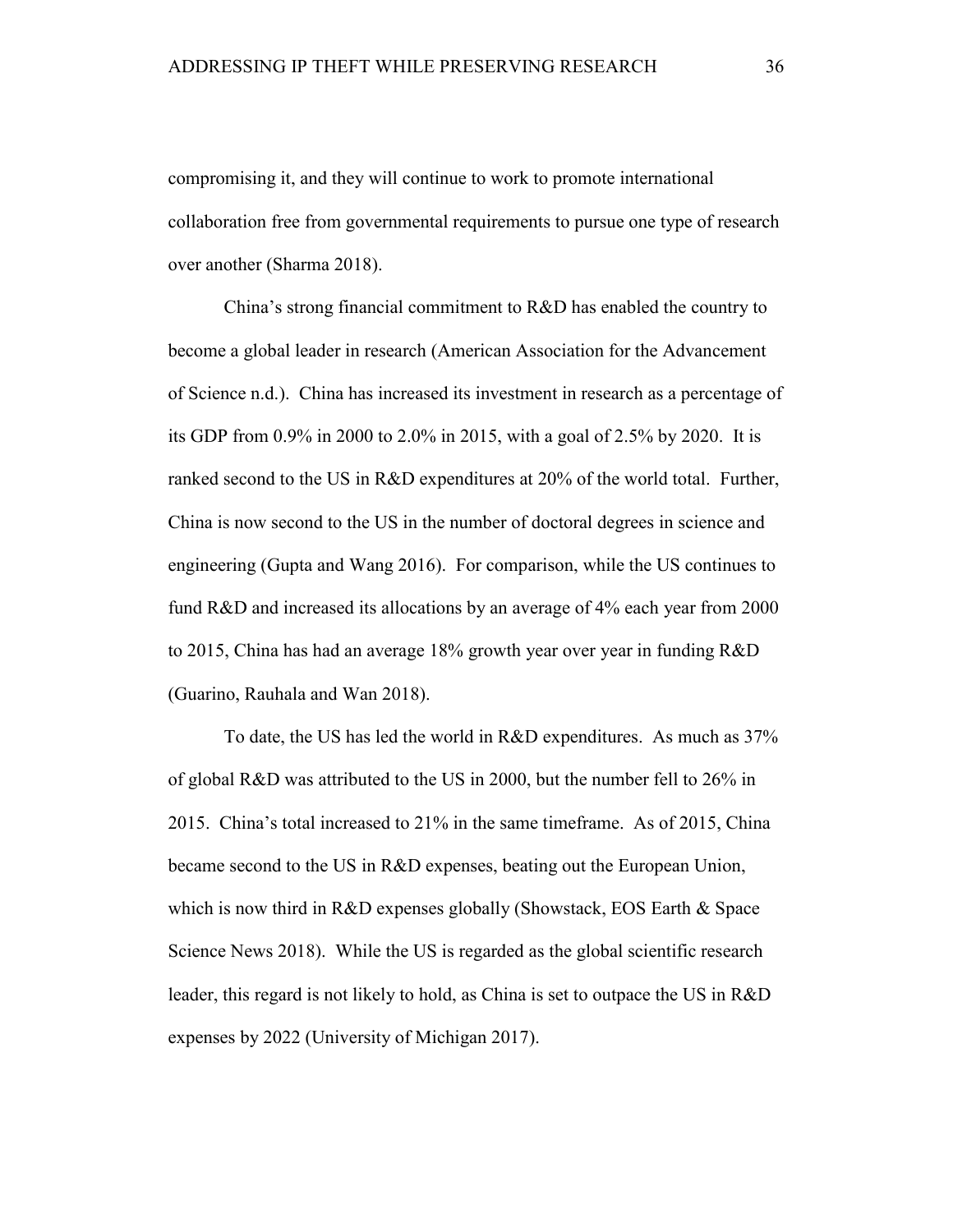Since 2014, the Chinese government has worked on a financial restructuring plan for the purpose of rapidly expanding R&D expenditures. The plan includes redirecting local funds to approximately 1,000 industrial development investment funds that total the equivalent of \$500 billion. The Chinese government also has mandated that state-owned enterprises are required to redirect 1.5% of revenue to R&D, further increasing the funding available for R&D projects (Kenderdine 2017). In 2017, 77% of China's spend on R&D was allocated from Chinese enterprise (South China Morning Post 2018), indicating that mandatory R&D allocations by enterprise have been beneficial for the country.

While the Chinese are making advances that would lead competing nations to think that the country soon will be the global leader of scientific research, concern still exists among the academic community, some arguing that China's research lacks the depth and rich history of scientific leadership (Barhat 2018) and that issues still exist within Chinese-sponsored research that need to be addressed. Ethical concerns top the list because China does not have a regulatory system like the US to prevent the abuse of human subjects, which could discredit research. Additionally, the Chinese government has been known to impose quotas for published articles, which has led to several hundred articles being discredited for poor quality (Guarino, Rauhala and Wan 2018). While the Chinese have been able to invest substantial sums of money in R&D, some argue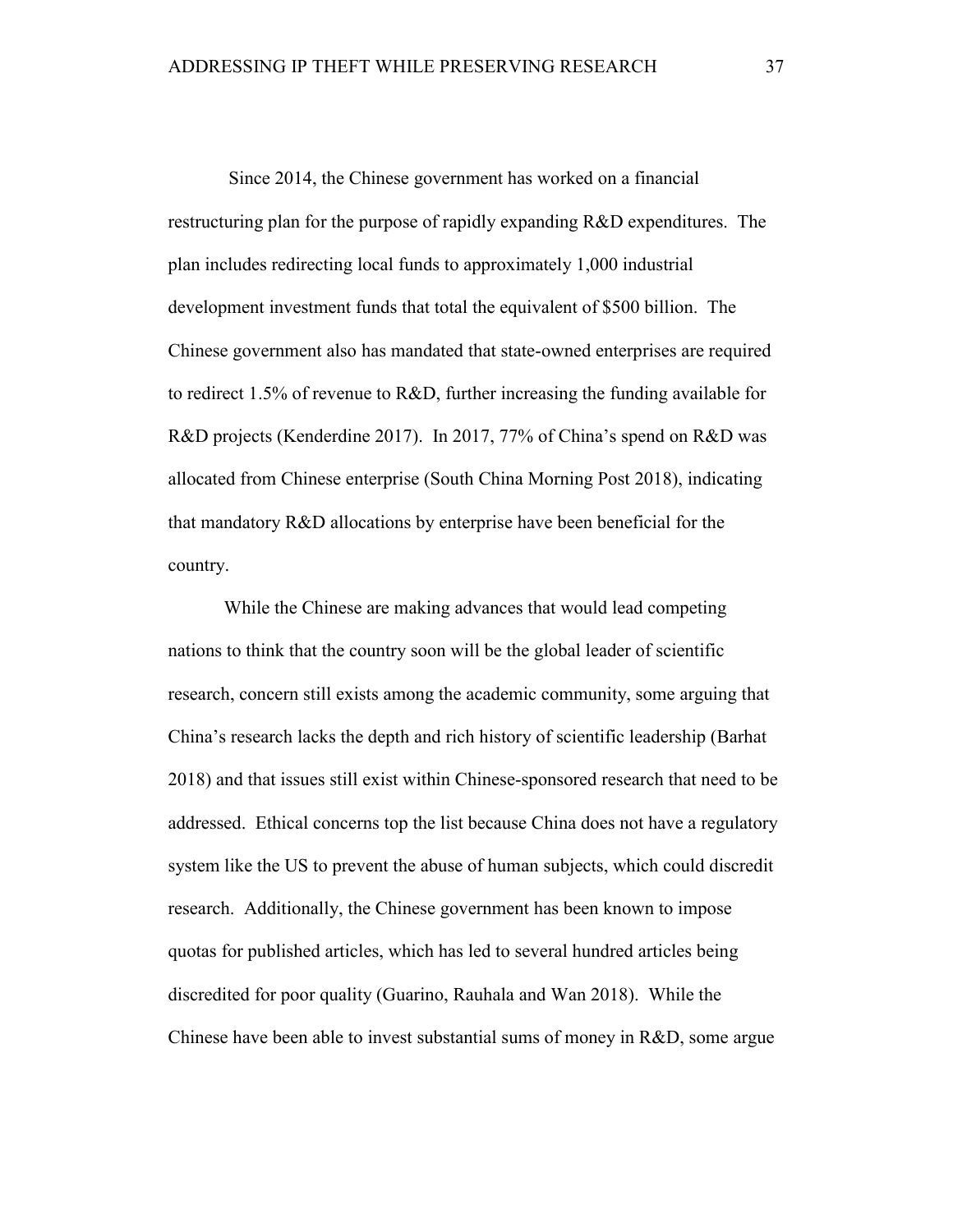that for all the expense and effort, the result is not as grand as the Chinese would like. From 2010 to 2015, only 2.2% of US patents were issued to Chinese-based applicants compared to 18.8% from Japan and 5.5% from both Germany and South Korea. Further, China does not have a single university on the list of top 30 global universities cited in scientific journals (Gupta and Wang 2016). In many communities, the underlying concern about Chinese research is that objectives are dictated by the state government, which can feel restrictive to scientists and can hinder organic scientific developments. As time passes and China's R&D expenditures surpass those of the US, it will be of significant importance to observe how China manages the ethical dilemmas of driving science based on governmental objectives (Suttmeier 2018).

# **Issues Affecting the Intellectual Property Theft Problem The Disappearing American Graduate Student**

American universities have large populations of international students. More than one million international students are enrolled currently in highereducation programs in the US. Approximately 5% of all students enrolled in higher education in America are international students (Leiber 2018). These numbers show a substantial increase from foreign student enrollment in the 1950s, which was estimated at approximately 35,000.

A report by Lieber (2018) outlined the need to attract foreign talent to work in American research programs. While many countries offer grants and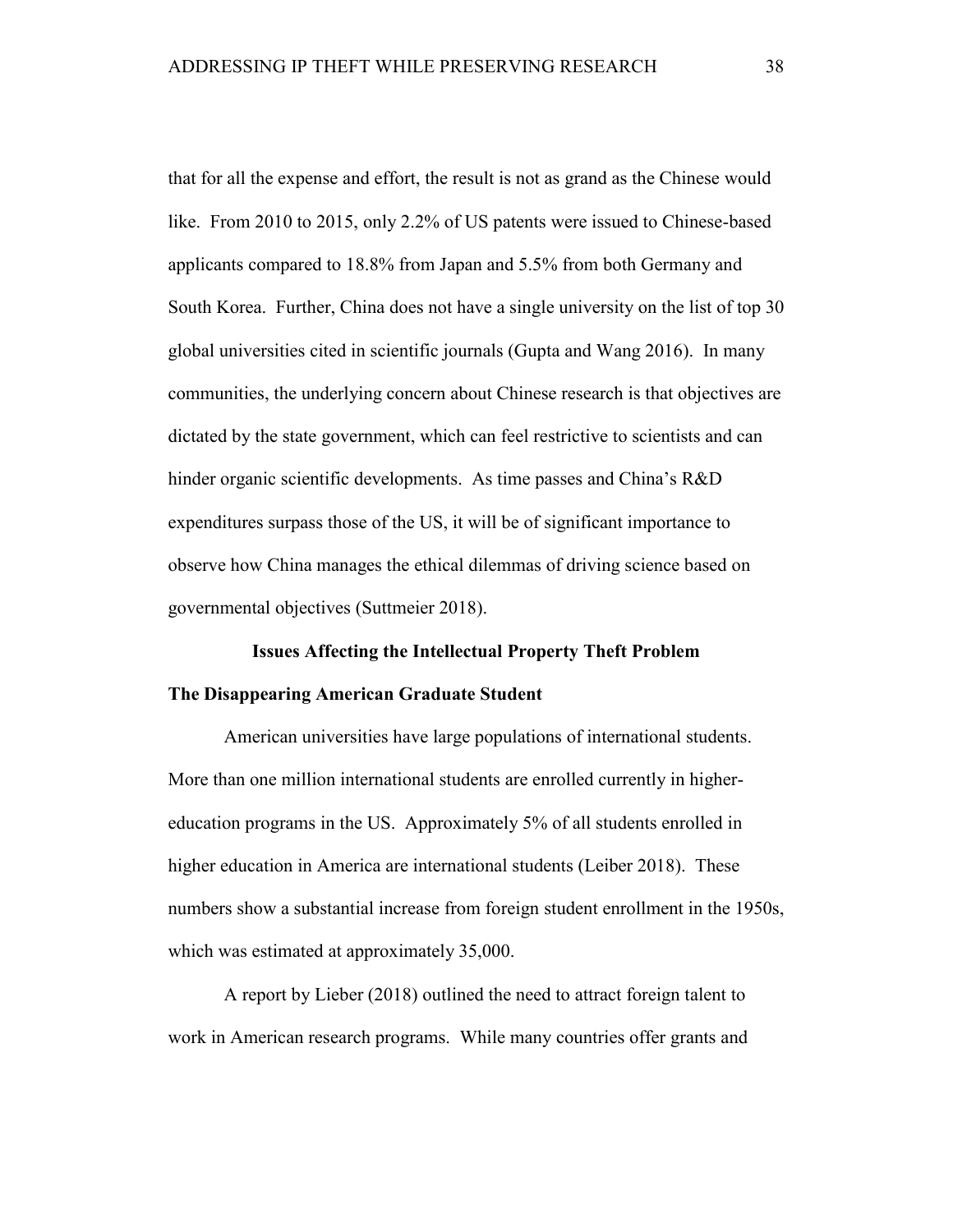assistance for students wishing to study in the US, students must be accepted into American institutions before they can quality for these assistance programs. Further, students must be accepted into American education institutions before they can apply for student visas (Leiber 2018). Lieber's (2018) report also suggested that it is difficult for foreign student to obtain work visas in the US. Many business schools inform prospective international students about the challenges of obtaining employment in America as part of their orientation programming.

Foreign-student applications to American universities dropped 11% in 2018, according to a survey of 400 US institutions offering graduate business programs (Leiber 2018). Some 47% of non-US students considering Master of Business Administration (MBA) programs outside of their home countries favor American research institutions as their first choice for attendance, a 9% drop from the same survey conducted in 2016 (Leiber 2018). This decline raises concern for American research institutions, which already are suffering from a lack of graduate research talent.

## **The value of global exchange students.**

Failing to engage foreign graduate students could undermine significantly the ability of American research universities to innovate, develop programs to generate intellectual capital, and create IP. IP laws vary globally. China, for example, asserts that all IP belongs to the government. These views seem to be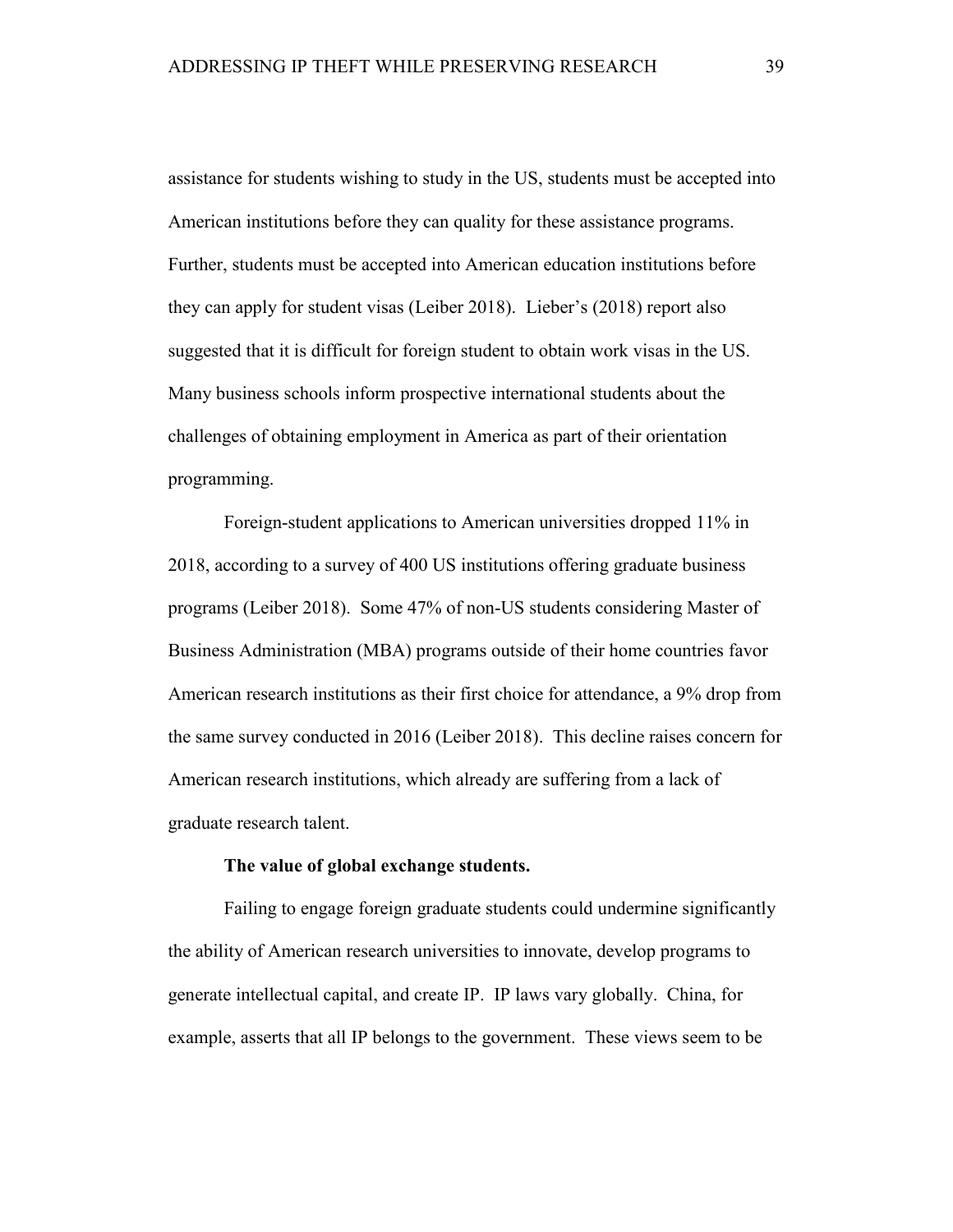based philosophically on Confucianism (Alford 1997). Confucian traditions do not place value on individual property rights. These radically different views on IP rights create an inherent conflict between western nations and China. Historically, there have been two attempts to reform Chinese copyright laws at the beginning and end of the 20th century. Both attempts failed. These philosophical issues are the foundation for the government's concern with foreign graduate students.

## **Research Talent Shortage**

The preconceived notion of a shortage of scientific investigators has been a topic of conversation for decades, with data suggesting that the US is meeting the demand of graduating advanced-degree holders in STEM fields (Greenberg 2003, Weeks 2015). The challenge is not the number of graduates, but the desire of those graduates to choose to enter the research sector; overwhelmingly, they do not. The lack of interest in entering a postdoctoral career in research is attributed to two factors: the length of time it takes to secure a postdoctoral appointment and the meager salary paid for the work (Greenberg 2003).

Since World War II, the US has been tremendously successful in recruiting foreign-born scientists for US-based research activity; however, the nation is now losing ground because other countries are putting salary and other incentives on the line for the best talent to join their ranks in the realm of research (Guarino, Rauhala and Wan 2018, Gupta and Wang 2016, Weeks 2015). China,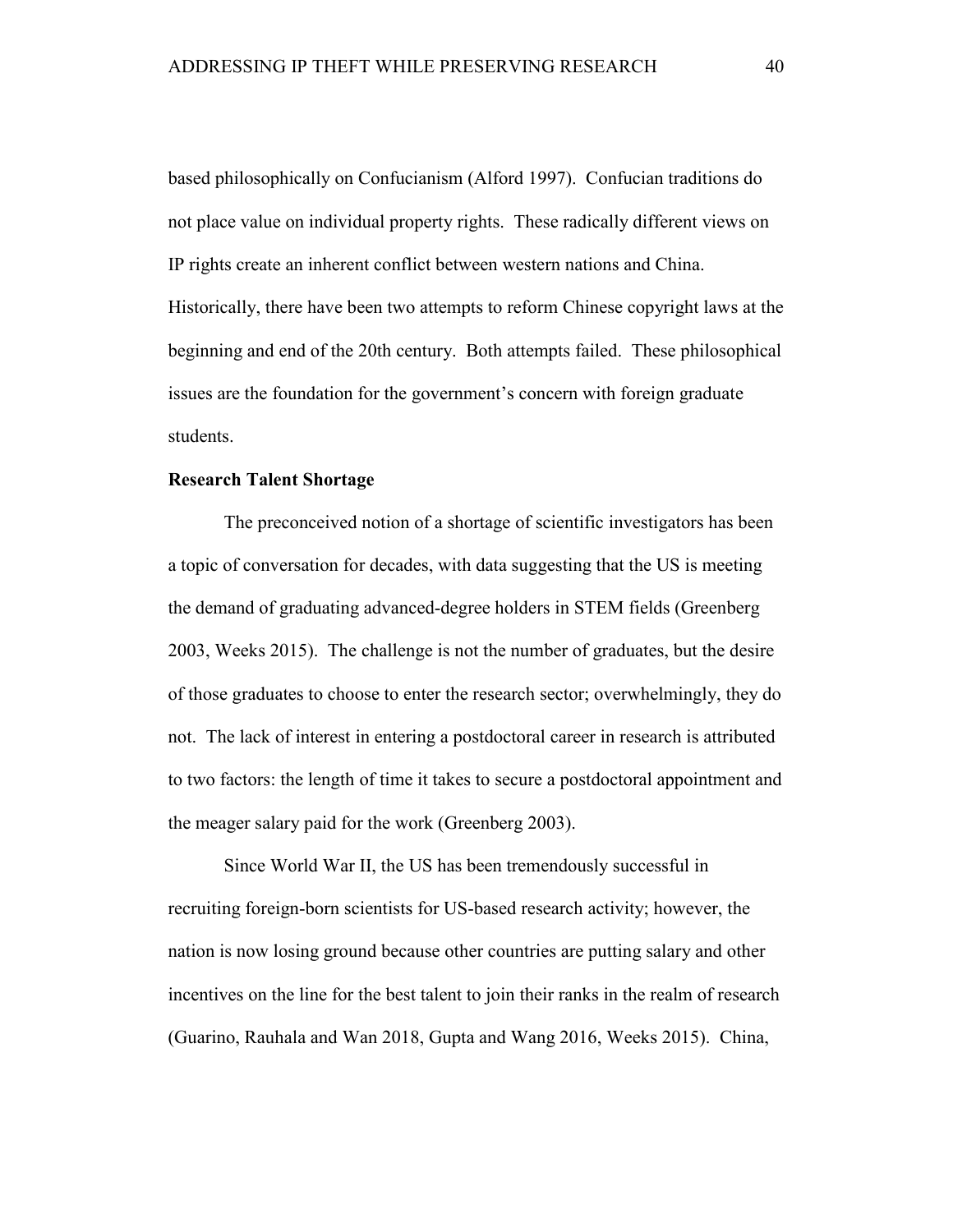for example, is funding the recruitment of talented scientists more successfully compared to its primary competitor, the US. China is attracting bright minds by funding large-scale science projects like the world's largest radio telescope and massive particle accelerators.

China also has amended its policies so that foreign researchers are allowed to lead Chinese public research projects. Further, more and more elite scientists are moving to China to conduct their research because of large paychecks and ongoing funding agreements. Scientists say that language and access to resources like Google are drawbacks, but the benefits outweigh the challenges, which are not insurmountable (Normile 2018).

Research talent and hard science skills are sought after highly. Computer scientists are in high demand, not only in academia, but also in the private sector, which offers higher salaries and strong benefits programs (Greenberg 2003, Metz 2018, Weeks 2015). There is a national shortage of computer science faculty because these individuals can enter private industry and make, on average, five times the salary of a tenure-track professor. This challenge has had tremendous consequences for many universities with computer science programs, including limiting the number of computer science majors and eliminating it altogether at liberal arts universities, thereby putting additional burden on the small pool of computer science faculty remaining in the education sector (Flaherty 2018).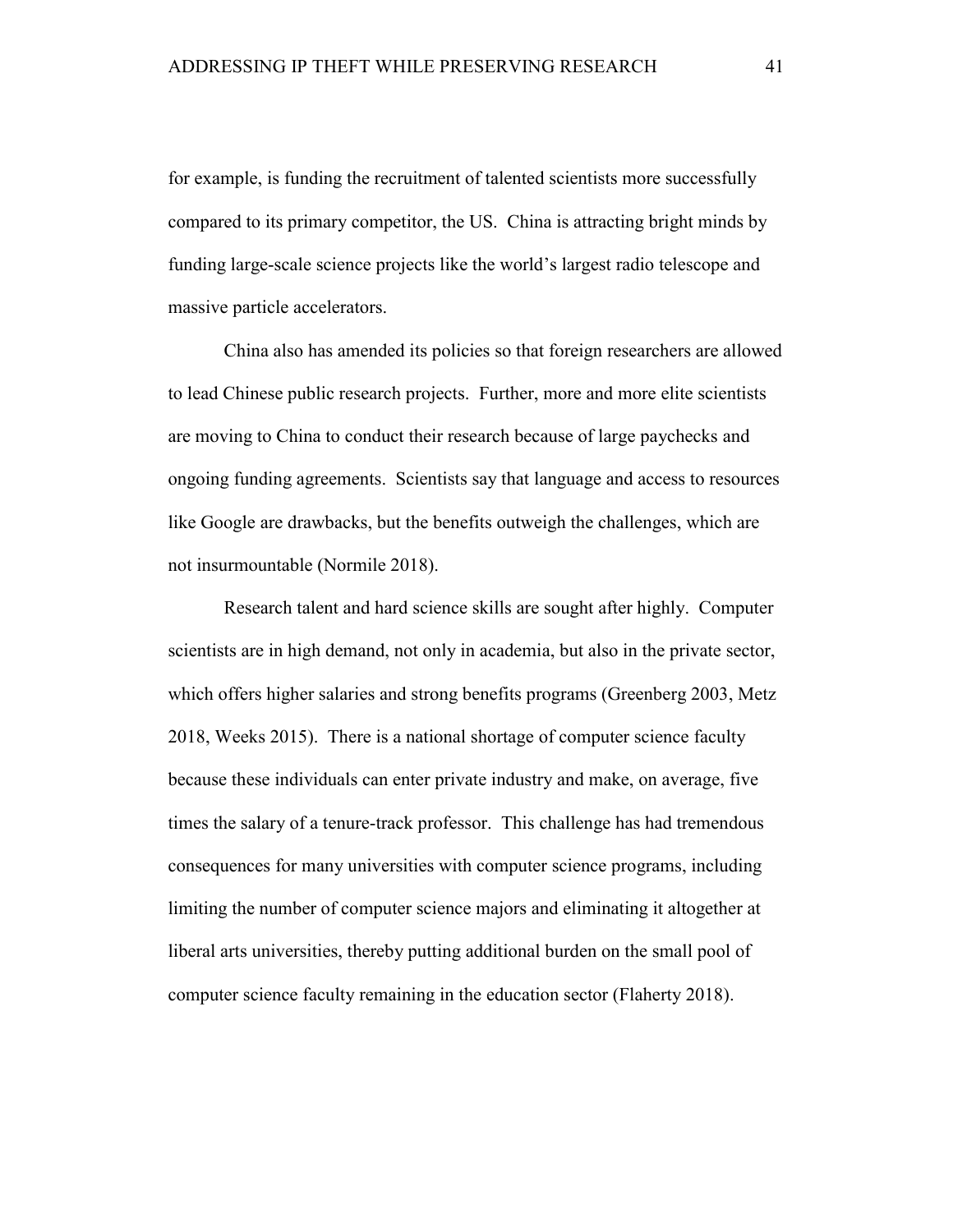# **Cyber Security**

One hardly can turn on the daily news without hearing about new cyber incidents or cyber crimes. While much of the population (and certainly much of the faculty at research institutions) is aware of the growing problem of cyber security, individuals may not be aware of the significant scale of the problem and the substantial effort and expense expended to address the problem (Wilday 2018). Because we are inundated with reports of cyber incidents on a daily basis, people simply may have become accustomed to the fact that a cyber problem exists; this numbness might cause one to assume that the problem is an acceptable fact or that it is being solved properly already.

However, the scale of the problem makes it a truly cataclysmic issue. Cyber criminals conduct cyber crimes for the most basic of human motives profit. There is no doubt that cyber crime is profitable. Experts currently estimate cyber crime as generating at least \$1.5 trillion in revenue each year (McGuire 2018). Table 2 breaks down that total.

Table 2

| Cybercrime                     | <b>Revenue per Year</b> |
|--------------------------------|-------------------------|
| Illicit/illegal markets online | \$860 billion           |
| IP/trade secret theft          | \$500 billion           |
| Crime-as-a-service/crimeware   | \$1.6 billion           |

*Breakdown of Cyber Crime Revenue (Adapted from McGuire [2018])*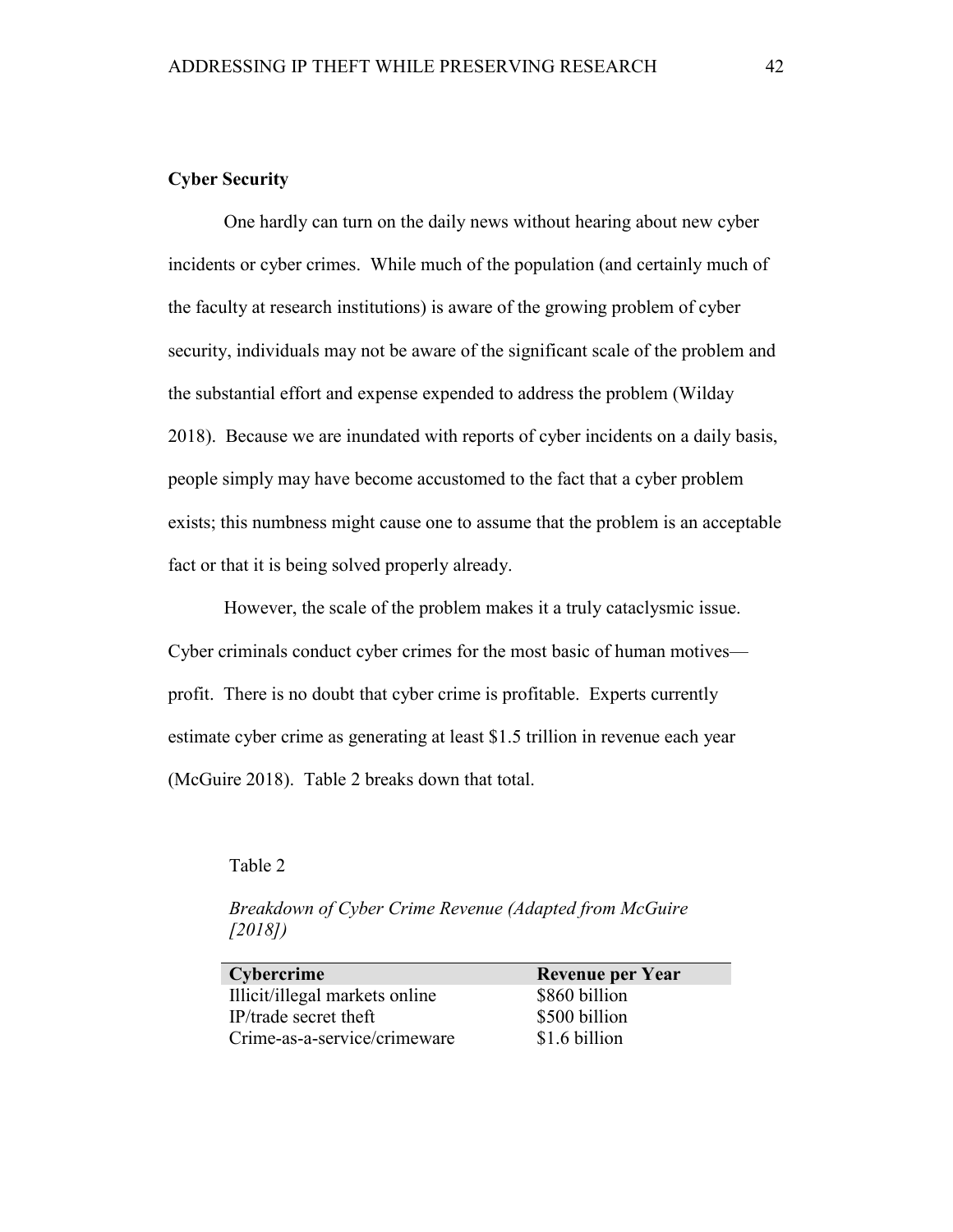Ransomware/extortion-based malware \$1 billion

This total—\$1.5 trillion—is a tremendous amount of money. To put it in context, if cyber crime were a nation-state, it would have the 13th-largest GDP, pushing Australia to number 14 on the global list of top 20 exporters (Prableen 2019).

Ransomware has been in the news for the past few years and has become a topic discussed by many. However, as can be seen from Table 2, the billiondollar ransomware problem is less than one-twentieth of 1% of the value of IP theft to a potential cyber miscreant. This makes research universities huge targets (Gamache, Senator Cornyn questions for the record for Dr. Kevin Gamache, Chief Security Officer, Texas A&M University System 2018, Halbert 2016, Ross 2018, Saady 2018, Timmons 2018).

While a full discussion of the dangers inherent to cyber attacks and the need for a conference of cyber security is beyond the scope of this report, two points are extremely important when discussing the protection of intellectual capital and IP theft from research universities: insider threats and advanced persistent threats.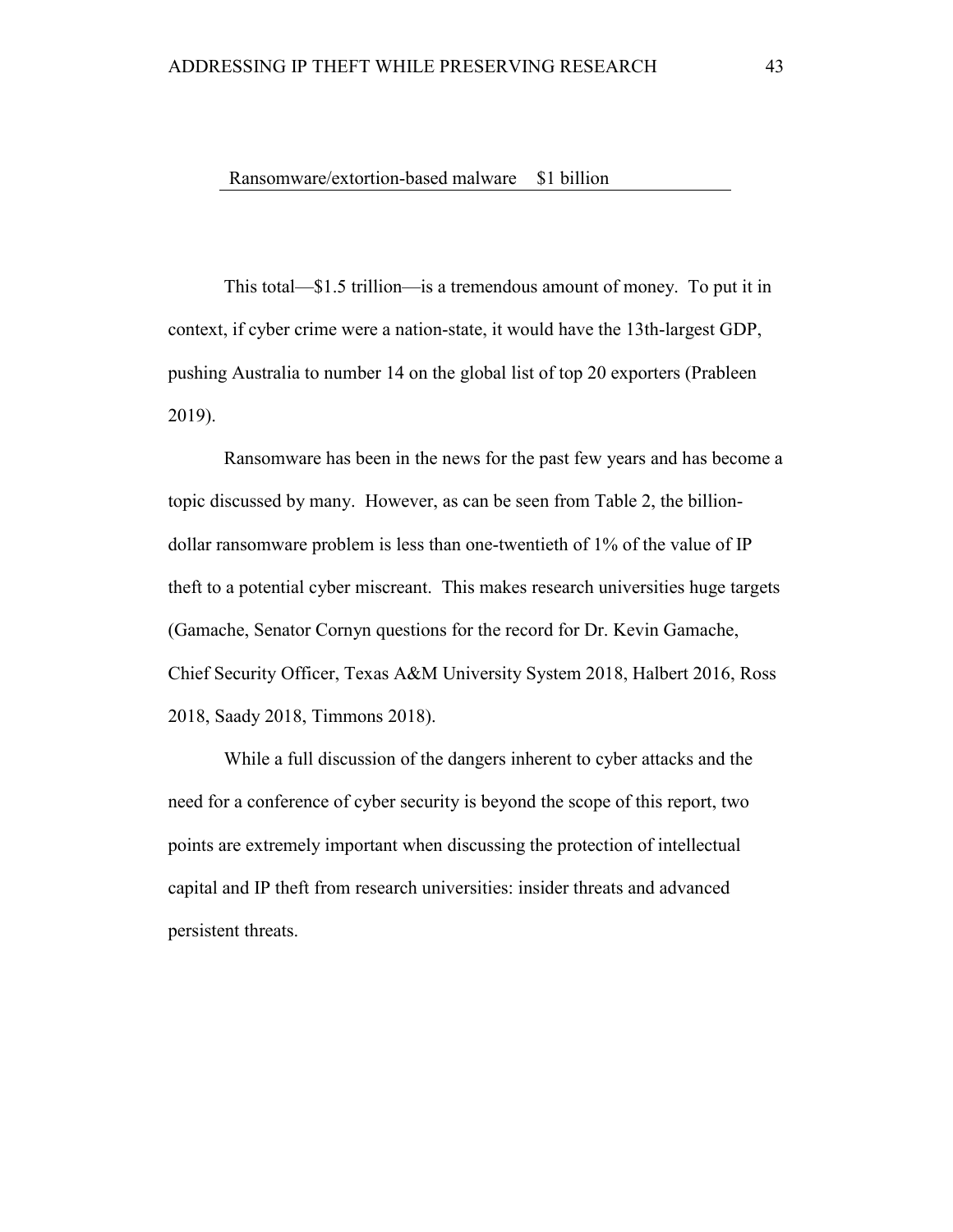## **Insider threats.**

In a survey conducted by CA Technologies, more than 90% of organizations reported feeling vulnerable to insider attack (Schultze 2018). An insider threat can be defined as a threat that comes from a person or people inside the organization. While most think of this concept as an insider with malicious intent, insider threats can come from employees and other people with access who *unintentionally* threaten the organization.

Individual users are the most common vector for cyber security attack (Schultze 2018, Thomas 2018). Often, cyber attackers gain access to computer systems by means of phishing or spear phishing (Nihco, Fakhry and Uche 2018). Phishing is the process of sending emails to users with links they can click on that will either spread malware or viruses or attempt to gain information from the user that can be used to compromise systems, such as a fake bank login. Spear phishing is a more targeted form of phishing where the message is populated with information familiar to the user to encourage them more powerfully to interact with the trap.

Once these users become compromised, the high level of access that they have within the organization, coupled with the multiple number of devices on which they may have access to sensitive data, becomes an extreme challenge for security (Schultze 2018). If given access, the miscreant essentially can act as the user, either to insert malware or trapdoors that let in others or to access data with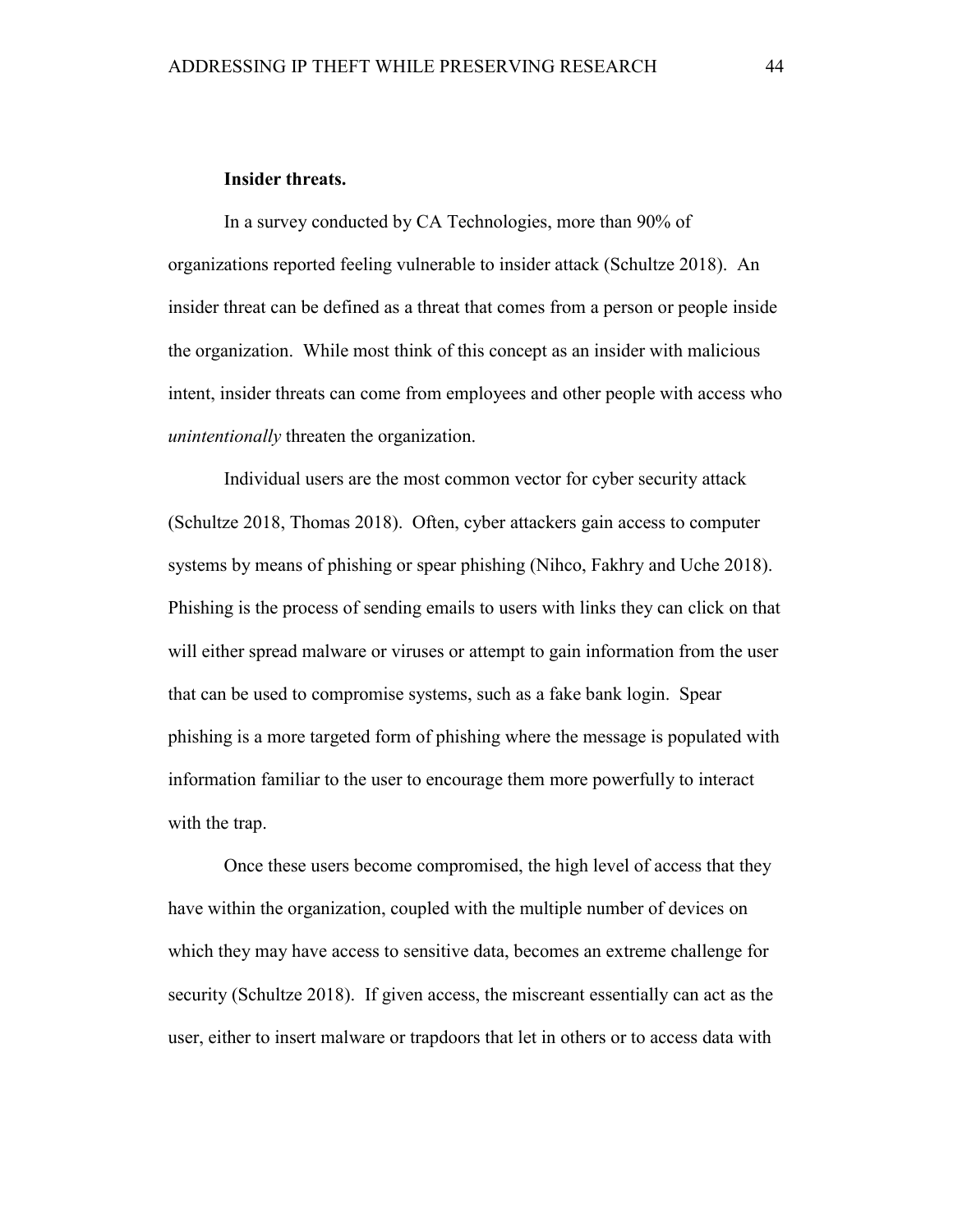which the user is entitled to interact. Both of these options are strong enablers for IP theft.

In order to combat this issue, organizations are taking proactive measures such as user training and awareness, deterrence methods, and behavioralmonitoring methods for both data and users (Schultze 2018). Popular tools to implement these methods include data loss prevention, encryption and identity verification, and access management solutions.

Another type of insider threat is that of a malicious bad actor. While 51% of companies surveyed expressed concern over accidental or unintentional insider threats such as carelessness, compromised credentials, or negligence; 47% of companies expressed concern over threats from insiders who would cause harm deliberately (Schultze 2018).

Insider attacks are real and occur frequently; 33% of organizations have experienced 1 to 5 insider threat–based cyber attacks in the past 12 months (Schultze 2018). Some 73% of companies perceive that insider attacks continue to occur at the same or more frequent levels. The possibility of foreign researchers acting as negative insider threats is one of the greater concerns of the government and other interested stakeholders (Gamache 2018, Grassley 2018).

In addition to profit motives for the individual, there are much larger and complex pressures that could come to bear on foreign students working on USbased research teams (Cimpanu 2018, Demchak and Shavitt 2018, Department of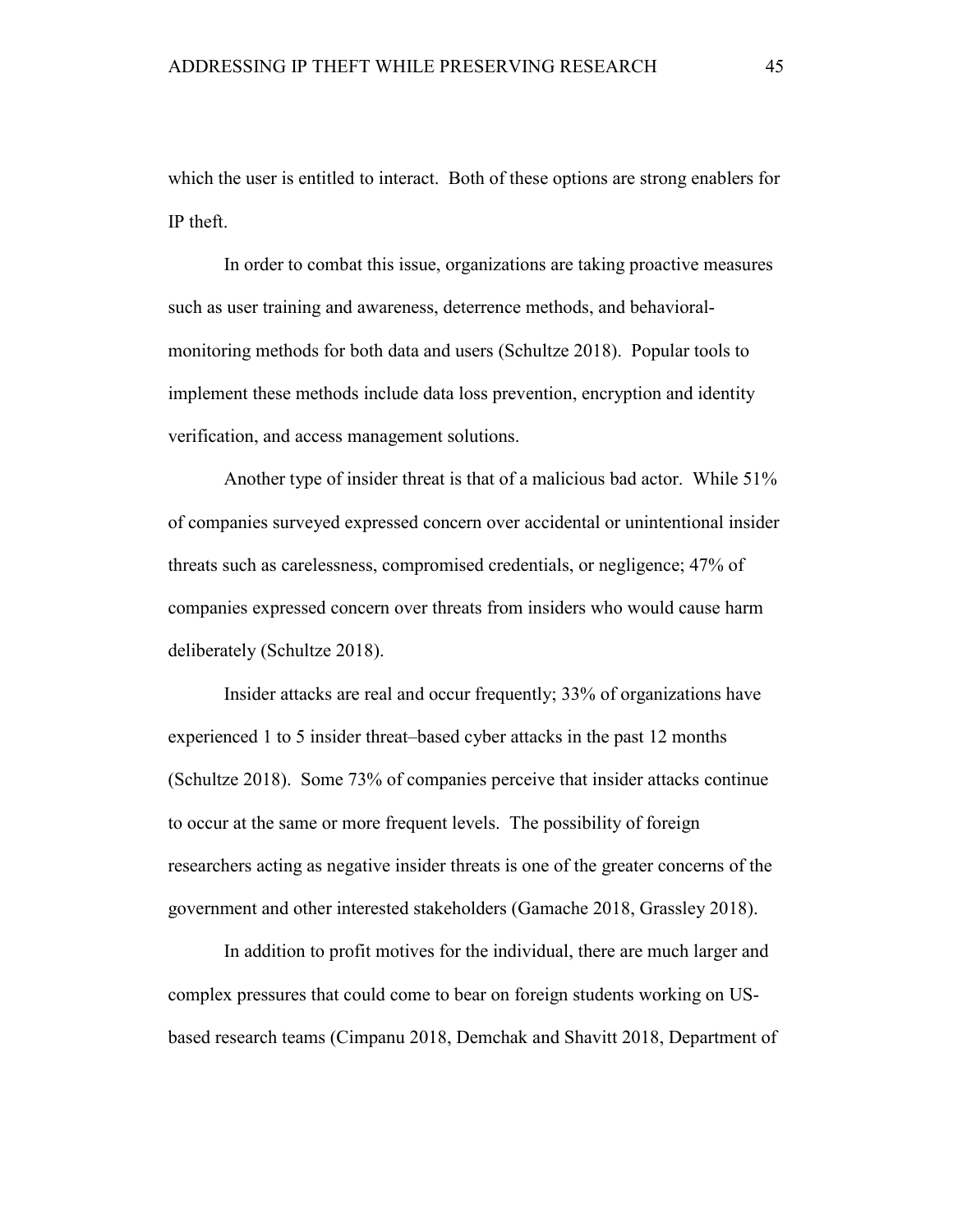Defense 2018, Edwards 2016, Lawder 2016, Shoebridge 2018). For example, countries such as China have specific goals to develop and acquire IP and often have been accused of stealing IP. A given product of research could prove valuable for its owner, which is one of many reasons why one entity would want to obtain research developments from another.

When foreign entities have students inside US universities, these students could feel pressure to act in certain ways to further the interests of their host countries. The pressure could vary from something simple like national pride and support of one's country to something more specific—negative pressures like threats against a student's family or positive threats like obtaining status and financial gain upon returning home.

## **Advanced persistent threats.**

Advanced persistent threats (APTs) pose great danger to American research institutions (an example is the Iran hacking incident discussed in detail later in the reprot). APTs are cyber attackers who initiate attacks using several different techniques and vectors conducted by stealth over time to avoid detection (Tankard 2011, Li, et al. 2018). This type of attack allows deep and wide-ranging access to computer systems and organizations. Information can be stolen over long periods and go undetected. The cyber attackers also can place hooks into the environment that are very difficult to remove during a specific attack (or ever).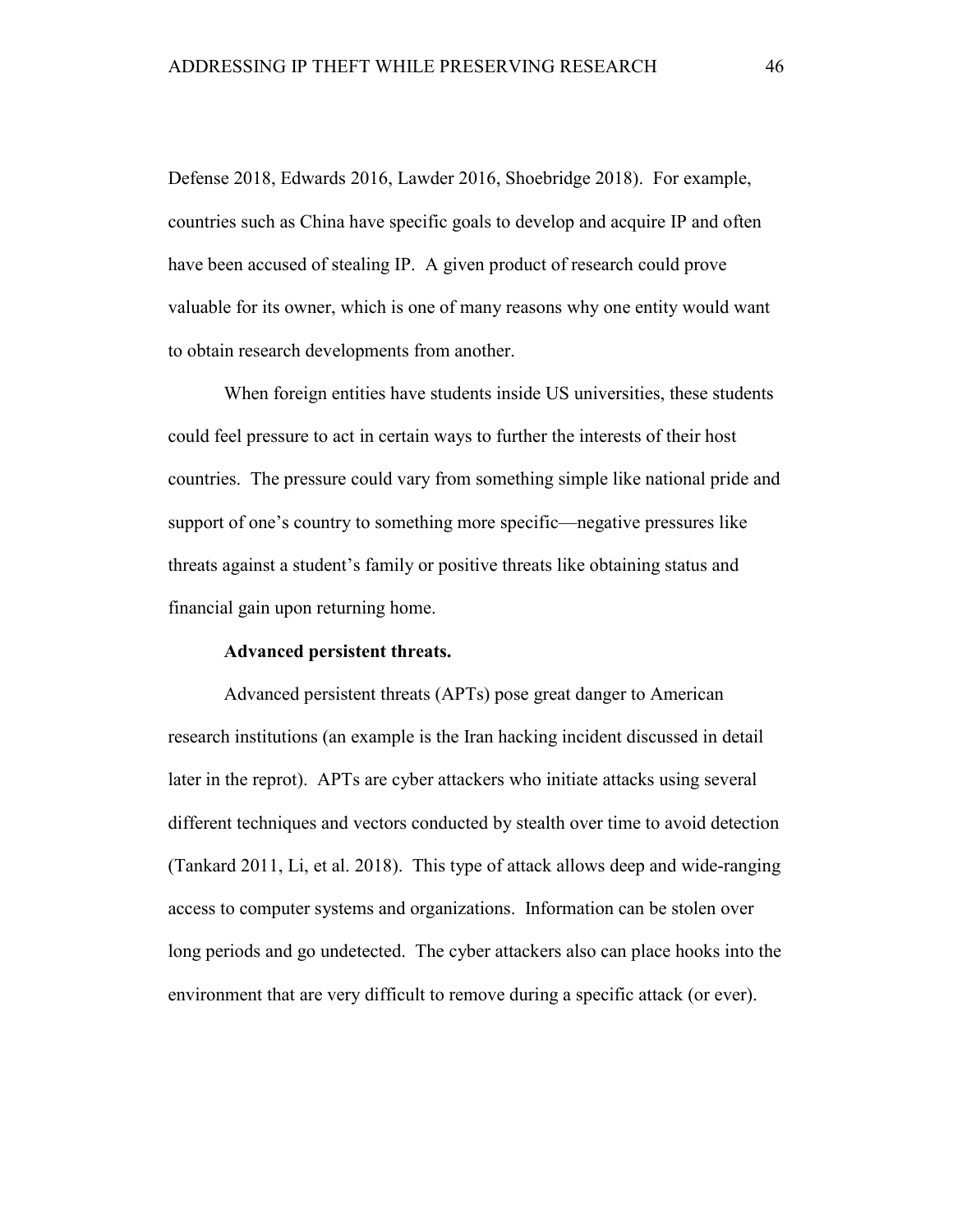Because of the complex and compromising nature of APTs, they require substantial skill, expertise, resources, and manpower to conduct. As such, most APTs are thought to be sponsored by nation-states such as Vietnam, South Korea, China, Russia, Iran, and others, as well as by criminal organizations (FireEye 2019). Experts believe that the recent attacks by Iran targeting the IP of educational institutions and universities from 14 countries were conducted by the APT group known as Cobalt Dickens (Osborne 2018).

Cobalt Dickens is thought to have stolen information from 76 universities in 21 countries, 47 private companies in the US, the US Department of Labor, and the United Nations (Osborne 2018). The most recent wave of attacks targeted 76 universities from 14 countries, Canada, China, Switzerland, the United Kingdom, and the US being among them. Universities were sent phishing emails containing fraudulent domains; when the users clicked on these domains—making this an example of an insider threat—the cyber attackers gained access to target systems (Osborne 2018). This recent example illustrates just how pervasive APTs are and how dangerous they can be to universities or other prime targets with valuable research.

#### **Foreign Entities**

Countries around the world are rapidly coming to the realization that IP and innovation are the political currency of the new technology-based economy. These assets and abilities affect most major domains such as economic viability,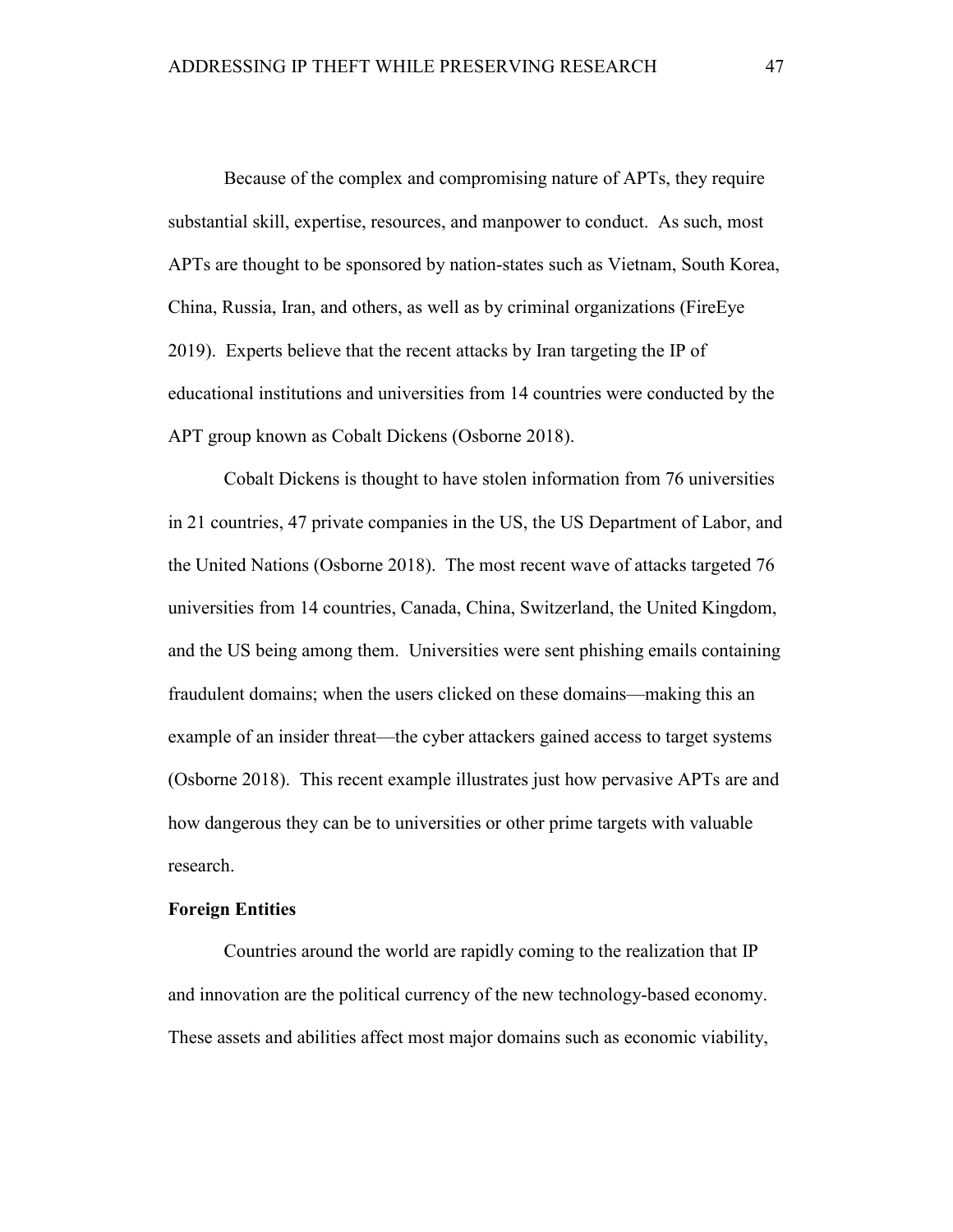effective governance, and military prowess. This situation creates a complex relationship with foreign entities looking to increase their intellectual capital through research and study within a university education system that promotes the open exchange of information on a global scale.

## **China.**

The Chinese Communist Party's Central Committee has placed a high priority on education and technical innovation as a means to establish a strong place on the world stage. The warlord Yen Hsi-shan attempted to modernize the weak Chinese economy in his province by carrying out the Ten-Year Plan of Economic Reconstruction (Gillin 1965). Yen's outline for promoting economic growth in Shansi, China's First Five-Year Plan, was inspired by the success of Stalin's first Five-Year Plan for the Soviet Union (Gillin 1965).

China's first Ten-Year Plan attempted to reduce the autonomy commonly enjoyed by local officials in Shansi through economic controls created by the reinforced determination to concentrate authority in the hands of a Chinese warlord. Soviet successes caused Yen to become acutely conscious of the immense power possible if China's vast population were liberated together as a unified people. It not only caused him to overlook the economic interests of the rich, but also demonstrates why he tried to educate the masses and urged them to engage more actively in economic affairs. Yen's determination to build an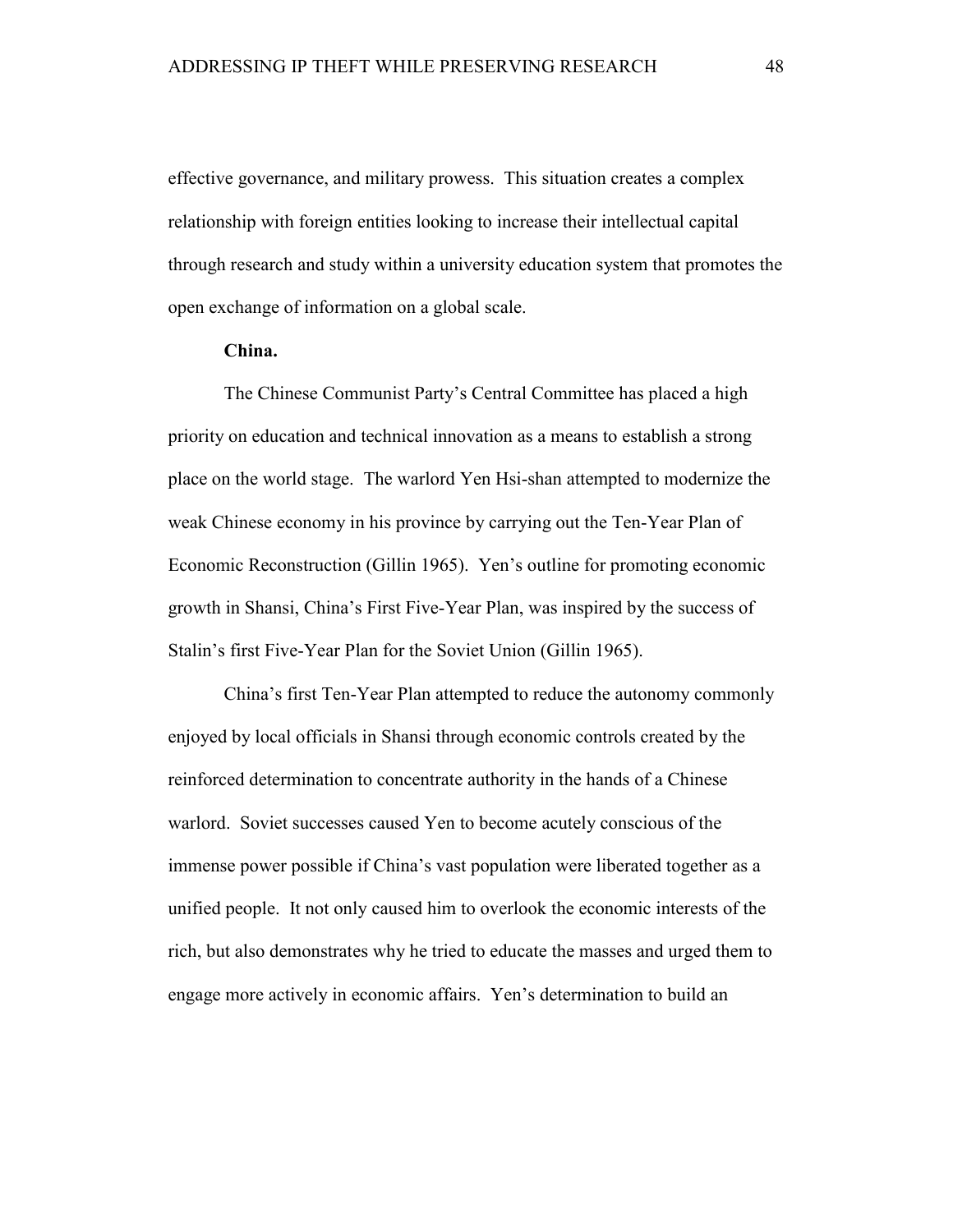industrialized power-state exceeded both his ambition for the state's participation and his anxiety over a social or economic revolution.

## *Confucian centers.*

The Chinese government invests heavily in talent programs aiming to attract educators and principal experts in the west. The growing controversy concerning Confucius Institutes in the broader political space transcends the ideological conflicts that have fostered the question of what Confucius Institutes advocate and how they influence those who learn Chinese language and culture all over the world (Hartig 2015). The Confucius Institute program began in 2004 led by the Office of Chinese Language Council International (Hartig 2015). The institutes operate in cooperation with local affiliate colleges and universities around the world and are financed between Confucius Institute headquarters and the host institutions.

The stated goal of Confucius Institutes is the promotion of nonprofit educational organizations to teach the Chinese language outside China. The program has been successful and is growing (Tang 2010). By December 2014, there were 475 Confucius Institutes and 851 Confucius Classrooms in primary and secondary schools in 126 countries (Sun and Cheng 2014). There are also more than 200 institutions in some 70 countries currently applying to have a Confucius Institute (Liu 2014).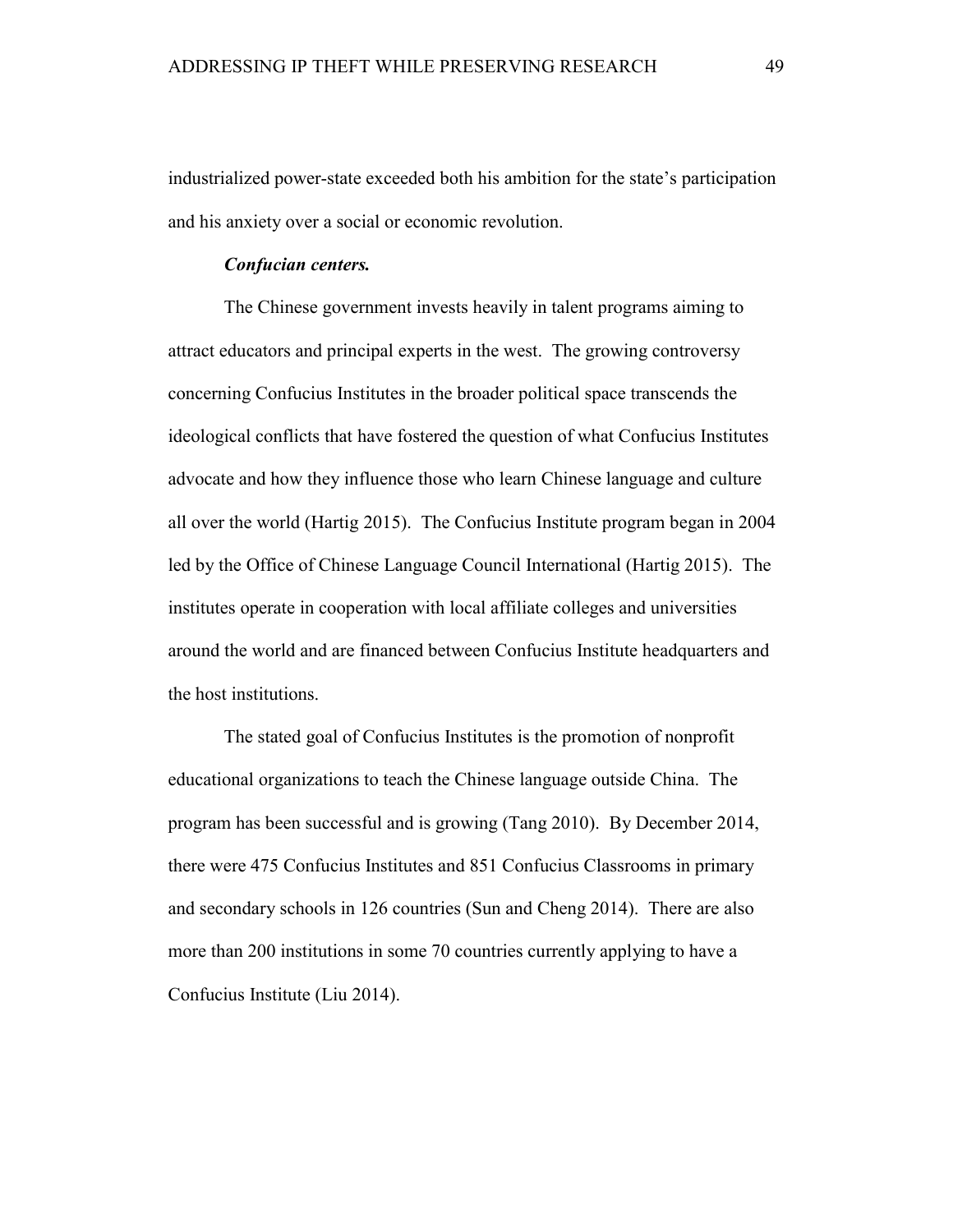All Confucius Institutes are under the supervision of Hanban, the headquarters for the Office of Chinese Language Council International. Hanban is responsible for institute administration, teacher supply, and development and distribution of teaching materials. Although Confucius Institutes were located initially in colleges and universities only, in 2007 Hanban launched the Confucius Classroom program, a Chinese language and culture program similar to Confucius Institutes, but located in high schools. Usually, the Chinese supply teaching materials and send over language teachers, while local partners provide accommodation, facilities, and local staff. The host institutions typically receive initial funding of \$100,000 to \$150,000 per educational hub for a period of three to five years.

#### *Five-Year Plans in connection to education.*

With the birth of a new China in 1949, Mao Zedong chose to lead the country on a path toward Maoism. Based on a Maoist model of expansion, China's socialism produced a fundamentally different governmental organization and a new socioeconomic guide called the First Five-Year Plan (1953 to 1957). This change was demonstrated best by the urban transformation of Hangzhou between 1949 and 1978. The city of Hangzhou's urban transformation from 1949 to 1978 provides an understanding of the urban economy, population management, and city-planning ordinances of the First Five-Year Plan (Qian 2015).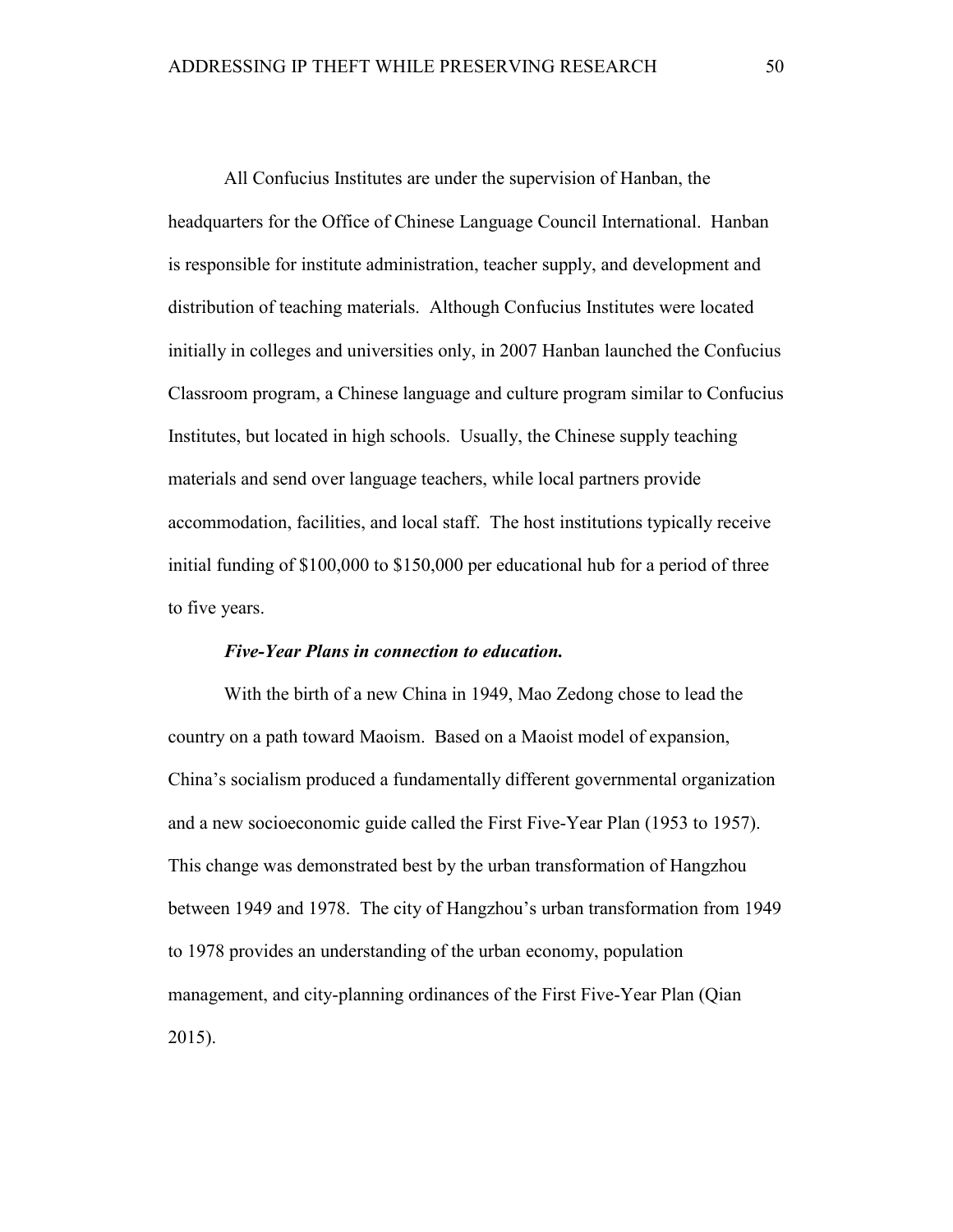The plan prioritized for China the Soviet Union's development paradigm of industrialization over other forms of economic models (Qian 2015). The plan exhibited how essential it is to strengthen the labor market in order to transform from a consumption center into a production center. For Hangzhou, the First Five-Year Plan dramatically restructured the city's economic sectors from 1953 to 1957.

 The Second Five-Year Plan (1958 to 1962) brought economic adjustment for Hangzhou to set its goal of being a large industrial city. This adjustment unavoidably resulted in urban policy inconsistency and a disparity between ideology and practice influenced by the political agenda of the first two Five-Year Plans (Qian 2015). In order to maintain its power and domination solidly, the communist state installed spatial preconditions of surveillance and control of people's daily actions through political ideologies such as collectivism, population management of youth rustication, and physical specifications of an urban commune, self-contained neighborhoods, and Soviet-style planning and design. The realization of Mao's ideal socialist culture during this period prevailed upon the collective interest instead of the private interest and at the expense of individual urban citizens (Qian 2015).

Fast-forward to the Ninth Five-Year Plan, in which national economic and social development are stressed and science and technology are the first forces of production and education for the nation's foundation. The plan provides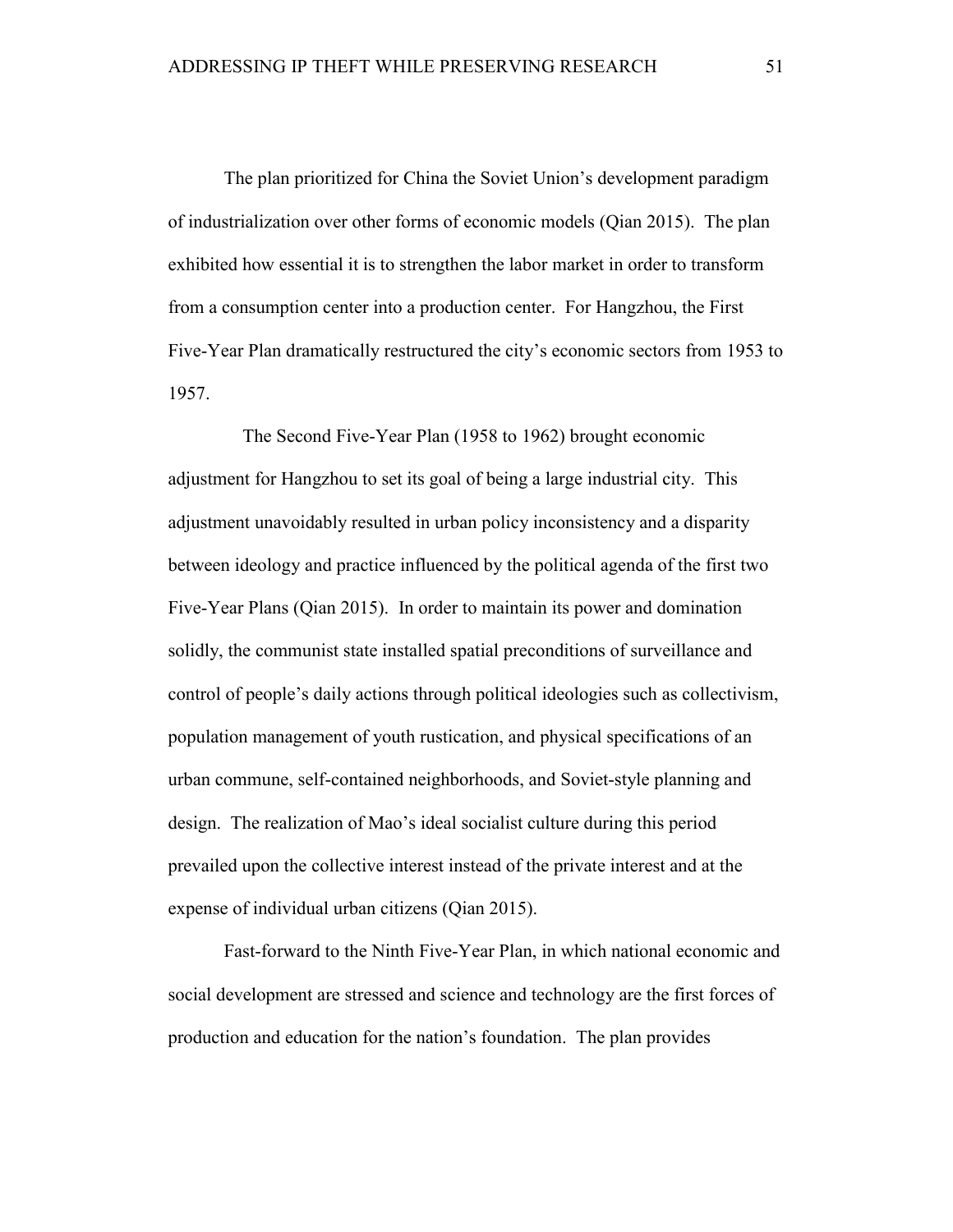modernization for the Chinese that can be achieved only through sound educational practices that apply to increasing the spirit of the nation in all fields of endeavor. This plan holds science and technology as centers of modernization for the Chinese to increase educational practices in all fields of endeavor. China's Communist Party has implemented all types of strategies to ensure increased labor productivity.

Take, for example, the Thousand Talents Plan, which is now in its 10th year of helping China to attract foreign researchers and to incentive Chinese scientists living abroad to return home (Jia 2018). In 2008, China's central government declared the Thousand Talents Plan a scheme to entice leading Chinese scientists, academics, and entrepreneurs living abroad back to China. In 2011, the scheme grew to incorporate younger talent and foreign scientists, and a decade later, Thousand Talents has attracted more than 7,000 people total (Jia 2018). For Chinese scientists, the scheme has provided them a powerful financial motivation to return home. For immigrants, it is an opening to join the Chinese rule with significant administrative difficulties eliminated. In the research community, scientists selected for talent projects gain access to much higher salaries and research funding levels than their locally qualified peers. Thousand Talents proves more formidable than other plans, aiming to target professors and chief scientists in the west.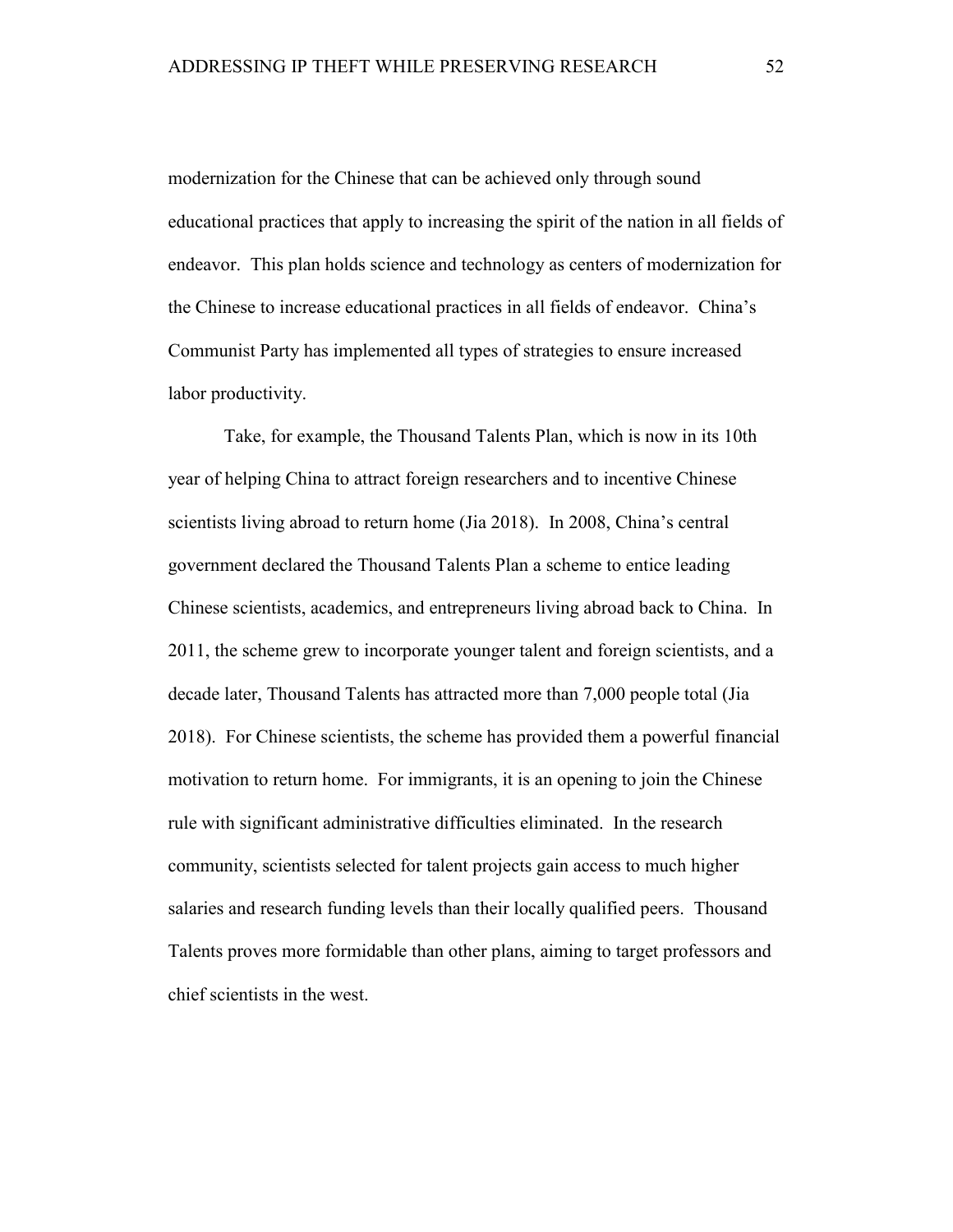#### *Ten-Year Plans in connection to education.*

The Chinese Communist Party's Central Committee is concerned with education as a means to sustain its control and power solidly over its people. Past failures of various definitions for "individualistic property rights" were promoted in China by the first Ten-Year Plan during the 1930s. The warlord Yen Hsi-shan attempted to modernize the weak Chinese economy in his province by carrying out the Ten-Year Plan of Economic Reconstruction (Gillin 1965). Yen's outline for promoting economic growth in Shansi, China's First Five-Year Plan, was inspired by the success of Stalin's first Five-Year Plan for the Soviet Union (Gillin 1965).

The growth of the Soviet Union during the Great Depression caused other countries that were previously anti-Communist to look to the Soviet Union for a solution to economic difficulties. During the 1930s, Yen and his followers frequently lavished admiration on the Soviet Union for its dramatic accomplishments in the field of industrial development and advocated adopting their methods of growth in order to achieve similar results in China. Yen believed that the Soviet Union industrialized more in one year than other countries advanced in five years. (Gillin 1965).

The first Ten-Year Plan attempted to reduce the autonomy commonly enjoyed by local officials in Shansi through economic controls created by the reinforced determination to concentrate authority in the hands of a Chinese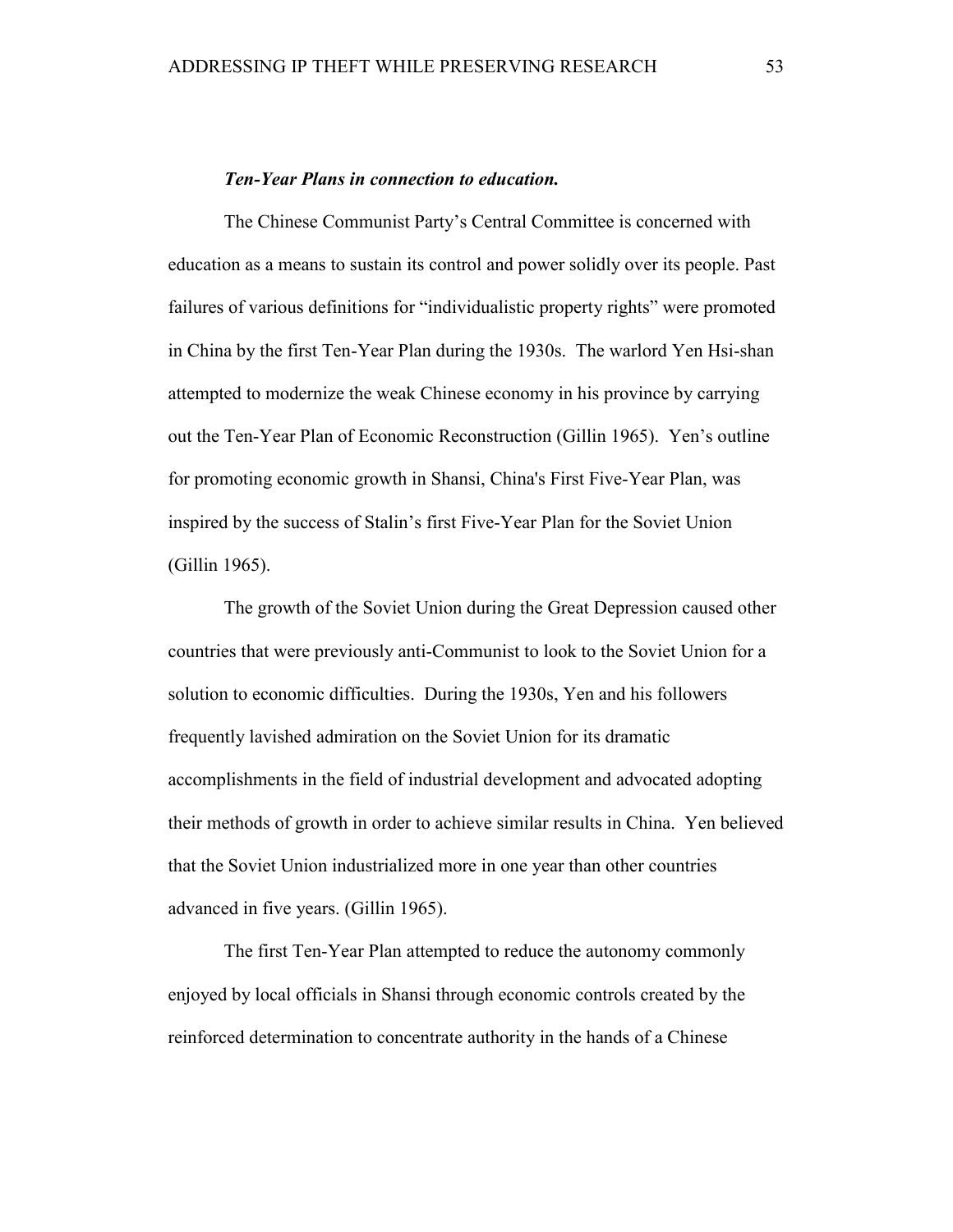warlord. Soviet successes caused Yen to become acutely conscious of the immense power possible if China's vast population were liberated together, not singularly. It not only caused him to overlook the economic interests of the rich, but also demonstrates why he tried to educate the masses and urged them to engage more actively in economic affairs. Yen's determination to build an industrialized power-state exceeded both his ambition for the state's participation and his anxiety of a social or economic revolution.

#### *Higher-learning institutes in China built by Russian immigrants.*

During the first half of the 20th century, Russian emigrants in China established a system of higher learning based on prerevolutionary Russian educational systems. These institutions played a role in strengthening the Chinese intelligentsia, with Russian faculty successfully training future engineers, lawyers, Orientalist scholars, teachers, theologians, and musicians (Khisamutdinov 2016). Today's higher-education reforms in China are without this generation, considering the knowledge of Russian emigrants in China, detailed in the following paragraphs.

During the Russian Civil War (1918 to 1922), hundreds of thousands of Russian refugees lived in China. These Russian emigrants tried to settle close to the border because they assumed to return to their country as soon as the communists fell from power (Khisamutdinov 2016). In the beginning period of the emigration, most emigrants stayed in Harbin, which was built by Russians as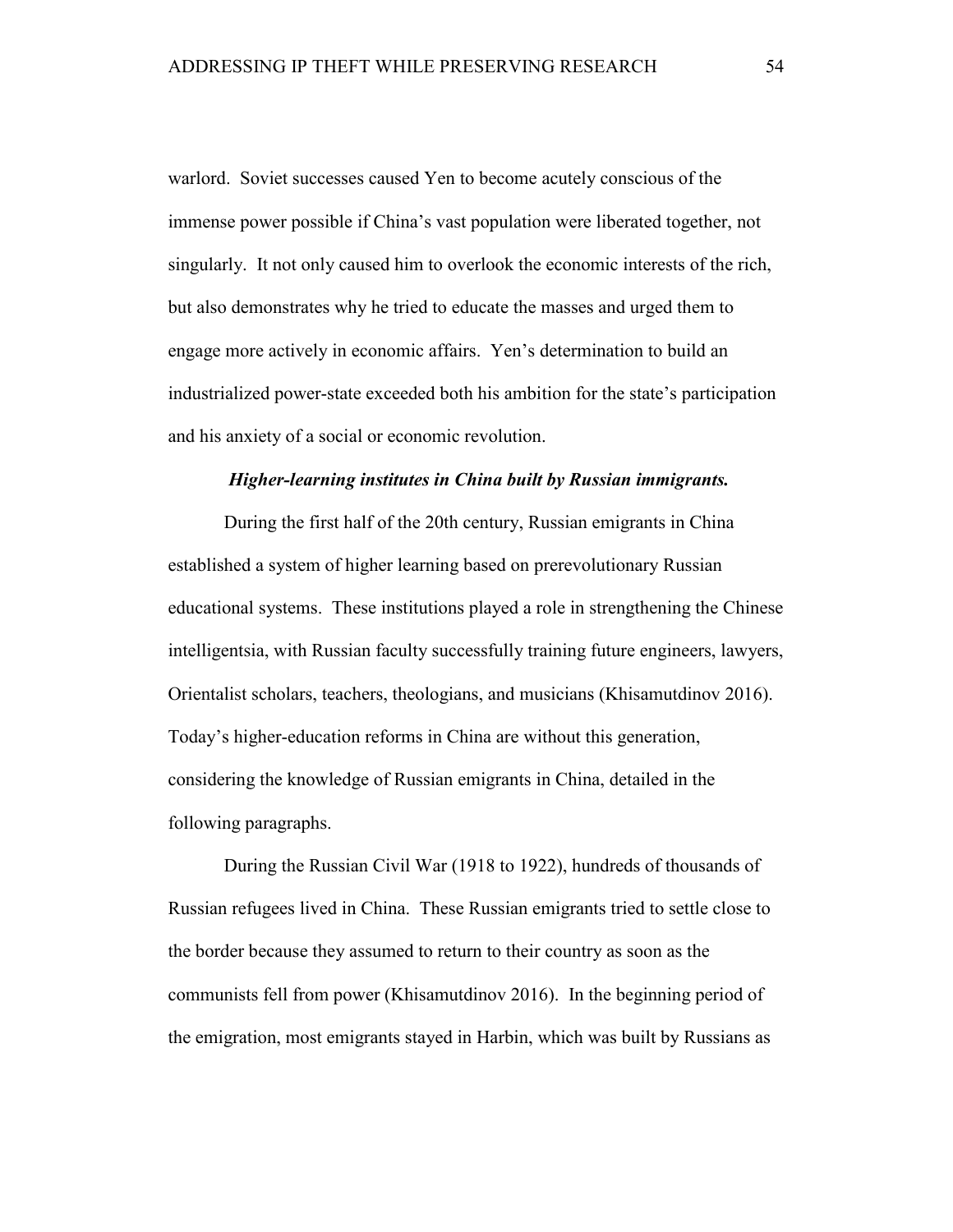an administrative, educational hub center for the Chinese Eastern Railway (CER). Harbin had Russian schools, Russians made up a substantial part of the population, and the administration, police, court, and other institutions functioned under Russian laws until 1924.

Once they graduated from local schools, the children of the initial builders and railway employees could advance their education only in their homeland, although the matter of higher-education institutions for the CER zone had already been raised in 1916 when the Committee for Higher Education formed at the enterprise of the railway administration. The most significant historical and educational value of China's establishments also played a role in developing the Chinese thought leaders, with Russian talent famously training future engineers, lawyers, Orientalist scholars, teachers, theologians, and musicians. The political issues in China pushed many Russians emigrants to new sanctuaries to successfully continue their academic careers (Khisamutdinov 2016).

### **Iran.**

The 2019 Worldwide Threat Assessment of the US Intelligence Community has deemed Iran as a presence in cyber espionage and attacks. Iran uses increasingly advanced cyber systems to direct espionage. Additionally, the nation also is attempting to deploy cyber attacks that would facilitate crimes against critical infrastructure in the US and its allied countries. Through the use of social media platforms to target these associated audiences, Iranians are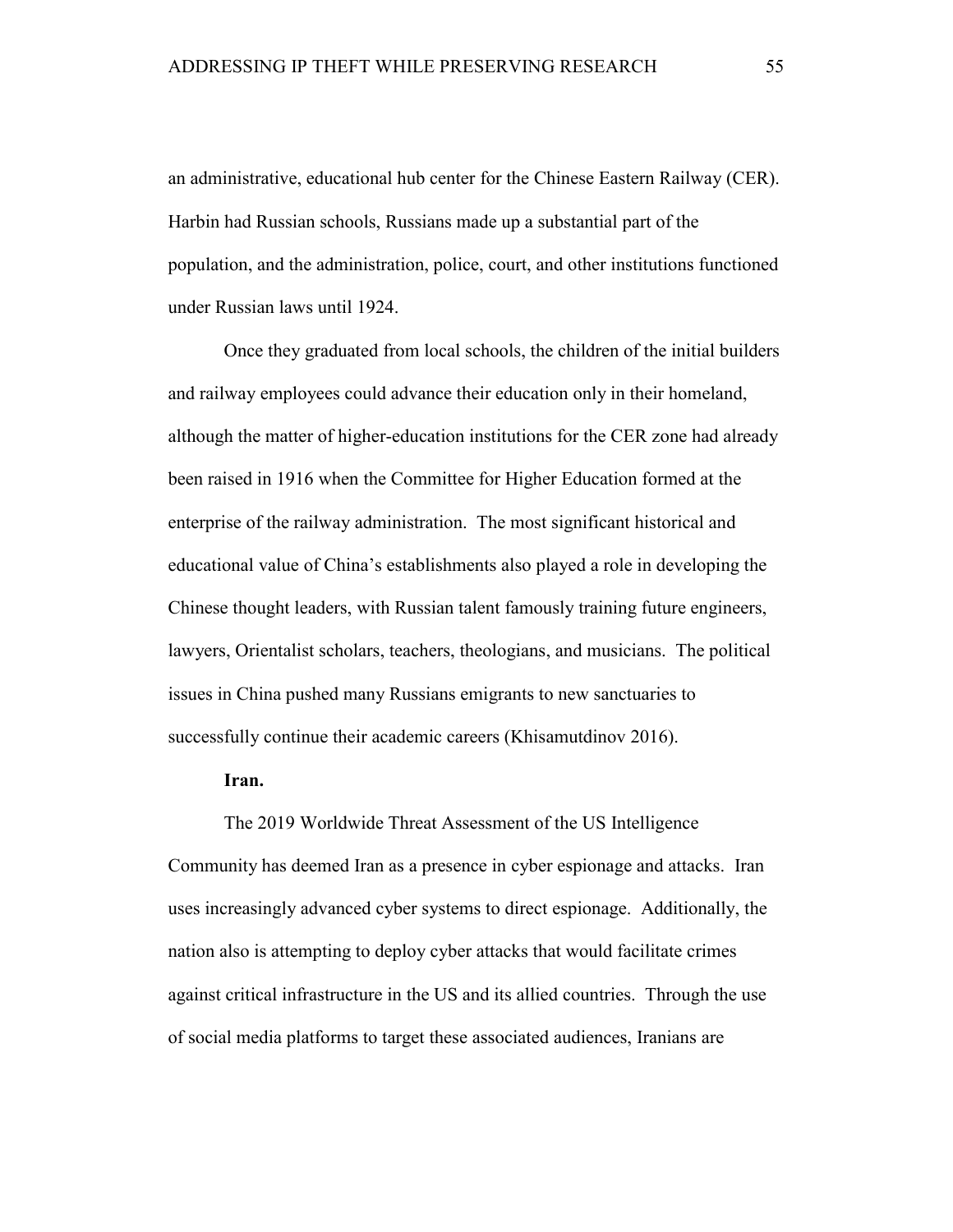targeting American government officials, government organizations, and corporations to gain intelligence and position themselves for impending cyber operations. Iran has been developing cyber attacks against the US and its allies for some time (Coats 2019).

These actors are skilled in causing localized, temporary effects such as disrupting a large company's corporate network for days to weeks, comparable to its data deletion attacks against dozens of Saudi governmental and private-sector systems in late 2016 and early 2017. This behavior is not new from the Iranians; an indictment filed by a federal grand jury in New York City (unsealed in 2018) claimed that Iranian hackers stole 31.5 terabytes of data, including scientific research, journal articles, and dissertations (Cohen 2018). The victims included 7,998 professors at 320 universities around the world over the past five years.

In what the Department of Justice has reported as one of the most massive state-sponsored hacking attacks (APT), nine Iranians acting on the support of the Islamic Revolutionary Guard Corps carried out this large-scale mission (Cohen 2018). Host institutions paid more than \$3.4 billion to procure and access documents from an institute in Iran named Mabna that allegedly was set up by the accused and that coordinated and paid for the hacks. The members of the plot employed stolen account credentials to gain unapproved admittance to victim professors' accounts, which they utilized to steal research and other academic data and documents, including, among other things, academic journal articles, theses,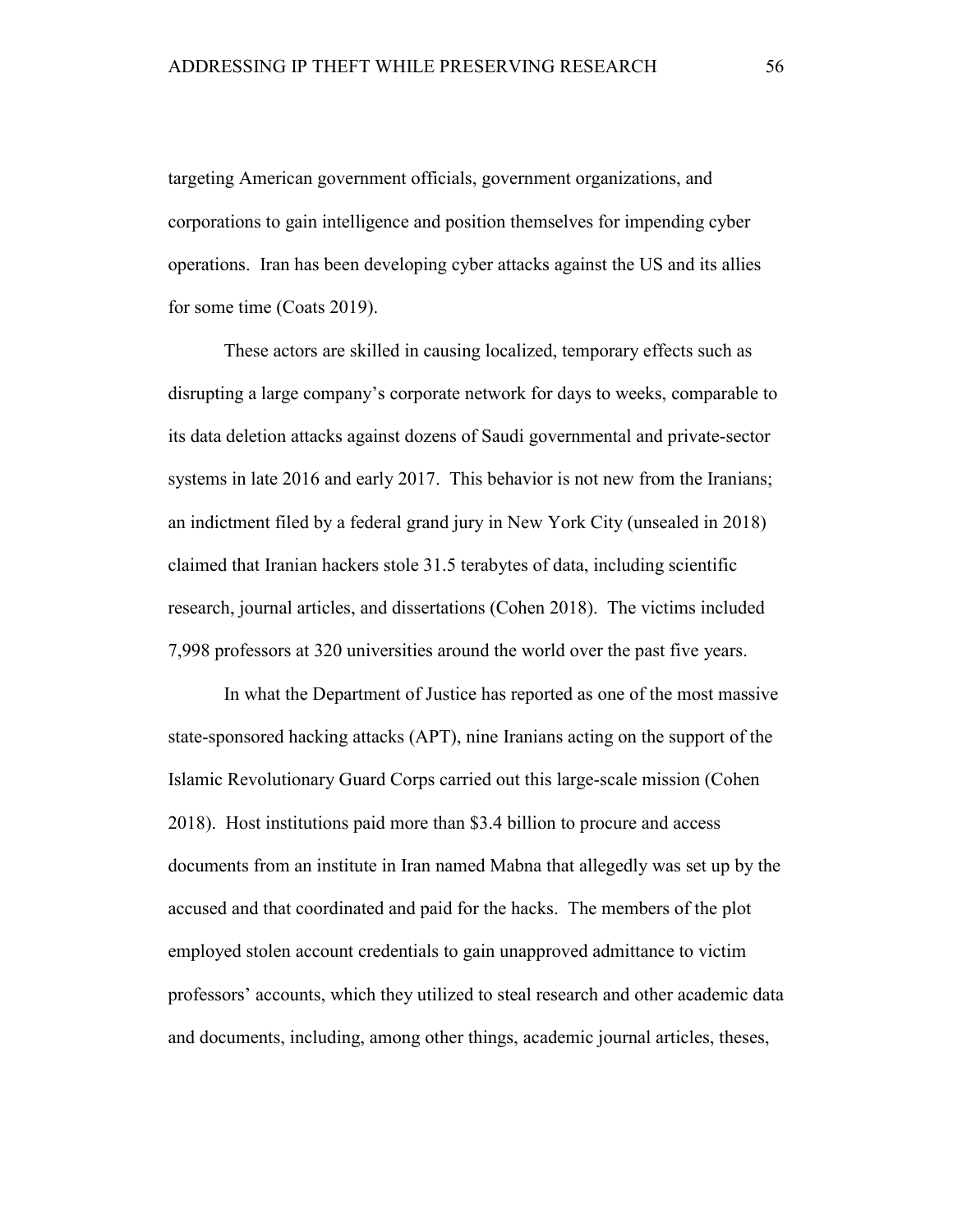dissertations, and electronic books (Nine Iranians Charged with Massive Cyber Theft 2018). The defendants targeted data across all fields of research and academic disciplines, including science and technology, engineering, social sciences, medicine, and other professional fields. The charges against the indicated comprise wire fraud, aggravated identity theft, and conspiracy to commit computer intrusion.

The indictment stated the university breach as one of spearfishing, in which the accused sent emails to victims that deceived them into providing their login credentials (CohenMar 2018). The emails claimed to originate from individuals who had viewed articles written by the targeted professors; they claimed to be asking to see more of their academic work and rendered a link. A click on the link guided the victim to a fraudulent Internet domain that reflected their own university's website and prompted them to log in.

Since these acts, American intelligence agencies have singled out Iran as one of the leading foreign cyber threats facing America, along with Russia and China. As a result, The Trump administration has reimposed sanctions on Iran to prevent its aggression, denying the country funds it needs to finance terrorism and its missile program (Riechmann 2019).

# **Naïveté about the threat of foreign espionage.**

The number of international students and researchers in America has grown dramatically in recent decades, and with the globalization of American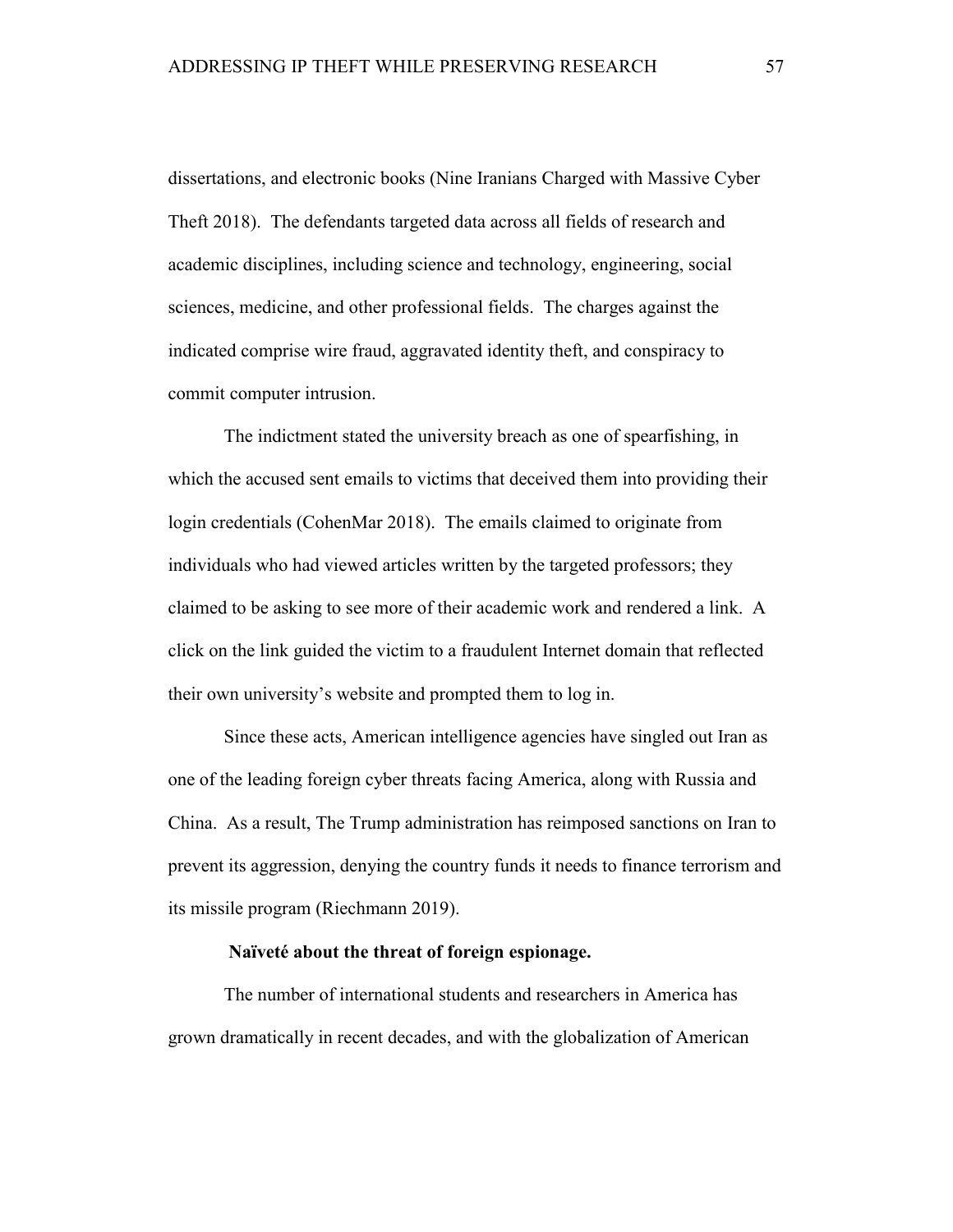universities, the frontlines of education now serve as both foreign and domestic espionage hubs. International and domestic intelligence agencies actively are choosing sources and informants on American college campuses (Award-Winning Journalist Discusses Presence of Spies on Campuses 2018). Foreign and domestic intelligence agencies actively are recruiting subjects and experts on American college campuses.

Take, for example, the Central Intelligence Agency (CIA), which has tried and failed to recruit foreign nuclear scientists as spies because foreign nationals choose instead to hold temporary positions at universities such as Princeton (Award-Winning Journalist Discusses Presence of Spies on Campuses 2018). Another government agent befriended a scientist and regularly asked him to contribute more and more information about his work. Finally, the scientist asked to talk with the FBI on the condition that it would help his son gain acceptance into an American college.

Even further, an academic individual with the moniker Cynthia Murphy ingratiated herself as a critical fundraiser for Hillary Clinton's 2008 presidential campaign. She was to report findings to Moscow after establishing daily ties with classmates and professors who could help with job searching and who held secret information and detailed personal data and character traits; findings were to include preparatory judgments about the potential vulnerability of the classmates and professors to be recruited by the Russians.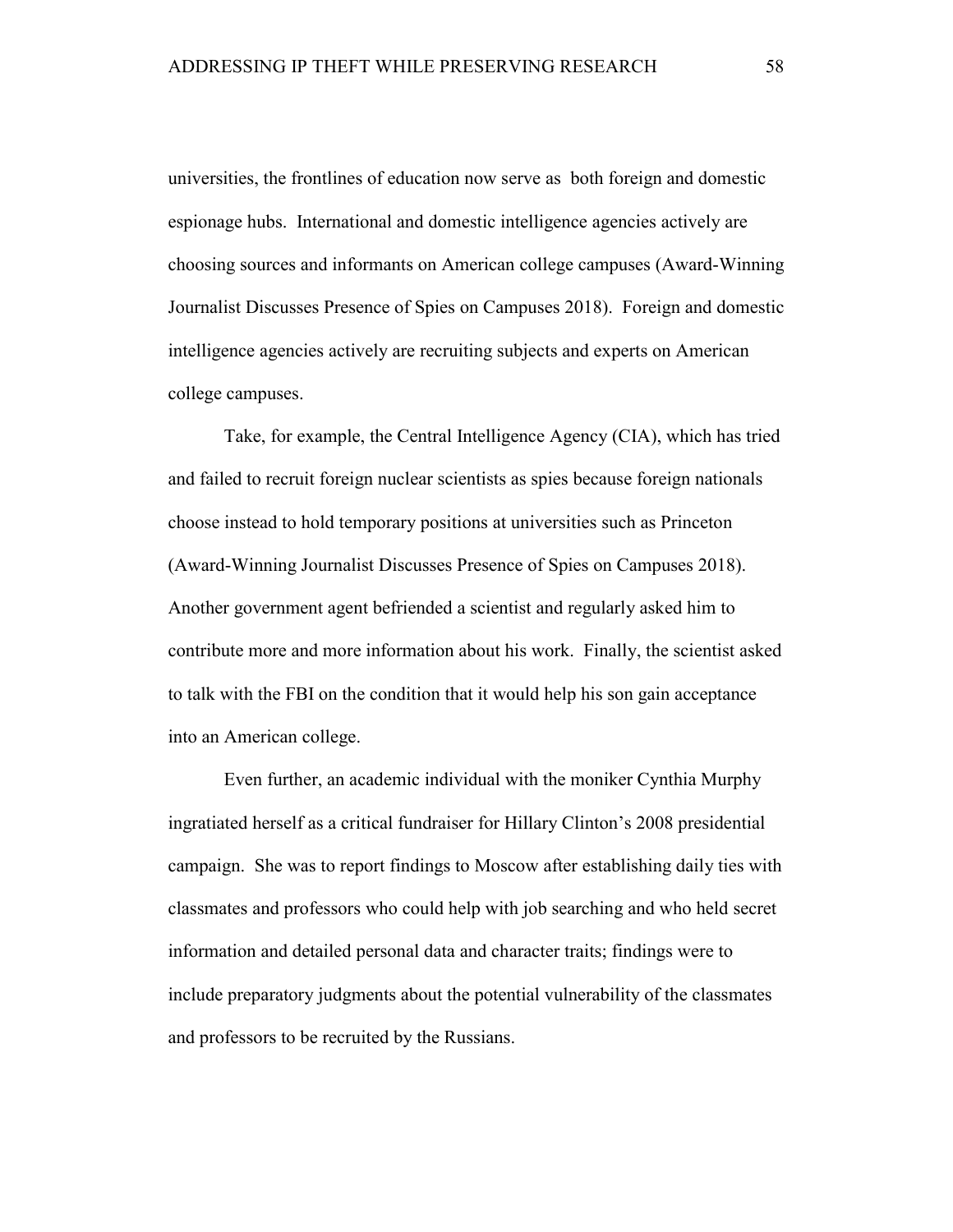#### **How Intellectual Property Theft Has Been Addressed in the Past**

The issue of protecting IP from foreign entities is not new. Protecting research has been a concern for many decades. This section discusses how this challenge has evolved over time.

## **World War II**

The concern over security and classification prior to World War II was primarily the responsibility of the Department of War and the Armed Forces. Classified programs included the protection of military secrets and diplomatic communications (National Academy of Sciences 1982). During World War II, the responsibility for military research fell under the Office of Scientific Research and Development (OSRD). The OSRD used the same classification system as the Armed Forces, but it had to keep information at the lowest classification possible to communicate and interact with the university environment.

When the wars ended in Europe and the Pacific, the OSRD was faced with the problem of declassifying scientific and industrial information that had been achieved or collected during the war. Some information was released to the public, but most of the scientific research was placed under security restrictions. The Massachusetts Institute of Technology (MIT) Radiation Laboratory was the primary microwave radar research facility in the US after the war. This facility is a great example of the benefits provided to universities and industry from R&D conducted during the 1940s (National Academy of Sciences 1982).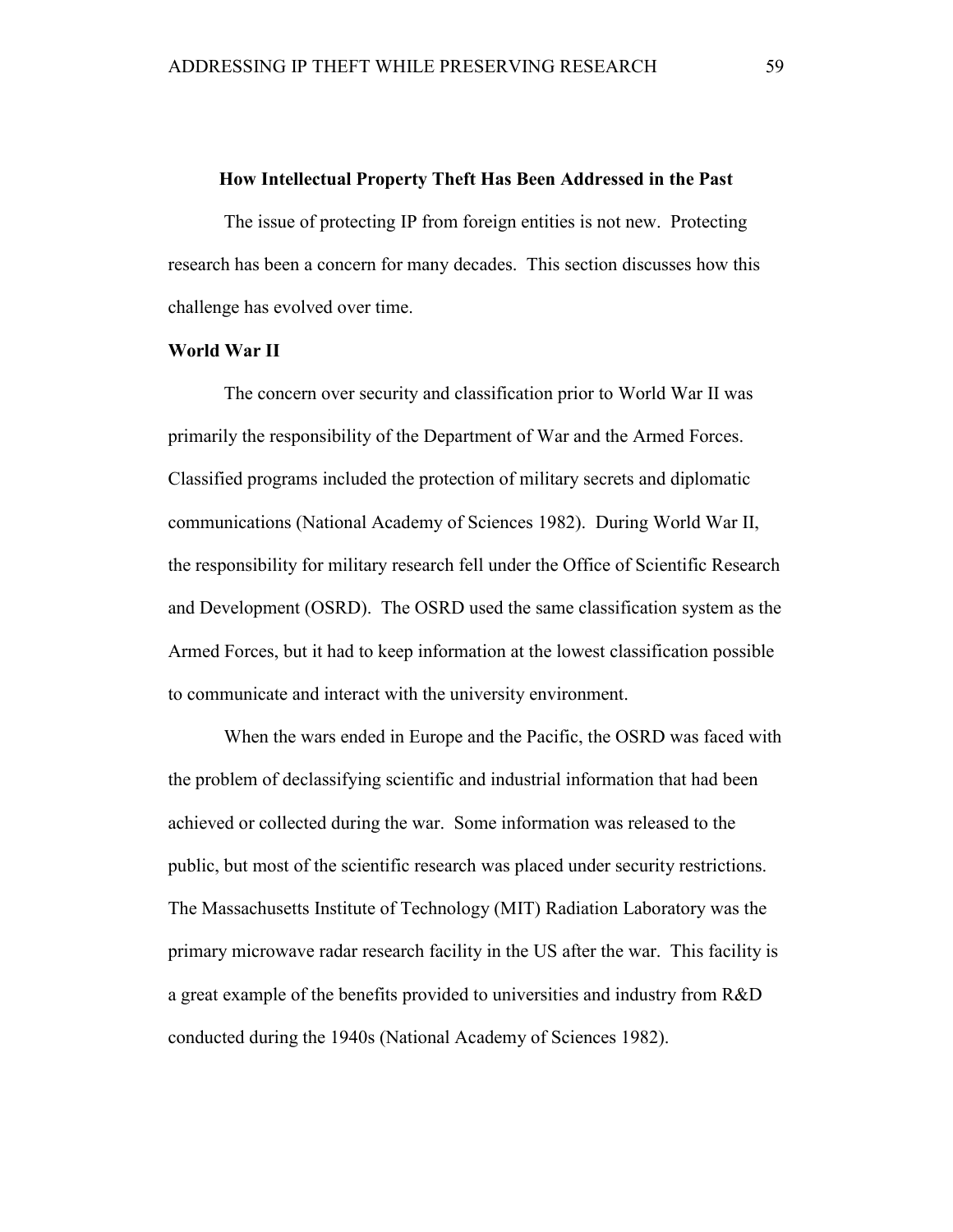#### **Atomic energy era.**

The postwar period saw the rise of the US and the Soviet Union as the two global superpowers. As a result, the federal government became increasingly concerned about the protection of scientific information. One of the first major legislations aimed at protecting this information was the Atomic Energy Act of 1946. This act restricted the release of information about the Manhattan Project, and in 1954 the act was amended to make all atomic energy information secret at the time of its creation (National Academy of Sciences 1982).

#### **Export control.**

World War II also created the framework for US export control systems. The end of the war saw the creation of the Export Control Act of 1949. This act was designed to screen exports to the Soviet Union and other communist countries under the Iron Curtain. The 1949 document was followed by the Export Administration Act of 1969 and the Export Administration Act of 1979. These acts were passed with the intention of preventing exportation of goods that could assist the economic or military potential of communist countries (National Academy of Sciences 1982). The International Traffic in Arms Regulations were established as part of the Mutual Security Act of 1954. The rules set forth were to control the export of military systems, including plans, designs, and production techniques of items on the Military Munitions List or any item that could have military applications.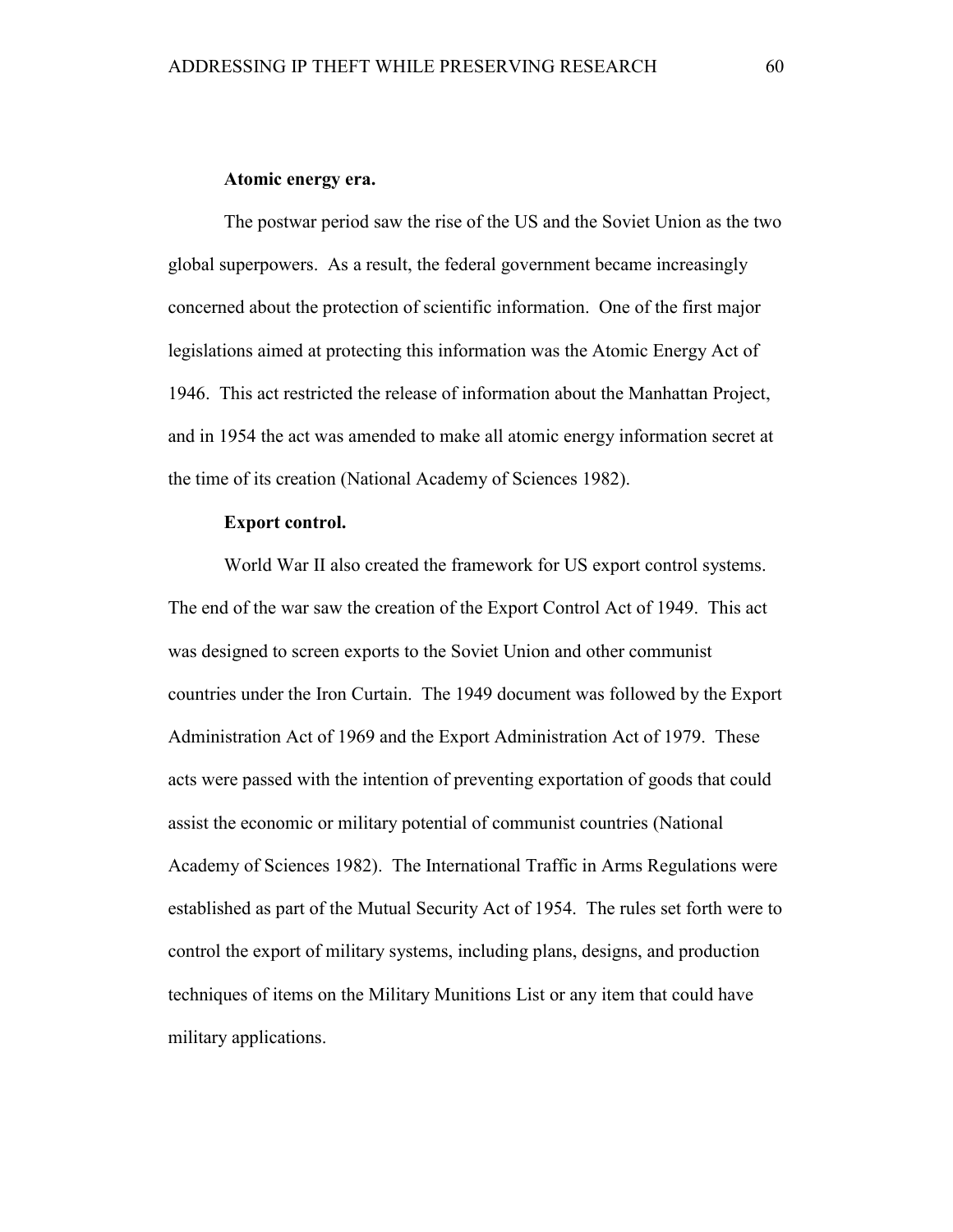## **Committee and office creation.**

The Coordinating Committee for National Export Controls (CoCom) was established in 1949 with the intent of organizing North Atlantic Treaty Organization (NATO) allies plus Japan around trade policies with the People's Republic of China and the Warsaw Pact countries. Established within the Department of Commerce by the Eisenhower Administration in 1954, the Office of Strategic Information (OSI) was another measure to stem the flow of industrial and military information being transferred to the Soviet Union. Congress decided to terminate the OSI in 1957 because of the negative impact had on scientific projects (National Academy of Sciences 1982).

## **Restrictions on foreign entrants.**

Restricting foreign nationals entering the US is another postwar method that has been used to prevent the transfer of information, in addition to classification and export controls. The Internal Security Act of 1950 and the Immigration and Naturalization Act of 1952 made it much more difficult for scientists without US citizenship to receive grants or find work within the US. It was also during this timeframe that the US Congress became concerned with the loyalty of scientists conducting unclassified research with the aid of federal grants (National Academy of Sciences 1982). The case of Dr. N.V. Umnov in 1980 is an example of a Soviet scientist only being permitted to study his specialty, robotics, at a theoretical level. Dr. Umnov was not allowed to visit industrial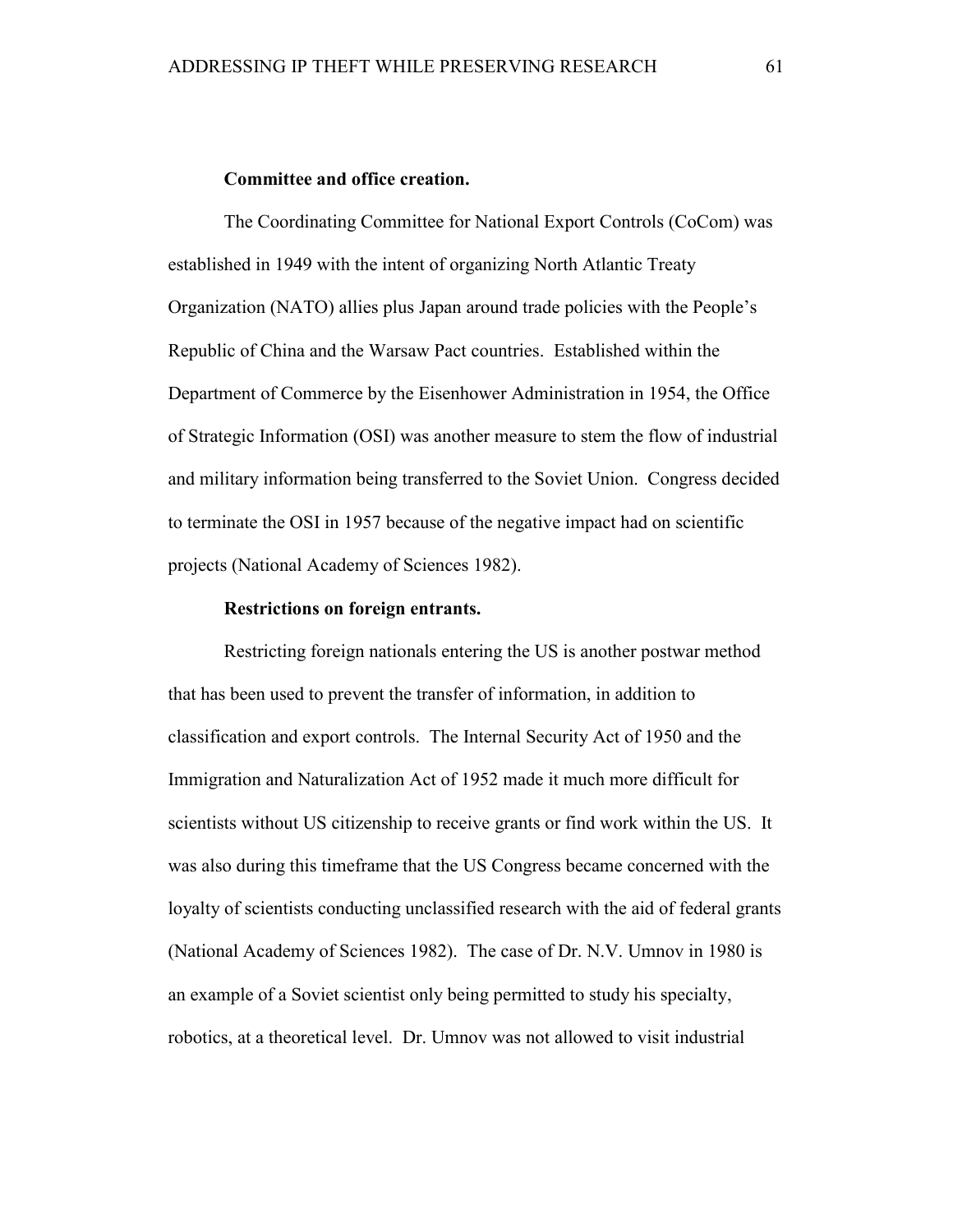facilities in the US, and he was denied access to production research and any classified or unclassified research programs funded by the Department of Defense because of his nationality (National Academy of Sciences 1982).

# **Patent review.**

The Patent and Invention Secrecy Act of 1951 required sending to the Department of Defense for review all requests for patents with possible military applications. President Eisenhower updated the rules for classification with the release of Executive Order 10501, Safeguarding Official Information in the Interests of the Defense of the United States, in November 1953 (Eisenhower 1953). Generally speaking, the rules were relaxed compared to the Truman-era version of this document.

#### **Sputnik I and Dual-Use Technologies**

The 1957 launch of Sputnik I shifted the perception of the technology race between the US and the Soviet Union. The Kennedy Administration recognized that the US was falling behind and took steps to rebuild America's competitive edge. The Export Administration Act of 1969 signaled a shift in thawing trade relations between the two countries. The act openly encouraged trade with all nations, including communist countries, in hopes that the state of international affairs would remain calm (National Academy of Sciences 1982).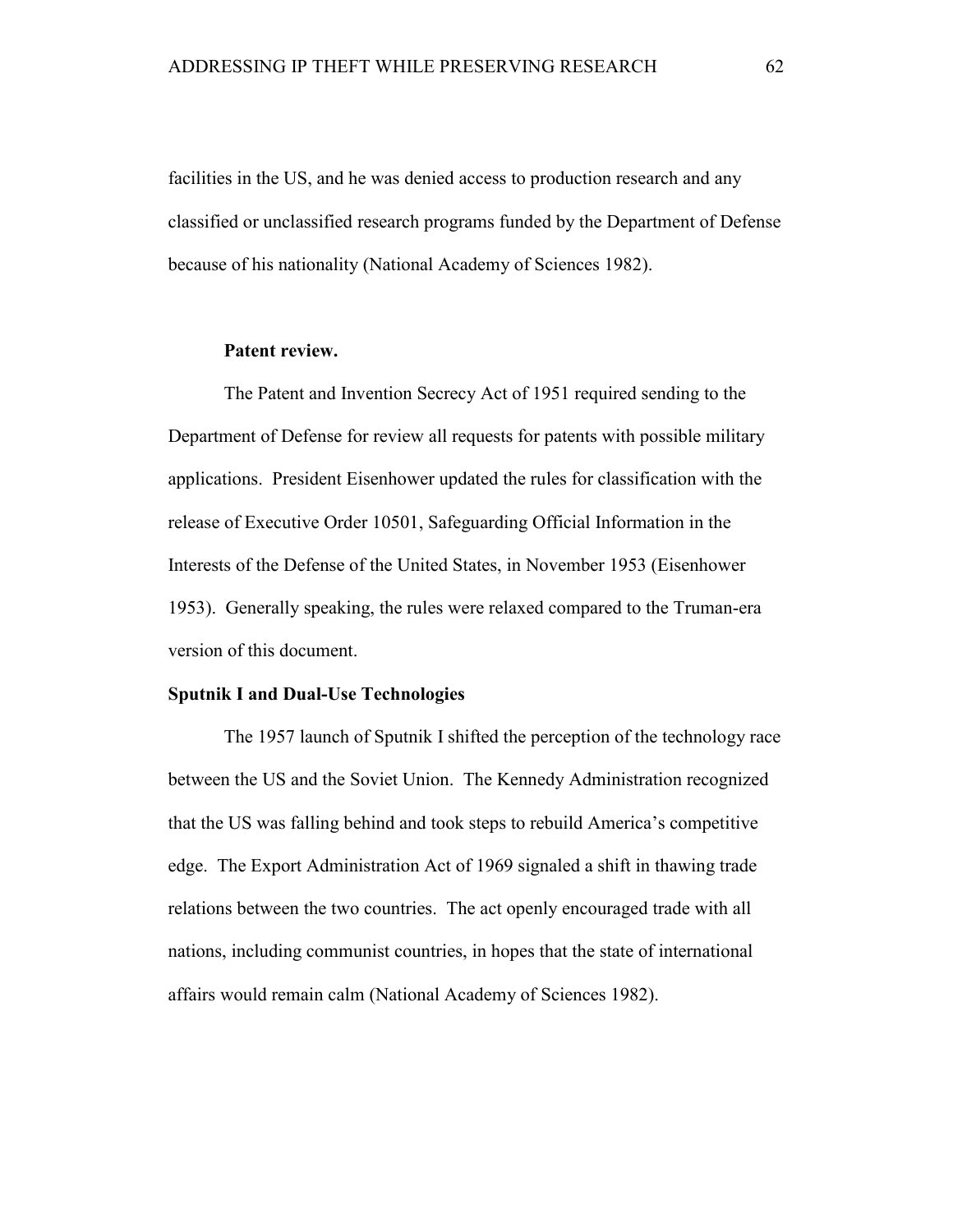By the mid-1970s, it was becoming apparent that it was much more challenging to separate military applications from civilian technologies. Facing these new challenges, the Defense Science Board commissioned a task force on export control of US technology. The task force found design and manufacturing know-how to be the principal elements of strategic technology controls, in addition to any product with direct military applications (Office of the Director Defense Research and Engineering 1976).

Shortly after this task force released its findings, the Arms Control Act of 1976 and the Nuclear Nonproliferation Act of 1978 came into effect. Both acts imposed restrictions on the movement of products and plans related to militarily critical technologies outside of the US (National Academy of Sciences 1982). Significantly, the Export Administration Act of 1979 focused specifically on the export of technologies rather than just goods. The recommendations of the 1976 Defense Science Board task force were being put into effect. One of the provisions of the Export Administration Act of 1979 was the creation of the Military Critical Technologies List (MCTL). The list identifies technological elements essential to advanced military capability, emphasizing manufacturing know-how, equipment, goods, and maintenance know-how (National Academy of Sciences 1982).

## **Early 1980s—Wake-Up Call**

The early 1980s was a period in America where the threat from Soviet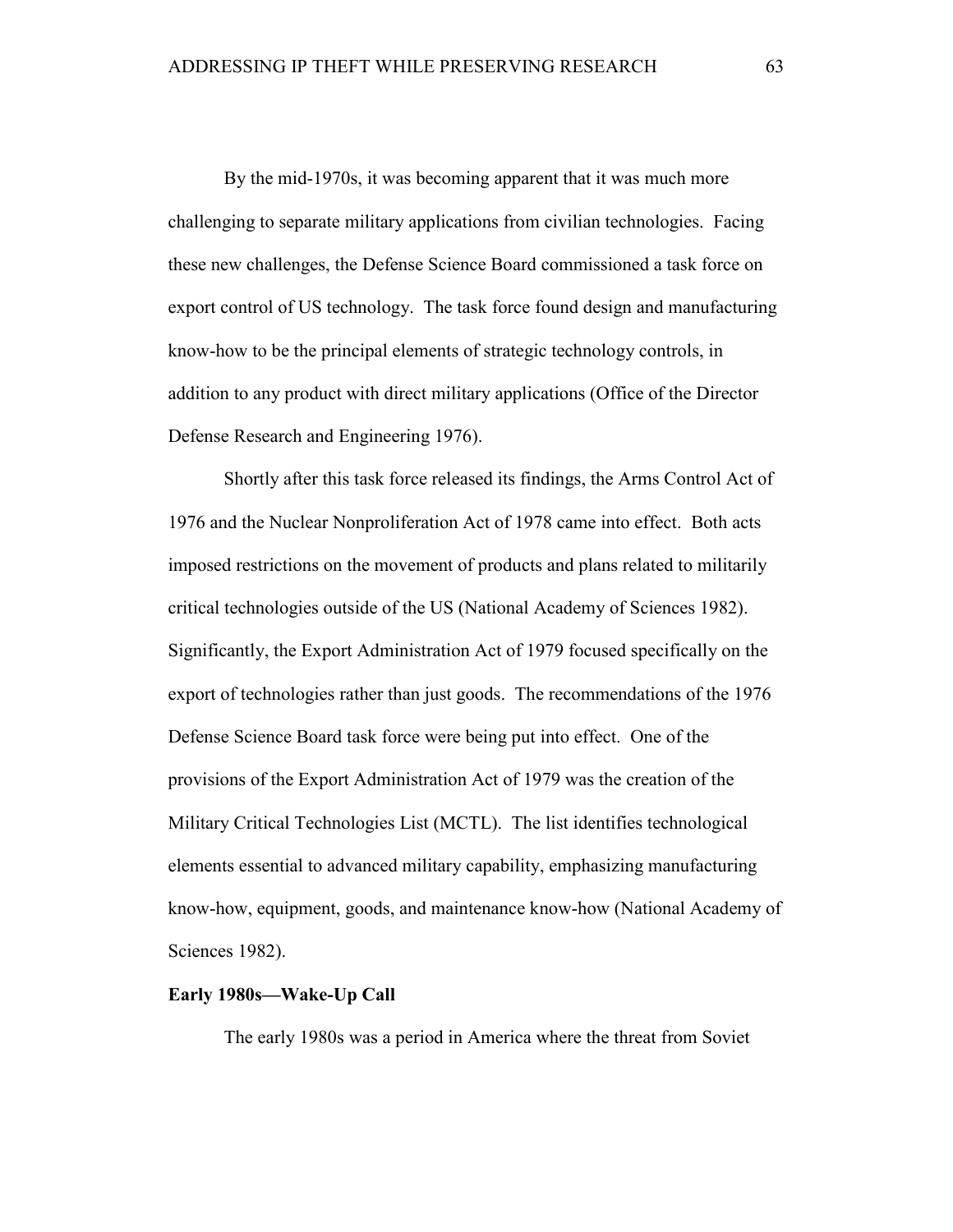intelligence services on the academic community started to gain traction in Washington, DC. The release of the 1981 Soviet Military Power report was a wake-up call for the US, particularly for the science and technology communities. The Soviets were closing the gap in a number of technology areas including electro-optical sensors, guidance and navigation, hydroacoustics, and optics and propulsion (Department of Defense 1981). Soviet military advances in submarine forces and weapons were a direct representation of the investment in science and technology. At the time of the 1981 Soviet Military Power report, the Soviet Union was believed to have 900,000 full-time scientists and engineers engaged in R&D compared to only 600,000 in the US (Department of Defense 1981). In 1980, the Soviet Union graduated 300,000 engineers from a total pool of 800,000 students (Department of Defense 1981). The report also cited that in 1965 the US had maintained a 10- to 12-year development and production gap ahead of the Soviets in microelectronics and computers. By 1980, that gap had been closed to two years, mainly attributable to the copying and reverse engineering of US technologies (Department of Defense 1981). Looking at Soviet microprocessors, it became very apparent that they were engineered from US integrated circuits.

Most of the life sciences research conducted during this timeframe centered around improving the human within the weapons system. The Soviets invested in underwater physiology, submarine habitability, and aviation physiology to improve their military competitive edge (Department of Defense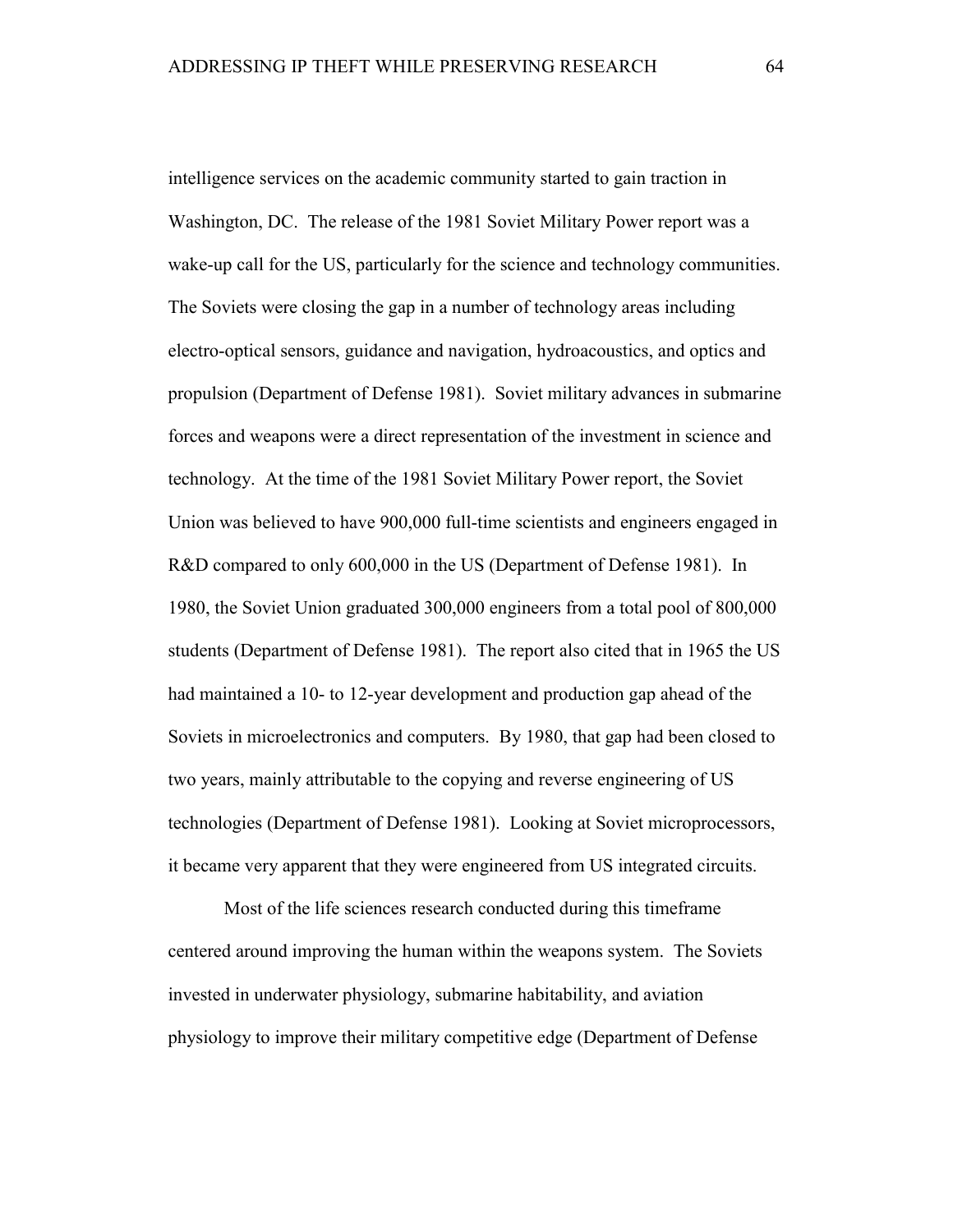1981). All unclassified research reports conducted by the US government were forwarded to National Technical Information Services (NTIS) under the Department of Commerce and were made available publicly for a very small fee. Until the Soviets' permissions were revoked in 1980, they had purchased 80,000 documents from the NTIS database each year (Department of Defense 1981). This basic research saved the Soviets time and money in the R&D phases of weapons production. Any research efforts that dead-ended for the US were avoided by the Soviets, and as a result, the technological advantage maintained by the US began to decrease. Research in biological weapons was not a major threat during this time period, but the Soviets continued to invest in biological R&D activities.

From 1970 to 1980, the Soviet Union had launched 75 spacecraft per year, a rate 5 times more that of the US (Department of Defense 1981). The annual payload in space amounted to 10 times more than the US at 660,000 pounds (Department of Defense 1981).

#### **Academic exchanges.**

During this period, the US and Soviet governments did authorize science and technology exchanges. There were exchanges of scientists and technical information, documentation, joint research, and research results (Department of Defense 1981). Inter-Academy exchanges were common, as well as PhD candidates from both countries. Conferences and symposiums were used to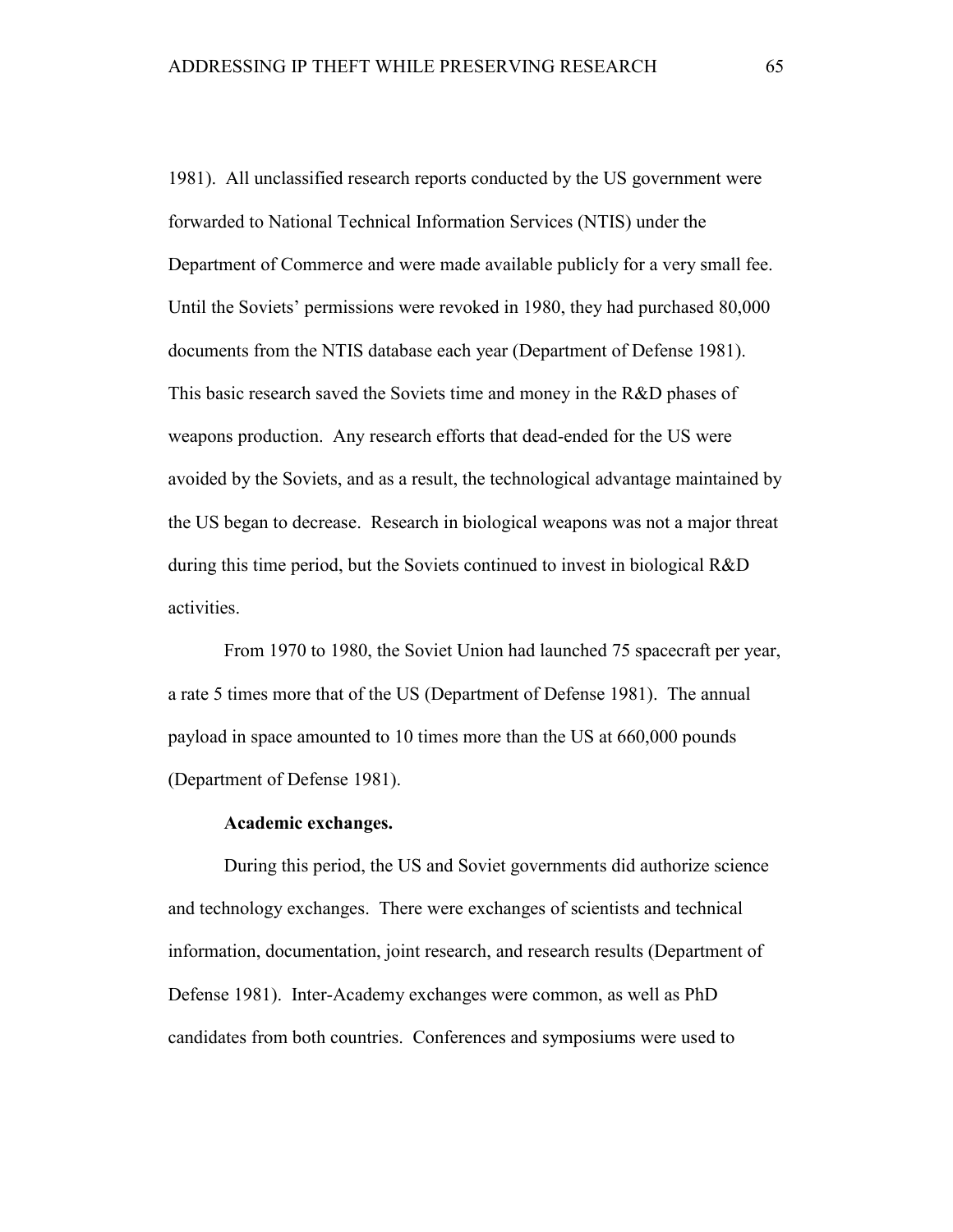advertise research to private companies to secure contracts; these served as another avenue that the Soviets would exploit for technology exchange.

## **Soviet acquisitions report.**

In 1982, the CIA released a report of how the US's technical advantage had eroded and what the security implications were. The report cited that the overwhelming share of "military significant" technology and equipment was acquired through clandestine acquisition and illegal trade (U.S. Central Intelligence Agency 1982). Soviet intelligence services also placed a high priority on acquiring fundamental research that correlated directly with genetic engineering and laser technologies. In a targeting effort of western universities, professors actively were recruited to teach in Warsaw Pact schools that had a specific skillset with military applications. The Soviets were pursuing technologies before military applications could be identified and before US security controls were implemented (U.S. Central Intelligence Agency 1982). These collection activities normally were conducted at technology trade shows and visits to commercial firms in the US.

In 1981, a Hughes aircraft engineer was arrested and charged with selling US secret documents to an eastern European intelligence officer employed by a Polish-owned, US-chartered Illinois firm (U.S. Central Intelligence Agency 1982). Figure 2 shows a comprehensive list of illegal acquisitions from the west affecting key areas of Soviet military technology (U.S. Central Intelligence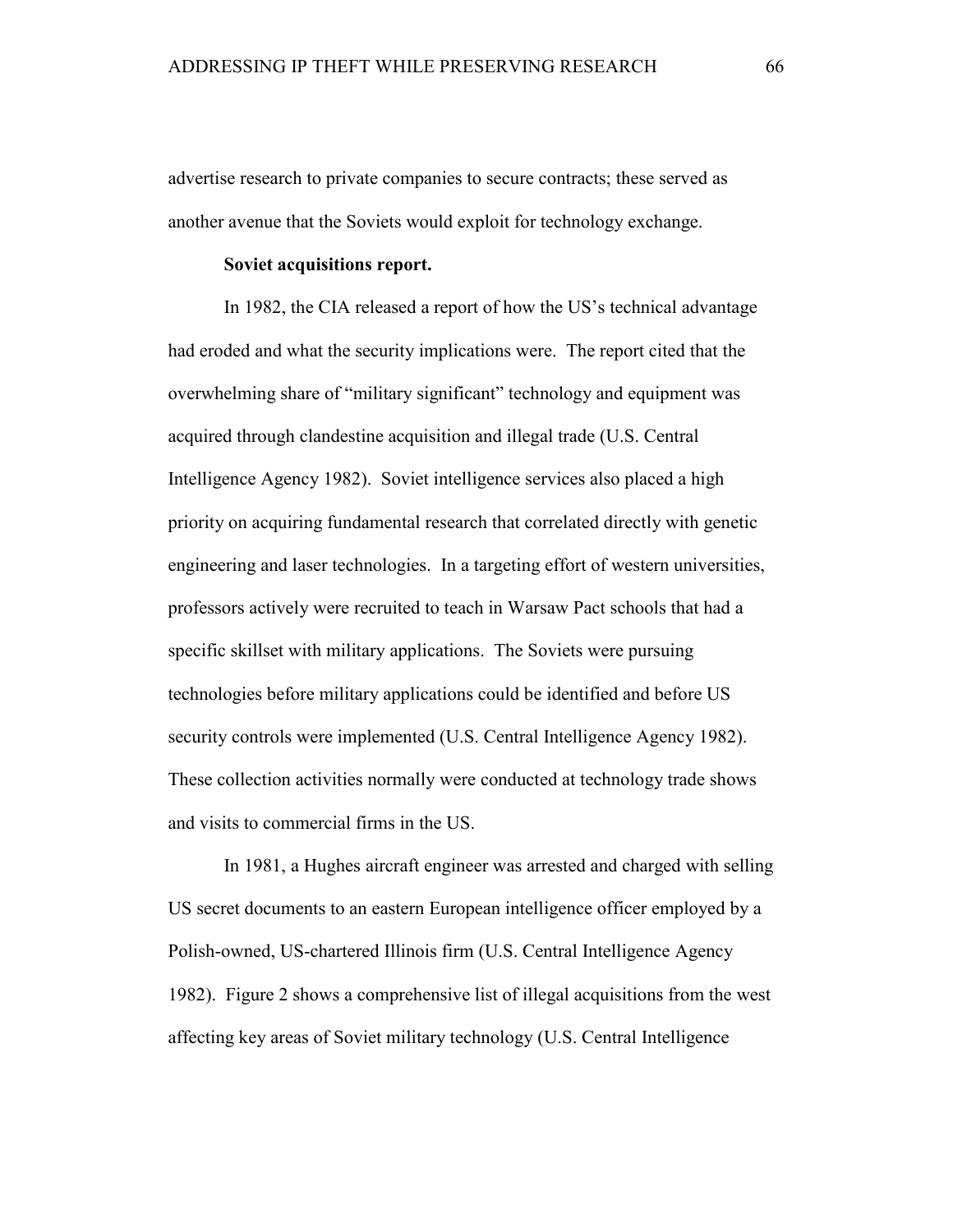Agency 1982, 16).

|                         | Approved For Release 2008<br>CIA-RDP83M00914R002000070021-4                                                                                       |
|-------------------------|---------------------------------------------------------------------------------------------------------------------------------------------------|
|                         |                                                                                                                                                   |
|                         | TABLE 2                                                                                                                                           |
|                         | SELECTED SOVIET & EAST EUROPEAN LEGAL AND ILLEGAL ACQUISITIONS FROM THE WEST AFFECTING                                                            |
|                         | KEY AREAS OF SOVIET MILITARY TECHNOLOGY                                                                                                           |
| Key Technology Area     | Notable Success                                                                                                                                   |
|                         |                                                                                                                                                   |
| Computers               | Purchases and acquisitions of complete systems, hardware and software, including a                                                                |
|                         | wide variety of Western minicomputers for use in military systems.                                                                                |
| Microelectronics        | Complete industrial processes and semiconductor manufacturing equipment capable                                                                   |
|                         | of meeting practically all military requirements.                                                                                                 |
| Signal processing       | Acquisitions of processing equipment and know-how.                                                                                                |
| $\cdot$                 |                                                                                                                                                   |
| Manufacturing           | Acquisitions of automated and precision manufacturing equipment for electronics,                                                                  |
|                         | materials, and possibly optical and future laser weapons components; acquisition                                                                  |
|                         | of information on manufacturing technology related to weapons, ammunition,                                                                        |
|                         | aircraft parts including turbine blades, computers, and electronic components.                                                                    |
| Communications          | Acquisitions of low-power, low-noise, high-sensitivity receivers.                                                                                 |
| Lasers                  |                                                                                                                                                   |
|                         | Acquisitions of optical and other laser components, including special optical<br>mirrors and mirror technology suitable for future laser weapons. |
|                         |                                                                                                                                                   |
| Guidance and navigation | Acquisitions of navigation receivers, advanced inertial guidance components,                                                                      |
|                         | including miniature and laser gyros; acquisitions of missile guidance subsystems;                                                                 |
|                         | acquisitions of precision machinery for ball bearing production for missile and                                                                   |
|                         | other applications.                                                                                                                               |
| Power sources           |                                                                                                                                                   |
|                         | Superconductive energy storage systems and associated cryogenic equipment.                                                                        |
| Structural materials    | Purchases and acquisitions of Western titanium alloys and welding equipment.                                                                      |
| Propulsion              | Missile technology; some ground propulsion technology (diesels, turbines, and                                                                     |
|                         | rotaries); purchases of and acquisitions of advanced jet engine fabrication                                                                       |
|                         | technology and jet engine design information.                                                                                                     |
| Acoustic sensors        | Acquisitions of underwater navigation and direction finding equipment.                                                                            |
| Electro-optic sensors   |                                                                                                                                                   |
|                         | Acquisition of information on satellite technology and laser rangefinders.                                                                        |
| Radar                   | Acquisitions and exploitations of air defense radars and antenna designs for                                                                      |
|                         | micoila cuotamo                                                                                                                                   |

*Figure 2.* Acquisitions from the west affecting Soviet military technology.

Some of the key acquisitions on this list include missile guidance and

control technologies. The Soviets used agents in US subsidiaries overseas to steal

technical data manuals. One of the most famous industrial espionage cases was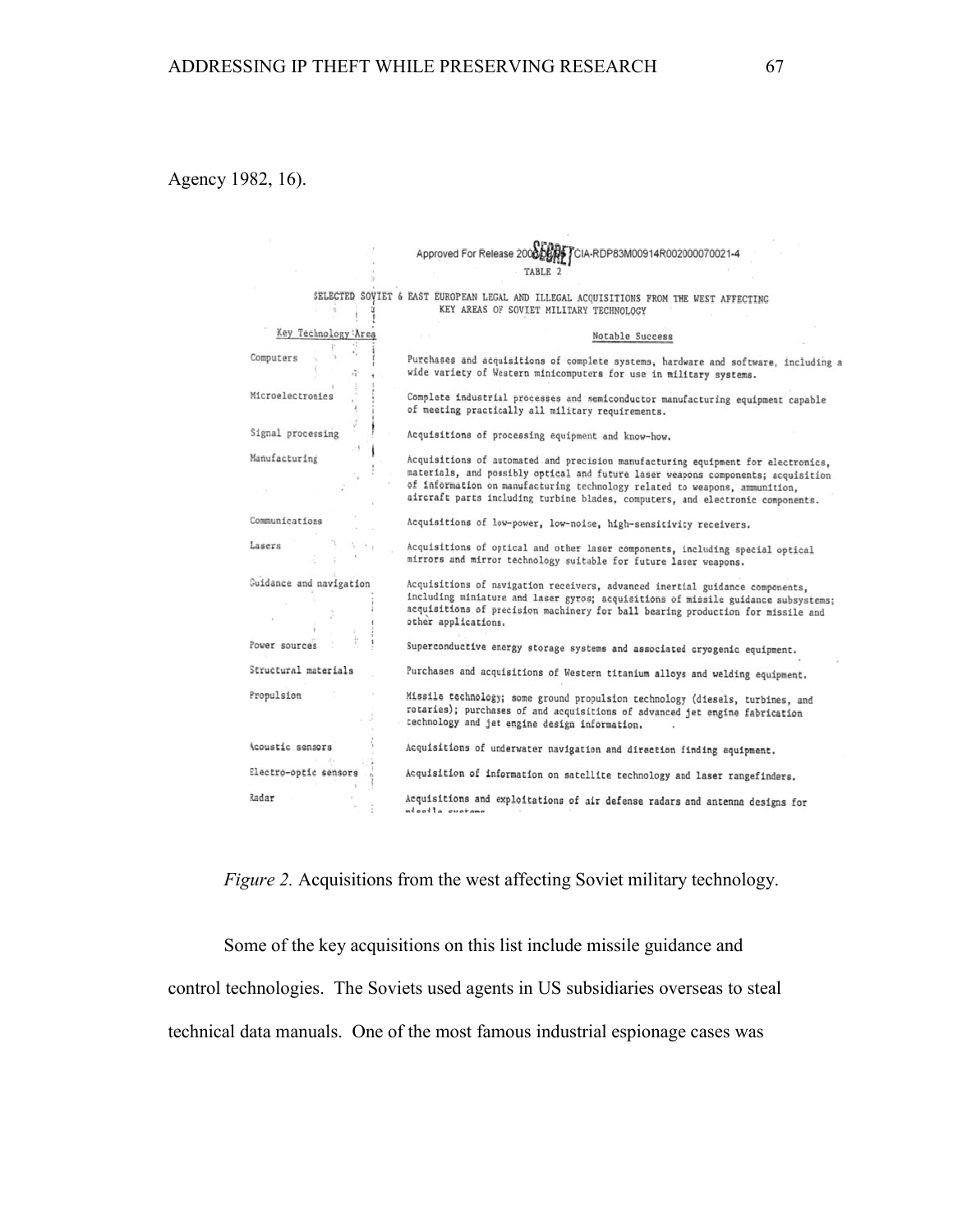the acquisition of detailed specifications, plans, and technical drawings of the US Air Force C-5 Galaxy strategic airlift aircraft early in its development cycle (U.S. Central Intelligence Agency 1982). These technology gains by the Soviet Union saved hundreds of millions of dollars in R&D costs and years of development lead time. The Soviets were able to capitalize on proven western designs and minimize military production costs.

The Soviet Union was able to achieve greater weapons performance than if it had relied solely on its own technology, as assessed by the CIA (U.S. Central Intelligence Agency 1982). The 1982 report stated that while the direct impact of east-west trade on Soviet military power could not be quantified, it was clear that western military production would have to compete against capabilities derived from western technologies and that the benefits of legal sales to the Soviets were not considered to outweigh the costs of those exchanges (U.S. Central Intelligence Agency 1982). The report warned that US universities and sensitive-butunclassified US technical data would be targeted in the coming years and that the scientific communities were not prepared or aware enough to deal with this threat. The Soviets were expected to shift their intelligence efforts toward the commercial and academic sectors during the 1980s, resulting in a security shift to begin addressing security threats in the academic environment.

The findings of this intelligence report clearly stated that although the Soviets used the US's openness to their military advantage, the US prized too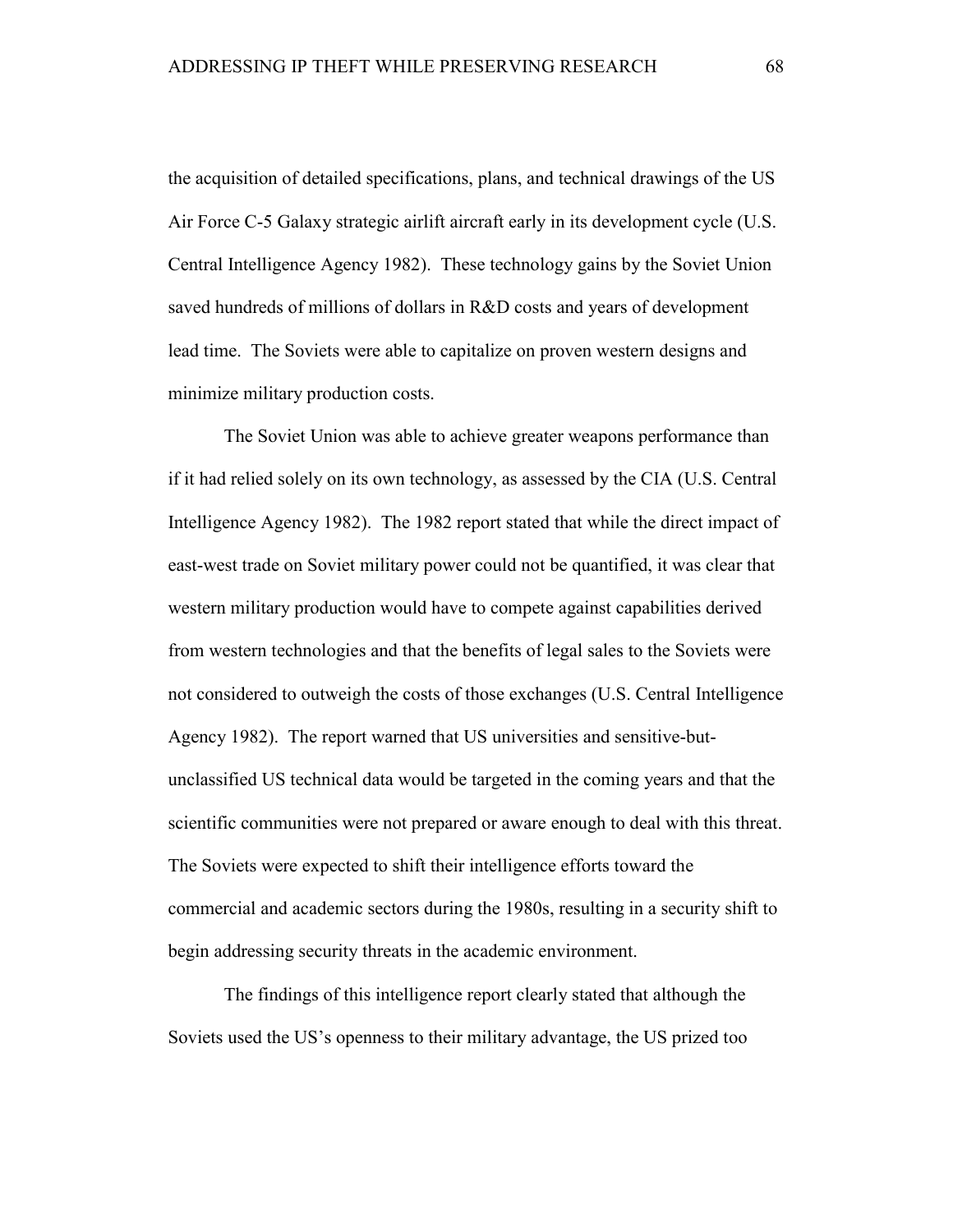highly that openness and the resultant academic and industrial benefits to close it off unthinkably (U.S. Central Intelligence Agency 1982). The CIA report supported open academic exchange; however, the science and national security communities were urged to take steps to identify and protect new and emerging technologies with critical industrial or future weapons applications.

### **Scientific communication and national security panel, 1982.**

In March 1982, officials from the academic community and the Department of Defense hosted a panel on scientific communication and national security to address the growing concern of protecting research from foreign adversaries, specifically the Soviet Union, without damaging scientific progress and its contribution to the national welfare. It was determined that the Soviet Union was exploiting its exchange programs with the US by giving intelligence collection assignments to some of its participating nationals (National Academy of Sciences 1982). Some of the exchange scholars from Soviet countries were conducting research beyond their agreed-upon fields of study. The overarching consensus from this panel was that the benefits of free exchange of science and technology do not outweigh the costs of closing or restricting the academic environment:

There is a strong consensus, however, that universities and open scientific communication have been the source of very little of this technology transfer problem. Although there is a net flow of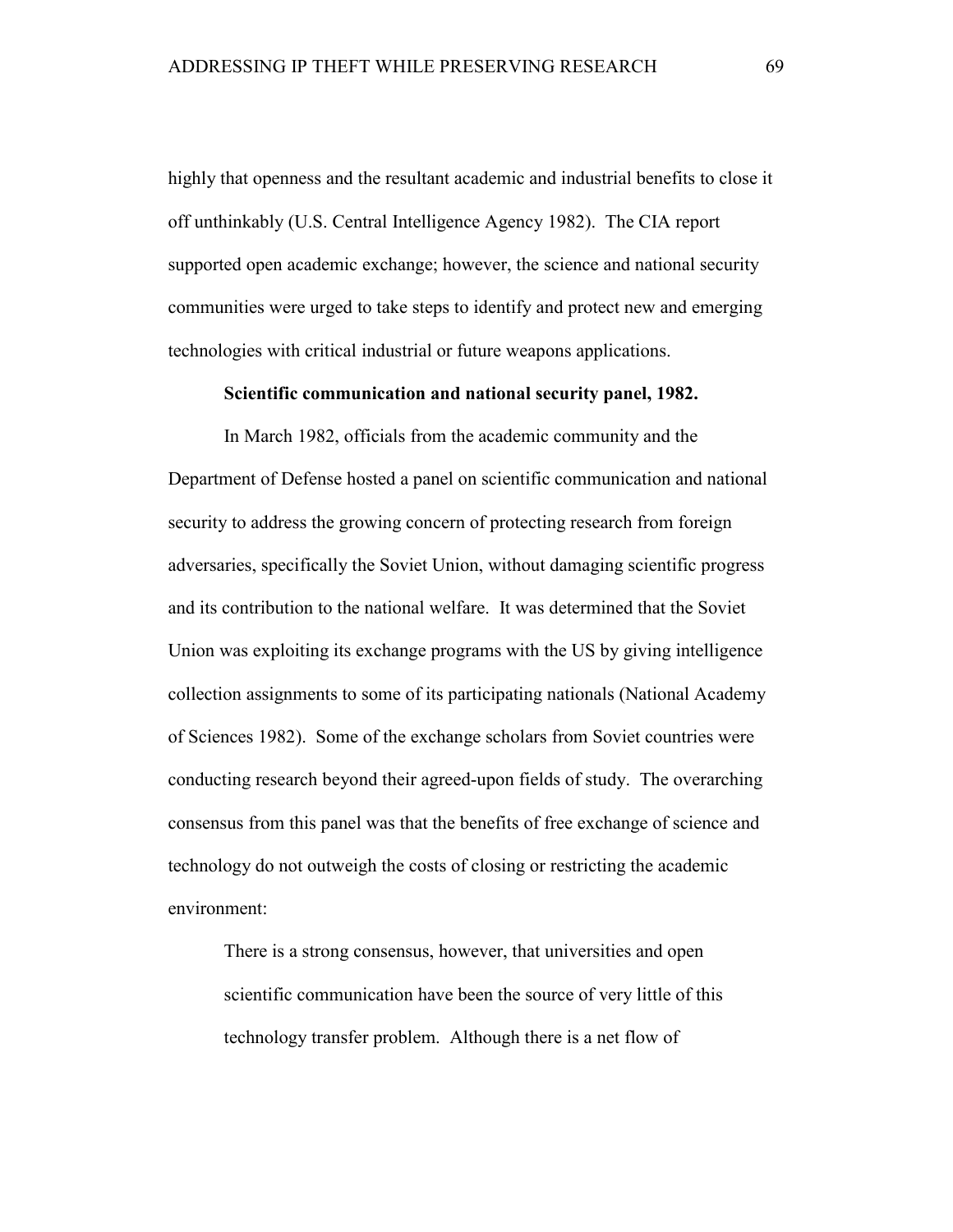scientific information from the United States to the Soviet Union, consistent with the generally more advanced status of U.S. science, there is serious doubt as to whether the Soviets can reap significant direct military benefits from this flow in the near term. (National Academy of Sciences 1982)

## *Classification, export controls, funding, and foreign nationals.*

The panel recognized the existence of a number of control systems in place to deal with the communication of scientific information. The first classification is that used to control sensitive information with national security implications. The second is export control measures to protect information from foreign nationals, such as the Export Administration Act and its associated Export Administration Regulations and the Arms Export Control Act and its associated International Traffic in Arms Regulations (National Academy of Sciences 1982). The third method of control comes from research funding sources. Projects funded by organizations such as the Department of Defense may be emplaced with restrictions on publication. The Department of Defense may require prepublication review of research topics believed to have national security implications. Voluntary agreements with researchers can limit the flow of technical information or negotiate alterations before publication. The final method is foreign nationals being denied entrance into the US to protect scientific information. The government could deny visa requests or mandate restrictions on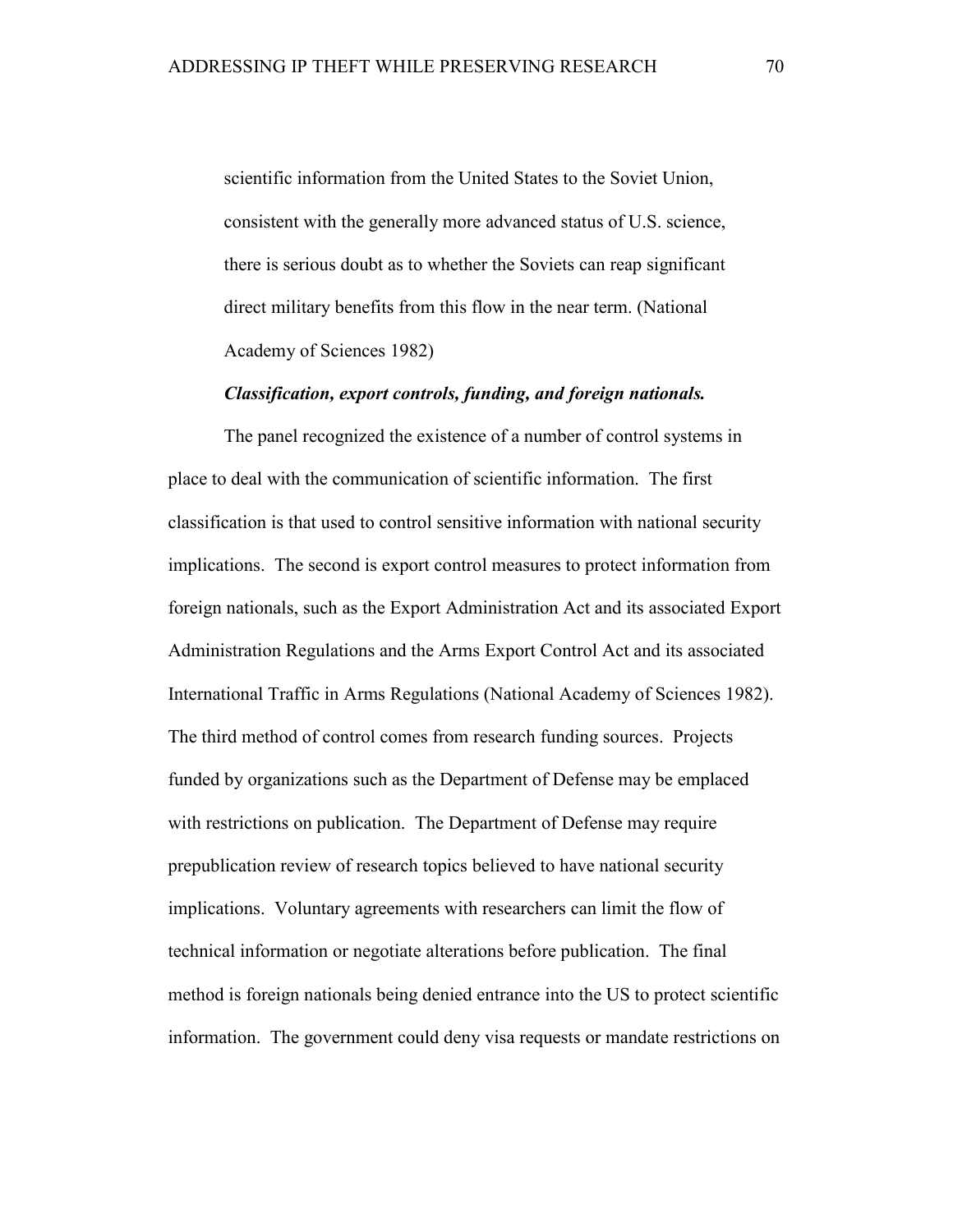individuals once they have entered the country (National Academy of Sciences 1982). Under specific scientific exchange programs, Soviet or eastern European visitors could be limited admission into the US.

# *Openness, classification, and gray area.*

When looking at the categories of university research, three different types of information were identified by the panel. The first category of research identified was research for which openness overshadows any possible near-term military benefits to the Soviet Union (National Academy of Sciences 1982). The second category identified was research for which classification is clearly the right choice under the auspice of national security. In these circumstances, government-supported research resulting in military applications in a short time should consider classification. The third category, known as the gray area, was identified as research that does not require classification but requires limited restrictions to protect it.

The panel recommended that for basic or applied research to become controlled in any way, it must meet all four of the following criteria:

- 1. The technology is developing rapidly, and the time from basic science to application is short;
- 2. The technology has identifiable direct military applications; or it is dual-use and involves process or production-related techniques;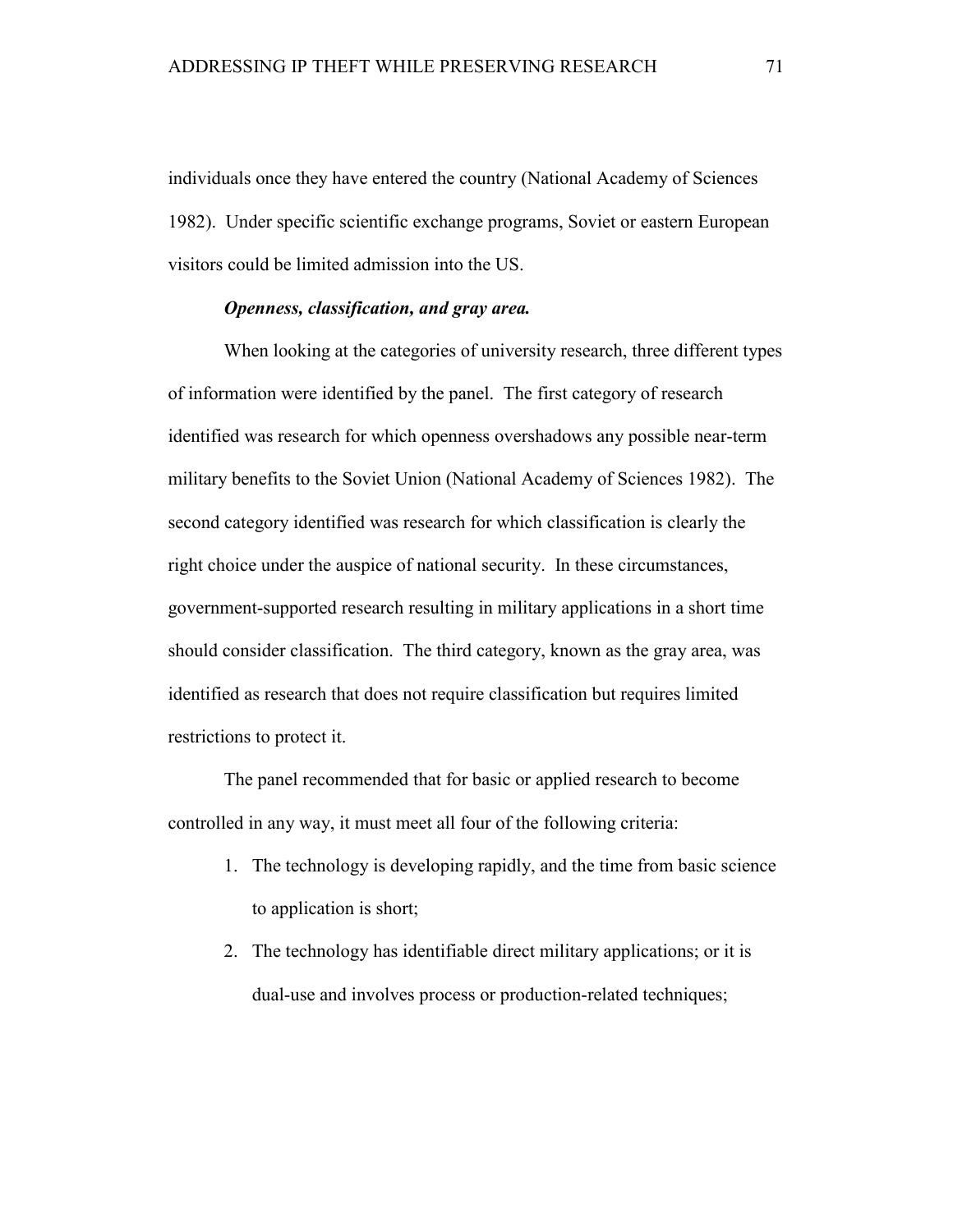- 3. Transfer of the technology would give the U.S.S.R. a significant nearterm military benefit; and
- 4. The U.S. is the only source of information about the technology, or other friendly nations that could also be the source have control systems as secure as ours. (National Academy of Sciences 1982, 5)

It was determined that if the above criteria were met but classification was still not appropriate, there were measures that could be put in place to preserve the openness of science while still meeting the security needs of the government.

The first measure was restricting foreign nationals from working on the project but not limiting their access to university spaces or enrollment in classes. The second measure stipulated that research publications be submitted simultaneously to the publisher and the Department of Defense or federal agency contracting officer. The government would be allowed 60 days to recommend changes to the manuscripts (National Academy of Sciences 1982). This information was still considered unclassified research; therefore, the university still had the right to publish, but the federal government could seek the option to classify as appropriate in accordance with federal regulations.

Export Administration Regulations and International Traffic in Arms Regulations should be used between science and industry for unclassified information that does not have any national security implications. A general license grants exemption from the formal licensing process. The MCTL has been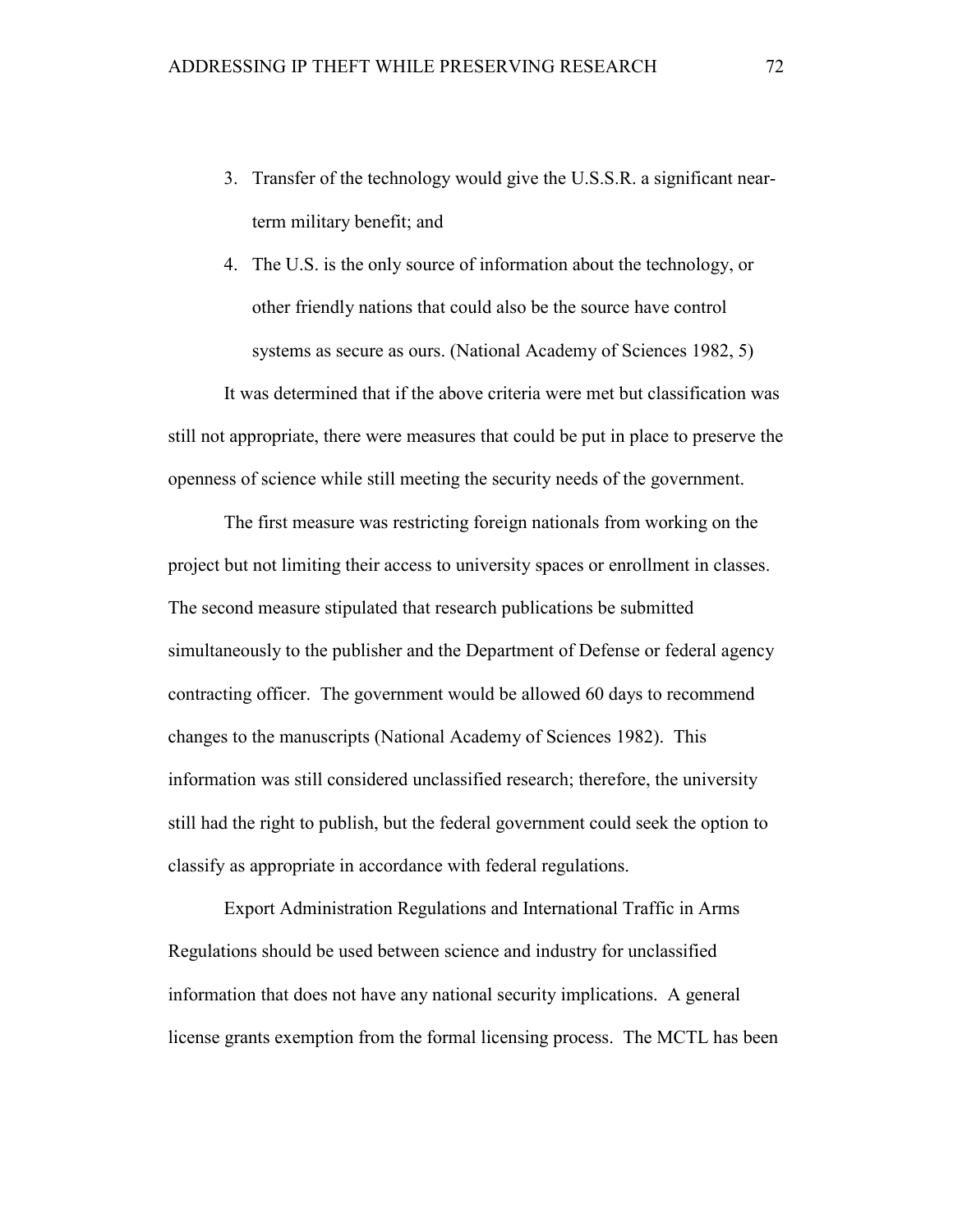recognized as an important tool that can be used in the limited technology and research areas where controls have been deemed appropriate (National Academy of Sciences 1982). This list requires updating to reflect accurately some of the more rapid innovations being made today. At the time of the panel, the US was transferring industrial technologies to the People's Republic of China as part of a program to help advance "third world countries." There were concerns that technologies could be transferred to the military sector and that these countries could potentially become adversaries in the future.

### **Task force on university responsiveness, 1982.**

With additional restrictions being imposed on America's colleges and universities, the Defense Science Board launched another task force. The 1982 Task Force on University Responsiveness was meant to find out if universities were interested in and able to support national security requirements in both manpower training and basic research (Department of Defense 1982). The task force also investigated what role the Department of Defense should play with the NSF in support of basic research, as well as the problems caused by the high percentage of foreign nationals in science and engineering fields (Department of Defense 1982).

The director of the Very High Speed Integrated Circuit (VHSIC) program released a memorandum on December 12, 1980 that attempted to restrict publication of unclassified university research results in connection with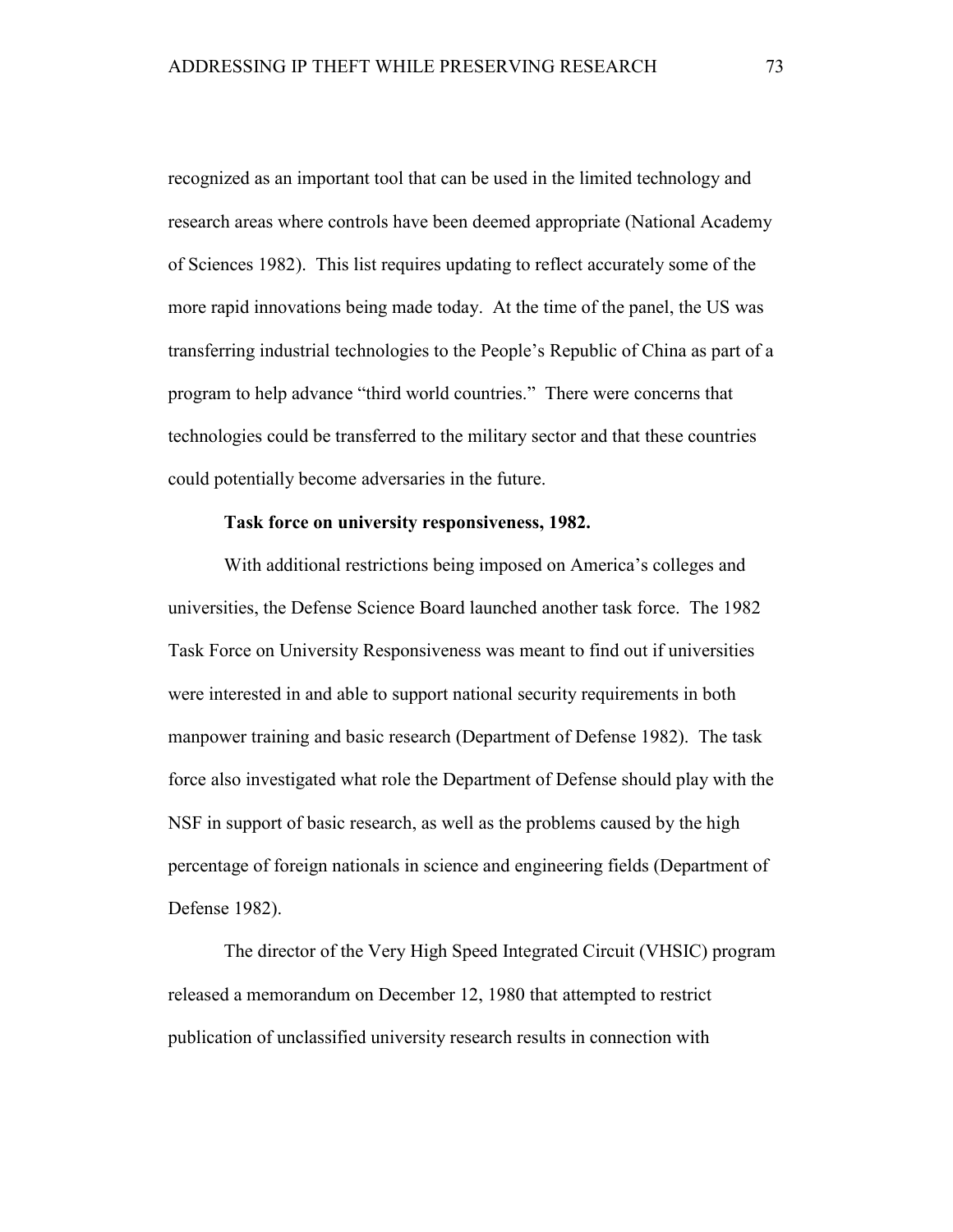Department of Defense–sponsored research projects and to restrict foreign scholars from participating in these projects (National Academy of Sciences 1982). Multiple US universities protested the memo, requiring creation of the Defense Science Board Task Force on VHSIC. The task force came up with the following recommendations: "(1) no controls on basic research, (2) research with commercial proprietary value should be subject to EAR, (3) dual-use research that has distinct military sensitivity should be regulated under ITAR, and (4) singleuse defense technology should be classified projects (National Academy of Sciences 1982, 105).

## **The Millennium**

### **Task force on basic research, 2012.**

In 2012, the Defense Science Board released the Report of the Defense Science Board Task Force on Basic Research. It identified a number of impediments preventing the Department of Defense's research program from functioning as smoothly as possible. The board also recommended doubling the existing doctoral fellowship programs within the National Defense Education Program (Defense Science Board 2012). To make these fellowship programs more competitive, stipends needed to be provided to compete more closely with other civilian research programs. Another major finding of the Defense Science Board was the globalization of basic research and the importance of working sideby-side with foreign scientists. The task force recommended increasing foreign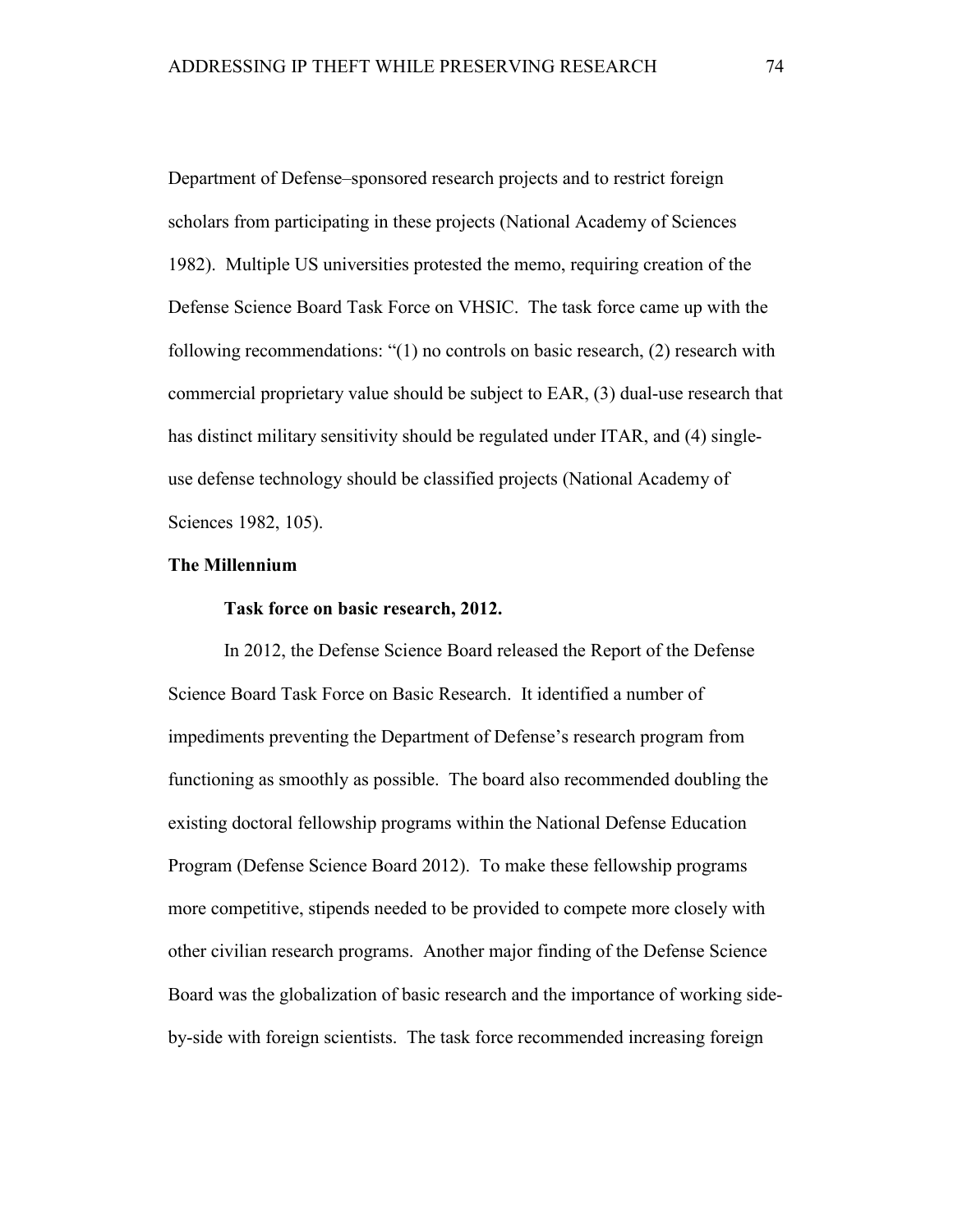basic research from 3% to 5% and increasing invitations to foreign scientists (Defense Science Board 2012).

## **National Security Higher Education Advisory Board disestablishment.**

In February 2018, the unit chief of the FBI Office of the Private Sector dispatched a letter to the National Security Higher Education Advisory Board (NSHEAB) announcing its disestablishment. The NSHEAB was a forum for discussion of national security issues between leaders of the higher-education community and federal agencies, including the FBI, CIA, National Security Agency, Office of National Intelligence, and Department of Defense (Mitchell 2018).

The letter from the FBI stated that because of restructuring, the academic community would have to engage the FBI through other means, but that communication with academia would remain a priority for the FBI (Federal Bureau of Investigation 2018). The president of the American Council on Education (ACE) responded to the FBI director to express concern over the disestablishment of the NSHEAB. The ACE recognized the recent heightened security concerns regarding international students and purported to be looking for a way to rebuild the relationship that the NSHEAB created between academia and government agencies (Mitchell 2018).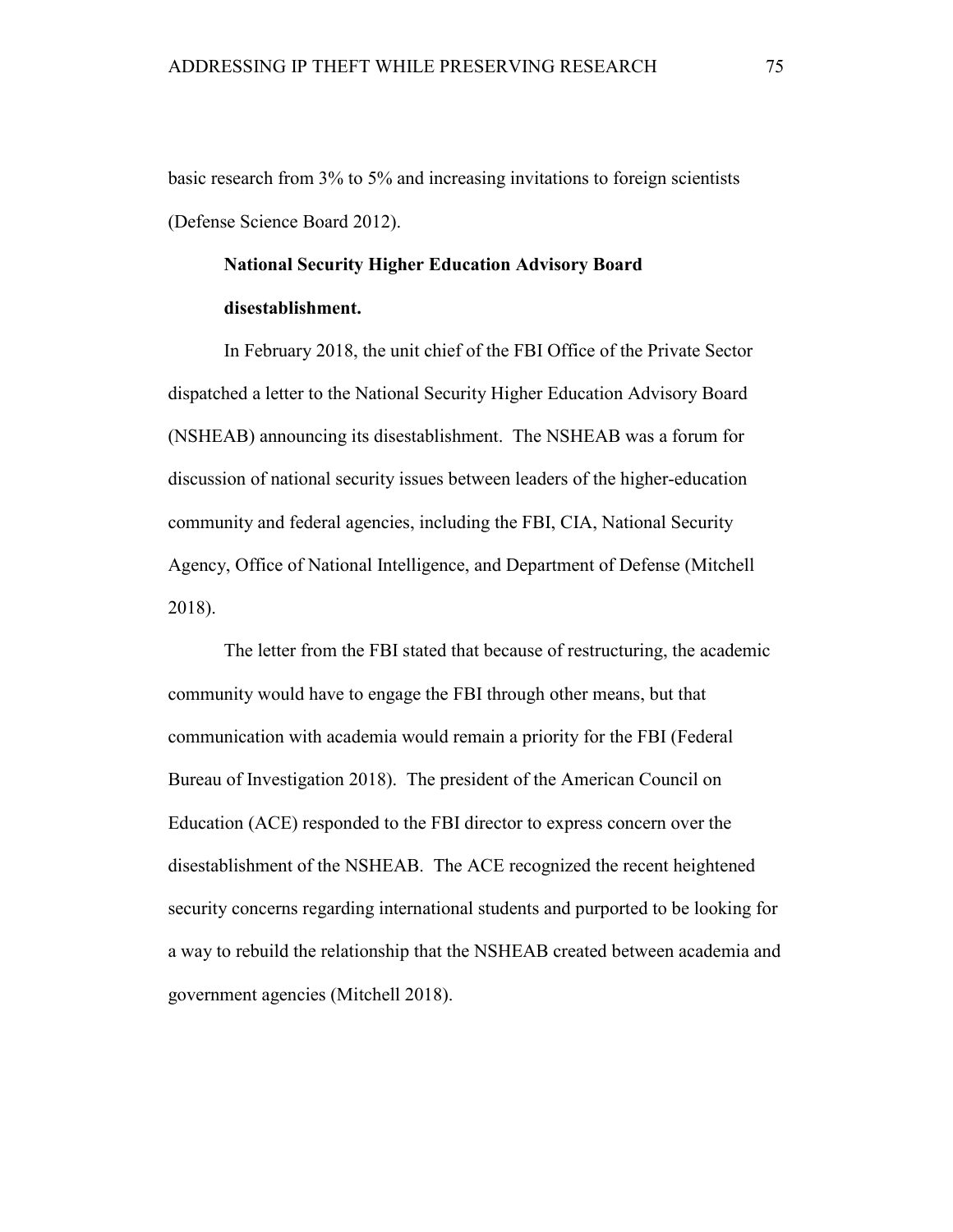## **Policy Affecting Intellectual Property Theft**

As information theft has existed for several decades, there are plenty of policies affecting the issue. This section summarizes some of the major policies that affect this problem. Understanding historical policy provides insight into how the issue has evolved over time, which can inform future recommendations to address the current state of the problem.

## **National Security Decision Directive 189.**

In 1985, the Reagan Administration released national-level policy on controlling the flow of science and technology in federally funded fundamental research labs. National Security Decision Directive (NSDD) 189 provided a comprehensive definition of what qualifies as fundamental research, and it would be the policy of the administration to ensure that products of fundamental research were kept unrestricted to the maximum extent possible (The White House 1985). This policy was based on the 1982 Scientific Communication and National Security report, which determined that significant technology was being transferred to the Soviet Union but that open scientific communication of fundamental research was only a minor contributor to the overall problem (The White House 1985).

In November 2001, Condoleezza Rice, Assistant to the President for National Security Affairs, briefed the Council on the Future of Technology and Public Policy regarding export controls and fundamental research. She stated that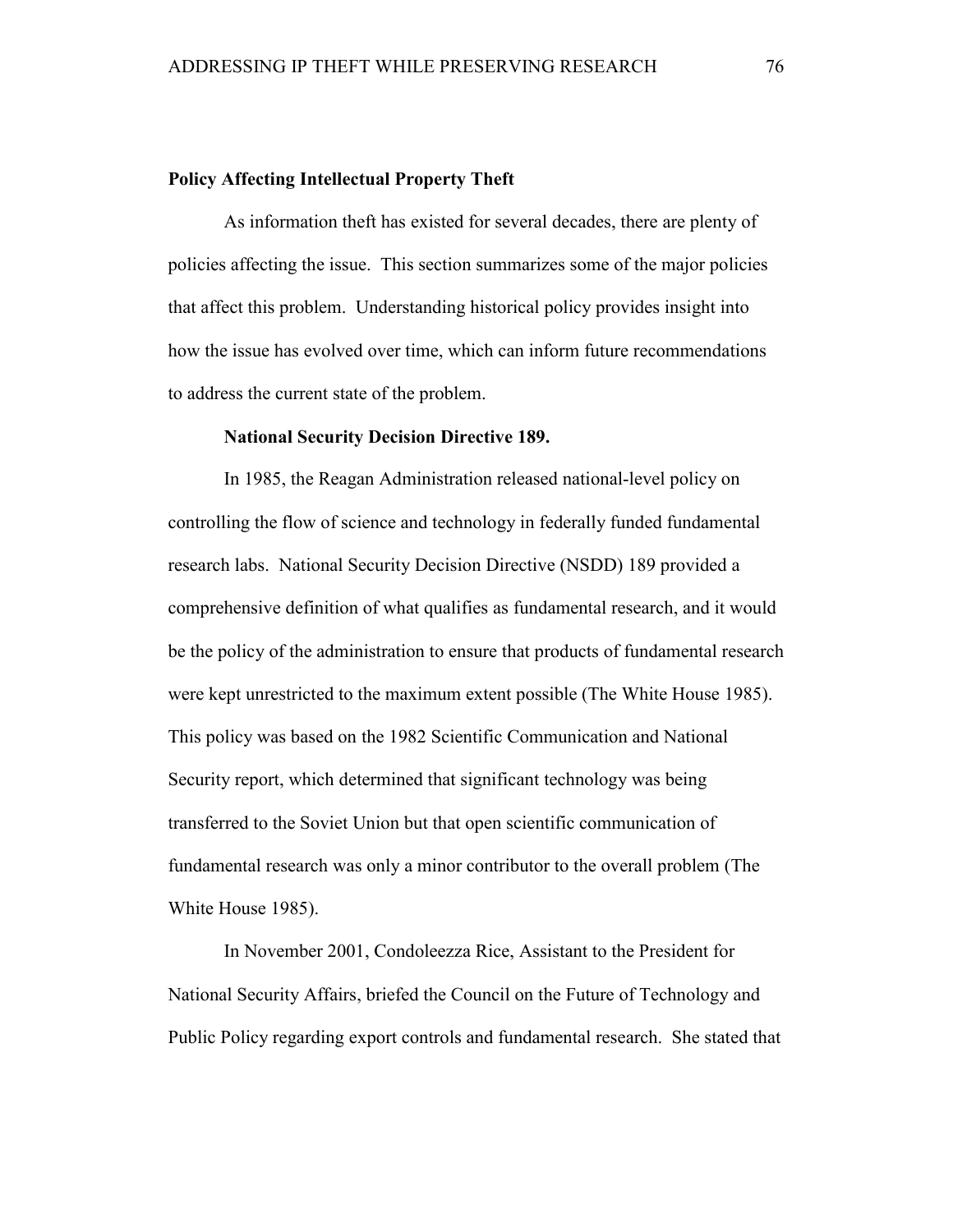the current administration would continue to support the provisions of NSDD 189. The free exchange of ideas and science would continue to be key to US national security (Rice 2001).

In 2008, John Young, Under Secretary of Defense for Acquisition Technology and Logistics, released a memorandum to the secretaries of the military departments and joint staff to reinforce the language of NSDD 189. The memorandum also clarified the definitions of fundamental research and contracted fundamental research. It would be the policy of the Department of Defense not to restrict disclosure of the results of contracted fundamental research unless the research were classified for reasons of national security (Young 2008). Again in 2010, Ash Carter, Under Secretary of Defense for Acquisition Technology and Logistics, released a memorandum on the importance of keeping fundamental research free and open. Products of fundamental research were to remain unrestricted to the maximum extent possible, and classification was viewed as the only appropriate mechanism for restricting this information (Carter 2010). These memorandums and NSDD 189 continue to remain the policy documents governing the Department of Defense Basic Research Office.

#### **Department of Defense policy.**

Department of Defense Instruction 3210.1 lays out the department's priorities and conduct for support of basic research. It explains the importance of basic research and its position as a long-term investment in the nation's future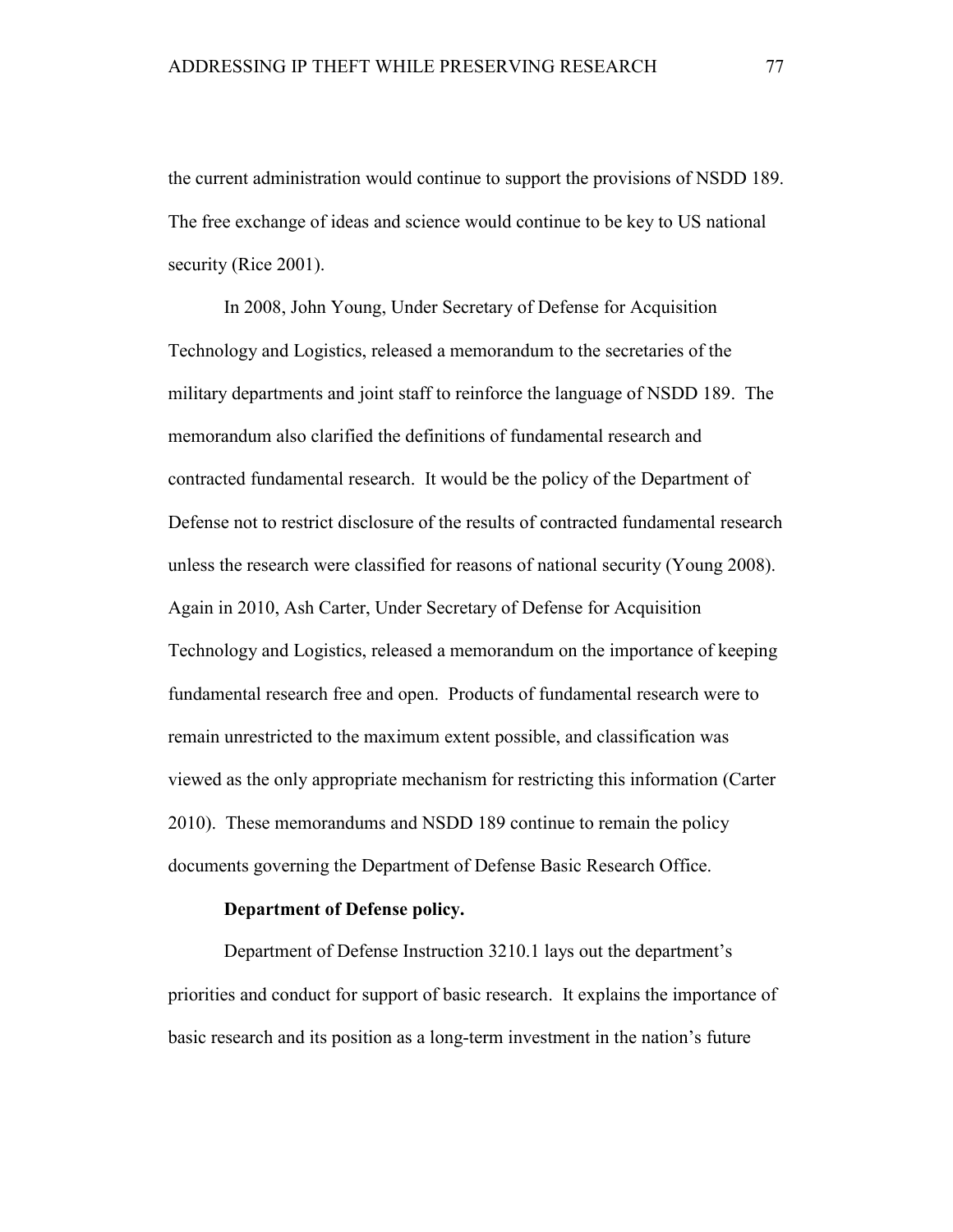(Department of Defense 2018). This instruction follows the principles outlined in President Clinton's 2000 Executive Order 13185, which was designed to strengthen the partnership of the government and university research. The executive order created four key provisions for the government and universities: research is an investment in the future; the integration of research and education is vital; excellence is promoted when investments are guided by merit review; and research must be conducted with integrity (Clinton 2000).

### **National security and defense strategies.**

It is important to note how the current administration views the threat posed by Russia and China to national security. The 2017 National Security Strategy acknowledged China and Russia as seeking to challenge American power, influence, and interests and attempting to erode American security and prosperity (Trump 2017). The document stated that the US must preserve its lead in research and technology and protect the economy from competitors who unfairly acquire IP (Trump 2017). Departments and agencies must eliminate unnecessary regulations that stifle growth, drive up costs, and impede R&D (Trump 2017). The US must continue to attract the innovative and the inventive and must invest in early-stage R&D (Trump 2017). These strategy points reinforce the importance of free exchange and recruiting talent.

The National Defense Strategy released by the Pentagon followed the lead of the National Security Strategy, but it pointed to a strategic shift in the balance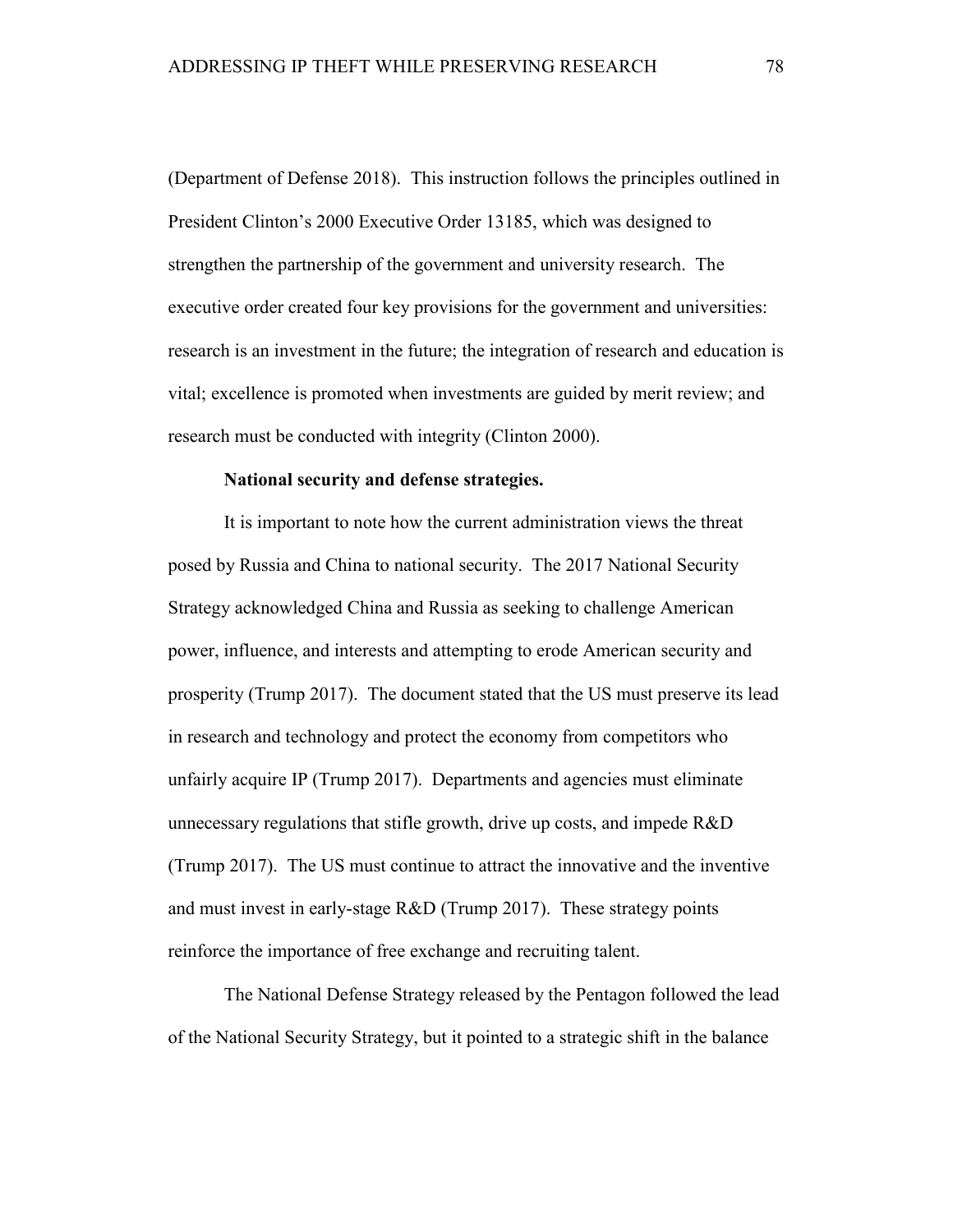of power. Interstate strategic competition, not terrorism, was noted as the primary concern in US national security (Mattis 2018). The Department of Defense has shifted to meet this new enemy, and the US military and R&D competitive advantage are concerns. Shortly after the release of the National Defense Strategy, Secretary Mattis released a memorandum establishing the Protecting Critical Technology Task Force. The urgency of this task force was cited because American industry loses more than \$600 billion dollars to theft and expropriation each year (Mattis 2018). The document also cited concern for the loss of classified and controlled unclassified information. The academic community must recognize this shift as it did in the 1980s—that American universities are a soft target and that Russia and China seek to capitalize on free and open exchange provided by the US.

### **Reframing the Issue**

The dialogue surrounding the issue of IP theft by foreign individuals is complex. A significant factor adding to the complexity is the fact that both sides of the problem solvers seem to be talking *at* each other rather than *to* each other. One side takes the viewpoint that foreign research assistance from particular countries could be bad actors, and the other side asserts that research is a pivotal part of human advancement and must not be hindered by petty issues.

During the research conducted by this team, it became clear that two key concepts need to be clarified so that proper dialogue can occur to effectively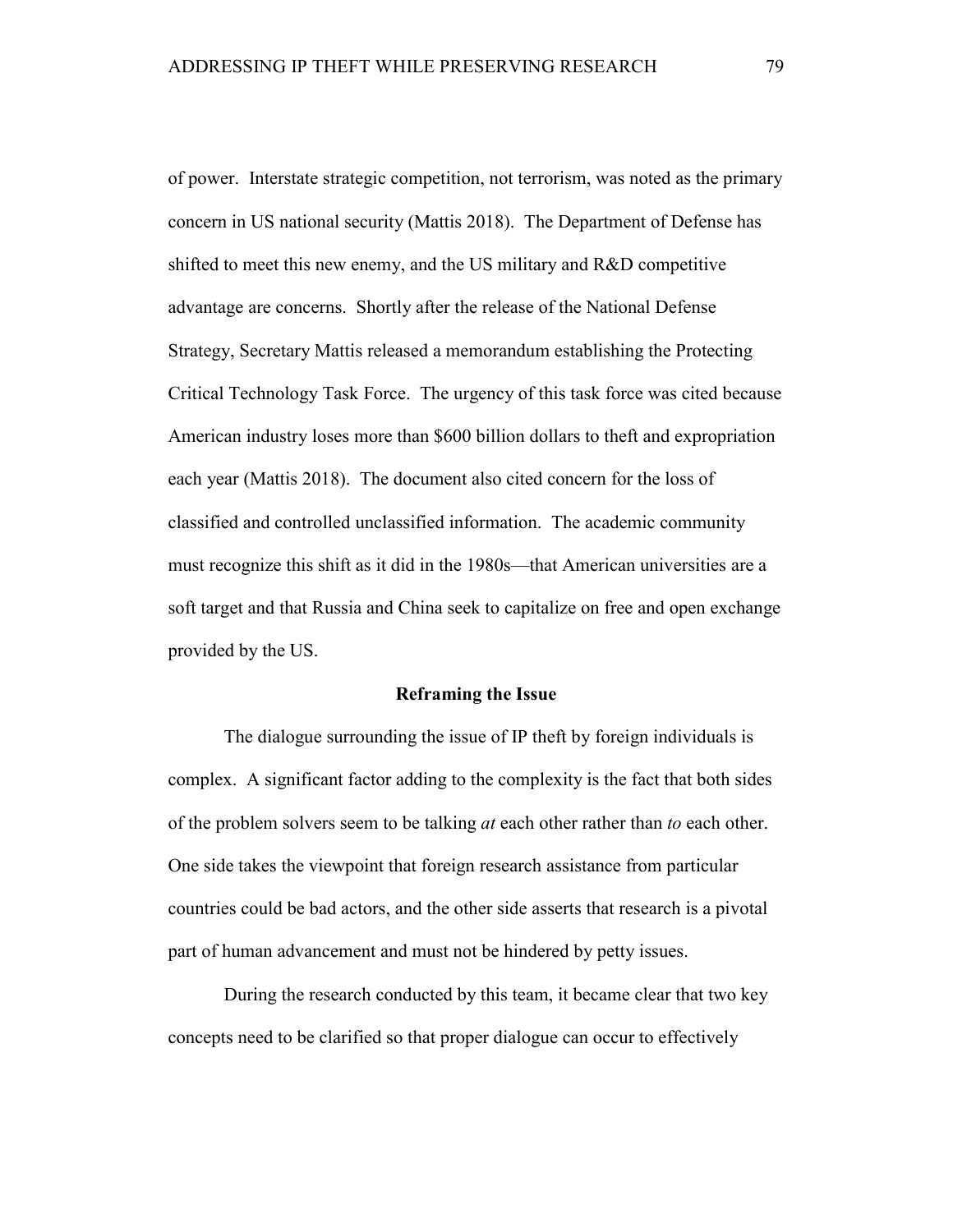address the problem: (1) IP theft versus intellectual capital loss and (2) understanding the real issue behind the concerns of foreign research assistance general security for research projects. Once these items are defined and framed, the research team believes that clear communication can occur to work on the problem and address it properly.

## **Intellectual Property Theft Versus Intellectual Capital Loss**

IP theft implies that information was identified explicitly as valuable and then was stolen. One challenge inherent in this discussion is that, often, no one knows if the product of research will be significant until after the research is conducted or is at least near complete. And so while processes do exist to protect sensitive or significant research, the research must be classified as such from the beginning to prevent malicious parties from being involved—a classic Catch-22.

With an increasingly global and technology-based economy, it has become very difficult to understand the implications of each new discovery. Assuming that every piece of research will become sensitive or valuable would create restrictive controls that hinder the advancement of science and information sharing. Failing to address the concern that research will become sensitive or classified invites the opportunity for bad actors to steal a valuable product.

Hence, the real concern is the loss of intellectual capital. Intellectual capital implies that there could be valuable content created during research that later would become IP. Understanding this distinction creates a framework and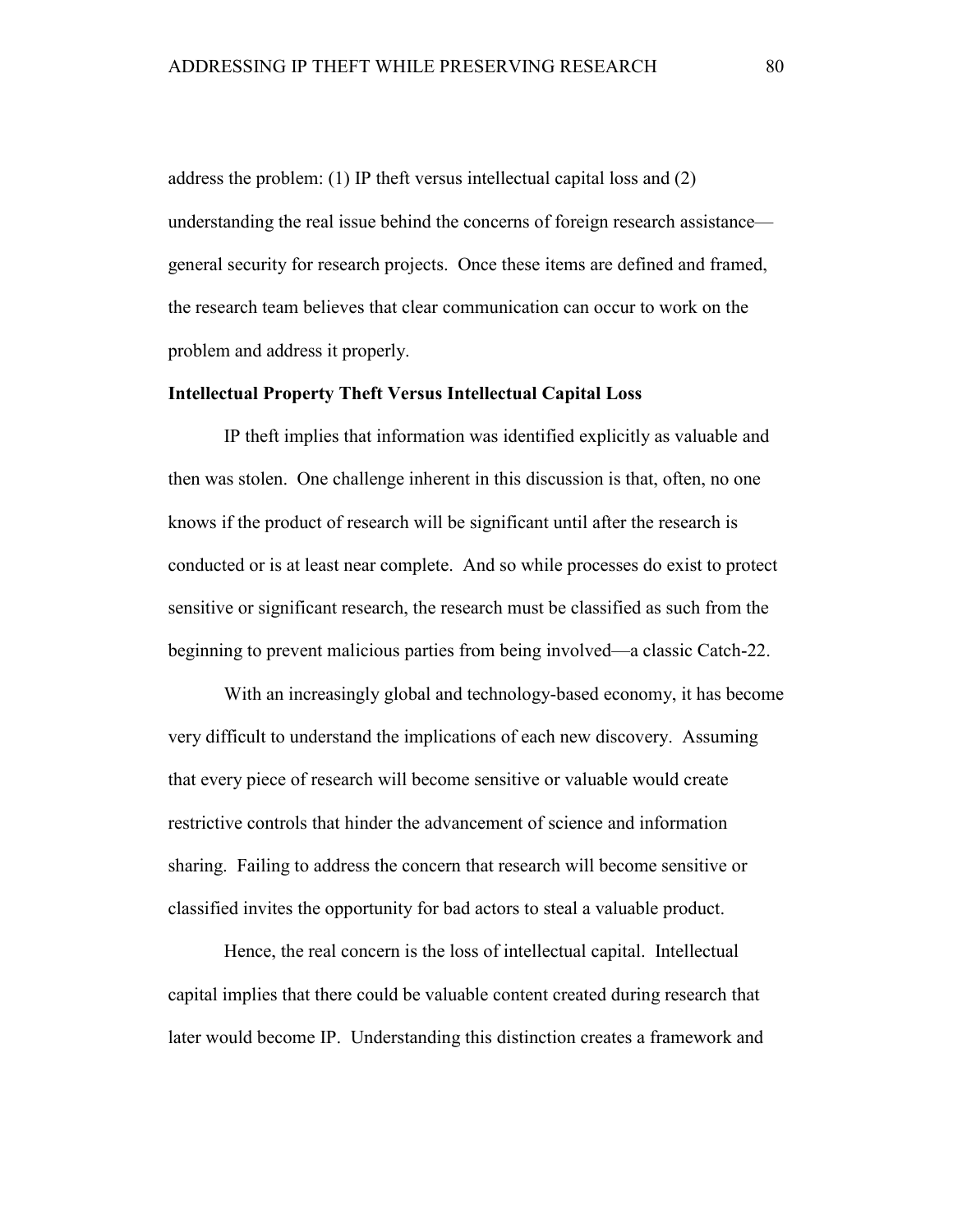vocabulary with which to address the issue—it does not change the primary issue of not knowing whether a research effort will be valuable, although sometimes it is known whether research will be sensitive or classified. Thus, this team suggests that the real issue is not IP theft, but intellectual capital loss, which can be in the form of IP theft. Framing the problem in this way creates the need to address protecting research and its eventual product proactively and allows both sides to explore the issue properly.

### **Foreign Researcher Issue Versus General Security Issue**

The government has strong concerns about using foreign researchers on government-funded research projects (Department of Defense 2018, Edwards 2016, Gamache, Senator Cornyn questions for the record for Dr. Kevin Gamache, Chief Security Officer, Texas A&M University System 2018). These concerns stem from the fact that other countries have a vested interest in developing intellectual capital and IP to advance their agendas. Many nations are working to develop capital and IP to foster economic growth and other capabilities.

While these concerns are not unfounded, the real issue is securing research projects properly and ensuring that information is not obtained by those who are not authorized to have it. As such, this needs to be seen as a general security problem or an information security problem. Research teams in the universities that house them need to have proper security in place to protect research. The truth of the matter is that no one wants *anyone* to take information wrongfully and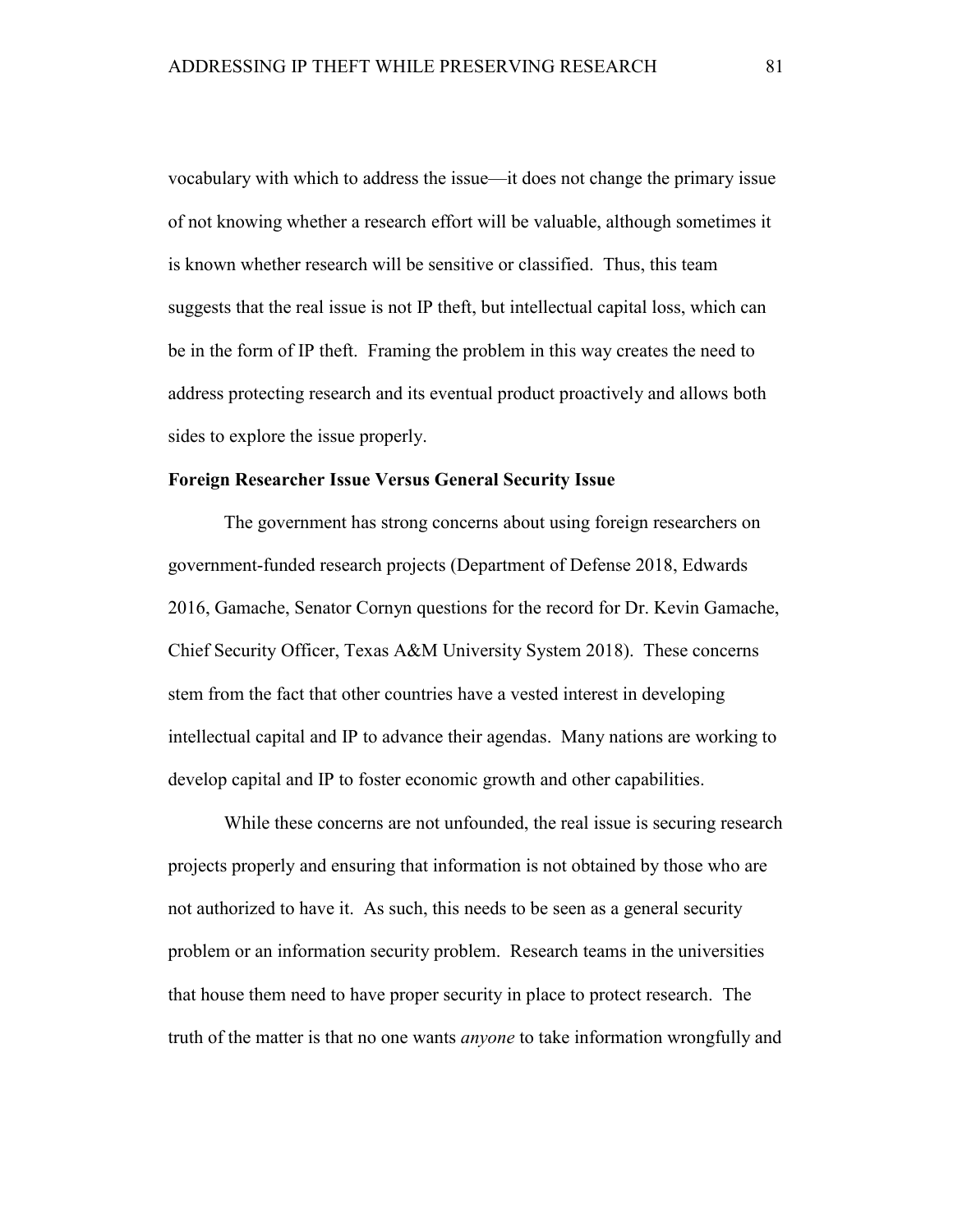distribute it or use it without proper permission—whether it's being taken by a foreign researcher or an American research student with malicious intent.

Consequently, the narrative needs to evolve to focus on having proper security practices in place to protect valuable research so that it can be released at the appropriate time to the appropriate parties. By changing the narrative and focusing on the fundamental issue, both sides can discuss the problem in a meaningful way and ensure that research is safe, not only from the perceived bad actors today, but from any bad actors in the future. The variables affecting this problem are far more than nation-states sending students to American universities to become researchers.

As previously discussed, there is a shortage of researchers in the US, and talent is scarce. Further, the convenience and collaboration offered by the Internet makes it much easier for bad actors to attempt to gain access to valuable material. It's unfortunate, but the same technology that makes it possible to share information instantly also makes it possible to steal information just as quickly. Consequently, all of the issues that affect this problem must be taken into account when examining it.

#### **Recommendations to Address Theft and Preserve Academic Freedom**

This section provides recommendations from the research team on how government concerns around IP theft and intellectual capital loss might be addressed. These recommendations are based upon an examination of the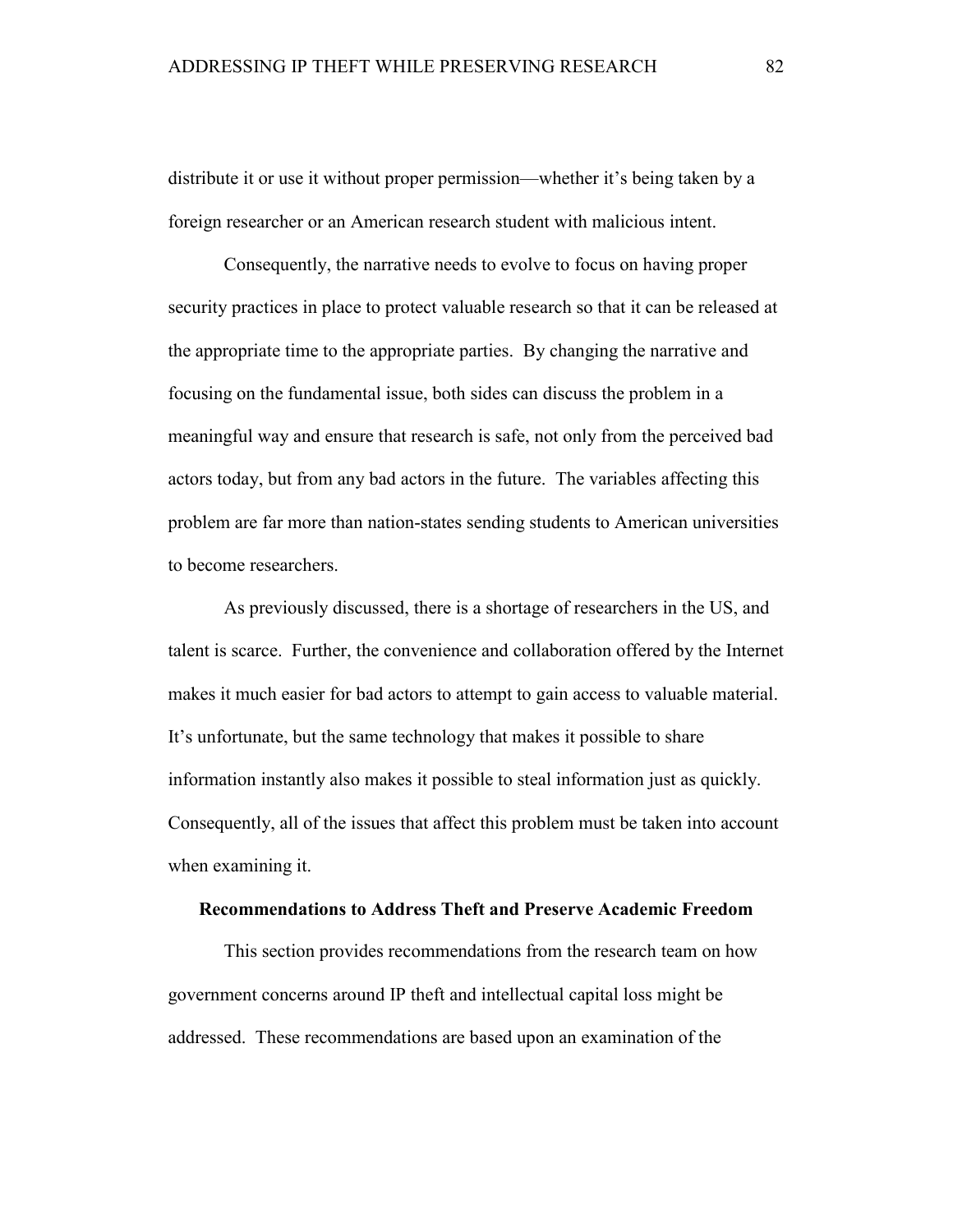literature review, research team analysis, discussions with AAU and APLU contacts, and an AAU and APLU member-institution survey on best practices (AAU & APLU 2019).

As the discussion in this report indicates, fundamental research is a vital part of economic growth and new scientific discovery. For this reason, properly protecting the product of research is essential. The following list of recommendations is offered as a means to address the problem of intellectual capital loss while simultaneously preserving the practice of fundamental research. These recommendations are divided into two categories, those made by the research team based on general research and those based on the best practices shared from the AAU and APLU member-institution survey. Research team recommendations are annotated by the acronym RT, and survey-based recommendations are annotated by the acronym SR.

## **Core Principles**

Two core principles were observed in making recommendations to address the problem. The first is protecting the concept of fundamental research and the free flow of information. As previously discussed, fundamental research has made countless scientific advances that are critical to human existence and have benefited the entire world for generations, from aviation to medicine to forensics to meteorology to astronomy to digitization—the list goes on and on.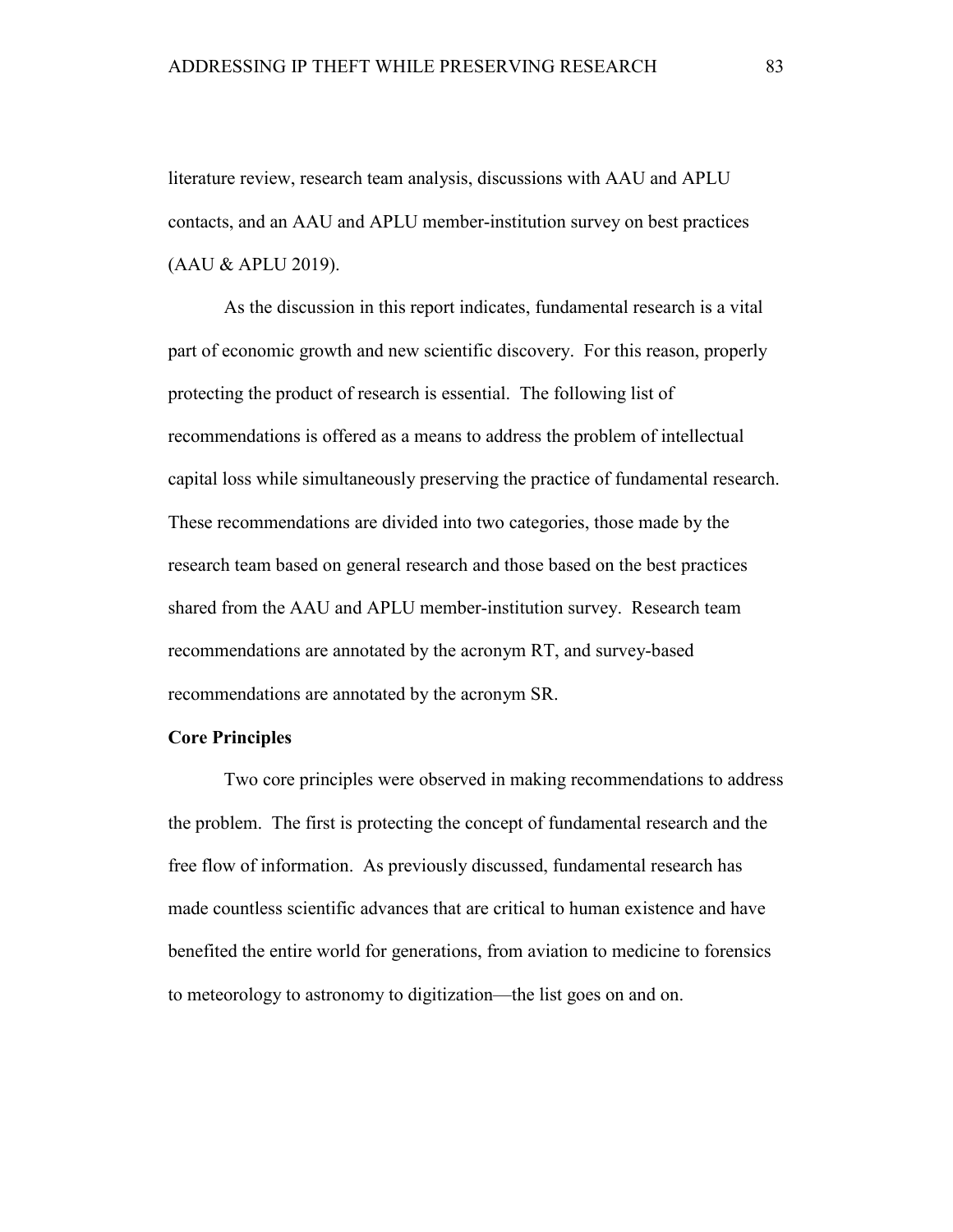The second core principle is preserving the free flow of research talent. As there is a critical shortage of research talent, finding research assistance can be challenging, particularly in high-need areas such as technology, where undergraduate students can enter the workforce and earn six-figure salaries (Metz 2018, Sample 2017). With research talent being in such low supply, preference was given by the team to recommendations that offer preservation of the ability to acquire talent where available.

## **Research Team Recommendations**

The following recommendations were developed by the research team after reviewing the available literature and applying the risk management framework. The research team explored information from a broad range of data sources and then worked together to formulate recommendations based on internal collaboration and discussions with members of the AAU and APLU.

## **RT1: Implement research communication agreements.**

One of the government's strongest concerns regarding research, especially research funded by the federal government, is the possibility of intellectual capital loss or property theft by untrustworthy or bad-acting members of the research team (insider threats). Essentially, the fear is that a member of the team will release or sell the information before it is properly protected or distributed as intended. One way to address this concern is to implement research communication agreements for all members of a research team.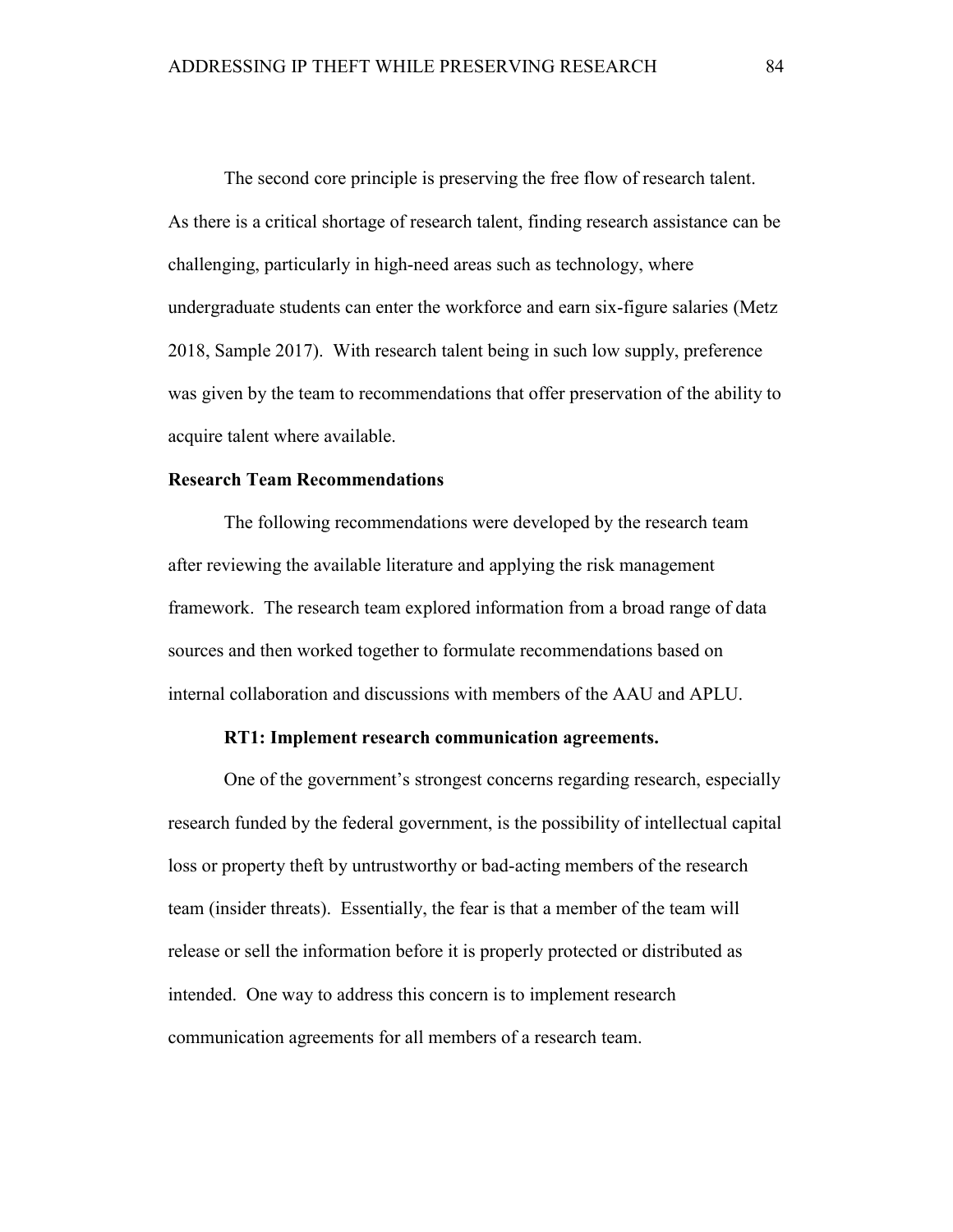A research communication agreement outlines the communication protocol for a research team. It holds members responsible for ethical obligations to keep research materials confidential and appropriately protects and outlines the appropriate messaging for releasing and sharing research-related data. This practice sets expectations and ensures that information is not released when it should not be, either accidentally or intentionally.

Moreover, establishing a baseline for communication protocol helps address the government's concern about information being leaked intentionally from bad actors inside the research team. Not only does this baseline address the concern voiced by the government, it is also a standard practice used by the government and countless organizations in the private sector. Also, this solution reinforces the sensitivity of the research to the research team to help them internalize information security better.

Lastly, one of the more complex issues regarding government research is the desire to protect potentially sensitive research results. This issue traditionally has acted as a Catch-22 because research must be regarded upfront as classified based on value, but it's difficult to know if the results of research will be sensitive or valuable until after the research is conducted and the results are produced. A communication agreement represents a middle ground, providing a layer of security while the research is occurring so that the principal investigator can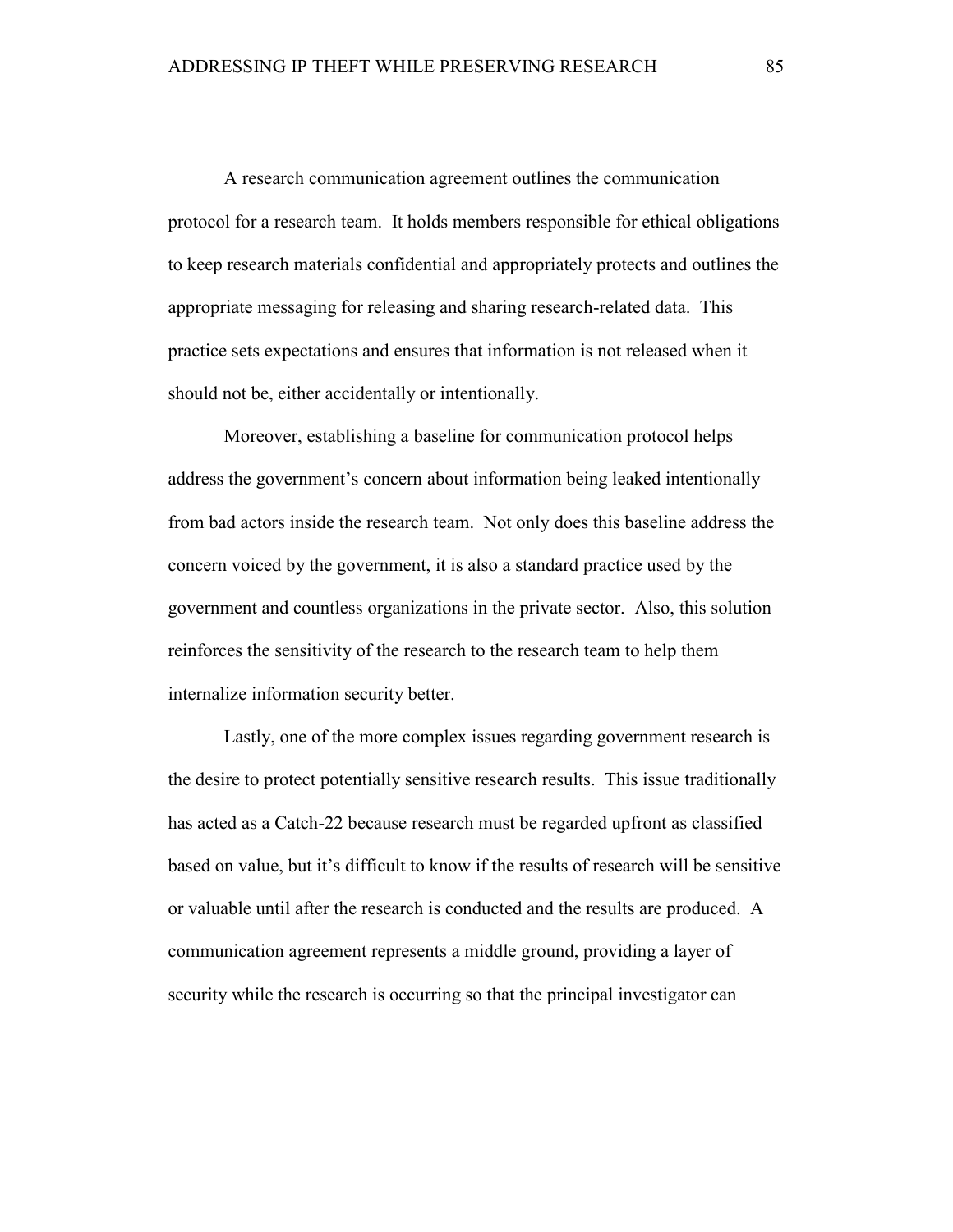determine if the research is sensitive and engage the proper process to protect the research.

While it's easy to suggest that the responsibility for understanding when research becomes sensitive belongs to the government program manager, all stakeholders should have a vested interest in protecting valuable information and ensuring that it's handled appropriately. Working under a communication agreement enables all stakeholders to be more effective in protecting information.

# **RT2: Create a scholarship incentive program—National Science Scholarship for Service.**

Scholarship incentive programs have worked well to develop new talent when needed. Typically, these programs are referred to as *scholarship for service*. One such example is the CyberCorps®: Scholarship for Service funded by the NSF (OPM 2019). This program provides up to two years of tuition, as well as a living stipend, to third- and fourth-year undergraduate and graduate students. In exchange for these benefits, students agree to give a year of service for each year paid for by the program. Students can fulfill their service obligation by working for government agencies at the federal, state, local, or tribal level. If students do not fulfill their service obligation, they agree to repay the funds expended on their behalf as a loan.

These programs have been in place for more than two decades and have a strong history of producing new talent. The research team recommends that a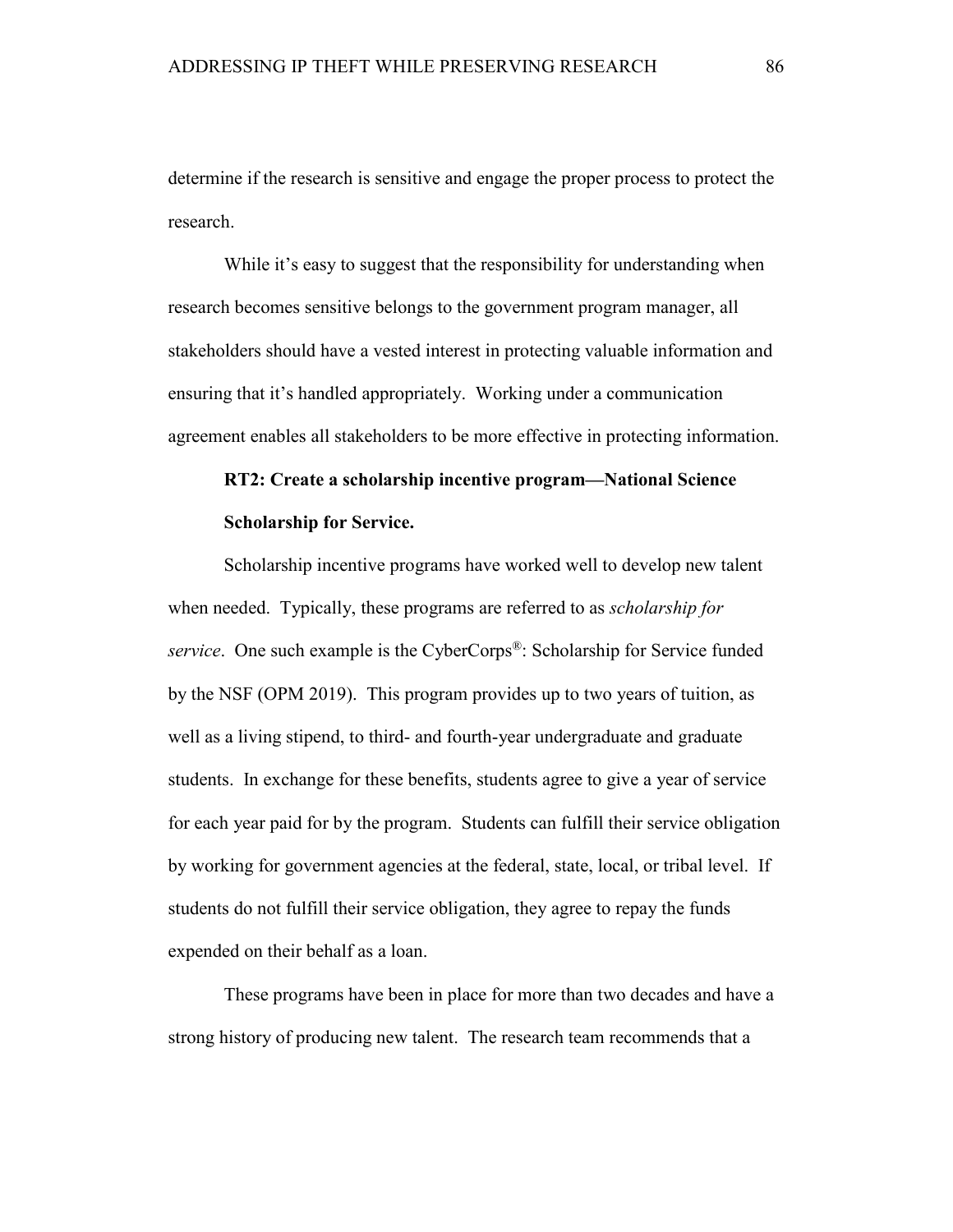program be created to facilitate increasing research talent in the US with the suggested name National Science Scholarship for Service. We suggest that this program be modeled after other scholarship-for-service programs, where awardees receive full tuition and a living stipend and be asked to work in a research-based job for two years for each year paid for by the government.

## **RT3: Recruit more research talent from undergraduate and graduate students.**

The only way to get more research talent inside the US is to create more research talent from within. Universities should work within their own student base to develop future researchers and encourage students to explore research opportunities. While this has always been a goal of research institutions, the dearth of research staff makes this a new imperative. Developing programs to garner interest in research and teach research skills should receive more resources and emphasis.

### **RT4: Create a path to citizenship for foreign researchers.**

Another way to address the dearth of researchers available in the US and the strong need for research talent is to create a path to citizenship for foreign researchers. After attracting this talent and working with them to gain research skills, it makes sense to create an opportunity for them to stay in the US, perform important work, and add to the diversity of the population.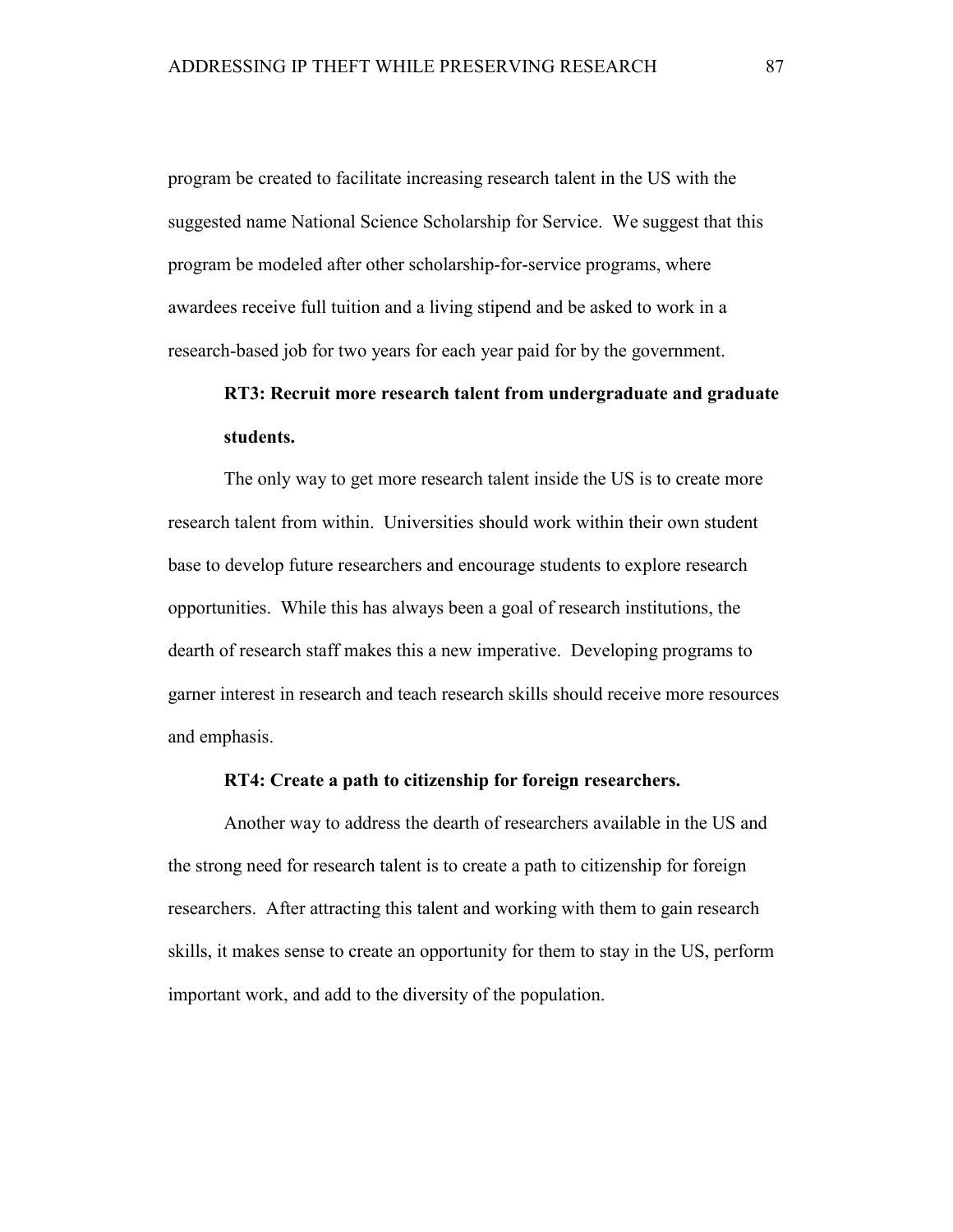For example, a special student visa program could be created for research students who come to the US. After completing their degree programs, they could become eligible for a special work visa for researchers, similar to the H1B program for workers with in-demand skills. Upon obtaining this work visa, researchers would work for a four-year period, after which they would become eligible to obtain residency. They then could become American citizens in the normal course of the citizenship process.

This recommendation would go a long way in attracting top research talent and retaining the talent currently refining their skills. It further addresses the concern over foreign research talent being loyal to their foreign entities. Giving a foreign student the prospect of earning American citizenship would go a long way to mitigating this concern and would act as a hedge against foreign influence.

## **RT5: Collaborate to create a security capability maturity model.**

CMMs long have been used in the technology industry and the private sector to describe having mature operations that are effective and utilize repeatable processes. Research institutions should come together in a collaborative fashion and establish a university research security CMM. In this way, expert administrators and faculty could work together to define a model that would reflect the needs of academic research institutions uniquely.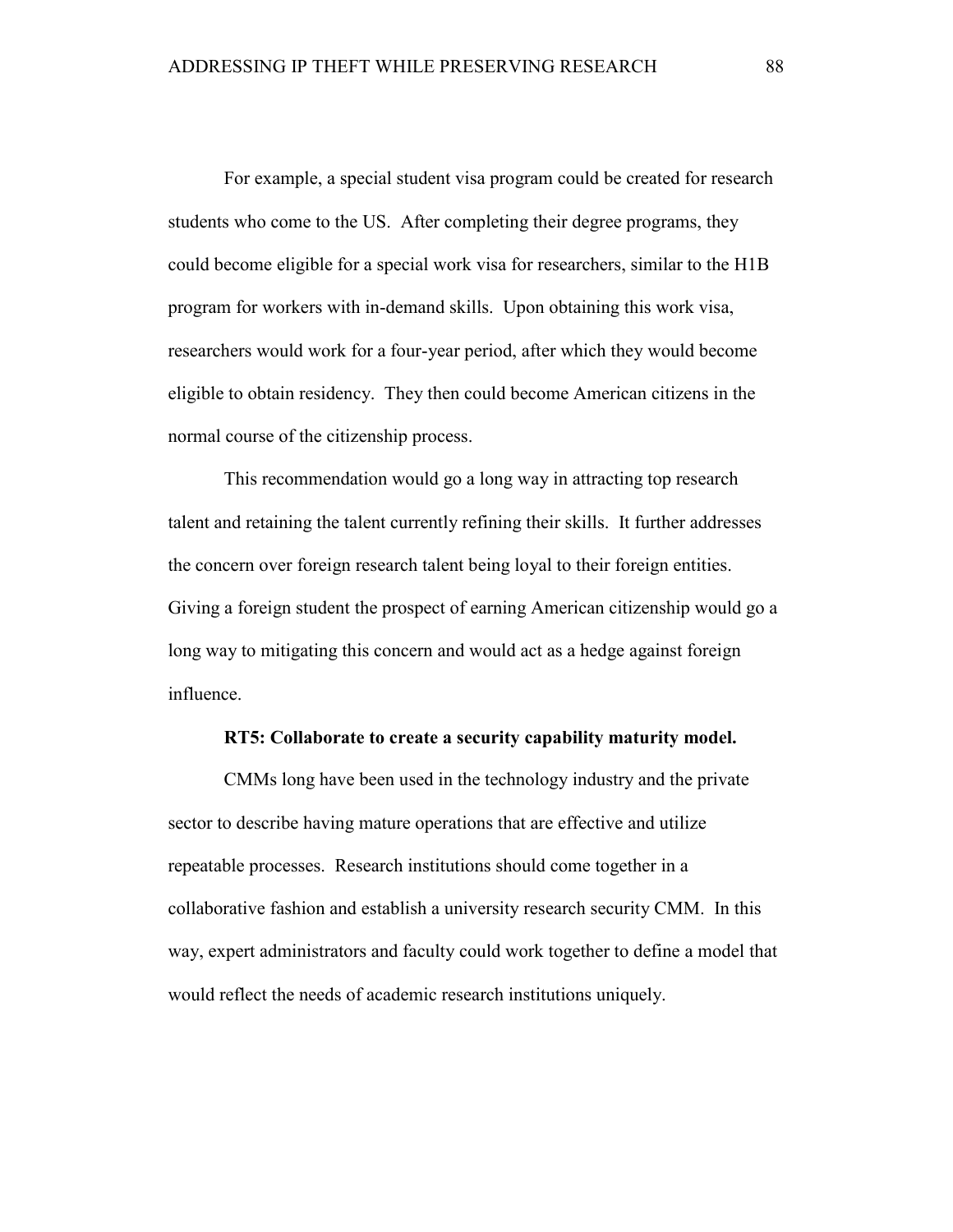With this model in place, institutions would work to obtain the appropriate level of capability. After an institution prepares itself, it then can submit for certification at the appropriate level. This process creates several value propositions. First, it would create a common nomenclature and vocabulary for understanding the preparedness status of an institution and what level of work it can process effectively and safely. Second, it would serve as an indicator by which to grant awarding institutions according to the level of maturity of the research institution's security model. Last, it would create a roadmap or template for individual institutions to improve their effectiveness.

Both the Department of Homeland Security and the National Institutes of Standards and Technology offer guidance on building and integrating CMMs (DHS 2014, NIST 2017). It is imperative that research institutions come together and work in a collaborative fashion to create a model that works explicitly for thems and their peer institutions. While this effort will take significant investment, the research team believes that these activities would create substantial value.

### **RT6: Implement noninvasive standardized secure research spaces.**

Historically, one of the main challenges to security is that it often comes at the cost of convenience. This is a double-edged sword because if things are inconvenient they won't be used. And while convenient spaces are used more readily and frequently, information can be easily compromised. The team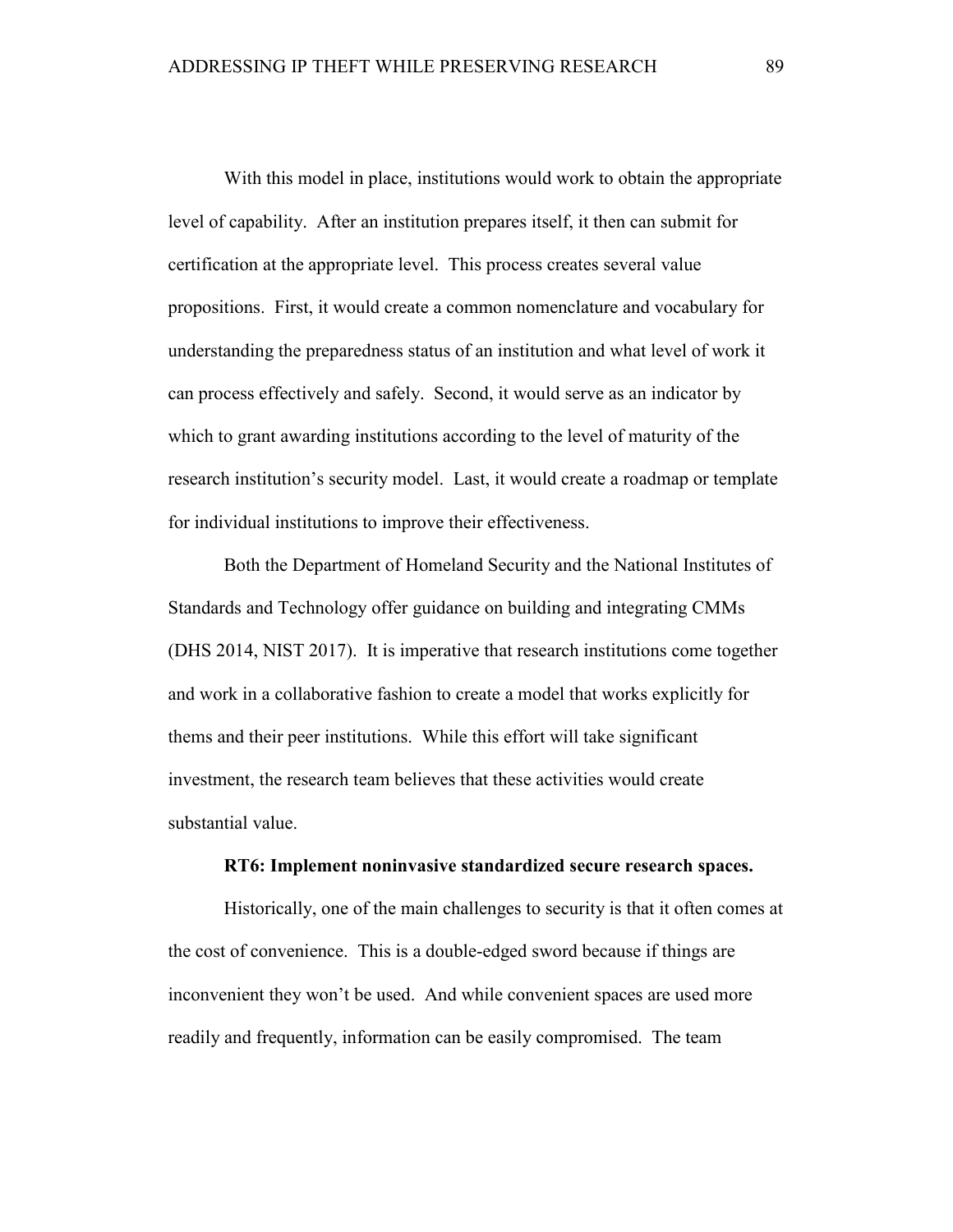recommends that universities look at creating research spaces with preapproved secure infrastructure. Essentially, universities could look at creating pods for research work that would be preconfigured and would use known secure reference architecture for Internet connectivity, resource sharing, encryption, authentication schemes, and outside communication. The cyber security put in place in these pods should be as invisible as possible to the principal investigators and other researchers.

Creating secure and nonintrusive environments would ensure that research teams better embrace security protocols and can be protected. Further, because many of the security issues inherent in cyber security, such as encryption and secure access, would not inhibit research functions, it should be possible to create environments that are secure from cyber attacks but that do not inhibit research work. Working to derive a solution in this way would attack the problem at both ends, proactively ensuring that research areas are secure and that the users of the system, in this case researchers, fully participate and utilize best practices for security.

### **Recommendations Derived from Organizational Member Surveys**

The following recommendations were derived from reviewing the best practices shared by AAU and APLU member institutions (AAU & APLU 2019). These ideas are particularly valuable because they come from groups working in the field daily to address the problem. Further, because the stakeholders who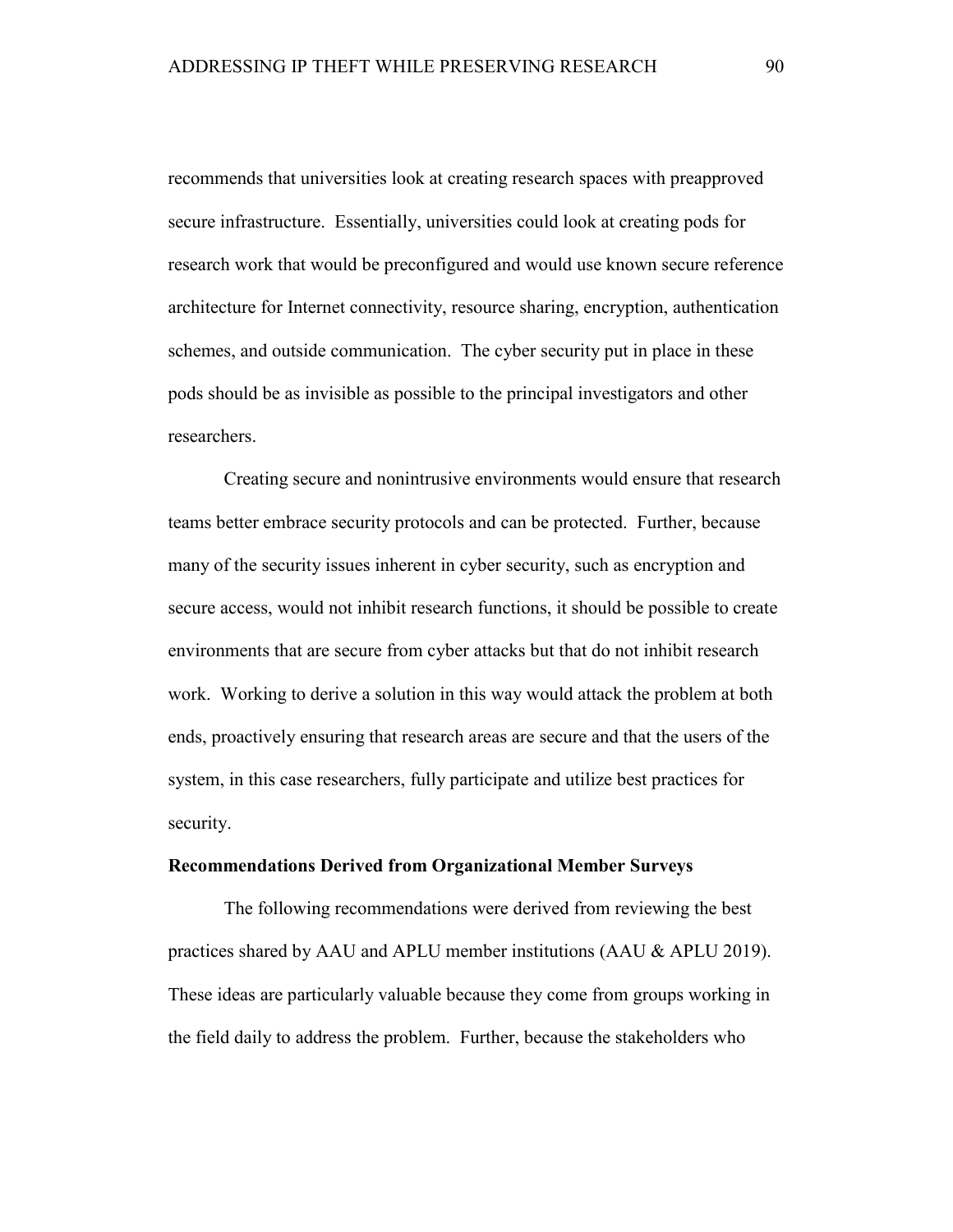created these practices have a working knowledge of how academic institutions operate and what it takes to enact changes in policy, these recommendations are rooted in experience and practicality.

# **SR1: Implement information security awareness and mitigation strategies.**

One of the results from the AAU and APLU survey of member institutions recommended a comprehensive communication campaign to increase the awareness of faculty and other campus community members of current reporting requirements (AAU & APLU 2019). The research team suggests that this recommendation be expanded to encompass a comprehensive communication campaign strategy regarding information security and research security.

Research has demonstrated that end-users are the most common vector for cyber threats (Aguilar 2015, Morgan 2017, Thomas 2018). Increasing user awareness through training has been shown to reduce security incidents and protect information. While many students and faculty are knowledgeable about technology, they may not realize the intricacies associated with this specific problem and that the university community members are specific targets. Several member institutions incorporate modules that discuss foreign entity–related security issues, such as protection of IP, export-controlled research, preserving scientific integrity, and specific guidelines for reporting suspicious behavior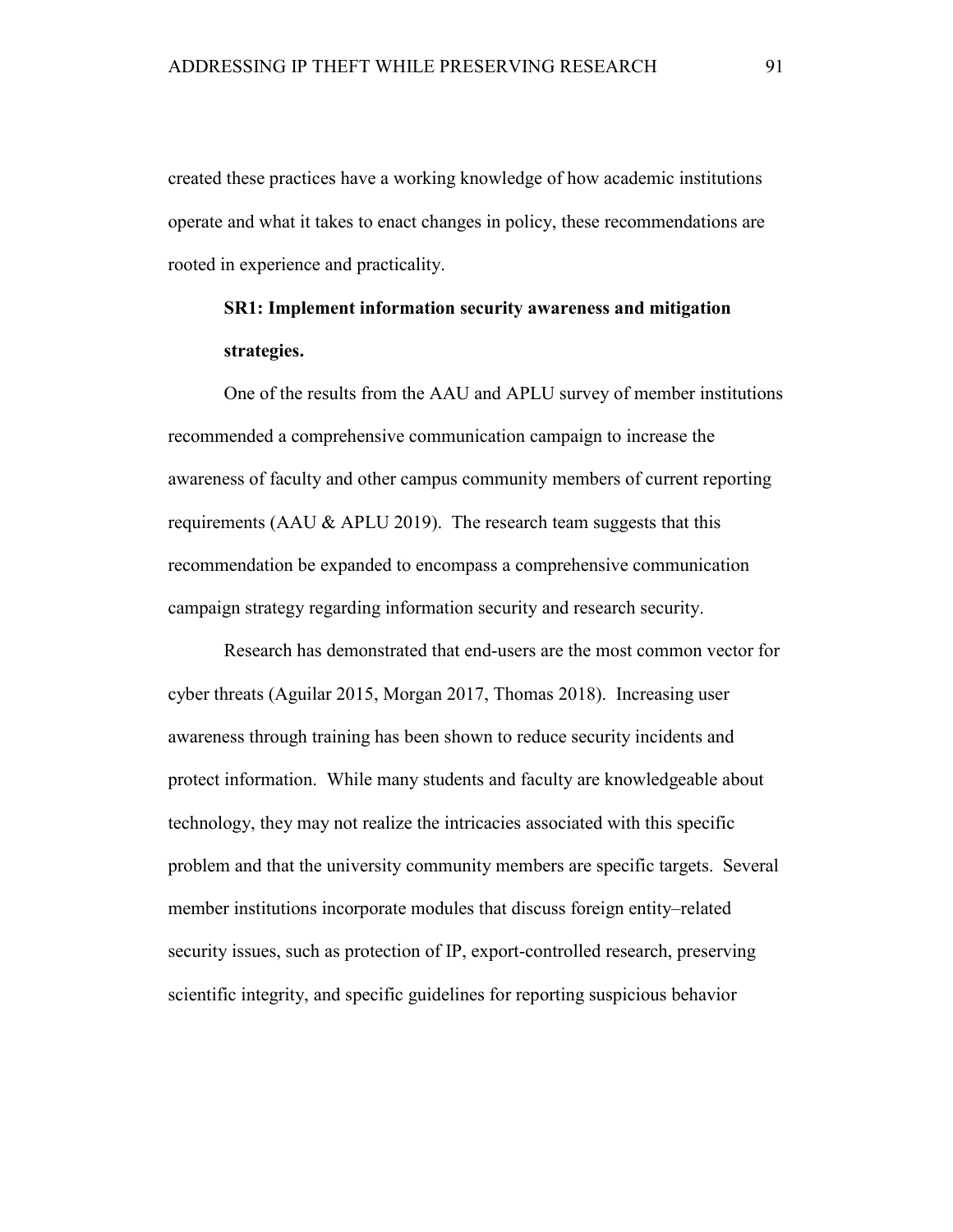presented in faculty and student training on Responsible Conduct of Research (RCR).

#### **SR2: Create high-level working groups and task forces.**

Universities have a long-standing tradition of collaboration. Several AAU and APLU member institutions have created cross-campus working groups and task forces comprising senior faculty and administrators working together to deal with the issue of security threats from foreign entities  $(AAU & APLU 2019)$ . This sort of collaboration is vital to sharing best practices and information, and the research team recommends that these working groups be expanded to more institutions. Further, these working groups could be used to execute the recommendations mentioned above, such as creating a CMM for research and other administrative procedures.

# **SR3: Develop guides and templates with which to review foreign contracts, grants, and gifts.**

Establishing guides or templates for faculties and research teams to use provides hands-on guidance for relationships with foreign entities. Having these tools reinforces proper behavioral procedures. Further, this setup ensures that appropriate disclosure, reporting, and compliance with export control laws are used. Having written standards and templates or checklists is a time-tested and proven tool to ensure consistency, efficiency, and reliability for processes and critical tasks.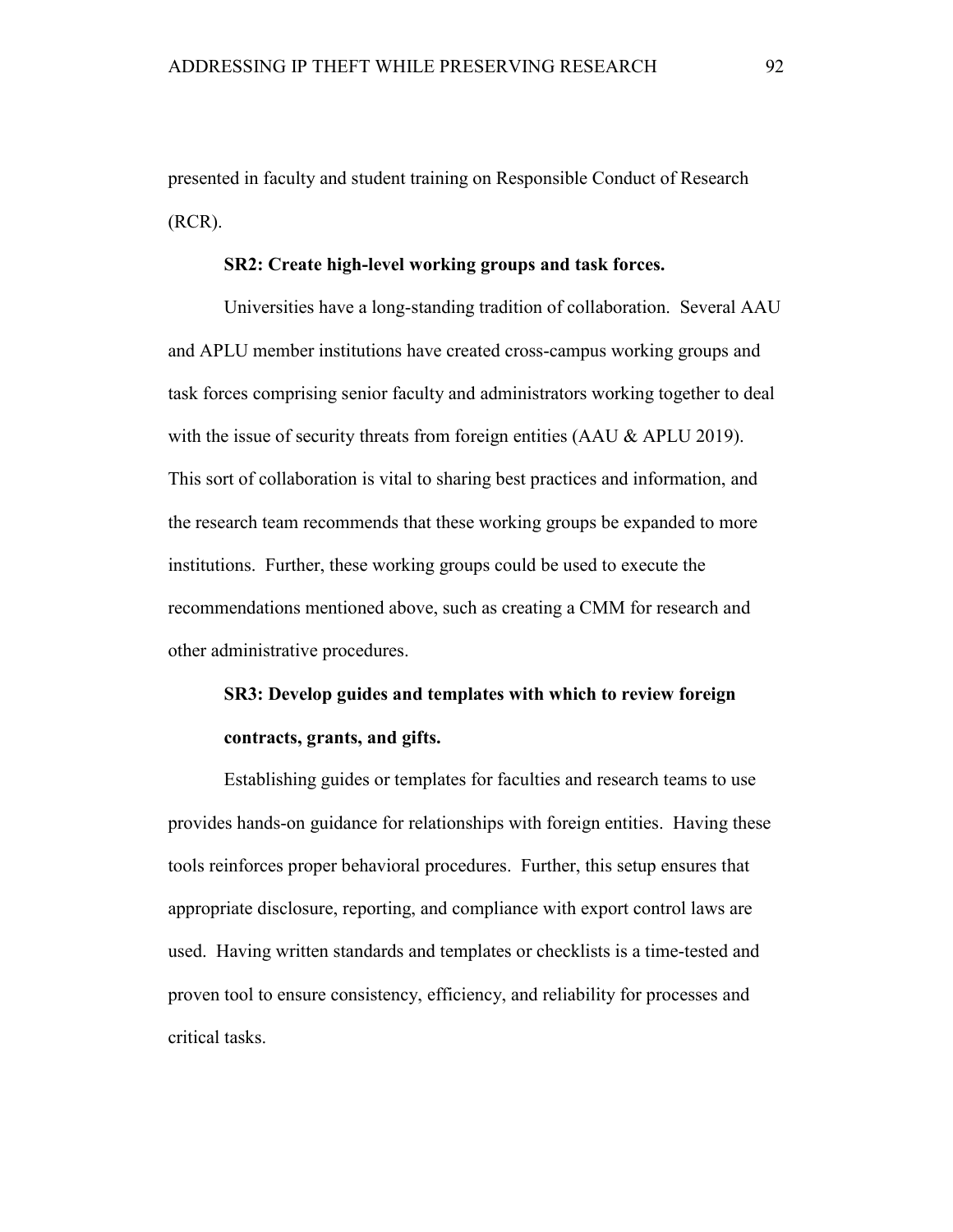## **SR4: Establish a point of contact or liaison for federal security officials.**

While it may be the responsibility of federal officials to provide oversight for government-funded research, it's in everyone's best interest to ensure that sensitive research products are identified early and cared for properly. Establishing a single point of accountability or contact for federal agencies would aid this effort greatly.

A single point of contact would help ensure that communication is concise and accurate. Additionally, having someone with a strong relationship with these agencies would enable institutions to keep up better with trends and changing guidelines, which would help with reacting quickly to new requirements and would limit surprises. Most importantly, it would cement a good working relationship among organizations.

## **SR5: Establish a foreign-affairs review office to complement the compliance control office.**

Because interactions with foreign entities are under high scrutiny and can have ethical implications, universities should establish a foreign-affairs review office, which could be a similar body to an institutional review board. This organization could provide the previously recommended templates with which to review foreign contracts, grants, and gifts—templates that would help faculty and research teams manage their relations with foreign entities so they do not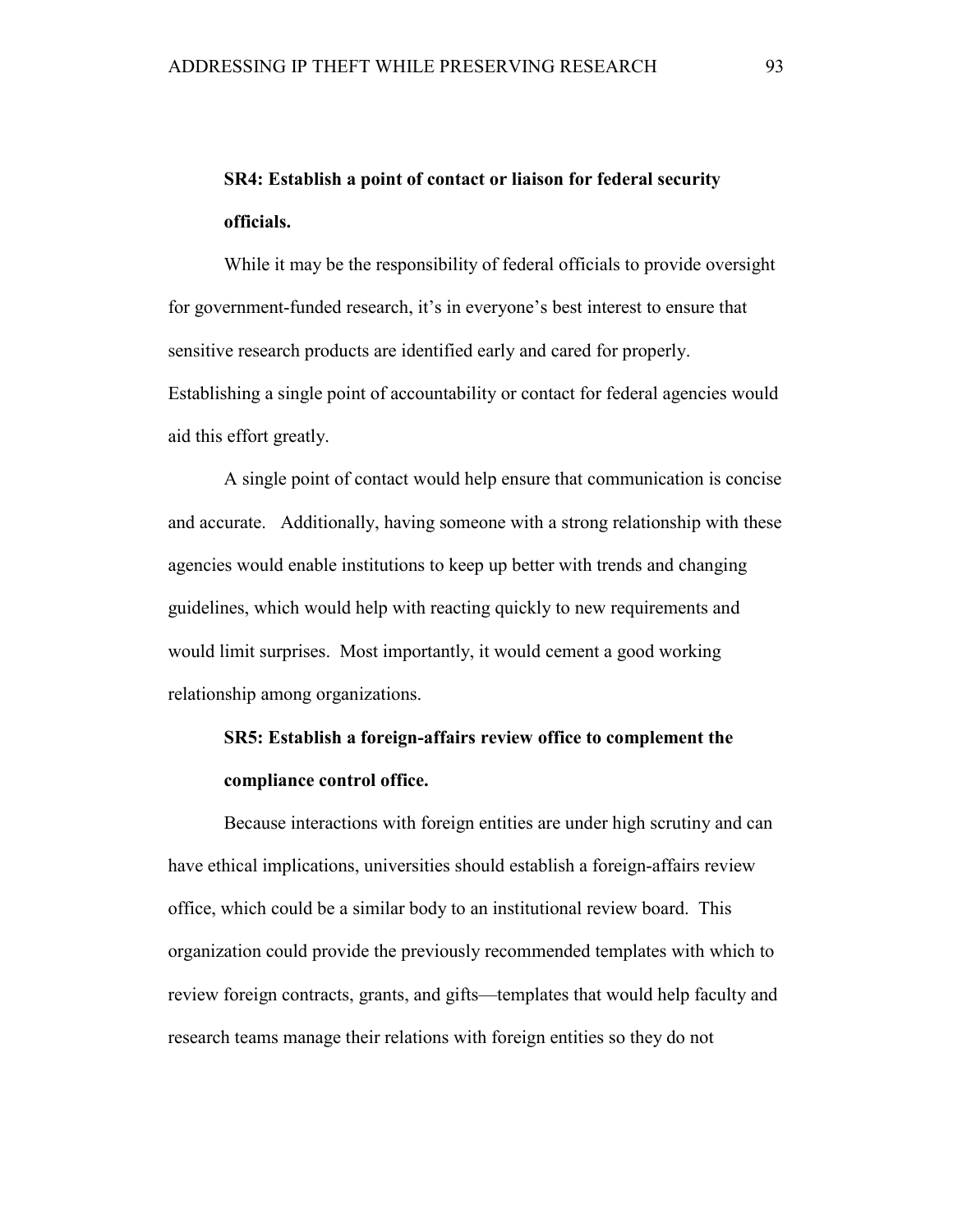inadvertently engage in unwanted activity that would raise concerns with export control regulations. Additionally, this organization could provide a check-andbalance and review the template transactions. The organization could provide a rigorous review, ensuring that there are no export control violations and that proper disclosures are made.

The foreign-affairs review office also could create templates and guidelines for conflict-of-interest reporting requirements. Some institutions have implemented rigorous practices to identify faculty and researchers with foreign interests, as well as their affiliations with foreign institutions of higher education. The new office also could serve as an innovator in this area and work to identify new administrator policies and procedures, such as expanding conflict-of-interest policies to include conflict-of-commitment policies. Working proactively in this area would help ensure that there are no conflicts of interest with the institution that later could become problematic.

This office also could create a set of requirements for vetting foreign visitors. Many campuses hold policies that require faculty to notify university officials when foreign nationals are coming to visit and tour facilities. A recommended best practice is to have the hosting faculty member fill out a brief questionnaire or form for each visitor.

Many research universities have an export control compliance office, and those that do not should consider implementing one. These offices help facilitate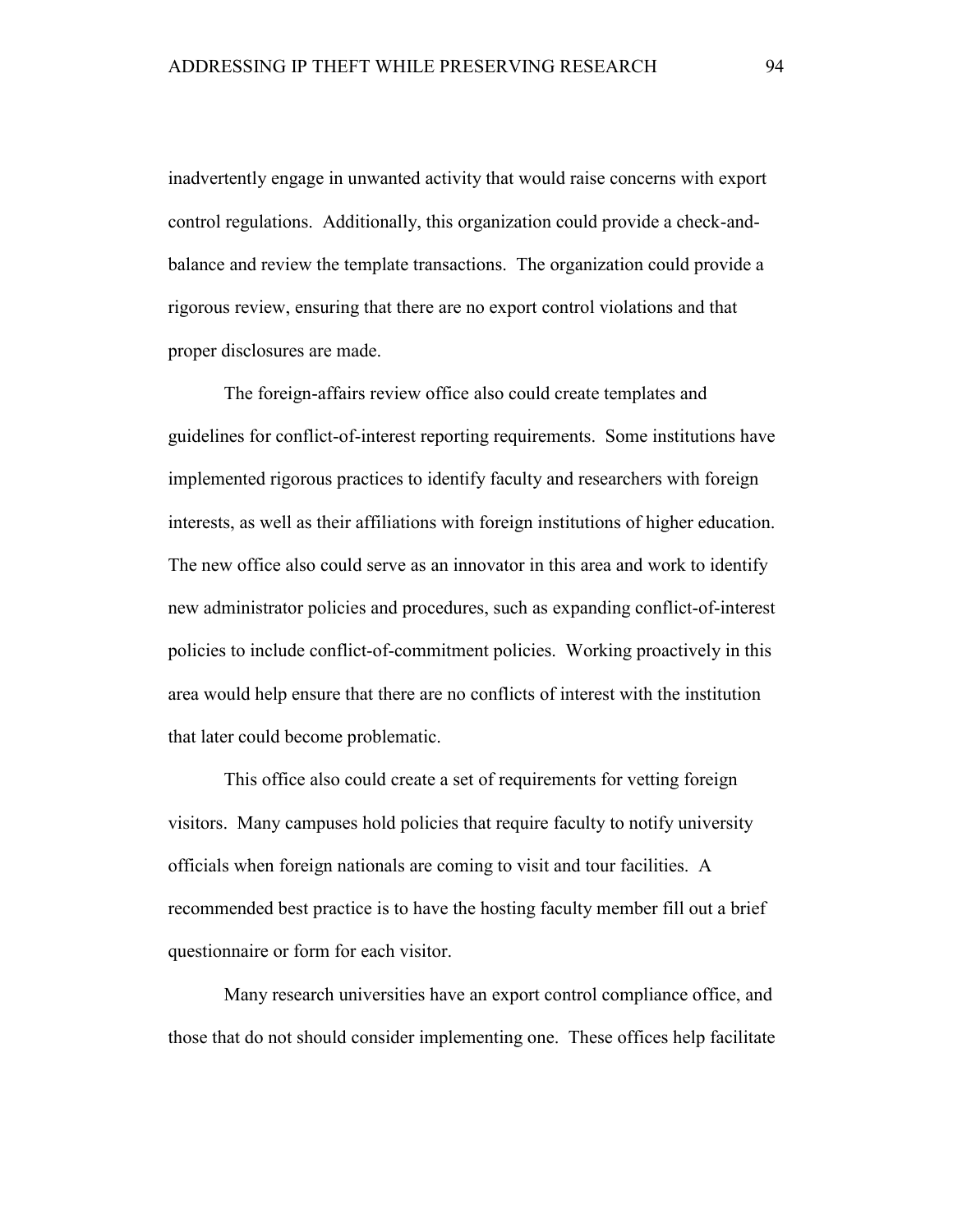the creation of export control policies and programs so that clear guidance exists in conducting research involved in export-controlled activities. This office also could provide outreach to faculty, administrators, staff, and students to create awareness about export control policies and to ensure appropriate implementation of technical control plans. Additionally, this office could review contracts and agreements with foreign entities and other sponsors of research, as well as grant terms, to ensure compliance with export control requirements. Placing these two offices in close proximity to each other, given their similar missions, could create synergy, information-sharing, and resource-sharing opportunities that would strengthen the ability of research institutions to address the issue of IP theft.

## **SR6: Create robust disclosure requirements for intellectual property.**

Several institutions have identified the need to require specific disclosure of IP that has the potential for commercialization. Faculty are encouraged to identify IP with strong commercial value early so that efforts can be made to protect it, such as applying for patent protection. This practice helps ensure that IP is identified quickly and protected for future use and distribution.

# **SR7: Develop a process for travel and provide safeguards for traveling faculty.**

Multiple research institutions have created programs to review faculty travel. Often these programs are administered by the export control compliance office. Activities conducted in this effort include reviewing software-use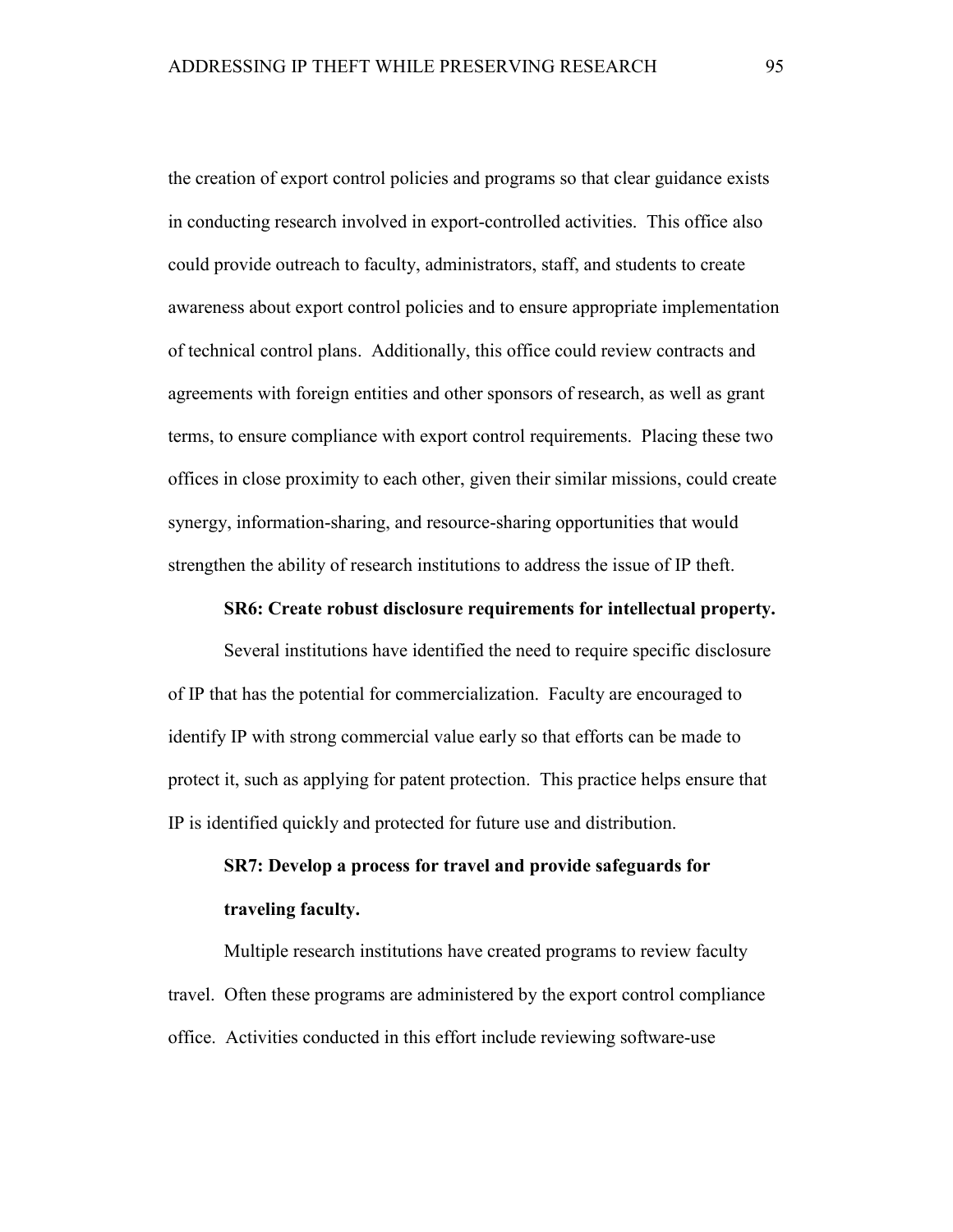restrictions and other security and safety concerns. Specific actions included in this process are items such as cleaning and hardening devices including smart phones, tablets, laptops, and other electronic devices to ensure that they are safe from cyber attacks after travel to specific countries that are considered known threats.

#### **Summary**

The US government has identified intellectual capital loss and IP theft as a significant danger to research institutions. Consequently, there are many proposals being considered to address this problem that could have drastic ramifications for research institutions. These recommendations could result in the reduction of funding available for research projects, restrictions on the ability to use foreign research talent, new classification standards that inhibit the ability to conduct fundamental research, and the perception that foreign students and researchers are unwelcome at universities in the US. If not addressed, these consequences will impact dramatically the ability of research universities to conduct fundamental research and enable scientific discovery.

Academic stakeholders must work with the government to address these concerns, a task best accomplished by changing the narrative to security-based rather than foreign entity–based. This shift in perspective will allow everyone to focus on the problem rather than the players, which will create a robust system to address issues from multiple threats rather than one or two isolated foreign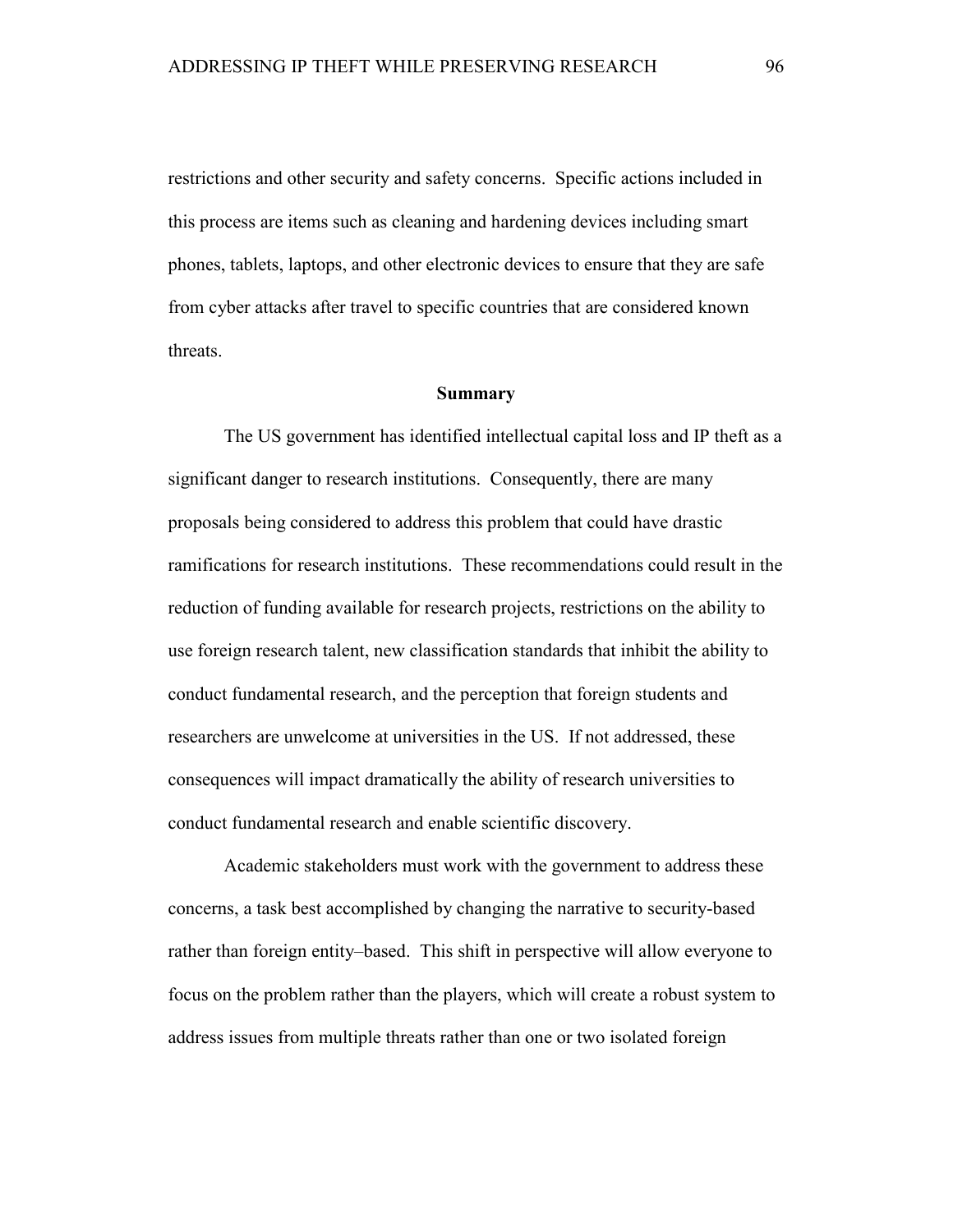entities. These solutions also have to contend with the fact that the academic and research landscape, as well as the global climate, have changed significantly over the last several decades. The US is no longer the clear leader in all areas of scientific knowledge. The Internet greatly enables collaboration and also creates threat vectors through which technology and information can be stolen from a distance and in a skillful manner. The US is facing a research talent shortage and depends on foreign students and research staff to conduct fundamental research. Working together, the government and academia can address this complex problem by first acknowledging its existence and framing the issue properly. The utmost care must be taken to preserve the ability to exchange information freely and conduct the fundamental research that drives innovation, the sharing of knowledge, and the creation of IP—the cornerstone of scientific discovery. Failing to do so would be disastrous for the advancement of knowledge and the US economy.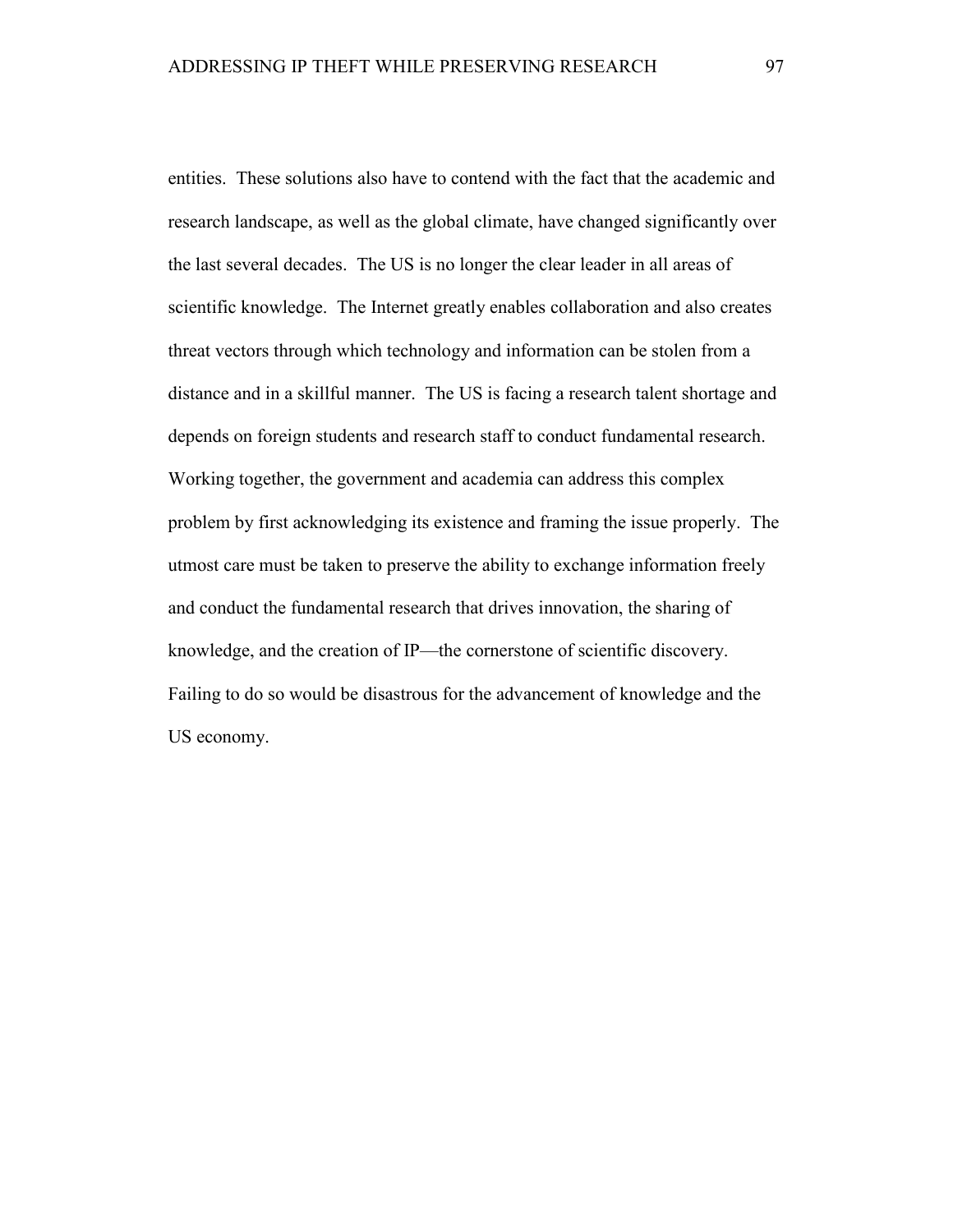### **References**

AAU & APLU. 2019. "Actions being taken by universities to address growing concerns about security threats and undue foreign influence on campus." *Unpublished Survey Seport.*

Achenbach, J, B Guarino, S Kaplan, and B Dennis. 2019. *Trump budget seeks cuts in science funding.* March 11. Accessed March 19, 2019. https://www.washingtonpost.com/science/2019/03/11/trump-budgetseeks-cuts-science-funding/?noredirect=on&utm\_term=.58ebbf296d86.

Ackerman, Todd. 2018. *Houston Chronicle.* August 8. Accessed February 3, 2019. https://www.houstonchronicle.com/news/houstontexas/houston/article/FBI-warns-Texas-academic-and-medical-leaders-of-13142650.php.

Aguilar, M. 2015. *The number of people who fall for phishing emails is staggering.* April 14. Accessed February 18, 2018. https://gizmodo.com/the-number-of-people-who-fall-for-phishing-emailsis-st-1697725476.

Ahmadpoor, Benjamin F. Jones and Mohammad. 2017. *The Conversation.* August 10. Accessed February 16, 2019. http://theconversation.com/tracing-thelinks-between-basic-research-and-real-world-applications-82198.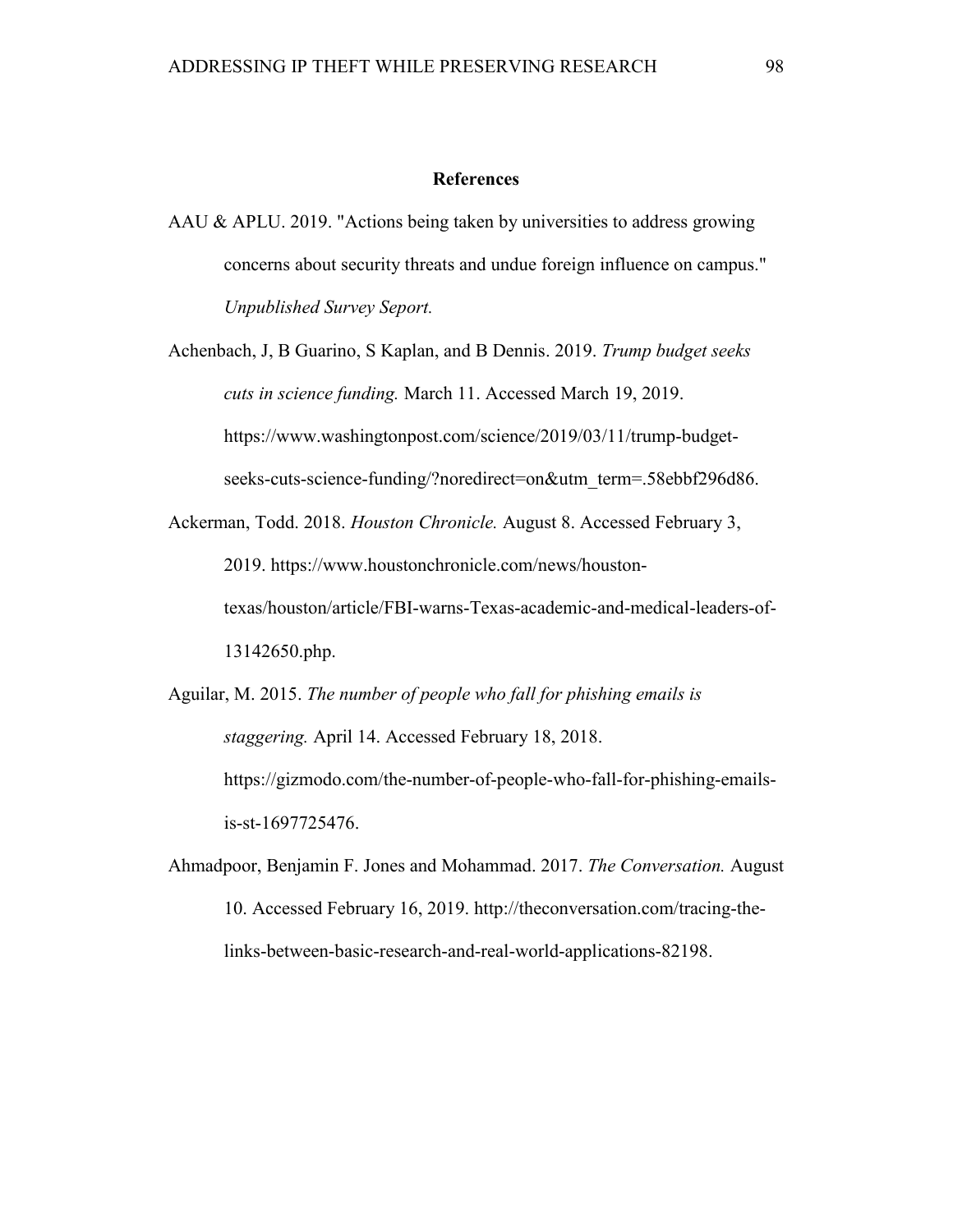- Ambrose, Mitch. 2018. *American Institute of Physics.* March 16. Accessed February 2, 2019. https://www.aip.org/fyi/2018/us-confronting-threatchinese-exploitation-intellectual-property.
- American Association for the Advancement of Science. n.d. *R&D at Colleges and Universities.* Accessed September 22, 2018. https://www.aaas.org/page/rdcolleges-and-universities.
- n.d. *American Association of University Professors.* Accessed February 16, 2019. https://www.aaup.org/report/1940-statement-principles-academicfreedom-and-tenure.
- Ascione, L. 2019. *Class of 2019 STEM majors have top salary potential.* January 21. Accessed March 15, 2019.

https://www.ecampusnews.com/2019/01/21/class-of-2019-stem-majorshave-top-salary-potential/.

Association of American Universities. 2015. February. Accessed September 8,

2018.

https://www.aau.edu/sites/default/files/%40%20Files/Research%20and%2 0Scholarship/Why%20University%20Research%20Matters/Basic-

Research-Paper.pdf.

—. 2018. *Association of American Universities.* July 24. Accessed September 8, 2018. https://www.aau.edu/sites/default/files/AAU-Files/Key-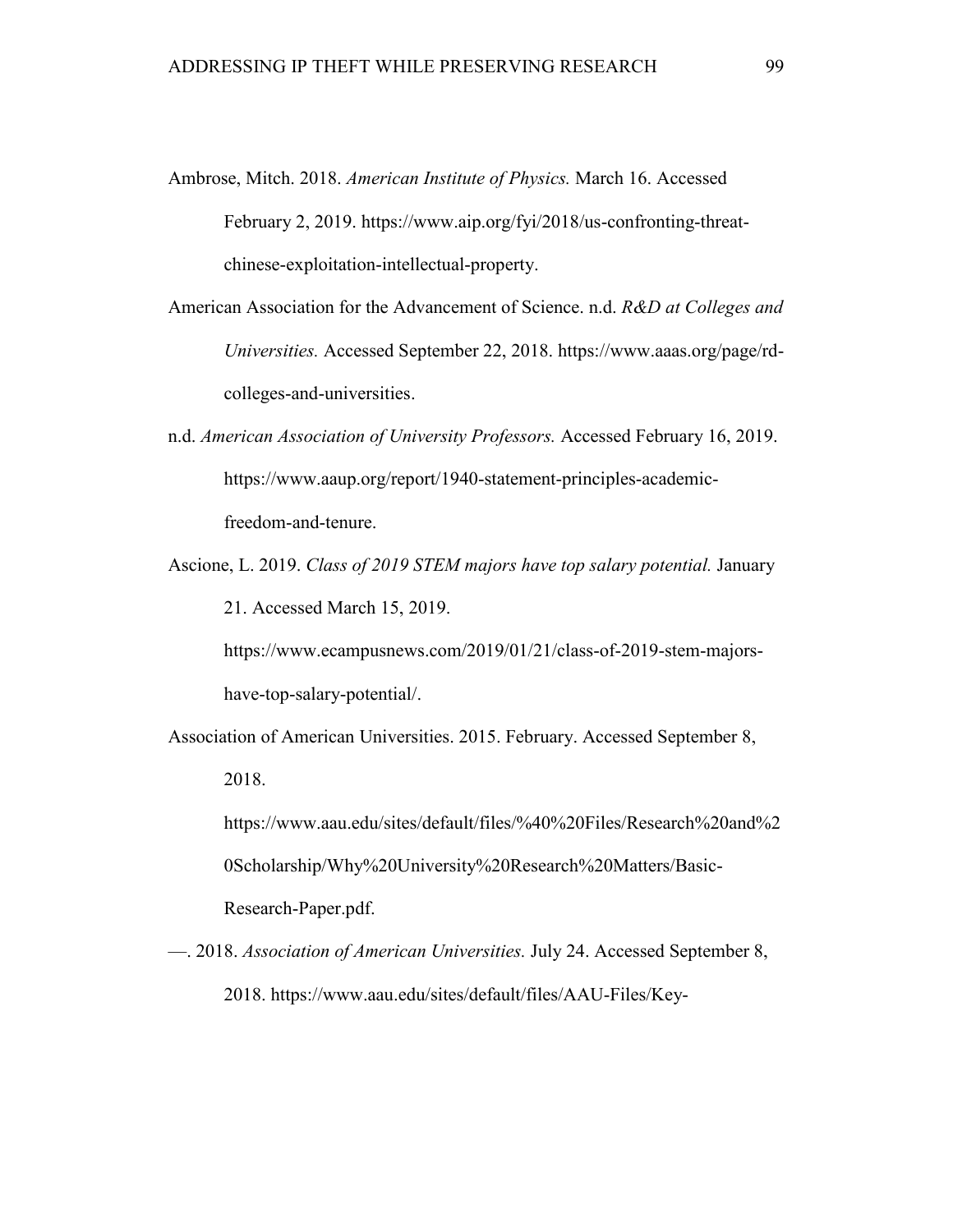Issues/Federal-Budget/Appropriations-Tables/Defense-FY19-Funding-Table.pdf.

- Atkinson, R. 2018. *Information Technology & Innovation Foundation.* January. Accessed October 4, 2018. http://www2.itif.org/2018-industry-fundinguniversity-research.pdf? ga=2.33423674.560265895.1538873661-1885207798.1538873661.
- Barhat, Vikram. 2018. *CNBC.* May 4. Accessed October 21, 2018. https://www.cnbc.com/2018/05/04/china-aims-to-steal-us-a-i-crown-andnot-even-trade-war-will-stop-it.html.
- Carter, Ashton. 2010. "Memorandum for Secretaries of the Military Departments Subject: Fundamental Research." *Office of the Under Secretary of Defense for Acquisition Technology and Logistics.* May 24. Accessed September 17, 2018. https://research.uci.edu/policy-library/export-controlpolicies/govt-fundamental-research-policy .
- Cimpanu, Catalin. 2018. *China has been 'hijacking the vital internet backbone of western countries'.* October 26. Accessed October 30, 2018. https://www.zdnet.com/article/china-has-been-hijacking-the-vital-internetbackbone-of-western-countries/.
- Clinton, William J. 2000. "Executive. Order 13185—To Strengthen the Federal Government-University Research Partnership." *The White House. Washington D.C.* Accessed February 2, 2019.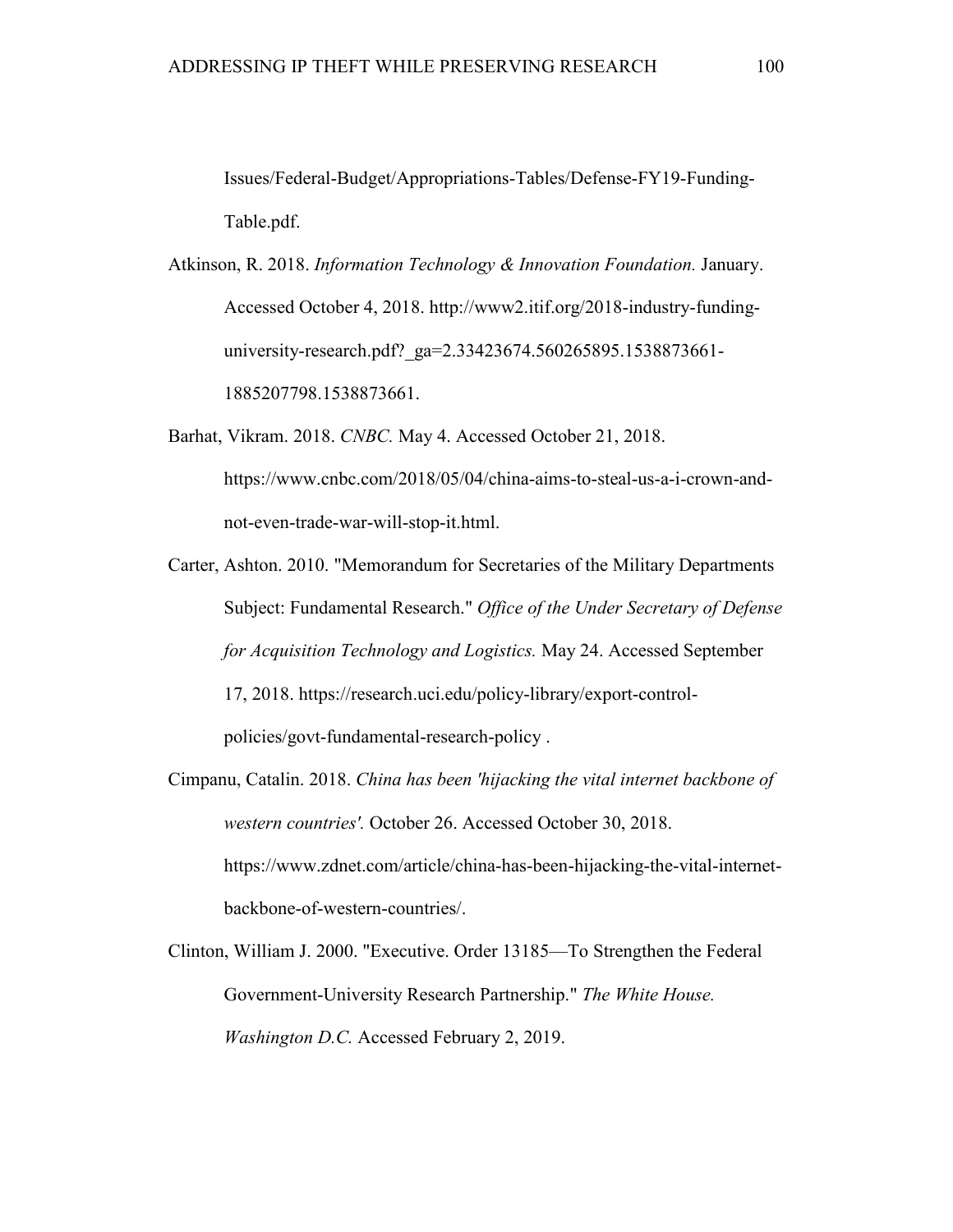https://www.govinfo.gov/content/pkg/WCPD-2001-01-01/pdf/WCPD-2001-01-01-Pg3211.pdf.

Coats, Daniel. *STATEMENT FOR THE RECORD WORLDWIDE THREAT ASSESSMENT of the US INTELLIGENCE COMMUNITY.* January 29, 2019. https://www.dni.gov/index.php/newsroom/congressionaltestimonies/item/1845-statement-for-the-record-worldwide-threatassessment-of-the-us-intelligence-community (accessed February 15, 2019).

Cohen, Jon. 2018. "U.S. Blames 'Massive' Hack of Research Data on Iran." Science 359 (6383): 1450. DOI:10.1126/science.359.6383.1450. (accessed February 10, 2019)

CohenMar, Jon. "Massive Cyberhack by Iran Allegedly Stole Research from 320 Universities, Governments, and Companies." Science | AAAS. March 25, 2018. (Accessed February 15, 2019). https://www.sciencemag.org/news/2018/03/massive-cyber-hack-iran-

allegedly-stole-research-320-universities-governments-

and?r3f\_986=https://www.google.com/.

Collins, Francis. 2018. *National Institutues of Health.* August 23. Accessed October 21, 2018. https://www.nih.gov/about-nih/who-we-are/nihdirector/statements/statement-protecting-integrity-us-biomedical-research.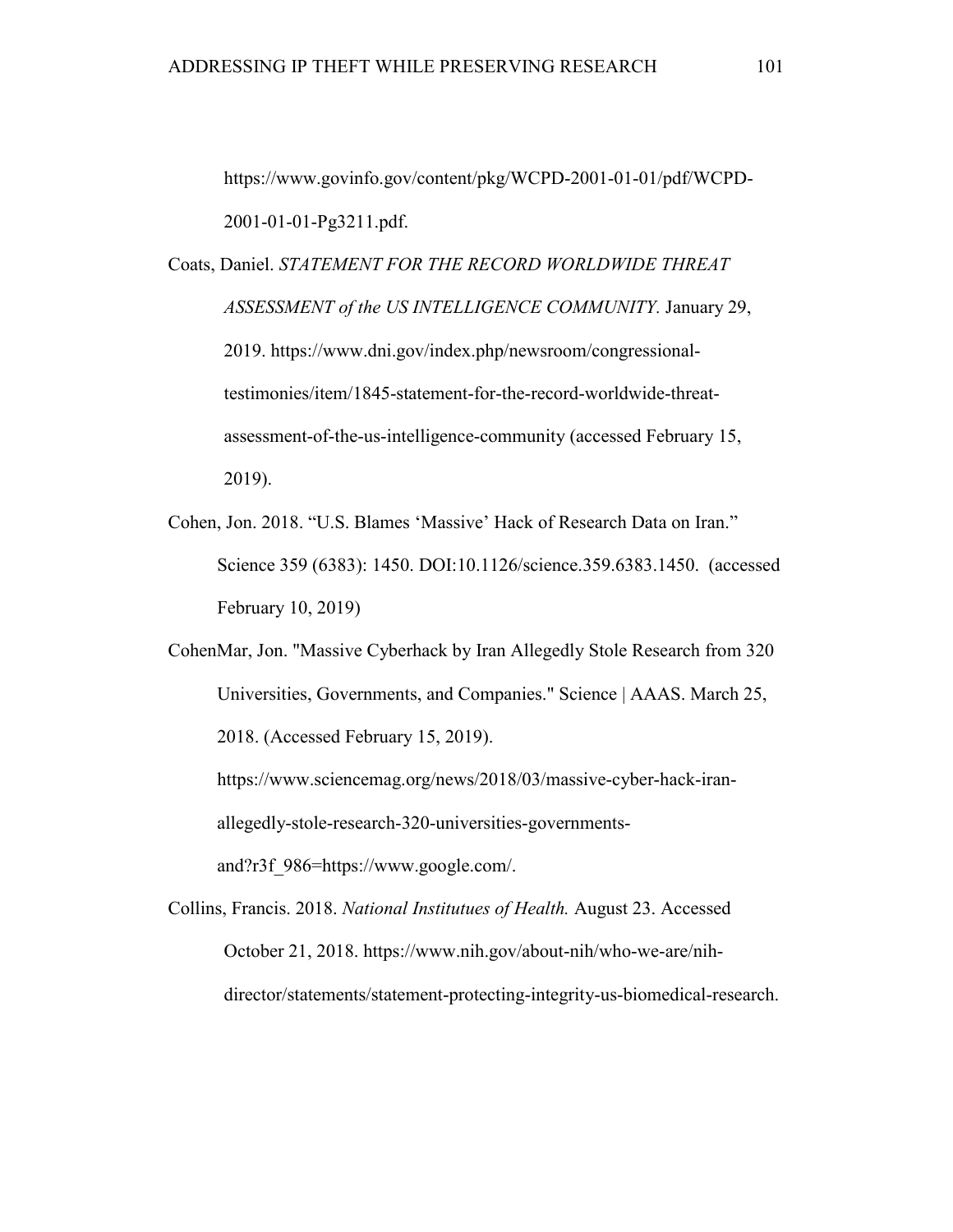n.d. *Cornell Law School.* Accessed February 16, 2019.

https://www.law.cornell.edu/cfr/text/32/272.3.

Defense Science Board. 2012. "Report of the Defense Science Board Task Force on Basic Research." *Washington, D.C. Office of the Under Secretary of Defense for Acquisition, Technology and Logistics .* Accessed February 2, 2019.

https://www.acq.osd.mil/dsb/reports/2010s/BasicResearch.pdf?zoom\_high light=Defense+Science+Board+task+force+on+very+high+speed+integrat ed+circuits.

Demchak, Chris C, and Yuval Shavitt. 2018. "China's maxim - Leave no access point unexploited: The hidden story of China Telcome's BGP Hijacking." *Military Cyber Affairs* 3 (1): 1-9. doi:10.5038/2378-0789.3.1.1050.

Department of Defense. 2018. *Annual Report to Congress Military and Security Developments Involving the Peoples Republic of China.* Accessed September 2018, 05. https://media.defense.gov/2018/Aug/16/2001955282/-1/-1/1/2018-

CHINA-MILITARY-POWER-REPORT.PDF.

—. 1982. "Report of the Defense Science Board Task Force on University Responsiveness." *Office of the Under Secretary of Defense for Research and Engineering.* January. Accessed October 27, 2018. http://www.dtic.mil/dtic/tr/fulltext/u2/a112070.pdf.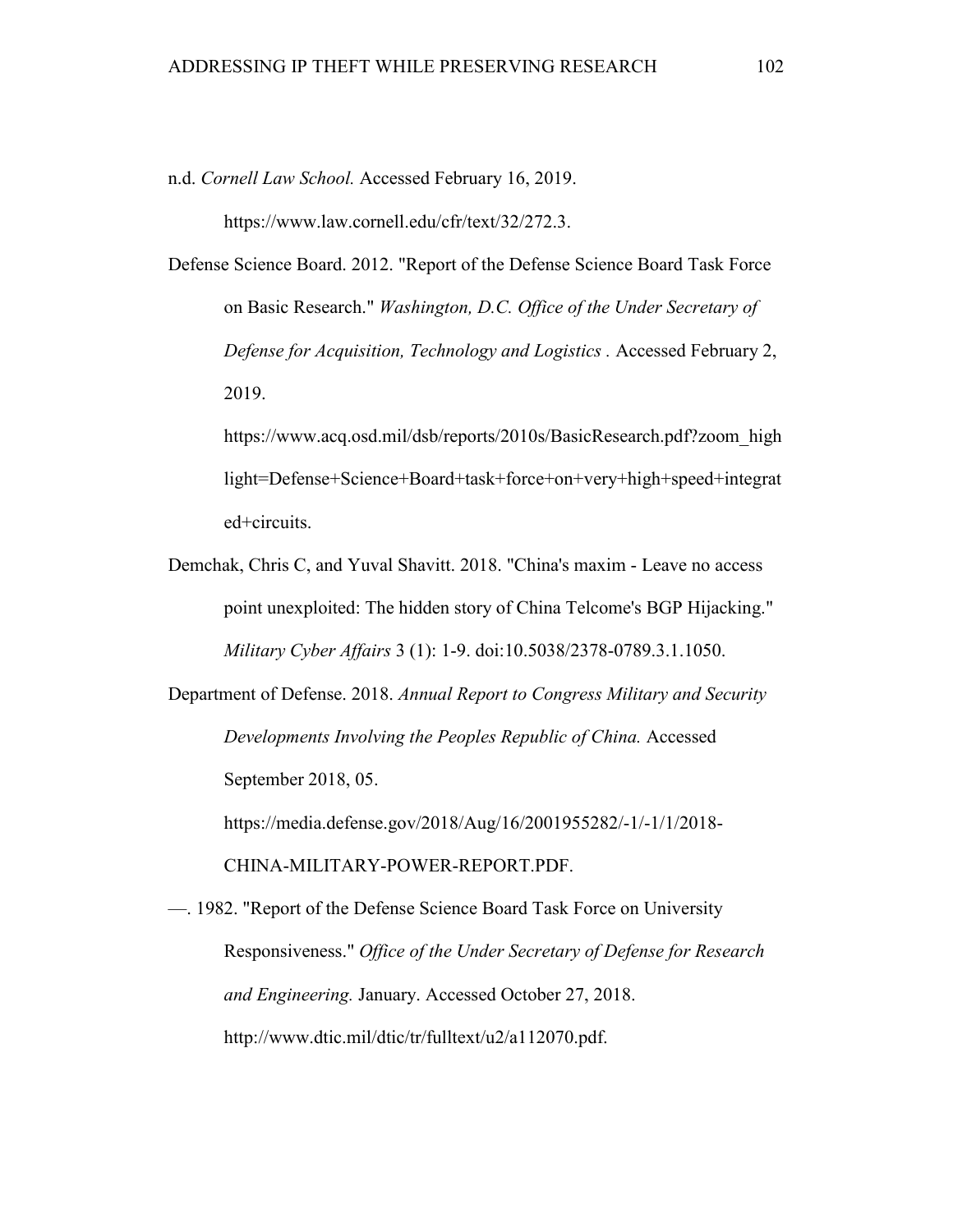—. 1981. "Soviet Military Power." *Defense Intelligence Agency.* October 9. Accessed October 27, 2018.

http://edocs.nps.edu/2014/May/SovietMilPower1981.pdf.

- Department of Homeland Security. 2018. November 14. Accessed March 17, 2019. https://www.ice.gov/sevis.
- DHS. 2014. *Cybersecurity Capability Maturity Model White Paper.* https://www.google.com/url?sa=t&rct=j&q=&esrc=s&source=web&cd=3 &ved=2ahUKEwi\_ uOVrsbgAhUIbq0KHeMIDxsQFjACegQICRAC&url=https%3A%2F%2 Fniccs.uscert.gov%2Fsites%2Fdefault%2Ffiles%2FCapability%2520Maturity%252

0Model%2520White%2520Paper.pdf%3FtrackDocs%3DCapab.

—. 2015. *Transportation systems sector cybersecurity framework implementation guidenace.* June 26. Accessed April 10, 2018.

https://www.dhs.gov/sites/default/files/publications/tss-cybersecurityframework-implementation-guide-2016-508v2\_0.pdf.

Edwards, J. 2016. *U.S. targets spying threat on campus with proposed research clampdown.* May 20. Accessed September 19, 2018. https://www.reuters.com/article/us-usa-security-studentsidUSKCN0YB1QT.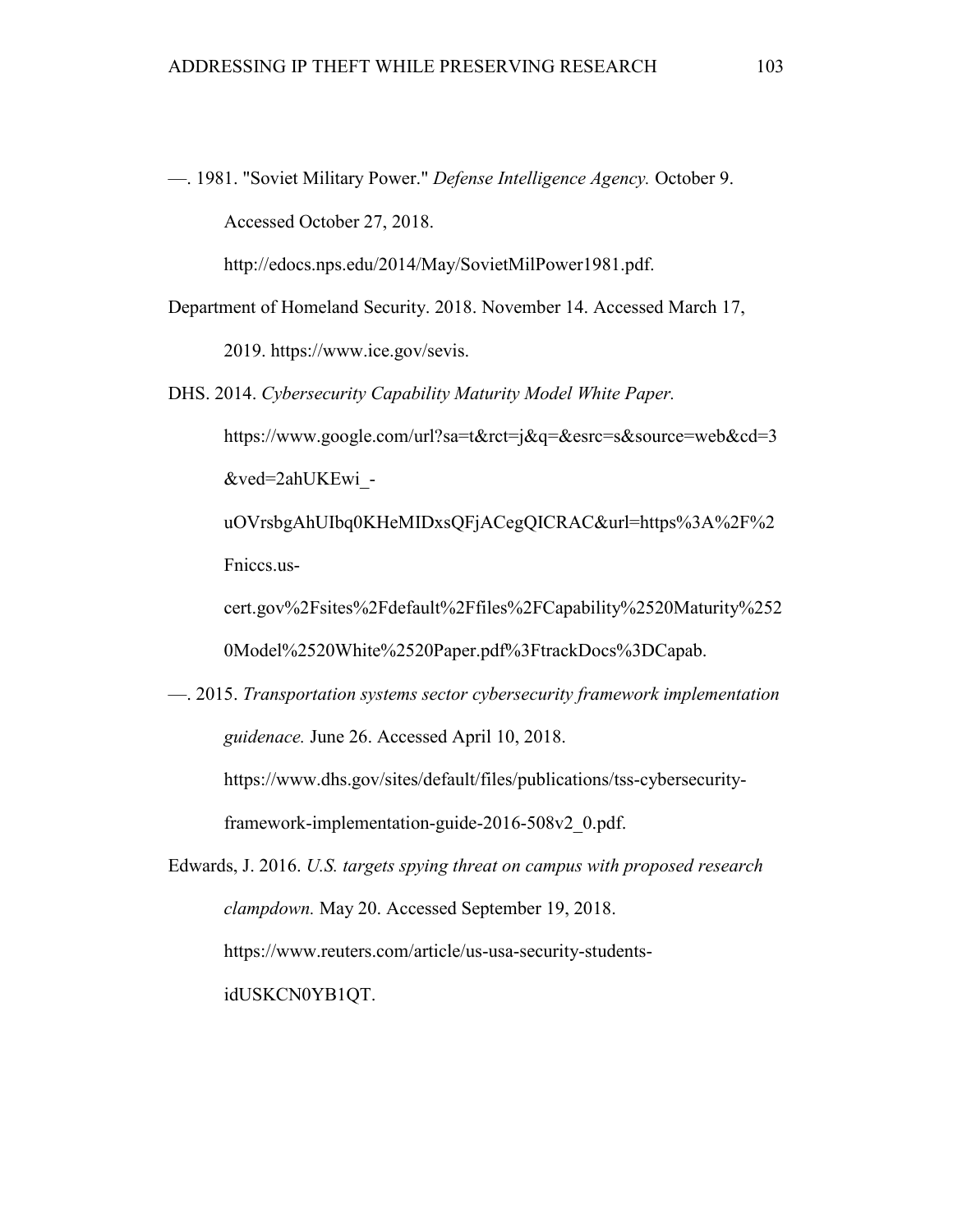- Eisenhower, Dwight D. 1953. "Executive Order 10501 Safeguarding Official Information in the Interests of the Defense of the United States ." *The White House. Washington D.C. .* Accessed January 26, 2019. https://fas.org/irp/offdocs/eo10501.htm.
- Elifoglu, I, Ivan Abel, and Özlem Taşseven. 2018. "Minimizing insider threat risk wiht behavioral monitoring." *Review of Business* 38 (2): 61-73. https://www.stjohns.edu/academics/schools-and-colleges/peter-j-tobincollege-business/departments-and-faculty/tobin-faculty/review-businessinterdisciplinary-journal-risk-and.
- Elis, Niv. 2019. *Trump calls for cutting National Science Foundation funding by \$1 billion.* March 11. Accessed March 16, 2019.

https://thehill.com/homenews/administration/433507-trump-proposescutting-national-science-foundation-budget-by-billion-dollars.

Facher, Lev. 2018. *STAT.* December 13. Accessed February 2, 2019. https://www.statnews.com/2018/12/13/nih-report-scrutinizes-role-ofchina-in-theft-of-u-s-scientific-research/.

Federal Bureau of Investigation. 2018. "FBI Letter to Disband the National Security Higher Education Advisory Board." *U.S. Department of Justice. Washington D.C. .* February 21. Accessed September 20, 2018. https://democrats-

science.house.gov/sites/democrats.science.house.gov/files/documents/FBI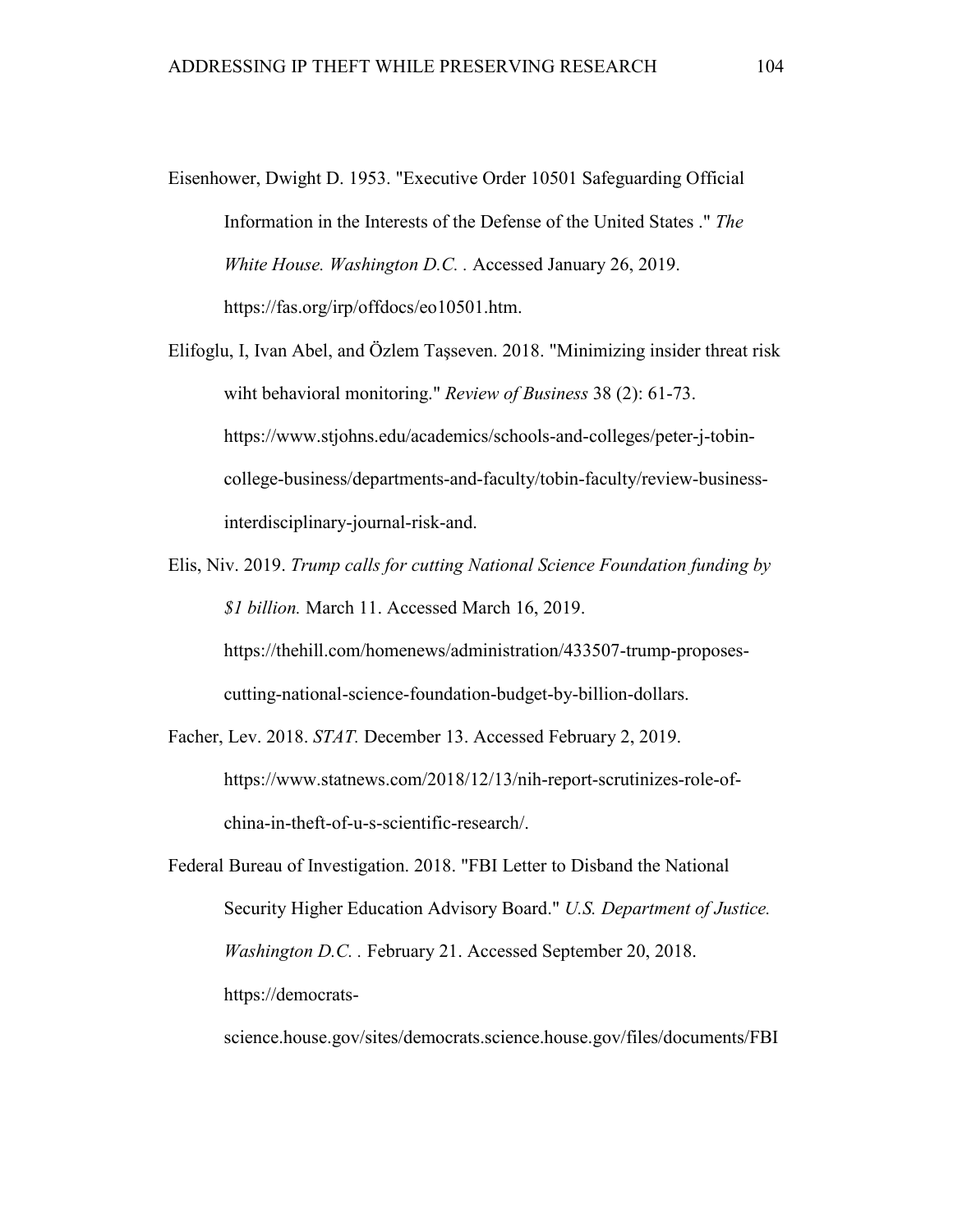%20Letter%20to%20NSHEAB%20Members%20Disbanding%20Group% 20-%202.21.2018.pdf.

- FireEye. 2019. *Advanced persistent threat groups.* Accessed February 26, 2019. https://www.fireeye.com/current-threats/apt-groups.html.
- Flaherty, Colleen. 2018. *Inside Higher Ed.* May 9. Accessed March 19, 2019. https://www.insidehighered.com/news/2018/05/09/no-clear-solutionnationwide-shortage-computer-science-professors.
- Gamache, K. 2018. *Senator Cornyn questions for the record for Dr. Kevin Gamache, Chief Security Officer, Texas A&M University System.* 29 June. Accessed September 8, 2018. https://www.judiciary.senate.gov/imo/media/doc/Gamache%20Responses

%20to%20QFRs1.pdf.

- —. 2018. "Student visa integrity: Protecting educational opportunity and national security." *Subcommittee on Border Security and Immigration of the Judiciary Committee.* Washington D.C.: U.S. Senate, June 6.
- Gelbstein, Ed. 2013. *Quantifying Information Risk and Security.* Accessed December 22, 2018.

https://www.isaca.org/Journal/archives/2013/Volume-

4/Pages/Quantifying-Information-Risk-and-Security.aspx?utm\_referrer=.

Gillin, Donald G. 1965. "China's First Five-Year Plan: Industrialization under the Warlords as Reflected in the Policies of Yen Hsi-Shan in Shansi Province,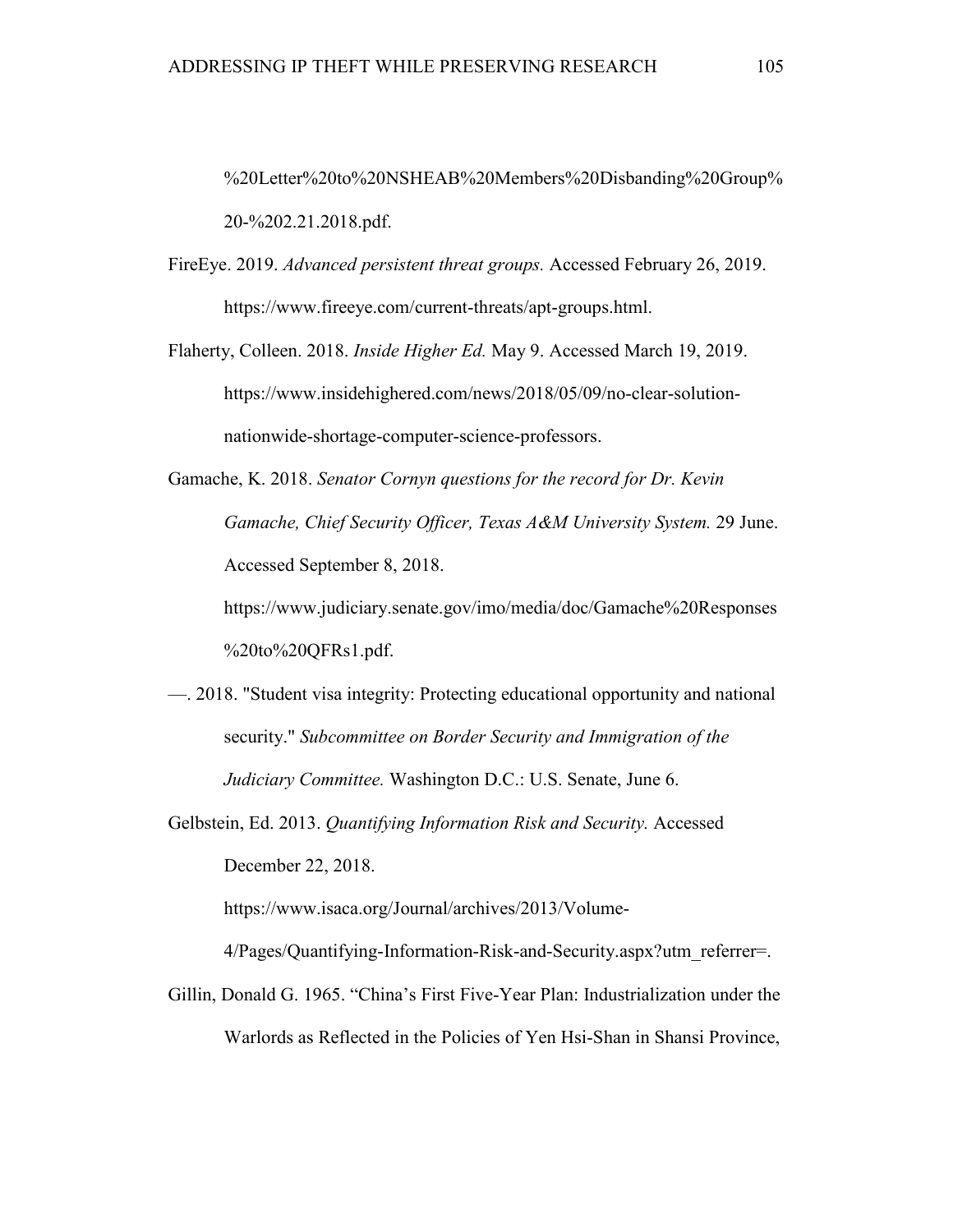1930-1937." The Journal of Asian Studies Vol 24 no (2): pg 245-259.

DOI: 10.2307/2050564. (accessed October 22, 2018).

Grassley, Charles E. 2018. *Letter from Senator Charles E. Grassley to Dr. Francis Collins.* October 13. Accessed November 5, 2018. https://www.grassley.senate.gov/sites/default/files/constituents/2018-10- 23%20CEG%20to%20NIH%20(Research%20Threats).pdf.

- Greenberg, Daniel. 2003. *The Scientist.* March 24. Accessed February 23, 2019. https://www.the-scientist.com/closing-bell/the-mythical-scientist-shortage-51906.
- Guarino, B., E. Rauhala, and W. Wan. 2018. *The Washington Post.* June 3. Accessed October 7, 2018.

https://www.washingtonpost.com/national/health-science/chinachallenges-american-dominance-of-science/2018/06/03/c1e0cfe4-48d5- 11e8-827e-

190efaf1f1ee\_story.html?noredirect=on&utm\_term=.d0db8e6b025f.

- Gupta, A, and H Wang. 2016. *Harvard Business Review.* November 16. Accessed November 6, 2018. https://hbr.org/2016/11/how-chinas-government-helpsand-hinders-innovation#comment-section.
- Haas, L J. 2018. *Passing the torch to China.* March 6. Accessed September 5, 2018. https://www.usnews.com/opinion/world-report/articles/2018-03- 06/global-power-is-shifting-from-the-us-to-china.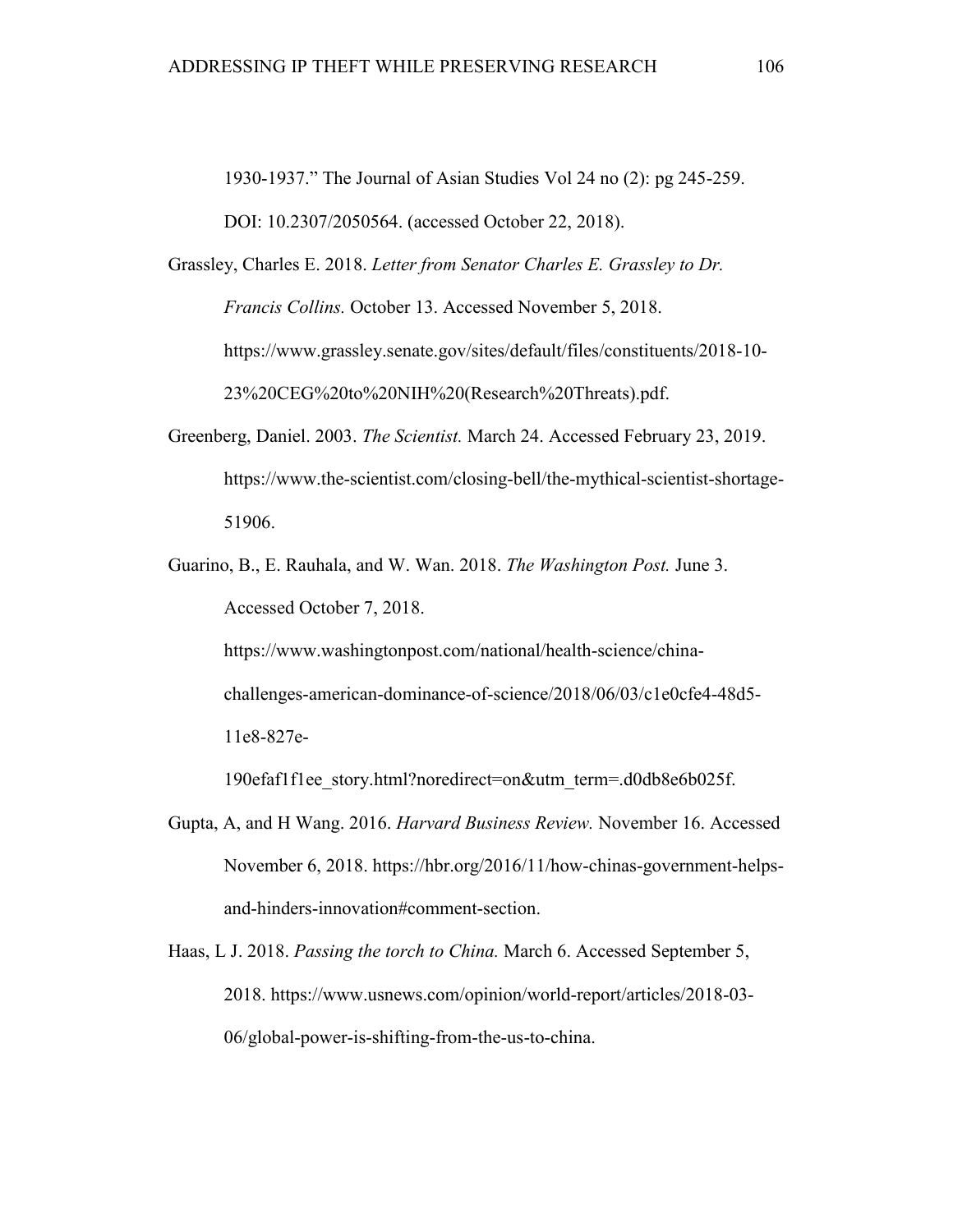Halbert, Deborah. 2016. "Intellectual property theft and national security: Agendas and assumptions." *The Information Society* 32 (4): 256-268. doi:10.1080/01972243.2016.1177762.

Hampson, M. 2018. *Publicly-funded Research Lays Critical Foundation for Private Sector.* March 30. Accessed September 20, 2018. https://www.aaas.org/news/publicly-funded-research-lays-criticalfoundation-private-sector.

- Harnedy, R. 2016. *3 better ways to use backup to recover from ransomeware.* https://blog.barkly.com/3-better-ways-to-use-backup-to-recover-fromransomware.
- Hartig, Falk. 2015. "Communicating China to the World: Confucius Institutes and China's Strategic Narratives." Politics Vol 35, no.(3-4): pg 245-258. DOI: 10.1111/1467-9256.12093. (accessed September 10, 2018).
- Homer, A N, T L Smith, and J B McCormick. 2008. *Beyond Sputnik.* Ann arbor: University of Michigan Press. doi:10.3998/mpub.22958.
- Hourihan, M. 2018. *American Association for the Advancement of Science.* June 18. Accessed September 29, 2018. https://www.aaas.org/news/defensefunding-notes-darpa-house-shifts-away-other-research.
- Howard, D. 2013. *Issues in Science & Technology.* Accessed October 5, 2018. https://issues.org/the-new-normal-in-funding-university-science/.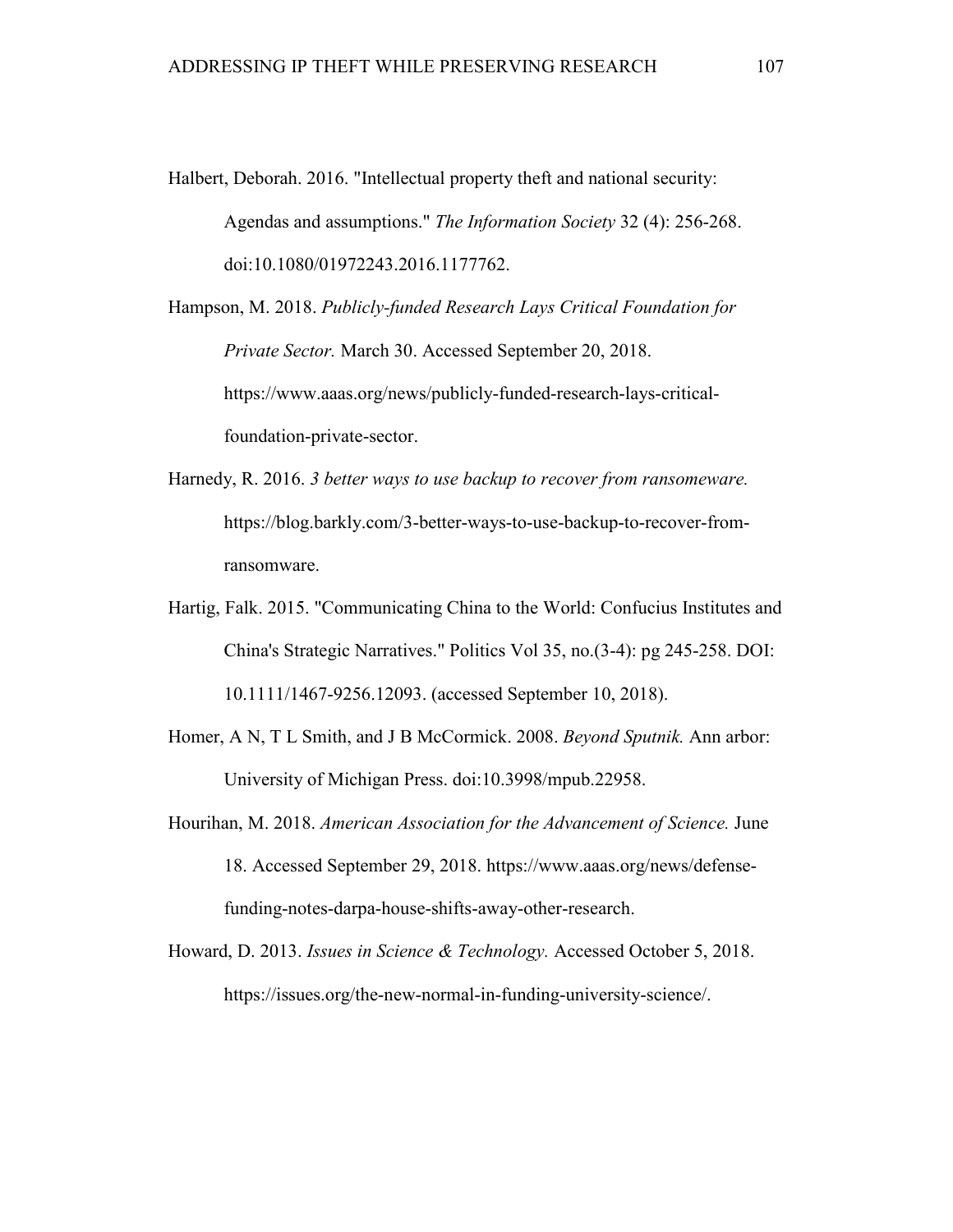Hoy, Anne Q. 2018. *American Association for the Advancement of Science.*

August 31. Accessed September 29, 2018.

http://science.sciencemag.org/content/361/6405/861? utma=109413082.

1091763610.1537636838.1538269849.1538275721.5&\_\_utmb=10941308

2.1.10.1538275721& utmc=109413082& utmx=-

&\_\_utmz=109413082.1538244896.3.2.utmcsr=google%7Cutmccn=(organ ic)%7Cutmcmd=organic%7Cutmctr=(not%20provided)&\_\_utmv=-

&\_\_utmk=49594150.

Impe, Koen Van. 2018. *Simplifying Risk Management.* March 28. Accessed December 22, 2018. https://securityintelligence.com/simplifying-riskmanagement/.

2019. *International Student.* Accessed March 17, 2019.

https://www.internationalstudent.com/immigration/f1-student-visa/.

- Jesson, J, L Mattheson, and F Lacey. 2011. *Doing Your Literature Review.* Los Angeles: Sage Publications Ltd.
- Jia, Hepeng. 2018. "China's Plan to Recruit Talented Researchers." Nature, Vol 553 no. (7688). http://www.nature.com.ezproxy.library.tamu.edu/magazine-assets/d41586- 018-00538-z/d41586-018-00538-z.pdf. (accessed September 17, 2018).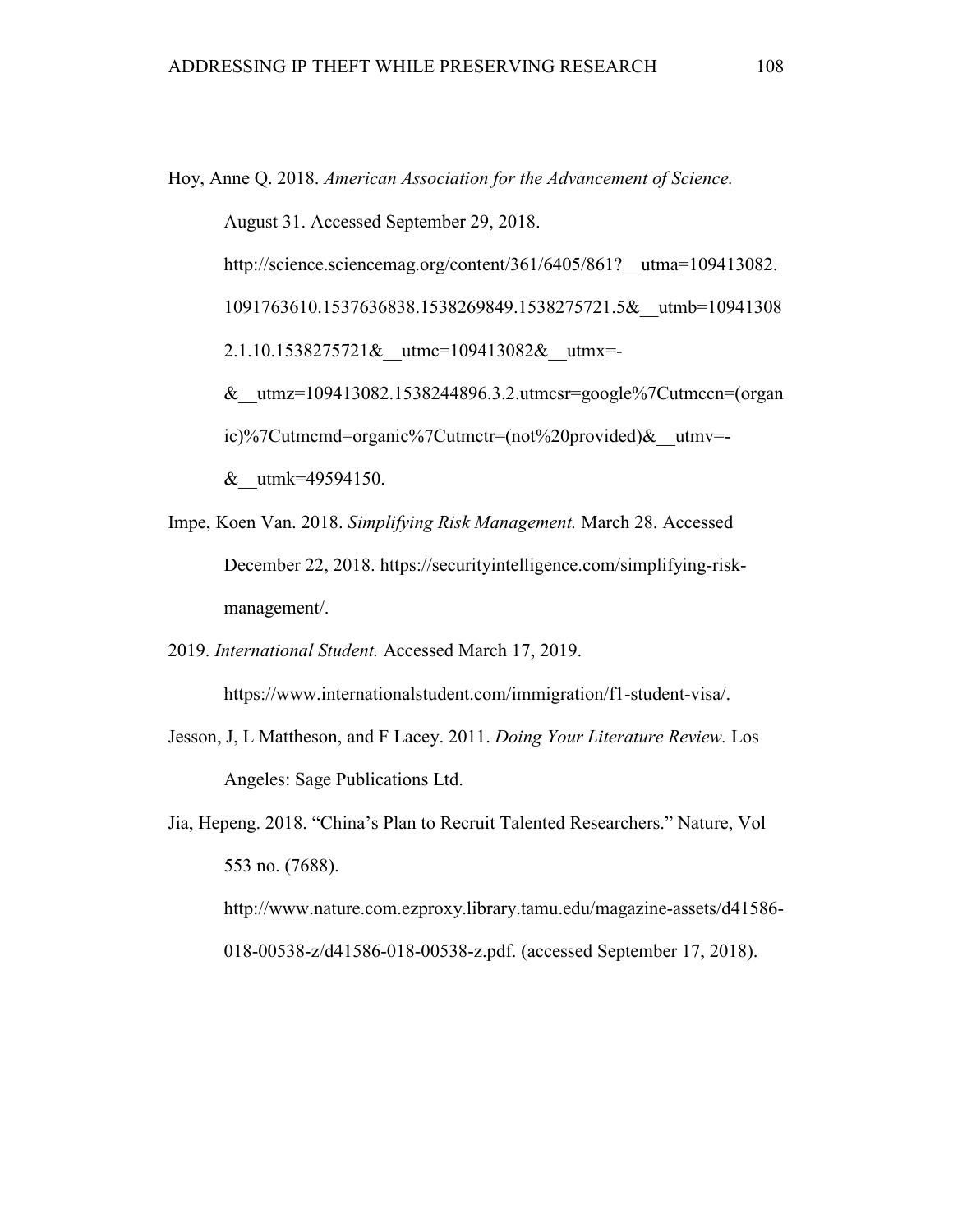- Jia, Hepeng. 2018. *Nature Index.* March 23. Accessed November 6, 2018. https://www.natureindex.com/news-blog/chinas-science-ministry-getspower-to-attract-more-foreign-scientists.
- Kaiser, J. 2008. *Senate Inquiry on Research Conflicts Shifts to Grantees.* August 22. Accessed October 6, 2017.

http://science.sciencemag.org.ezproxy.library.tamu.edu/content/320/5884/ 1708.

Kakuchi, S. 2018. *As funding falls, China emerges as key research partner.* April 27. Accessed September 15, 2018. http://www.universityworldnews.com/article.php?story=20180425150957

877.

Karagianis, Liz. 2014. *MIT Spectrum.* Accessed February 16, 2019.

https://spectrum.mit.edu/spring-2014/the-brilliance-of-basic-research/.

- Kenderdine, Tristan. 2017. *Asian Scientist.* October 17. Accessed November 6, 2018. https://www.asianscientist.com/2017/10/features/china-sciencetechnology-funding/.
- Khisamutdinov, A. A. 2016. "Russian Higher Education in China." Russian Education & Society Vol 58 no (7): pp 471–90. DOI: 10.15448/1981- 2582.2017.3.28799 (accessed October 22, 2018).
- Kim, Y. 2018. *The importance of literature review and research writing.* January 11. https://owlcation.com/humanities/literature\_review.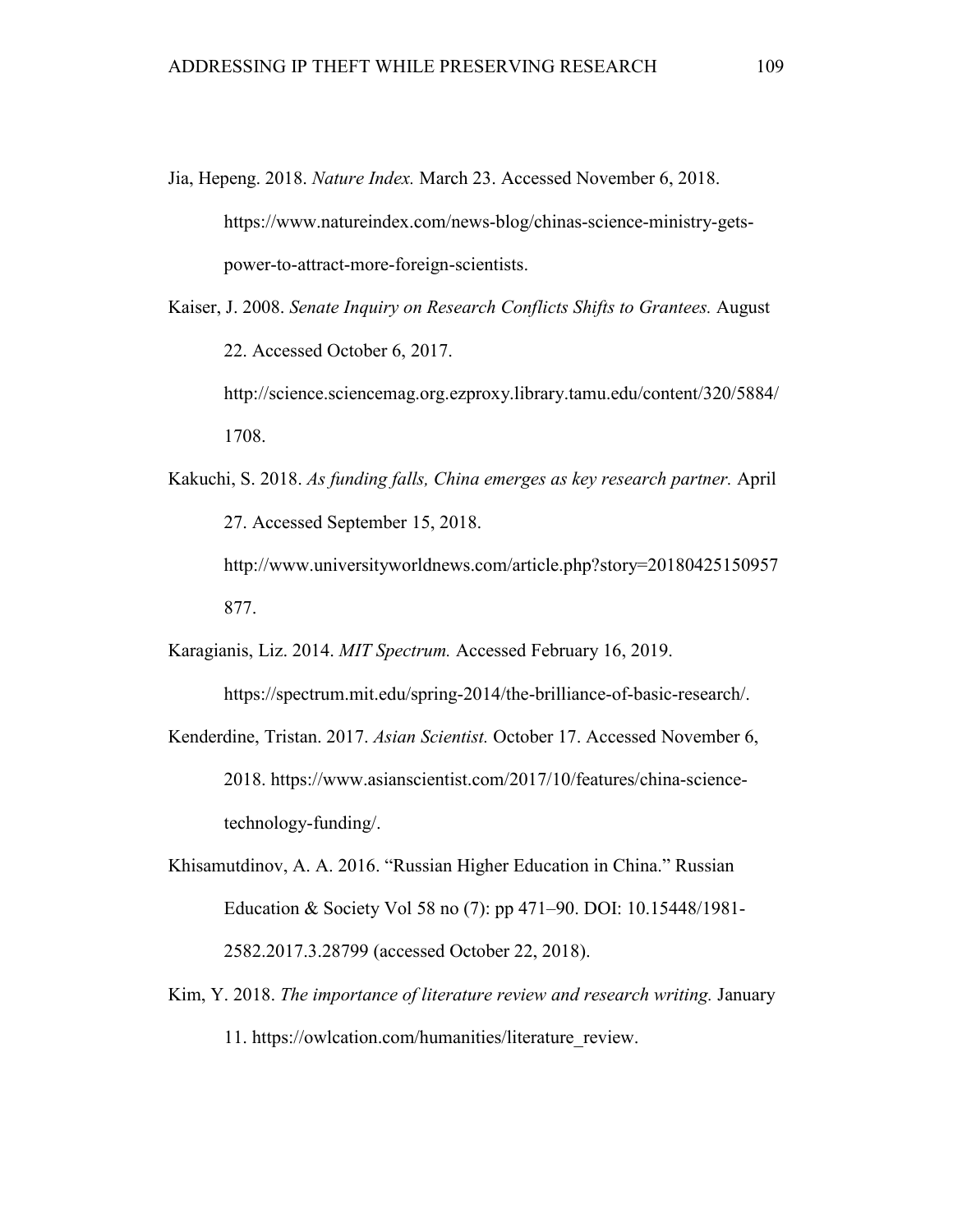- Lawder, David. 2016. *U.S. keeps China, India on intellectual property shame list.* April 27. Accessed October 21, 2018. https://www.reuters.com/article/ususa-trade-ip-idUSKCN0XO1IT.
- Leiber, Nick. 2018. "Visa Headaches Discourage Foreign Applicants to U.S Business Schools." Bloomberg Businessweek. https://www.bloomberg.com/news/articles/2018-11-08/visa-headachesdiscourage-foreign-applicants-to-u-s-b-schools (accessed November, 7th 2018).
- Li, P, X Yang, Q Xiong, J Wen, and Y Tang. 2018. "defending against the advanced persistent threat: An optimal control approach." *Security and Communication Networks* 2018: one through 14. doi:https://doi.org/10.1155/2018/2975376.

Llorente, E. 2019. *Chinese accused of stealing biomed research from U.S. labs, universities.* January 7. Accessed March 16, 2019. https://www.foxnews.com/science/chinese-stealing-biomedical-researchfrom-u-s-labs-and-universities.

Loudenback, T. 2016. *International students are now 'subsidizing' public American universities to the tune of \$9 billion a year.* September 16. Accessed September 13, 2018. https://www.businessinsider.com/foreignstudents-pay-up-to-three-times-as-much-for-tuition-at-us-public-colleges-2016-9.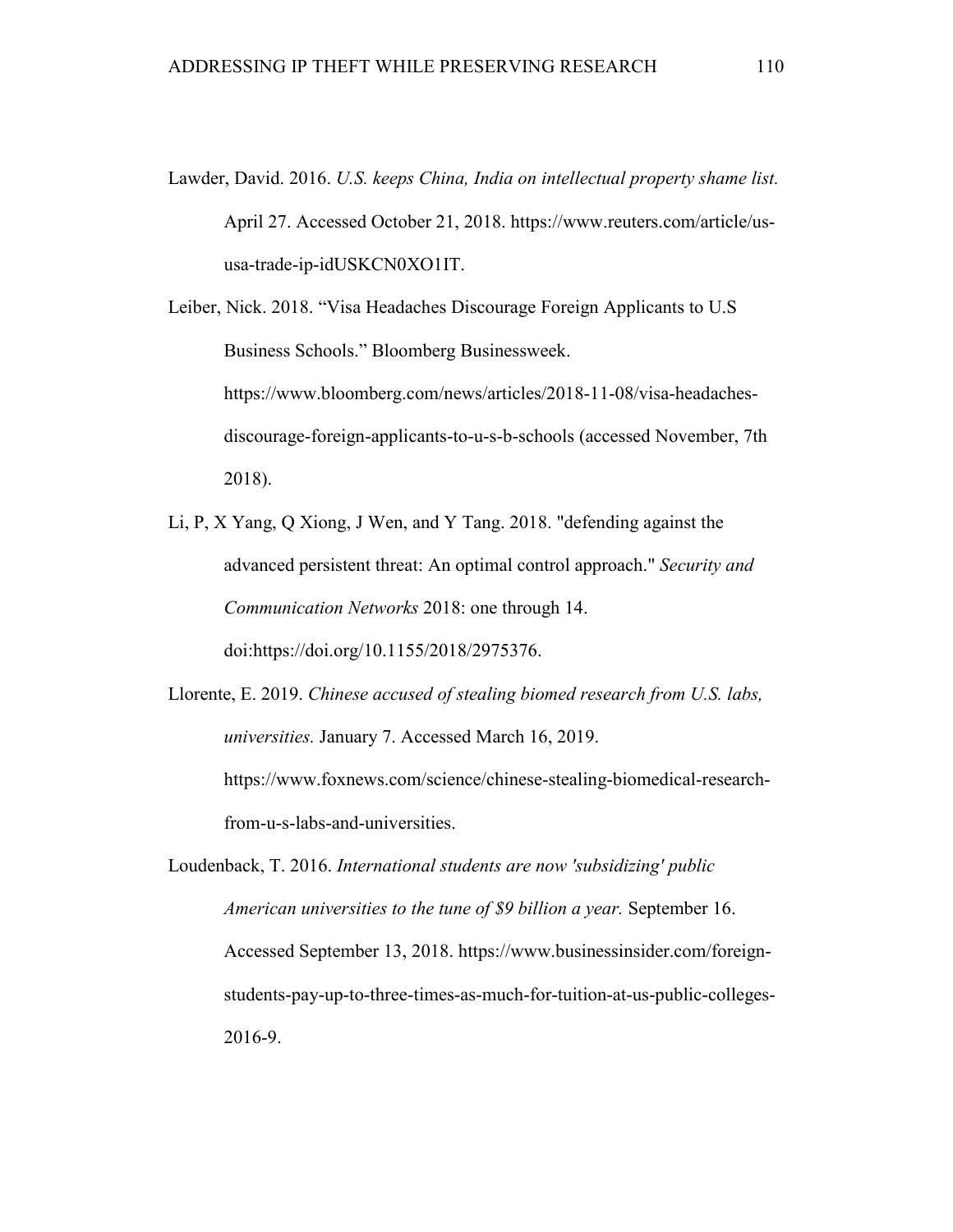- Martinson, B, A. Crain, M. Anderson, and R. De Vries. 2009. *National Center for Biotechnology Information, U.S. National Library of Medicine.* November. Accessed October 6, 2018. https://www.ncbi.nlm.nih.gov/pmc/articles/PMC3071700/.
- Mattis, Jim. 2018. "National Defense Strategy of The United States of America." *Department of Defense .* January 19. Accessed October 30, 2018. https://dod.defense.gov/Portals/1/Documents/pubs/2018-National-Defense-Strategy-Summary.pdf .
- McGuire, M. 2018. "Into the web of profit." *Bromium.* April. Accessed February 26, 2019. https://learn.bromium.com/rprt-web-of-profit.html.
- McLaughlin, Kelly. 2018. *Business Insider.* July 24. Accessed February 2, 2019. https://www.businessinsider.com/chinese-billionaire-is-accused-ofstealing-research-from-a-duke-lab-2018-7.
- Mervis, Jeffrey. 2017. *American Association for the Advancement of Science.* March 9. Accessed September 8, 2018. http://www.sciencemag.org/news/2017/03/data-check-us-government-

share-basic-research-funding-falls-below-50.

Metz, C. 2018. *The net tech talen shortage: Quantum computing researchers.* October 21. Accessed February 18, 2019. https://www.nytimes.com/2018/10/21/technology/quantum-computingjobs-immigration-visas.html.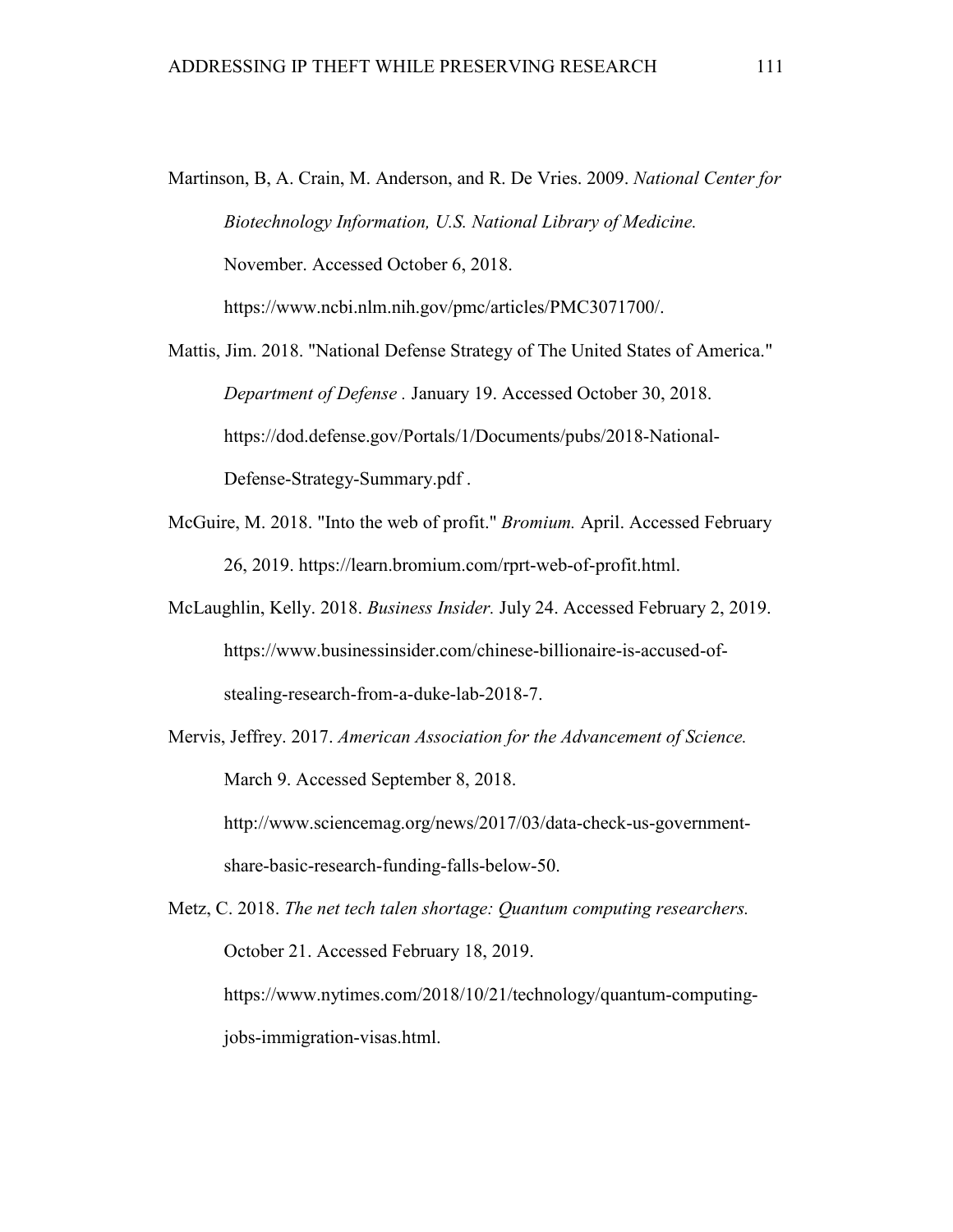- Mitchell, Ted. 2018. "Letter to FBI Director Wray re: National Security Higher Education Advisory Board." *American Council on Education.* April 24. Accessed September 18, 2018. https://www.acenet.edu/newsroom/Documents/Letter-FBI-NSHEAB.pdf.
- Morgan, S. 2017. *Cybersecurity Business Report.* Novermber 20. https://www.csoonline.com/article/3237674/ransomware/ransomwaredamage-costs-predicted-to-hit-115b-by-2019.html.
- National Academies of Sciences, Enginneering, and Medicine. 2016. *Optimizing the Nation's Investment in Academic Research: A New Regulatory Framework for the 21st Century.* Washington, DC: The National Academy Press. doi:10.17226/21824.
- National Academy of Sciences. 1982. "Scientific Communication and National Security." *Washington, DC: The National Academies Press.* Accessed September 19, 2018. https://www.nap.edu/download/253.
- National Institutes of Health. 2018. *Budget.* April 11. Accessed September 13, 2018. https://www.nih.gov/about-nih/what-we-do/budget.
- National Science Board . 2018. *Science & Engineering Indicators 2018.* January. Accessed September 29, 2018.

https://www.nsf.gov/statistics/2018/nsb20181/report.

National Science Board Science & Engineering Indicators 2018. 2018. *Academic Research & Development.* January. Accessed September 29, 2018.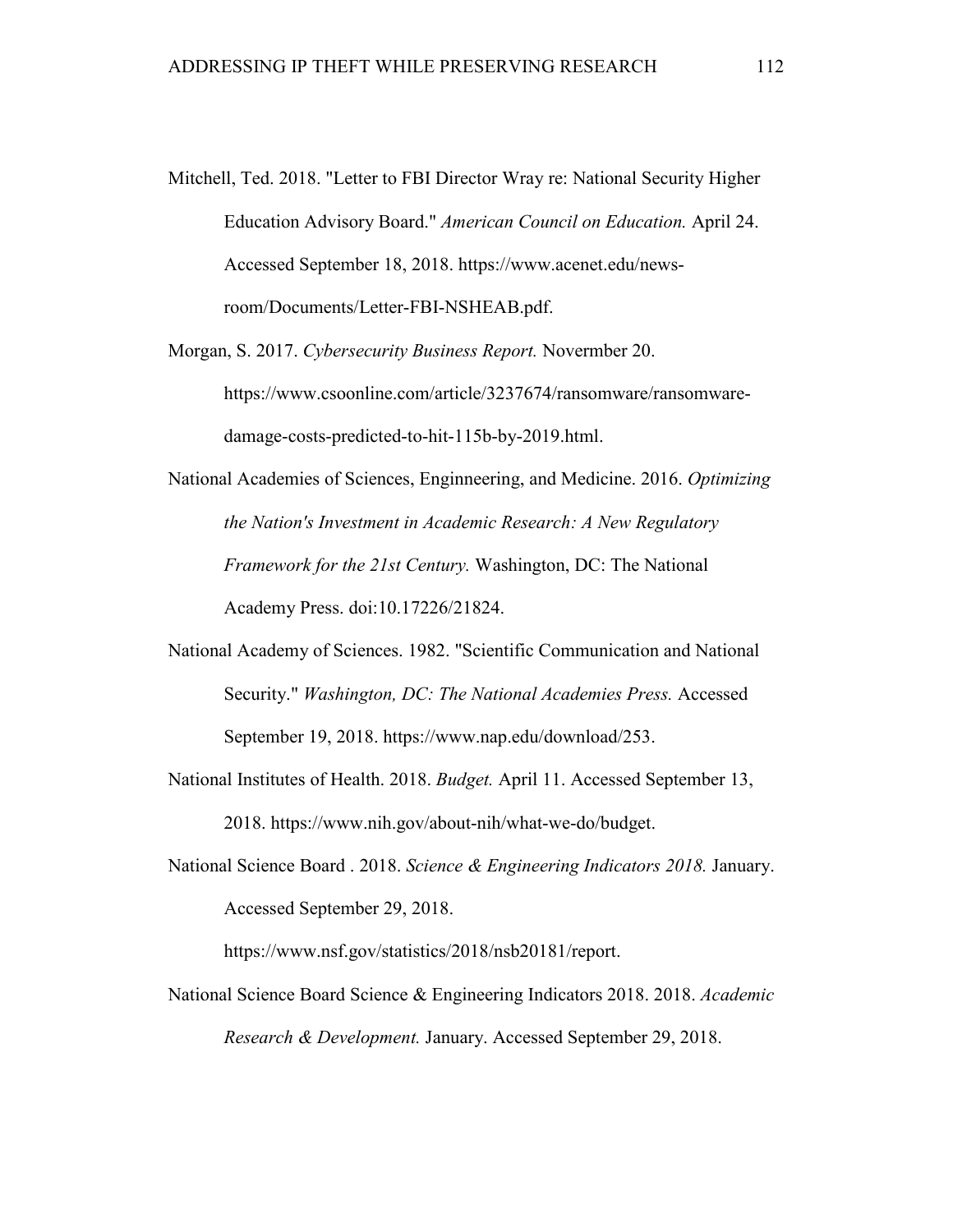https://www.nsf.gov/statistics/2018/nsb20181/report/sections/academicresearch-and-development/expenditures-and-funding-for-academic-r-d.

- Newman, Lily. 2018. *The Worst Cybersecurity Breaches of 2018 So Far.* July 09. https://www.wired.com/story/2018-worst-hacks-so-far/.
- NIH Advisory Committee to the Director. 2018. *National Institutes of Health.* December. Accessed February 16, 2019. https://acd.od.nih.gov/documents/presentations/12132018ForeignInfluenc

es report.pdf.

Nihco, M, H Fakhry, and E Uche. 2018. "evaluating user vulnerabilities vs phisher skills and spear phishing." *IADIS International Journal on Computer Science and Information Systems* 13 (2): 93-108. IADIS International Journal on Computer Science and Information Systems.

"Nine Iranians Charged with Massive Cyber Theft." 2018. Computer & Internet Lawyer 35 (6): 24–25.file:///home/chronos/u-

4f52f93ab957db10cf08834b85635dc494f937d7/Downloads/ContentServe r.pdf (accessed February 15, 2019)

NIST. 2017. *Capability Maturity Model Integration (MMI).* https://www.google.com/url?sa=t&rct=j&q=&esrc=s&source=web&cd=2

&ved=2ahUKEwi\_-

uOVrsbgAhUIbq0KHeMIDxsQFjABegQIChAC&url=https%3A%2F%2F csrc.nist.gov%2FCSRC%2Fmedia%2FProjects%2FSupply-Chain-Risk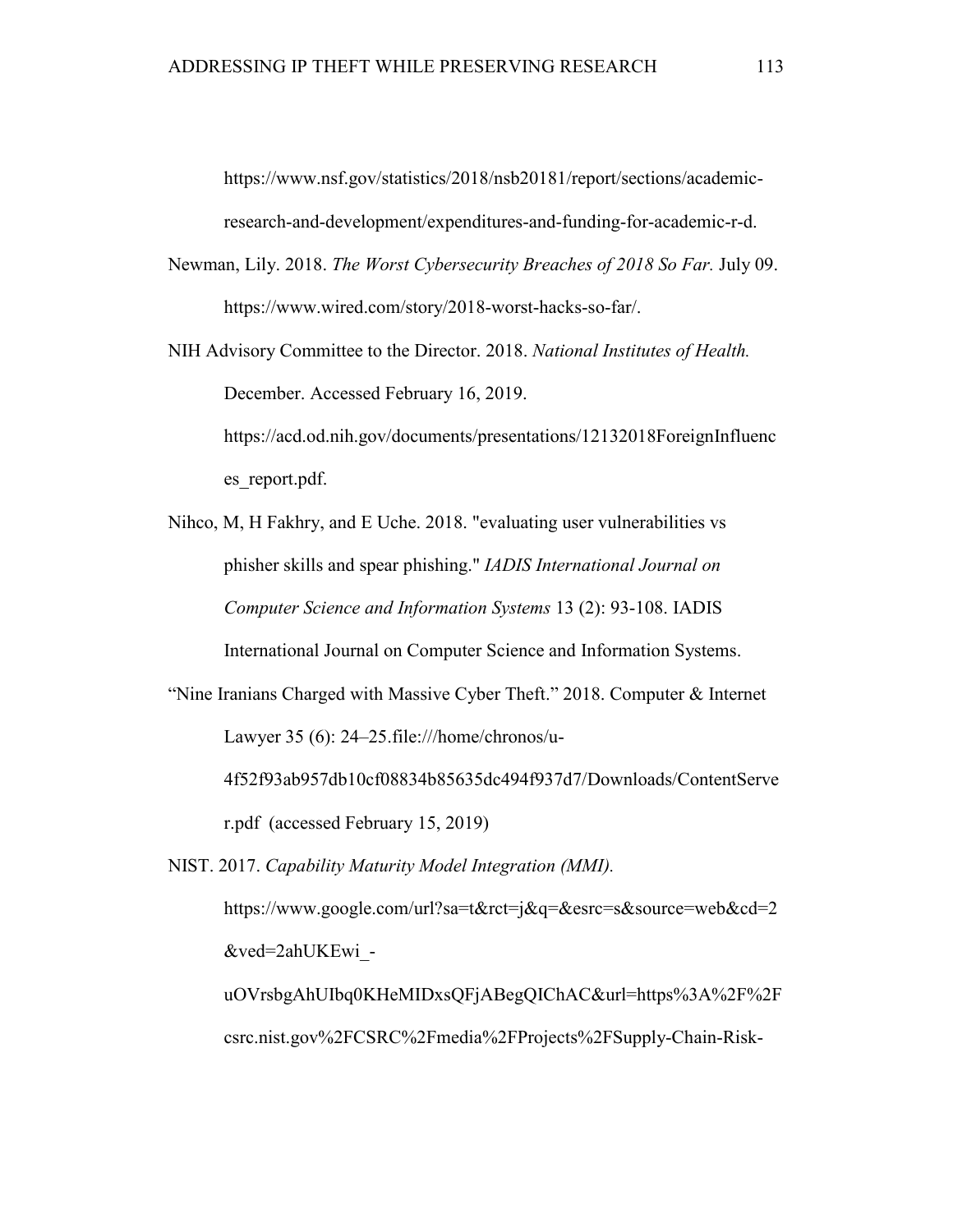Management%2Fdocuments%2Fssca%2F2017-

winter%2FTueAM2\_2\_CMMI.pdf.

Normile, D. 2018. *American Association for the Advancement of Science.* June 5. Accessed October 7, 2018.

http://www.sciencemag.org/news/2018/06/generous-funding-and-top-tierjobs-china-seeks-lure-science-talent-abroad.

Norris, Julie T. 2003. *Restrictions on research awards: Troublesome clauses.* https://www.google.com/url?sa=t&rct=j&q=&esrc=s&source=web&cd=8 &ved=2ahUKEwjwuaKvcXgAhURC6wKHZWpC\_IQFjAHegQIAxAC&url=https%3A%2F %2Fwww.aau.edu%2Fsites%2Fdefault%2Ffiles%2FAAU%2520Files%2

FKey%2520Issues%2FScience%2520%2526%2520Security%2FReport\_ AAU-COGR\_R.

Office of the Director Defense Research and Engineering. 1976. "An Analysis of Export Control of U.S. Technology – A DOD Perspective. A Report of the Defense Science Board Task Force on Export of U.S. Technology." *Washington D.C. Department of Defense.* Accessed January 08 , 2019. https://apps.dtic.mil/dtic/tr/fulltext/u2/a022029.pdf.

OPM. 2019. *CyberCorps®: Scholarship for Service.* https://www.sfs.opm.gov/.

Osborne, C. 2018. *Irani and hackers target 70 universities worldwide to steal research.* August 24. Accessed February 26, 2019.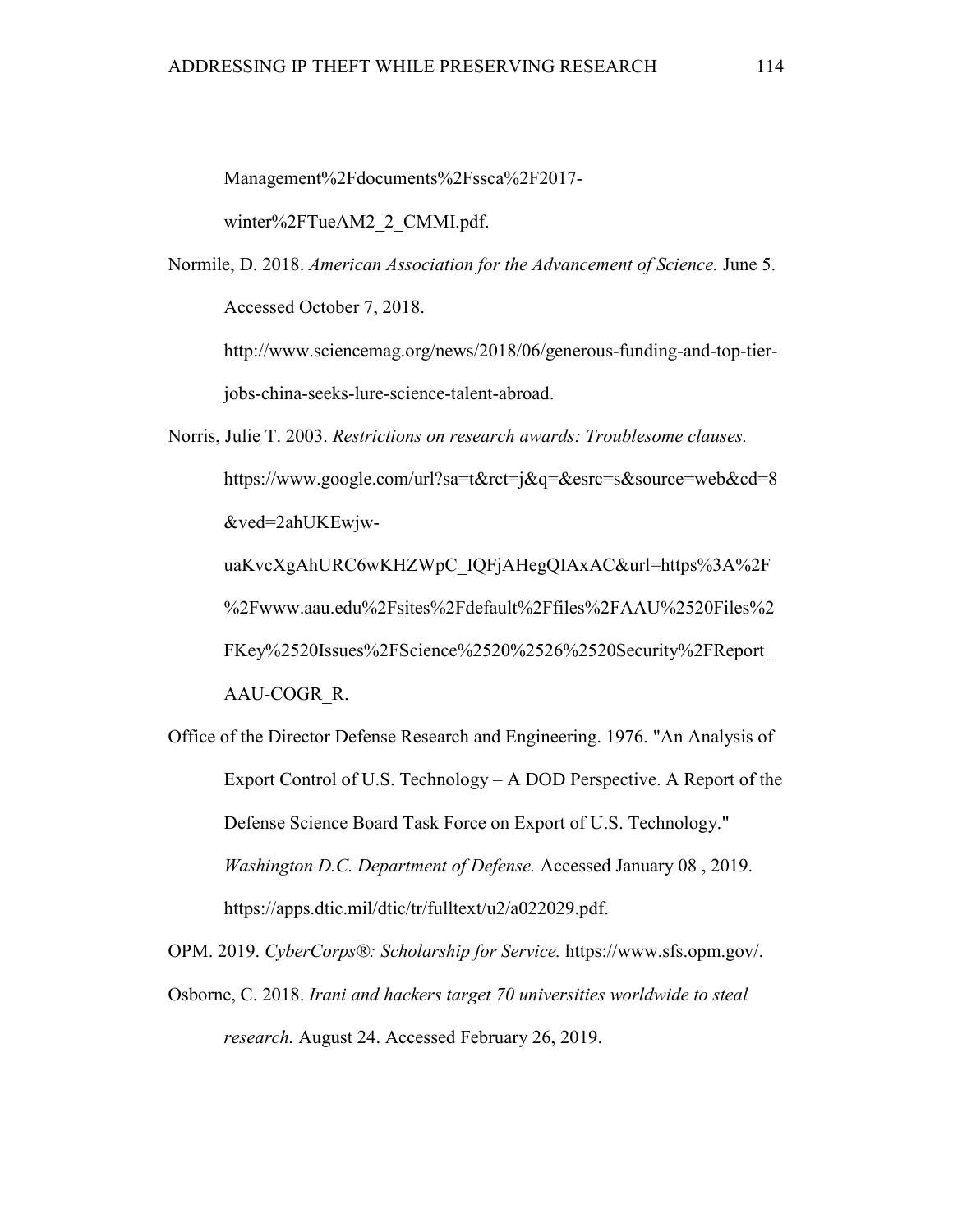https://www.zdnet.com/article/iran-hackers-target-70-universities-in-14 countries/.

- PhishMe. 2016. *Enterprise Phishing Susceptibility and Resiliency Report.* Leesburg: PhishMe. https://phishme.com/enterprise-phishingsusceptibility-report.
- Posen, Adam. 2018. "Economics-based Principles for a post-conflict China-US commercial regime." *China & World Economy* 2 (11): 2-11. doi:10.1111/cwe.12253.
- Prableen, B. 2019. "The world's top 20 economies." *Investopedia.* January 10. Accessed February 26, 2019.

https://www.investopedia.com/insights/worlds-top-economies/.

Qian, Zhu. 2015. "From the First Five-Year Plan to the Cultural Revolution: The Pre-Reform Urban Transformation of Hangzhou, China." *Planning Perspectives* Vol 30 no (4): pg 571–95. DOI:

10.1080/02665433.2014.995694. (accessed October 3, 2018).

- Redden, Elizabeth. 2018. *Chinese students: Security Threat or Sterotype Threat.* June 7. Accessed September 14, 2018. https://www.insidehighered.com/news/2018/06/07/lawmakers-discussnational-security-concerns-and-chinese-students.
- Riechmann, Deb. "US Braces for Possible Cyberattacks after Iran Sanctions." Military Times. August 08, 2018.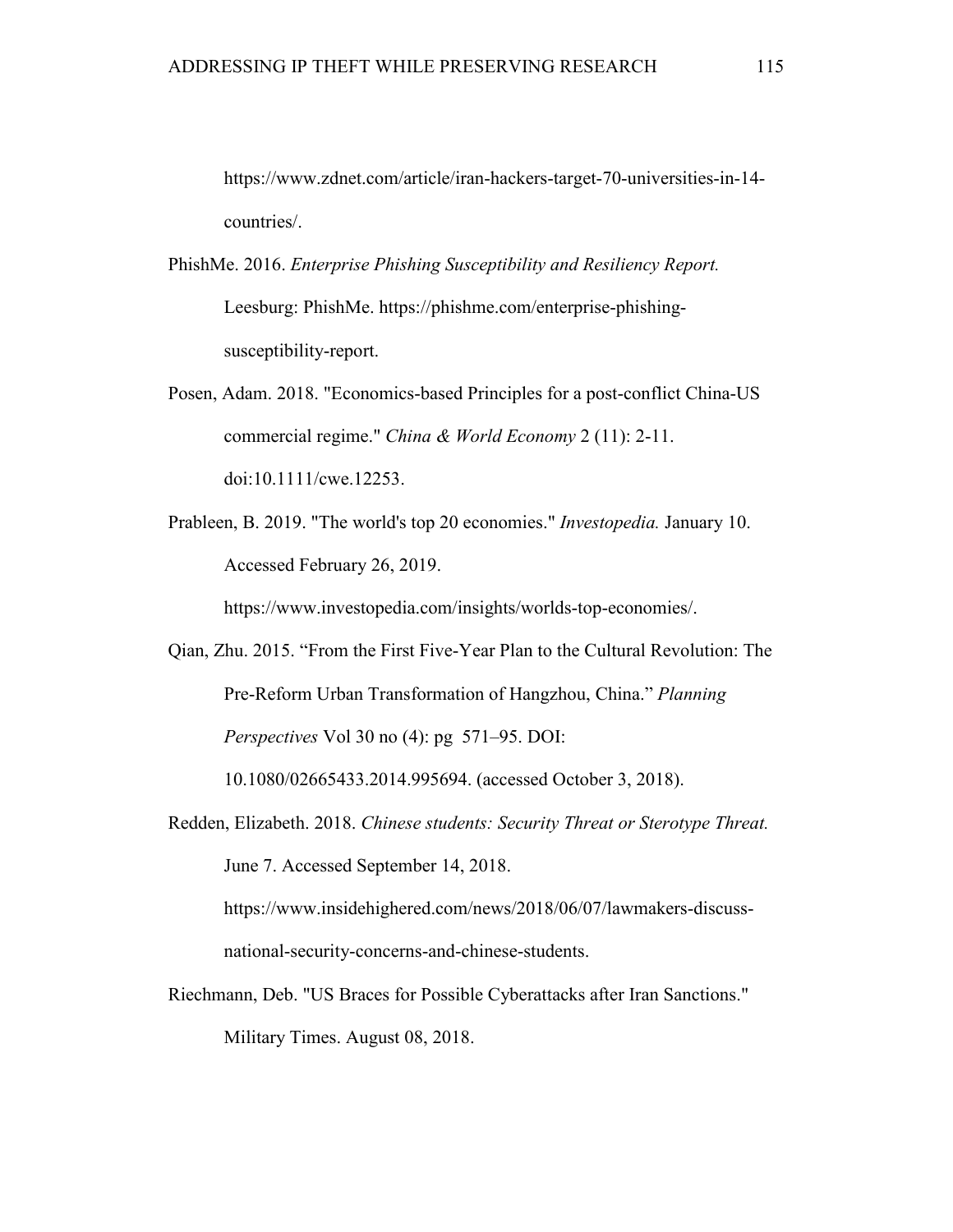https://www.militarytimes.com/flashpoints/2018/08/08/us-braces-forpossible-cyber-attacks-after-iran-sanctions/ (accessed February 15, 2019).

- Reisch, Marc. 2018. *Chemical & Engineering News.* June 27. Accessed February 2, 2019. https://cen.acs.org/policy/intellectual-property/Acknowledgingspies-campus/96/i27.
- Remedios, Cris dos. 2006. *International Union for Pure and Applied Biophysics.* Accessed February 16, 2019. http://iupab.org/publications/value-offundamental-research/.
- Rice, Condoleezza. 2001. "Secretary Condoleezza Rice's 2001 reaffirmation of NSDD-189." *The White House Washington D.C. .* Accessed September 19 , 2018 . https://fas.org/sgp/bush/cr110101.html.
- Riggi, John. 2018. *American Hospital Association.* April 24. Accessed February 2, 2019. https://www.aha.org/news/blog/2018-04-24-nation-state-cyberthreats-targeting-intellectual-property.
- Ross, M. 2018. *Spy Theft of U.S. University Research Sparks Call for Action.* April 12. Accessed September 5, 2018.

https://clayhiggins.house.gov/media/in-the-news/spy-theft-us-universityresearch-sparks-call-action.

Saady, Brian. 2018. *The unreal scope of China's intellectual property theft.* July 23. Accessed October 21, 2018.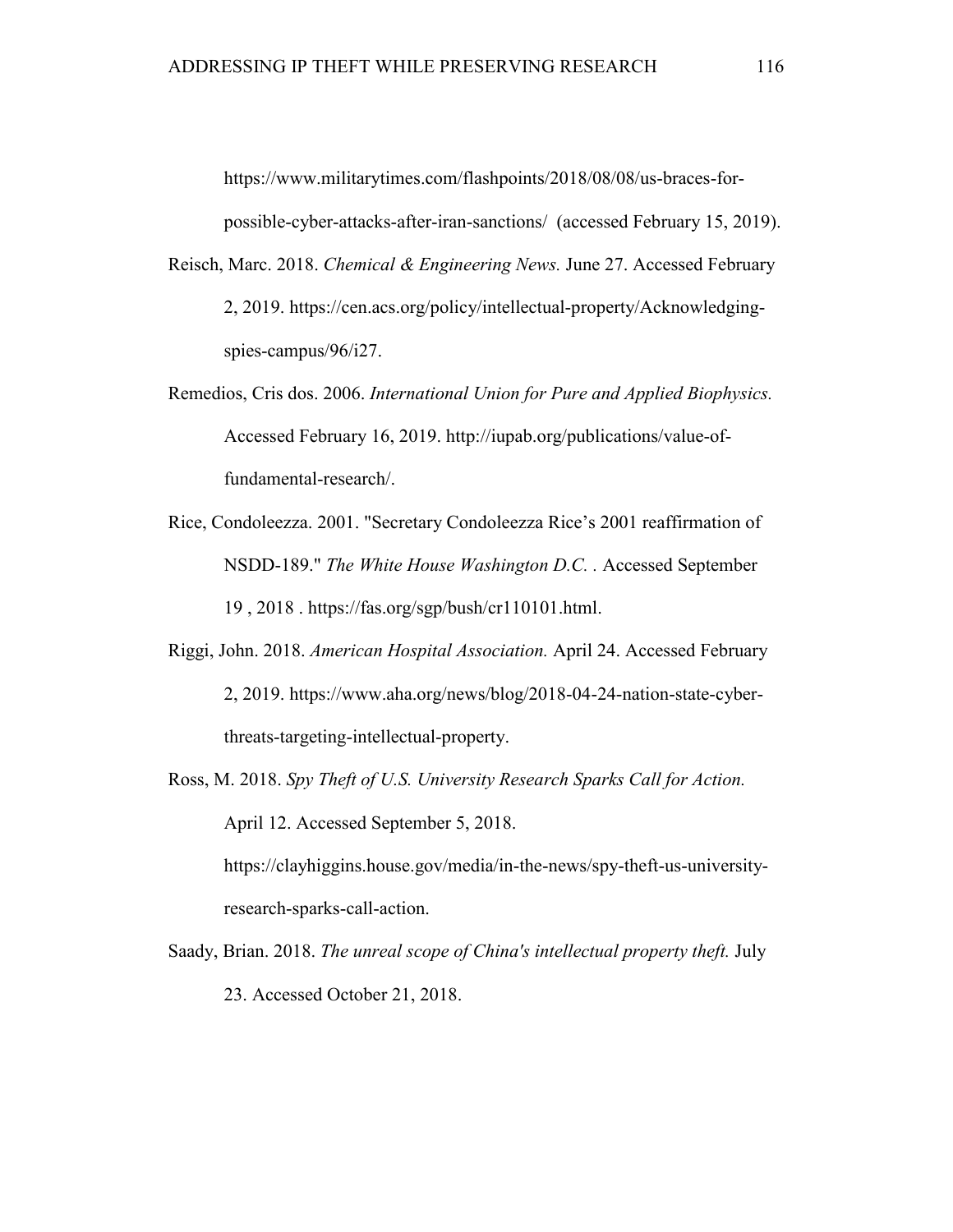https://www.theamericanconservative.com/articles/the-unreal-scope-ofchinas-intellectual-property-theft/.

- Sample, I. 2017. *'We can't compete': Why universities are losing their best AI scientists.* November 1. Accessed Februrary 18, 2019. https://www.theguardian.com/science/2017/nov/01/cant-competeuniversities-losing-best-ai-scientists.
- Sargent Jr., J. 2018. *U.S. Research and Development Funding and Performance: Fact Sheet.* June 29. Accessed September 20, 2018. https://fas.org/sgp/crs/misc/R44307.pdf.
- Schultze, H. 2018. *2018 Insider Threat Report.* Accessed February 26, 2019. https://www.google.com/url?sa=t&rct=j&q=&esrc=s&source=web&cd=3 &ved=2ahUKEwjwkPP8lNrgAhUOPa0KHWZxByoQFjACegQIBhAK& url=https%3A%2F%2Fwww.ca.com%2Fcontent%2Fdam%2Fca%2Fus% 2Ffiles%2Febook%2Finsider-threat-

report.pdf&usg=AOvVaw0MjU5J9iDtekck3osz2gCu.

- Sharma, Y. 2018. *University World News.* March 21. Accessed October 7, 2018. http://www.universityworldnews.com/article.php?story=20180321175511 80.
- Shoebridge, Michael. 2018. *China's militaryhas one aim in sending its scientists to study in the west.* October 31. Accessed October 31, 2018.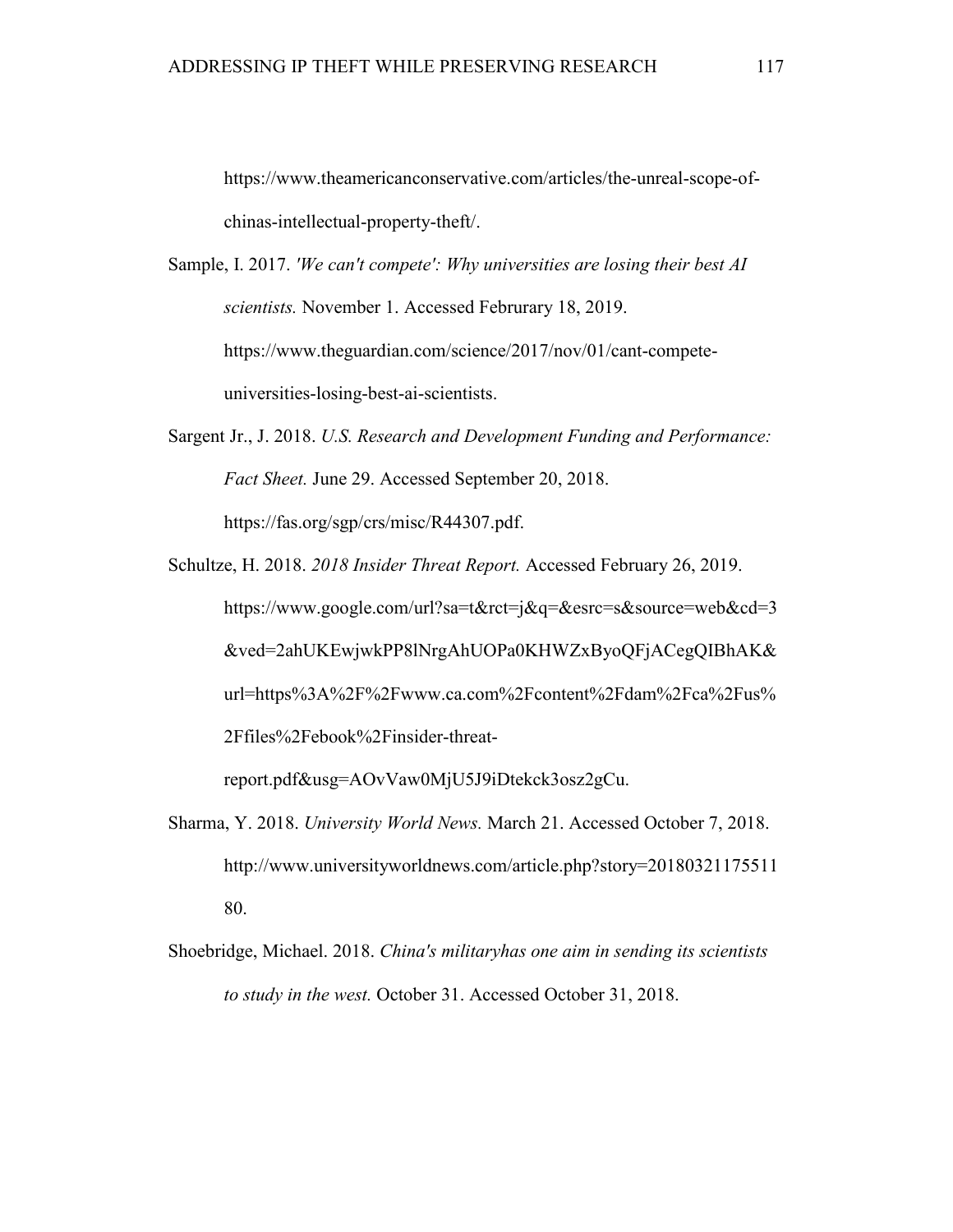https://www.realcleardefense.com/articles/2018/10/31/chinas\_military\_has one aim in sending its scientists to study in the west 113924.html.

- Showstack, R. 2018. *EOS Earth & Space Science News.* February 20. Accessed September 20, 2018. https://eos.org/articles/china-may-soon-surpass-theunited-states-in-rd-funding.
- —. 2018. *EOS Earth & Space Science News.* January 24. Accessed October 7, 2018. https://eos.org/articles/china-catching-up-to-united-states-inresearch-and-development.
- South China Morning Post. 2018. *South China Morning Post.* February 27. Accessed November 6, 2018. https://www.scmp.com/news/china/policiespolitics/article/2134895/chinas-spending-research-and-development-14pc-2017.
- Sun, L. and Cheng, Y. (2014) 'Confucius Institute May Diversify Funding,' *China Daily, 9 December*, p. 1. DOI 10.1111/1467-9256.12093 (accessed October 3, 2018).
- Suttmeier, R. 2018. *Scientific American.* June 29. Accessed November 6, 2018. https://www.scientificamerican.com/article/how-china-is-trying-to-inventthe-future-as-a-science-superpower/.
- Tang, Y. (2010) 'Education: Confucius Teaching Chinese Abroad,' Beijing Review, 7 January. Available from: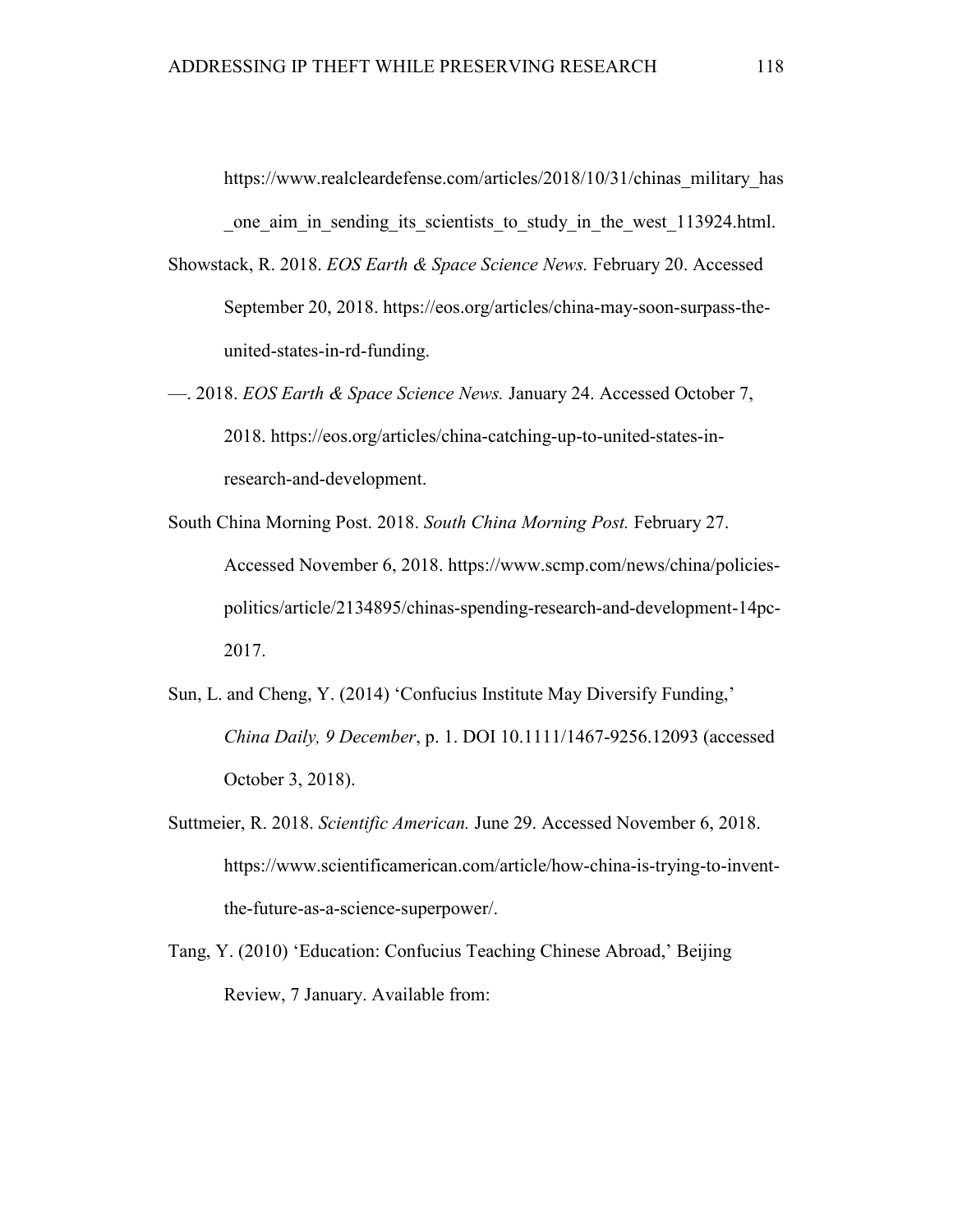http://www.bjreview.com.cn/life/txt/2010-01/04/content\_237885.htm (accessed February 15, 2010).

Tankard, C. 2011. "Advanced persistent threats and how to monitor and deter them." *network security* 2011 (i): 16 – 19.

doi:https://doi.org/10.1016/S1353-4858(11)70086-1.

The National Bureau of Asian Research. 2017. *Update to the IP Commission Report.* Accessed September 4, 2018.

http://ipcommission.org/report/IP\_Commission\_Report\_Update\_2017.pdf.

The White House. 1985. "National Security Decision Directive 189 National Policy On The Transfer Of Scientific, Technical And Engineering Information." Accessed September 06, 2018. https://www.aau.edu/sites/default/files/AAU%20Files/Key%20Issues/Scie nce%20%26%20Security/Memo\_DOD-NSDD-189\_2008.pdf.

Thomas, J E. 2017. "Lessons learned in management, marketing, sales, and finance incentive practices a decade after the Subprime Mortgage Crisis." *International Journal of Business and Management* 12 (3): 19-26. doi:10.5539/ijbm.v12n3p19.

Thomas, J E. 2018. "Individual cyber security: Empowering employees to resist spear phishing to prevent identity theft and ransomware attacks." *International Journal of Business and Management* 13 (6): 1-24. doi:10.5539/ijbm.v13n6p1.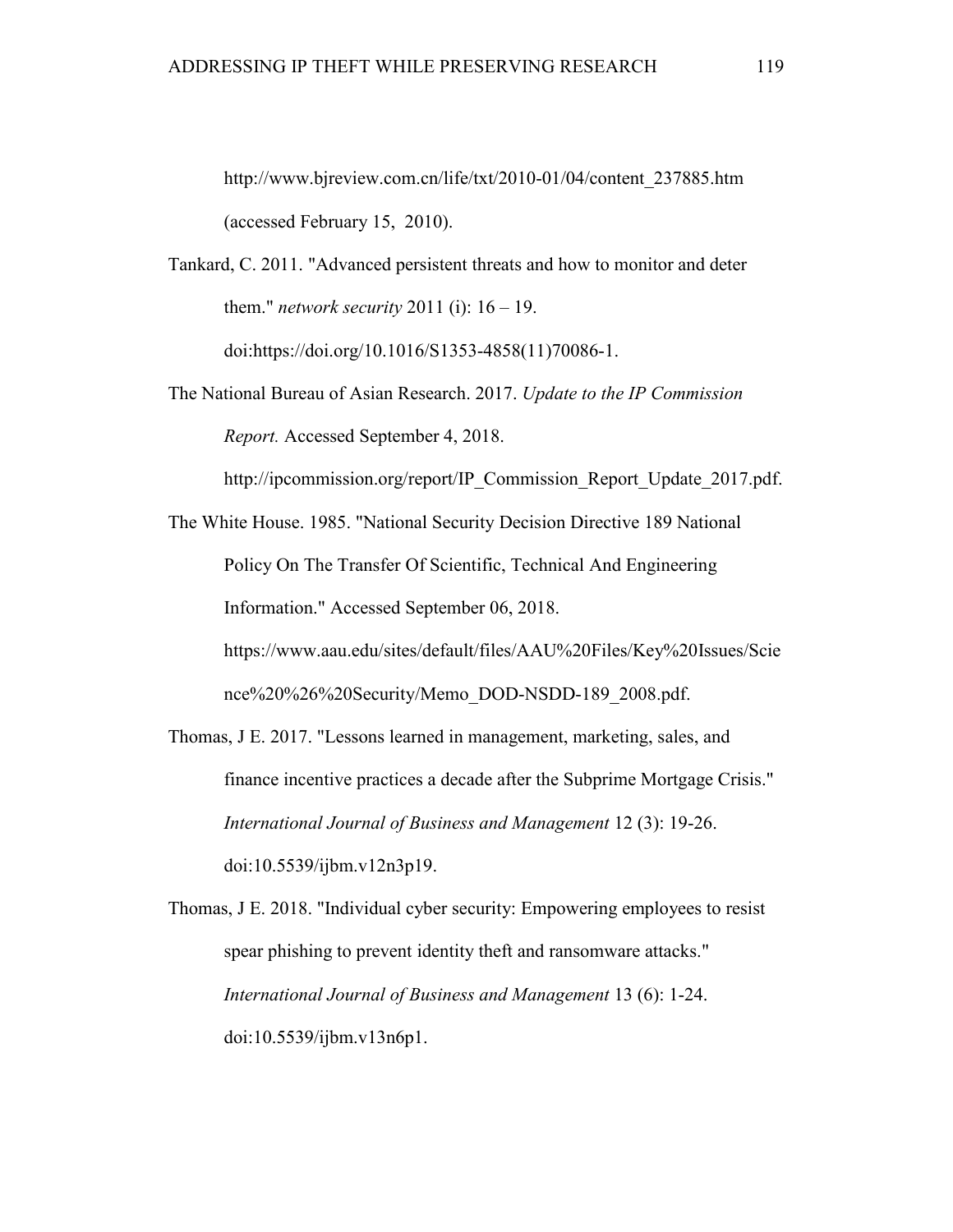Thomas, J E, and G C Galligher. 2018. "Improving backup system evaluations in information security risk assessments to combat ransomware." *Computer and Information Science* 11 (1): 14-25. doi:10.5539/cis.v11n1p14.

Thomas, J E, and P E Hornsey. 2014. "Adding rigor to classroom assessment techniques for non-traditional adult programs: A lifecycle improvement approach." *Journal of Instructional Research* 3: 27-37. https://cirt.gcu.edu/jir.

Timmons, Heather. 2018. *The US's newest partner in fighting Chinese intellectual property theft is Taiwan.* November 1. Accessed November 5, 2018. https://qz.com/1447913/the-us-is-partnering-with-taiwan-to-fight-chinasintellectual-property-theft/.

Trump, Donald. 2017. "The National Security Strategy of the United States of America." *The White House Washington D.C. .* Accessed October 30, 2018. https://www.whitehouse.gov/wp-content/uploads/2017/12/NSS-Final-12-18-2017-0905.pdf. .

U.S. Central Intelligence Agency. 1982. "Soviet Acquisition of Western Technology and its National Security Implications." February 23. Accessed October 27, 2018 . https://www.cia.gov/library/readingroom/docs/CIA-

RDP83M00914R002000070021-4.pdf.